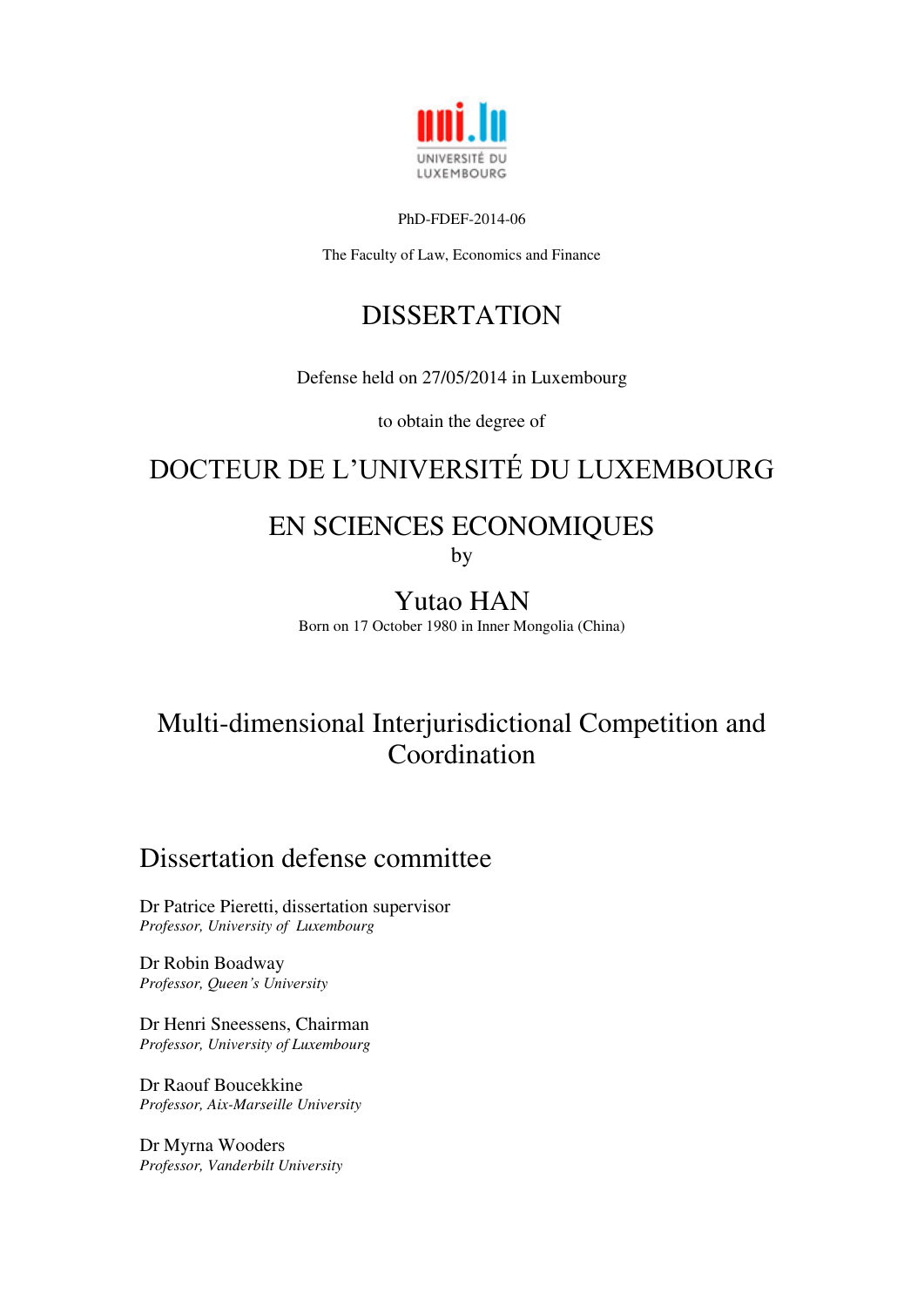#### **Acknowledgements**

This project would not have been possible without the support of many people. I would like to gratefully and sincerely thank my supervisor, Professor Patrice Pieretti, for his support, encouragement, and most importantly, his patient guidance for my research. And it is my honor to thank my committee members, Robin Boadway, Raouf Boucekkine, Patrice Pieretti, Henri Sneessens (chair), and Myrna Wooders.

I would also like to thank all faculty members, Michel Beine, Luisito Bertinelli, Arnaud Bourgain, Antonio Cosma, Andreas Irmen, Christos Koulovatianos, Pierre Picard, Henri Sneessens, Gautam Tripathi, Skerdilajda Zanaj, and Benteng Zou for their support and help both professionally and personally.

I would like to thank CREA secretaries, Elisa Ferreira, Anne-Sophie Henrioul, and Marina Legrand, for their administrative help. Many thanks to the support from the IT staff.

I would like to thank all the post docs, Ph.Ds in CREA, and my friends, with whom I spent four years' great time. I have beautiful memories by working, eating, party, and travelling together with them. Their friendship will be an important part in my life.

Finally, I would like to thank my parents for their selfless love and supporting me to pursue my life goal. Thanks to my brother, my sister-in-law, especially my cute niece, for their love and for their keeping accompany with my parents, which makes it possible for me to work concentratedly all these years.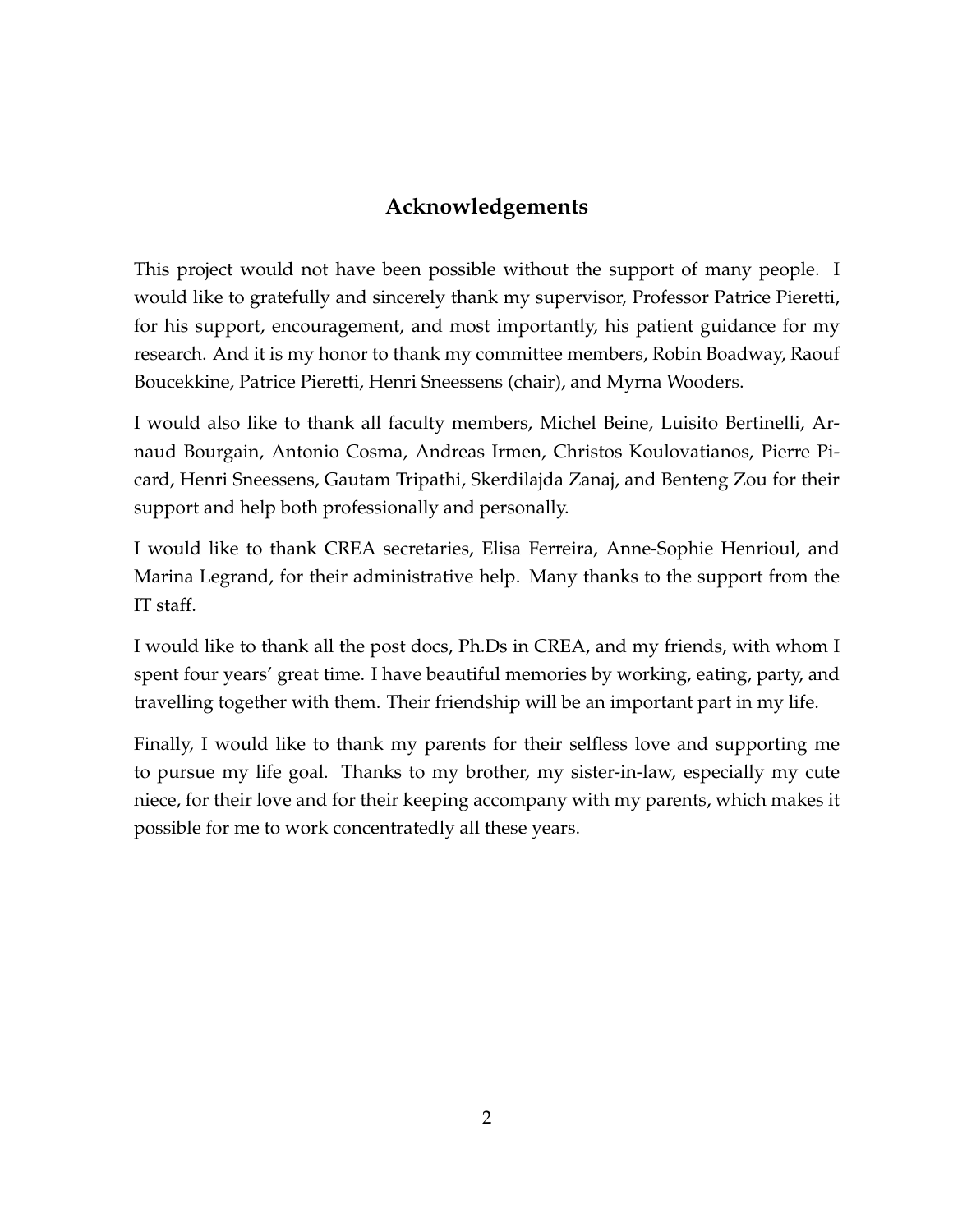# **Contents**

| <b>Interjurisdictional Competition and Coordination</b><br>1                                      |               |                                                                     |                |  |  |
|---------------------------------------------------------------------------------------------------|---------------|---------------------------------------------------------------------|----------------|--|--|
|                                                                                                   | 1.1           |                                                                     |                |  |  |
|                                                                                                   |               | 1.1.1                                                               | $\overline{4}$ |  |  |
|                                                                                                   |               | Multi-dimensional competition and coordination 6<br>1.1.2           |                |  |  |
|                                                                                                   | 1.2           |                                                                     |                |  |  |
|                                                                                                   |               |                                                                     |                |  |  |
| $\mathbf{I}$                                                                                      |               | Dynamic Multi-dimensional Interjurisdictional Competition           | 15             |  |  |
| An Extension of the Home-Attachment Criteria under Dynamic Tax Compe-<br>$\overline{2}$<br>tition |               |                                                                     |                |  |  |
|                                                                                                   | 2.1           |                                                                     |                |  |  |
|                                                                                                   | $2.2^{\circ}$ |                                                                     |                |  |  |
|                                                                                                   | 2.3           |                                                                     |                |  |  |
|                                                                                                   | 2.4           |                                                                     |                |  |  |
| 3                                                                                                 | proach        | Asymmetric Competition among Nation States: A Differential Game Ap- | 24             |  |  |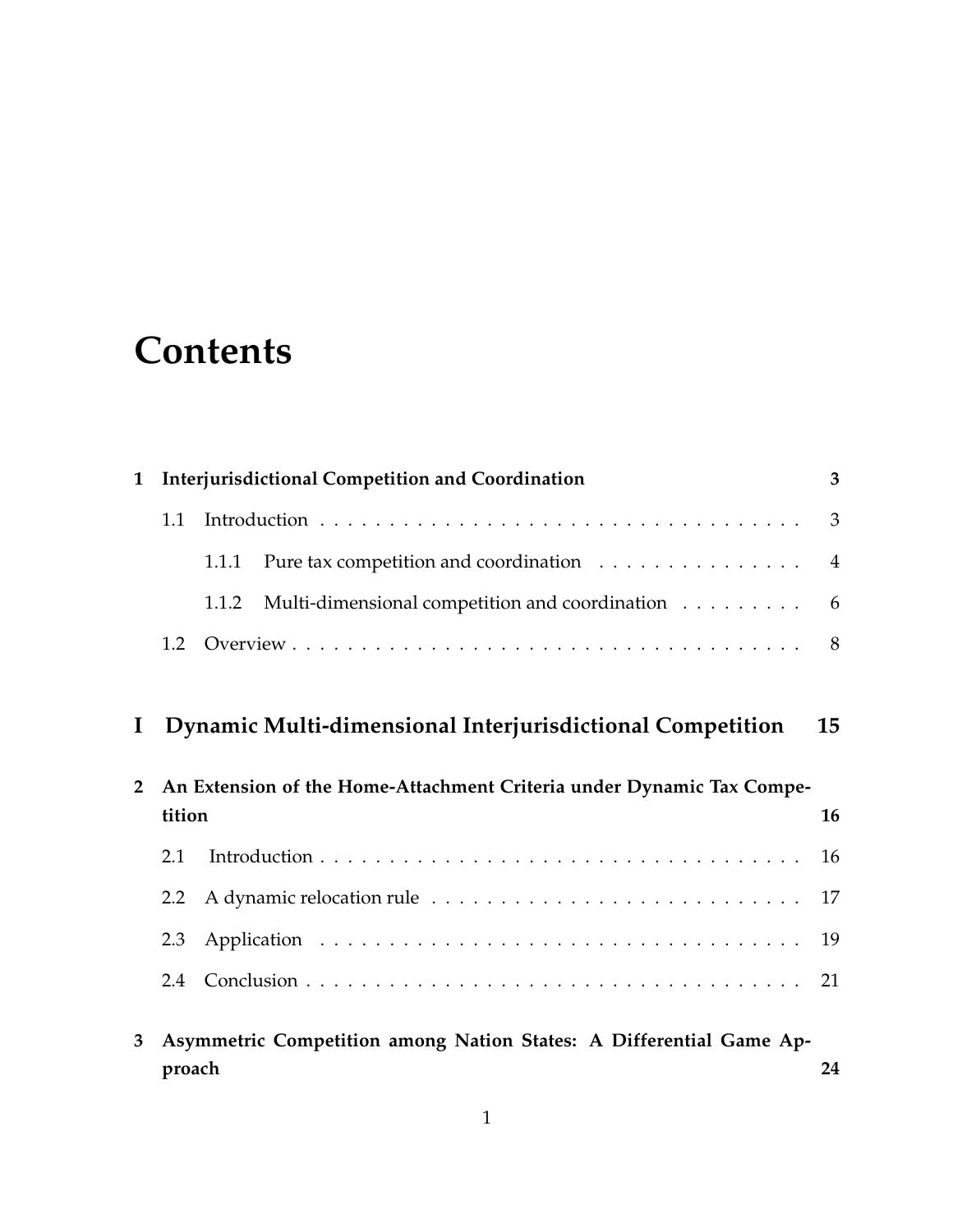| 3.4 Will small states survive in the long run? 40                                   |  |
|-------------------------------------------------------------------------------------|--|
| 3.5 How important is flexibility to the small economy? $\dots \dots \dots \dots$ 42 |  |
|                                                                                     |  |

## **II Multi-dimensional Jurisdictional Competition and Policy Coordination 54**

| 4 |     |                                                                                                 | On the Desirability of Tax Coordination When Countries Compete in Taxes |    |  |  |  |  |  |  |
|---|-----|-------------------------------------------------------------------------------------------------|-------------------------------------------------------------------------|----|--|--|--|--|--|--|
|   |     | and Infrastructure<br>55                                                                        |                                                                         |    |  |  |  |  |  |  |
|   | 4.1 |                                                                                                 |                                                                         |    |  |  |  |  |  |  |
|   | 4.2 | The model $\ldots \ldots \ldots \ldots \ldots \ldots \ldots \ldots \ldots \ldots \ldots \ldots$ |                                                                         |    |  |  |  |  |  |  |
|   | 4.3 |                                                                                                 |                                                                         |    |  |  |  |  |  |  |
|   |     | 4.3.1                                                                                           |                                                                         |    |  |  |  |  |  |  |
|   |     |                                                                                                 |                                                                         |    |  |  |  |  |  |  |
|   |     |                                                                                                 |                                                                         |    |  |  |  |  |  |  |
|   |     |                                                                                                 |                                                                         |    |  |  |  |  |  |  |
|   |     |                                                                                                 | 4.4.1 Competition with a minimum tax rate                               | 72 |  |  |  |  |  |  |
|   |     | 4.4.2                                                                                           |                                                                         | 73 |  |  |  |  |  |  |
|   |     |                                                                                                 |                                                                         | 75 |  |  |  |  |  |  |
|   | 4.5 |                                                                                                 |                                                                         |    |  |  |  |  |  |  |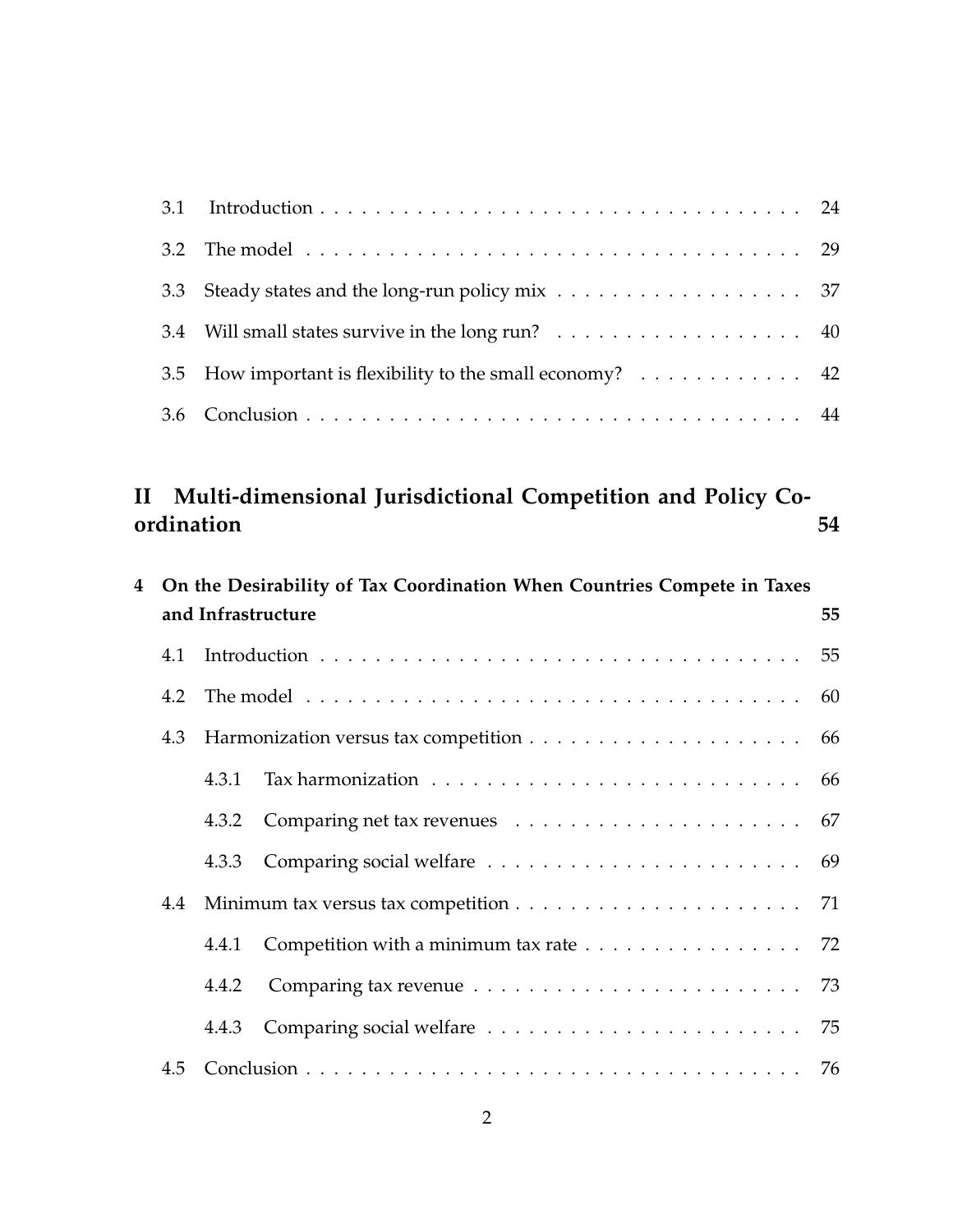| 5   | <b>Who Benefits From Partial Tax Coordination?</b>                         |                                                                                          |                                                | 85  |  |  |  |
|-----|----------------------------------------------------------------------------|------------------------------------------------------------------------------------------|------------------------------------------------|-----|--|--|--|
|     | 5.1                                                                        |                                                                                          |                                                |     |  |  |  |
|     | 5.2                                                                        |                                                                                          |                                                | 89  |  |  |  |
|     |                                                                            | 5.2.1                                                                                    | Partial coordination with symmetric countries  | 89  |  |  |  |
|     |                                                                            | 5.2.2                                                                                    | Partial coordination with asymmetric countries | 92  |  |  |  |
|     | 5.3                                                                        |                                                                                          |                                                | 93  |  |  |  |
|     |                                                                            | 5.3.1                                                                                    |                                                | 95  |  |  |  |
|     |                                                                            | 5.3.2                                                                                    |                                                | 95  |  |  |  |
|     | 5.4                                                                        |                                                                                          |                                                | 96  |  |  |  |
|     |                                                                            | 5.4.1                                                                                    | Competition with partial tax harmonization     | 96  |  |  |  |
|     |                                                                            | 5.4.2                                                                                    |                                                | 97  |  |  |  |
|     | 5.5                                                                        |                                                                                          |                                                |     |  |  |  |
|     |                                                                            | 5.5.1                                                                                    | Competition with a minimum tax rate 101        |     |  |  |  |
|     |                                                                            | 5.5.2                                                                                    |                                                |     |  |  |  |
|     | 5.6                                                                        |                                                                                          |                                                |     |  |  |  |
| 6   | Does Size Asymmetry Exacerbate the Inefficiency of Tax Competition?<br>111 |                                                                                          |                                                |     |  |  |  |
|     | 6.1                                                                        |                                                                                          |                                                |     |  |  |  |
|     | 6.2                                                                        | The model $\ldots \ldots \ldots \ldots \ldots \ldots \ldots \ldots \ldots \ldots \ldots$ |                                                |     |  |  |  |
|     |                                                                            | 6.2.1                                                                                    | Competition in taxes and infrastructure 114    |     |  |  |  |
|     | 6.3                                                                        |                                                                                          |                                                |     |  |  |  |
| 6.4 |                                                                            |                                                                                          |                                                | 117 |  |  |  |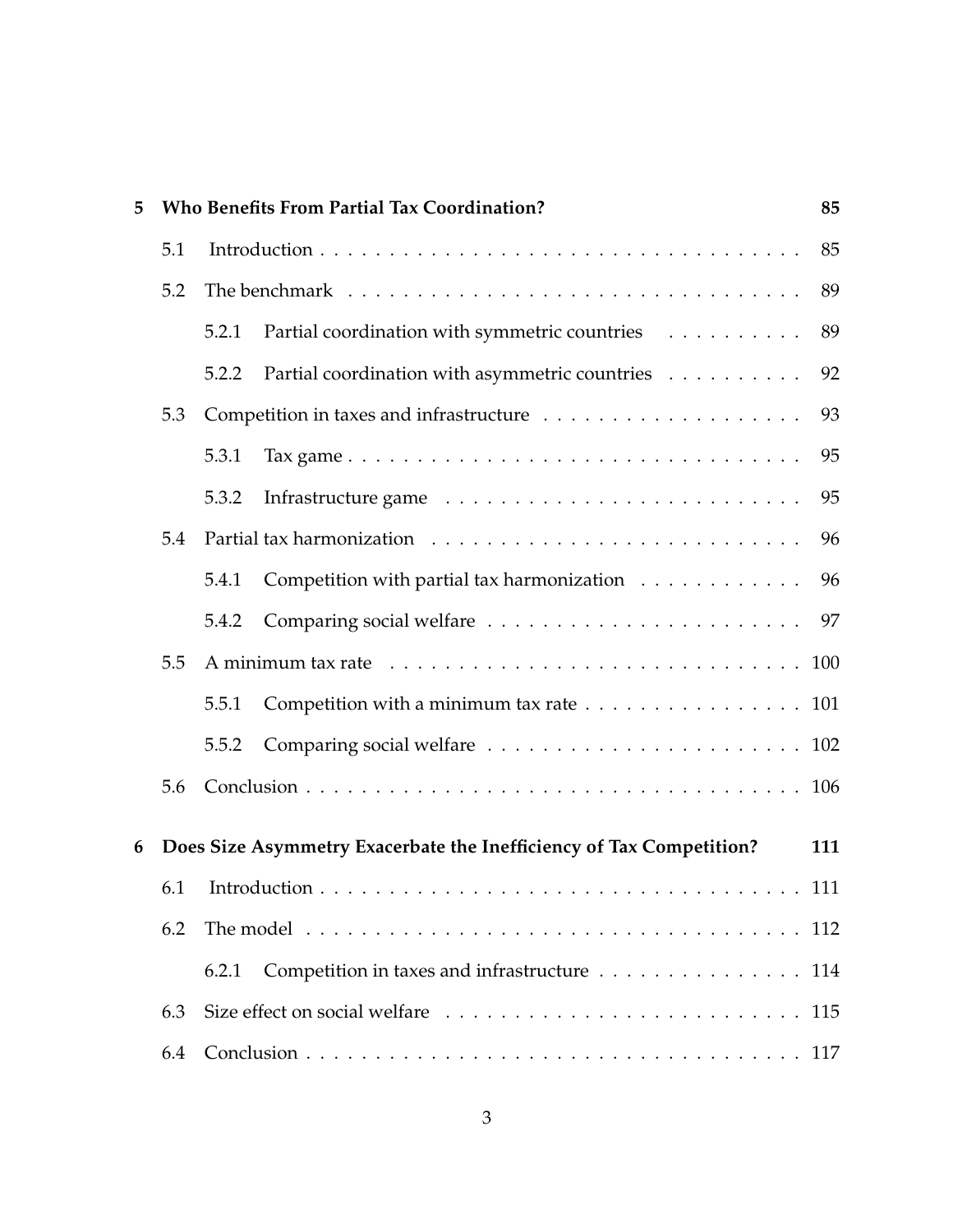#### **Abstract**

The present dissertation aims to extend classical tax competition to a more general framework in which jurisdictions compete in both taxes and non-tax instruments. In this context, issues related to dynamic competition and tax coordination are investigated.

*Dynamic aspects of multi-dimensional competition.* Under dynamic competition, firms choose their location dynamically in each period to maximize their respective profits. We develop a dynamic relocation rule of firms based on the home attachment principle. Applying this rule, dynamic competition in taxes and public services among unequally sized jurisdictions is investigated. We account for the widely recognized characteristic that small states are more flexible in their decison-making than larger economies. However, small countries may suffer from limited institutional capacity in the provision of public services. Consequently, small and large countries behave asymmetrically when they compete for internationally mobile capital. This heterogeneity is analyzed within a differential game framework. We demonstrate that in case of high capital mobility small economies may collapse economically if public services are inefficiently provided. When capital mobility is very low, a small state's economy always expands despite its limited institutional capacity.

*Tax coordination aspects.* When jurisdictions compete in taxes and infrastructure, the desirability of tax coordination is analyzed. The timing of the game is considered in two different ways, simultaneous and sequential games. Two tax coordination devices (a common tax rate and a minimum tax rate) are considered. We demonstrate that tax coordination does not necessarily generate the welfare effects often observed in pure tax competition literature. The reason is that the decision to coordinate on tax rate induces a carry-over effect on infrastructure expenditures. Moreover, we highlight that tax coordination is more likely to be detrimental when countries can compete simultaneously in taxes and infrastructure, rather than sequentially.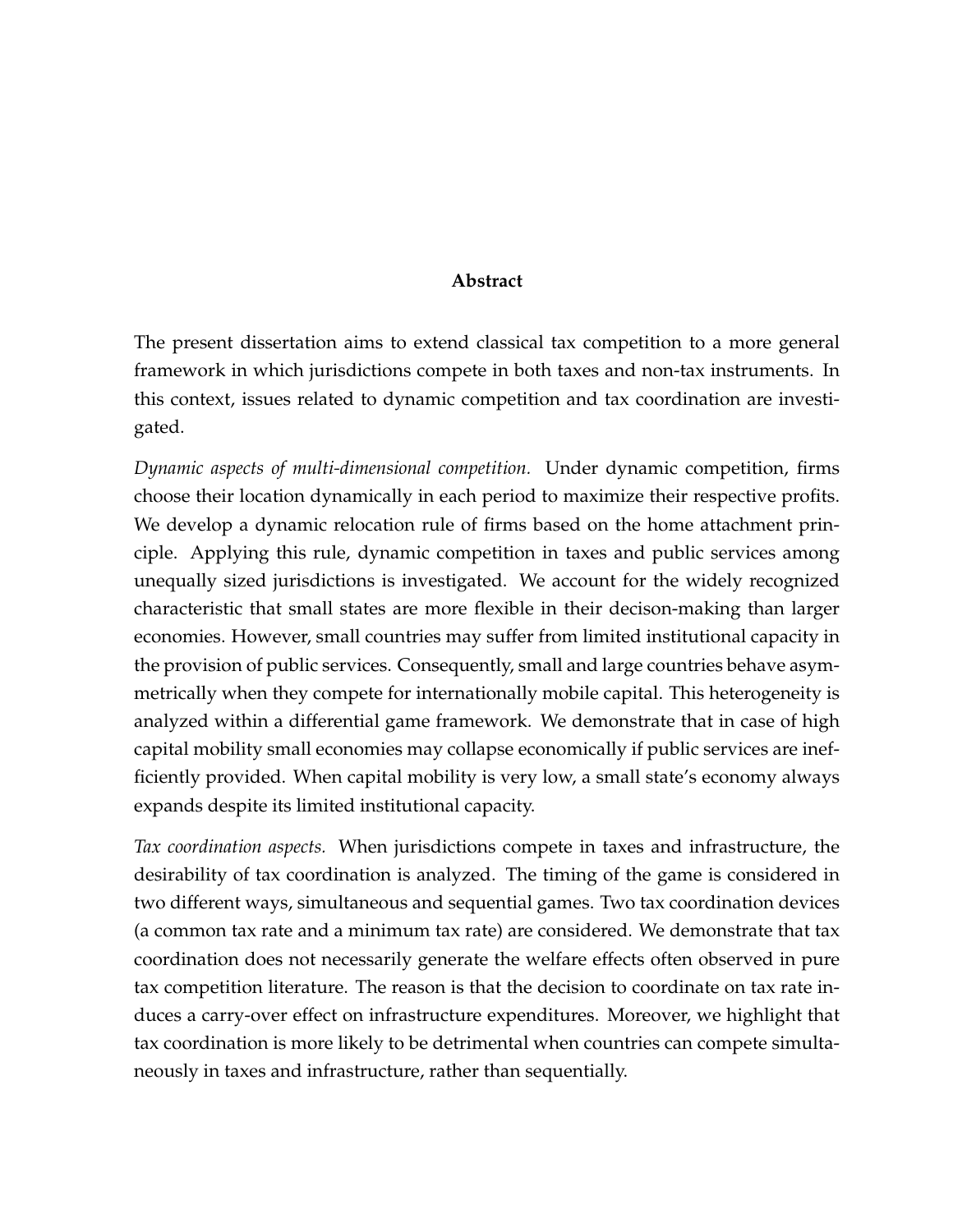Then, we investigate whether partial tax coordination benefits the tax union (the insiders) and/or the outsiders since tax coordination can be decided among a subset of countries that forms a tax union. The member states of the union coordinate tax policies but still compete in infrastructure provision. In addition, the union as a whole competes in taxes and infrastructure with the rest of the world. We demonstrate that partial tax coordination can harm both union members and non-union members. This contrasts with the classical view that partial tax coordination is Pareto improving.

*Size effect on social welfare.* Finally, we analyze how social welfare is impacted by increasing the size asymmetry of countries when they compete in taxes and infrastructure. It appears that increasing size asymmetry does not necessarily exacerbate the inefficiency of tax competition. More precisely, if the degree of international openness is low (high), social welfare decreases (increases) with size asymmetry.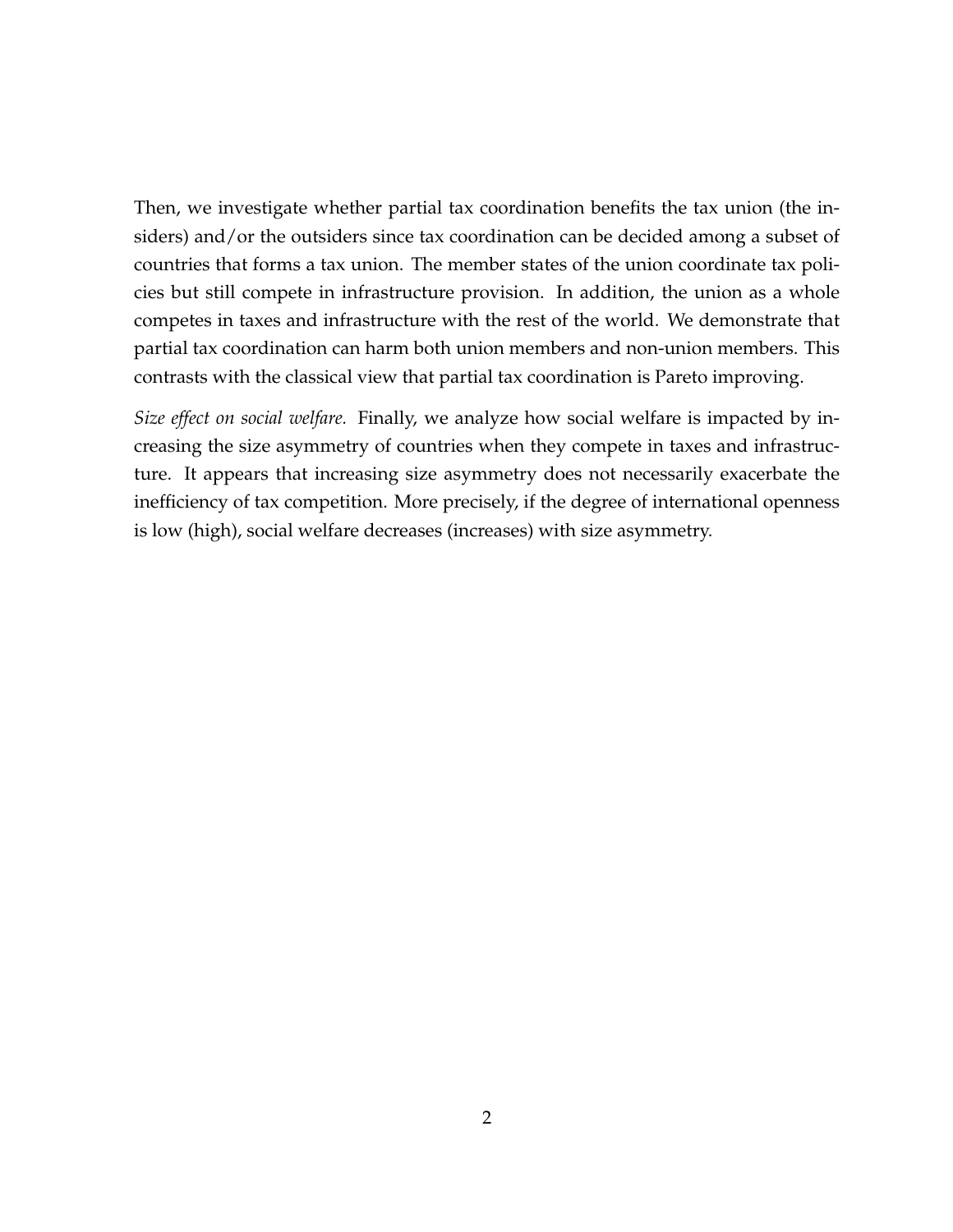# **Chapter 1**

# **Interjurisdictional Competition and Coordination**

# **1.1 Introduction**

Tax competition is defined as noncooperative tax setting by independent governments, under which each government's policy choices influence the allocation of a mobile tax base among jurisdictions (Wilson and Wildasin, 2004). In general, independent governments are assumed to engage in tax competition to maximize the welfare of their residents.

The present dissertation aims to extend pure tax competition to a more general framework in which jurisdictions compete in both taxes and non-tax instruments (for example, infrastructure provision). In this context, issues related to dynamic competition and tax coordination are investigated.

In the following sections, pure tax competition (and coordination) and multi-dimensional competition (and coordination) are briefly reviewed.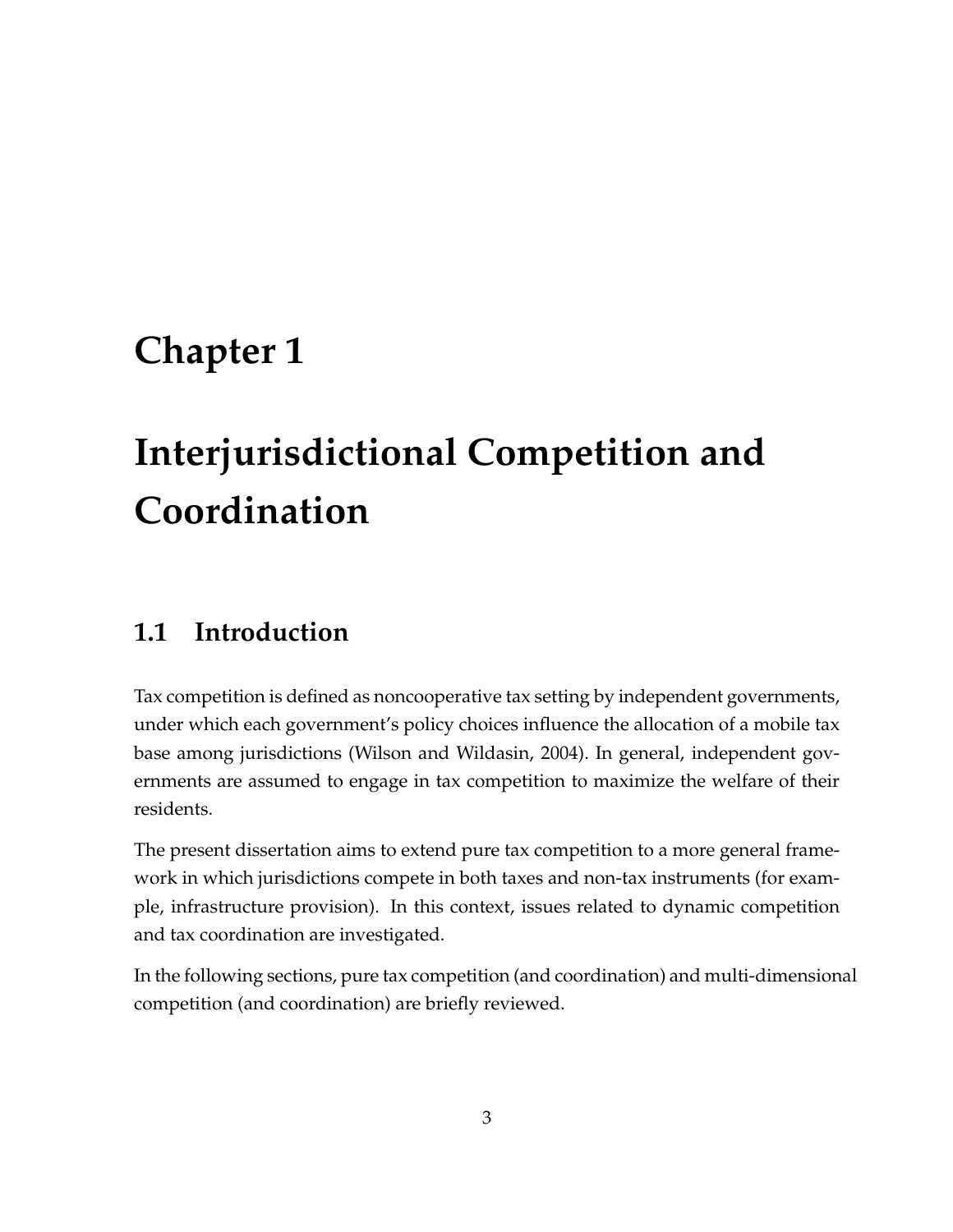#### **1.1.1 Pure tax competition and coordination**

Traditional contributions to the theory of pure tax competition suggest that competition for capital leads to inefficiently low tax rates and the under-provision of public goods. The reason is that competing jurisdictions do not account for the fact that the modifying their respective tax rates impacts the welfare of rival jurisdictions. This fiscal externality leads to inefficiencies, which are analyzed by Oates (1972) and formally modeled by Zodrow and Mieszkowski (1986) and Wilson (1986). Growing economic integration has increased international factor mobility, which puts downward pressure on national tax policies and possibly leads to a 'race to the bottom' in taxes.

Numerous extensions have been made to the early contributions by Zodrow and Mieszkowski (1986) and Wilson (1986) (see comprehensive surveys, Wilson, 1999; Wilson and Wildasin, 2004; Boadway and Tremblay, 2011). Wilson (1995) studies tax competition with mobile production factors, whereas other papers (see Wildasin and Wilson, 1996; Burbidge and Myers, 1994; Wellisch, 1994) consider cases of imperfect mobility of factors. Several authors (Wilson, 1995; Hoyt, 1991; Krelove, 1993; Bucovetsky and Wilson, 1991; Jensen and Toma, 1991) analyze tax competition among jurisdictions assuming that local governments compete with more than two tax instruments.

Asymmetric competition among jurisdictions has also attracted attention in tax competition literature (see for example, Bucovetsky, 1991; Wilson, 1991; Kanbur and Keen, 1993). Bucovetsky (1991) addresses tax competition when competing countries differ in size<sup>1</sup>. Kanbur and Keen (1993) consider asymmetric<sup>2</sup> tax competition and the welfare implications of tax coordination. They show that larger country faces a lower tax elasticity of capital than do smaller rivals, and hence lower marginal cost of public funds. Therefore, they choose higher tax rates than the smaller countries. Moreover, some authors (Kanbur and Keen, 1993 ) demonstrate that size differences between competing jurisdictions exacerbate the inefficiencies of noncooperative tax behavior. Consequently, reducing the disparities in size should be strictly Pareto-improving.

<sup>&</sup>lt;sup>1</sup>Wilson (1991) assumes that the endowment of capital is asymmetric among competing regions.

<sup>2</sup>They assume that competing countries are unequally populated.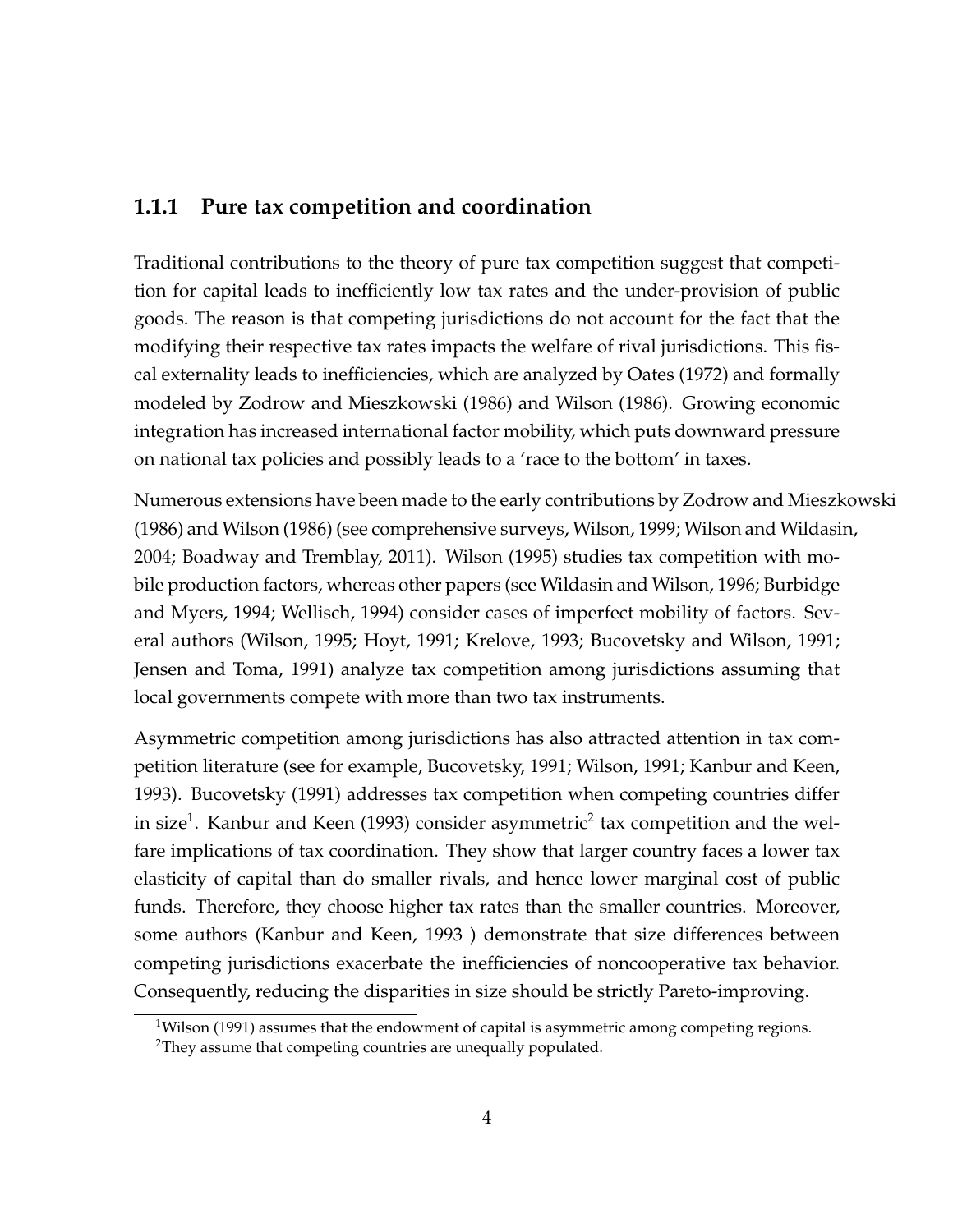Models of tax competition usually assume a single-period framework and few papers investigate fiscal competition in a dynamic setting. Coates (1993) considers the issue of property tax competition. His model captures the intertemporal trade-offs between the current and future consumption of both private and public goods. He partially analyzes the open-loop equilibrium of a dynamic game. Cardarelli (2002) focuses on trigger-type strategies in a model of repeated tax competition.

Fiscal competition in both space (i.e., the movement of resources among jurisdictions) and time (i.e., the movement process occurs gradually) is studied by Wildasin (2003) in an explicitly dynamic framework. The model assumes that the degree of factor mobility between jurisdictions is imperfect because it is costly and time-consuming to adjust factor stocks. The paper shows that taxation of mobile factors in the short run redistributes income in favor of the owners of immobile resources, even though this is harmful in the long run. This is because there are short-run rents that can be captured from the non-resident owners of these factors. Wildasin (2011) investigates the comparative dynamics of adjustment to changes in local fiscal policy with two imperfectly mobile productive resources. He suggests that the evaluation of the fiscal treatment of one resource must account for the simultaneous adjustment of both.

Tax coordination has been proposed to correct the inefficiencies resulting from tax competition. Two most commonly advanced coordination devices<sup>3</sup> are tax harmonization and the imposition of a minimum tax rate. For example, Kanbur and Keen (1993) study commodity tax coordination between two unequally sized countries. They show that tax harmonization and setting a minimum tax rate can be Pareto improving. When tax coordination is implemented among a subset of all the considered countries, Konrad and Schjelderup (1999) show that in the standard tax competition framework, partial tax harmonization is Pareto improving if the tax rates are strategic complements.

However, an inconsistency between theoretical and empirical results can arise. For example, empirical evidence of tax competition does not support the 'race to the bottom'

 $3$ The existing literature also suggests other ways of coordination. Wildasin (1989) suggests that central governments can provide regions with a 'corrective subsidy', whereas Boadway and Flatters (1982) discuss intergovernmental transfers designed to address inefficiencies due to tax competition.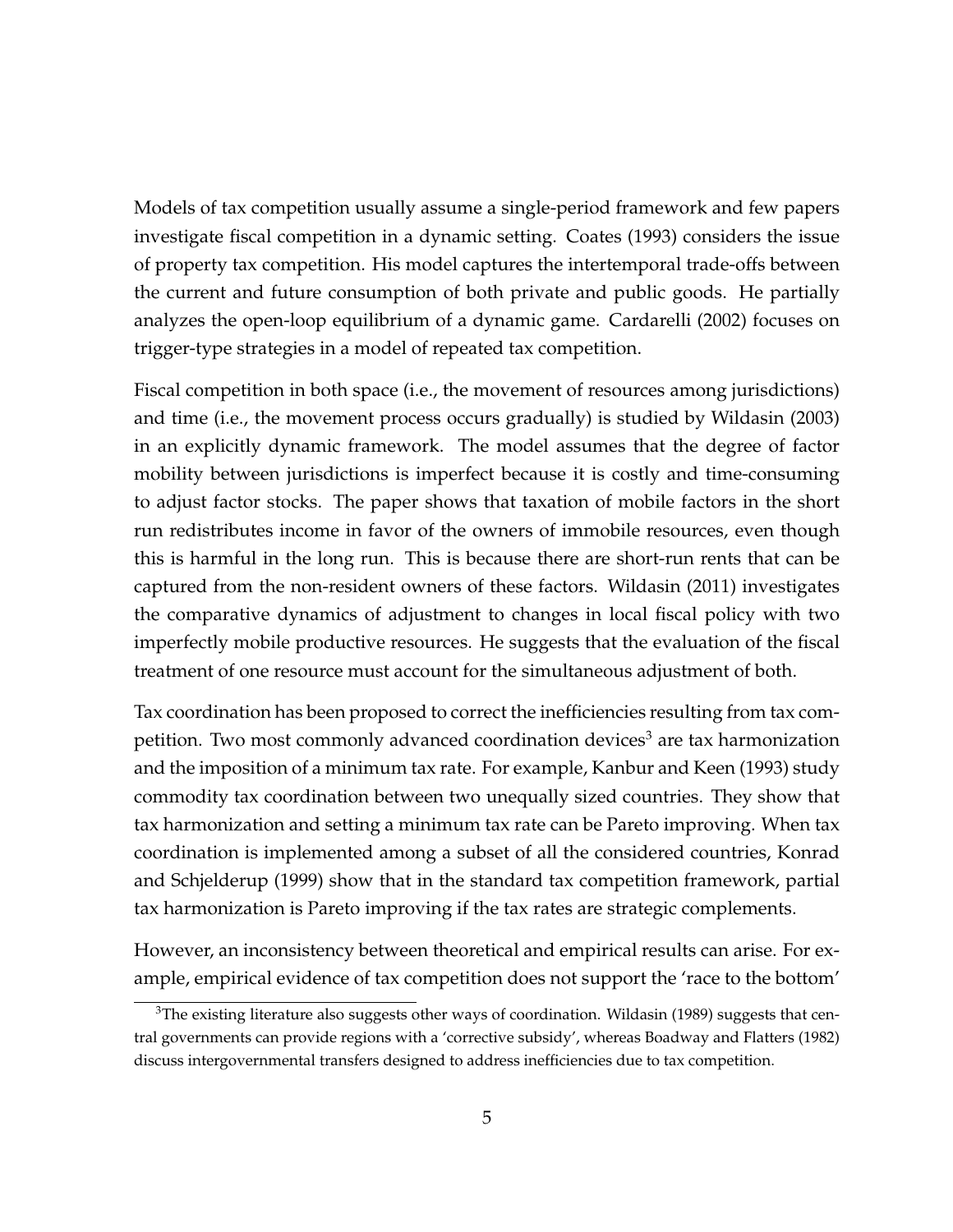hypothesis highlighted in the tax competition literature. In particular, Bénassy-Quéré et al. (2007) show that high tax rates exist in the majority of EU-15 countries. Baldwin and Krugman (2004) explain that economies of agglomeration support the existence of high tax rates in such industrialized "core" regions. However, other authors (for example, Pieretti and Zanaj, 2011) argue that jurisdictions, in addition to taxes, may compete for mobile factors with non-tax instruments.

The following section reviews the studies in which taxes and infrastructure provision are jointly employed to attract mobile production factors.

#### **1.1.2 Multi-dimensional competition and coordination**

In the same way that firms differentiate the quality of their products to relax price competition, regions can avoid head-to-head tax competition by offering infrastructure service that are differentiated by quality (Justman et al., 2002). Tiebout (1956) was the first to suggest that competition between jurisdictions may promote efficiency if citizens are able to sort themselves into jurisdictions composed of those with similar preferences for public good provision. Keen and Marchand (1997) incorporate taxes, public goods, and public inputs into their model. They show that tax competition may lead not only to inefficient levels of aggregate public expenditure but also to systematic inefficiencies in the composition of public expenditures. Epple and Soeg (1999) and Hoyt (2001) analyze interjurisdictional competition in the quality of education services. Justman et al. (2002) demonstrate that regions can benefit by offering infrastructure services that are differentiated by quality, thus segmenting the market for industrial location.

However, in the above mentioned papers, the different strategic variables (taxes and public inputs) are related through a balanced budget. Wildasin (1991) argues that equilibria in fiscal competition games with two instruments related via a budget constraint crucially depend on which instrument is set strategically. Consequently, if countries interact in taxes, infrastructure provision is not a distinct strategic variable.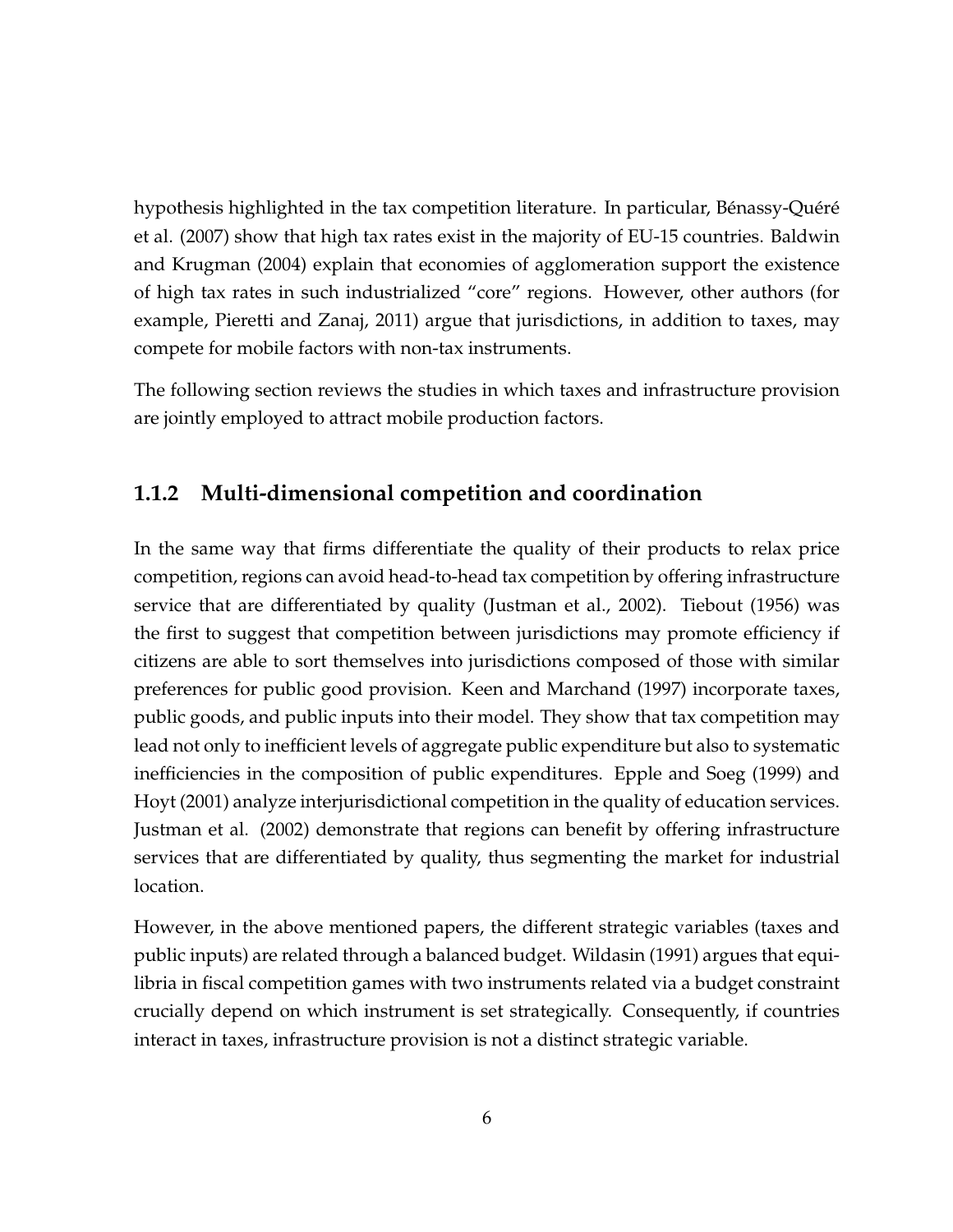As a matter of fact, Hauptmeier et al. (2012) analyze how governments set taxes and infrastructure expenditures to affect investors' choices. In this case, if one jurisdiction cuts its tax rates, rival countries try to restore competitiveness by lowering their own rates and increasing public investments. Moreover, if neighbor countries increase their spending on local infrastructure, other governments react by strongly increasing their own spending. The empirics confirm that local governments use both taxes and public investments to compete for mobile capital.

Pieretti and Zanaj (2011) consider asymmetric competition between two unequally sized countries that set taxes and infrastructure provision independently to attract capital. Imperfectly mobile firms are supposed to account for their home attachment. The competing jurisdictions choose public investments in the first stage and set tax rates in the second stage to maximize their respective net tax revenue. As a result, when the mobility costs are low or moderate, each jurisdiction can only be attractive through the supply of higher levels of public goods and not through lower taxes. However, adopting a low-tax regime may only be a winning strategy if the mobility cost is high enough. In contrast to the pure tax competition literature, this paper suggests that if the cost of mobility is intermediate, small jurisdictions may attract international capital without being tax havens by supplying a high level of public goods.

Zissimos and Wooders (2008) analyze how variation of requirements for public goods across firms may bring about differentiation in public goods provision across countries. Then, their model analyzes tax coordination. In their paper, competing governments choose levels of infrastructure expenditures first and then set tax rates after having observed infrastructure expenditures in the previous stage. Their objective is to maximize tax revenue net of infrastructure expenditures. The paper shows that the imposition of minimum tax rates can be Pareto improving in terms of tax income. Setting a minimum tax rate or a common tax rate can enhance efficiency.

In addition to tax coordination, many federal countries have adopted various equalization schemes that allow central governments to address the issue of fiscal imbalances across jurisdictions. Hindriks et al. (2008) investigate a model of federation under fiscal equalization, with two heterogeneous regions competing in capital income taxes and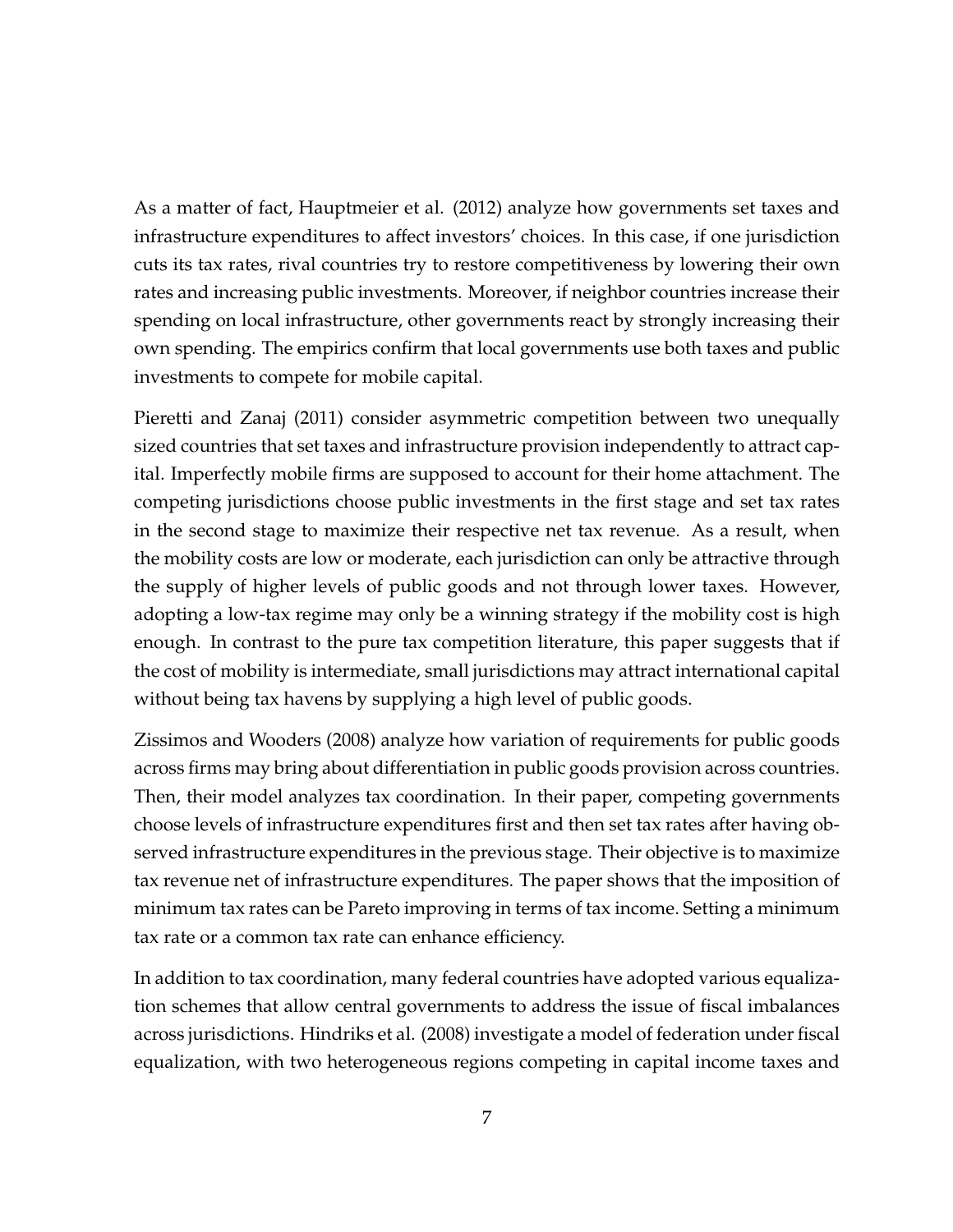public investments. The federation implements a fiscal equalization scheme in which regions share a proportion of their tax revenue. The paper shows that there is strategic under-investment among regions, even in the absence of equalization, because each region decides to under-invest to soften tax competition.

Zissimos and Wooders (2008) analyze the welfare implications of tax coordination when jurisdictions compete in taxes and infrastructure independently. However, these authors assume that the level of public expenditures remain unchanged after that tax coordination is introduced. This assumption ignores possible reactions in infrastructure expenditures following the decision to coordinate. In Chapters 4 and 5 we show that removing this assumption plays a critical role in analyzing the welfare implications of tax coordination.

#### **1.2 Overview**

When jurisdictions are supposed to compete for mobile production factors through tax incentives and non-tax instruments independently<sup>4</sup>, many insights based on classical tax competition literature may be altered. This aspect is analyzed extensively in the present dissertation.

The first part of the dissertation consists of two chapters that address the dynamic aspects of multi-dimensional competition. Under dynamic competition, firms choose their location dynamically in each period to maximize their respective profits. Chapter 2 develops a dynamic relocation rule of firms based on the home attachment principle introduced by Mansoorian and Myers (1993). This rule is applied in Chapter 3, which focuses on dynamic competition in taxes and public services among unequally sized jurisdictions. We account for the widely recognized characteristic that small states are more flexible in their decison-making than larger economies. However, small countries may suffer from limited institutional capacity in the provision of public services. Consequently, small and large countries behave asymmetrically when they compete for in-

<sup>&</sup>lt;sup>4</sup>In this dissertation, non-tax instruments are not linked to taxes by budget constraints.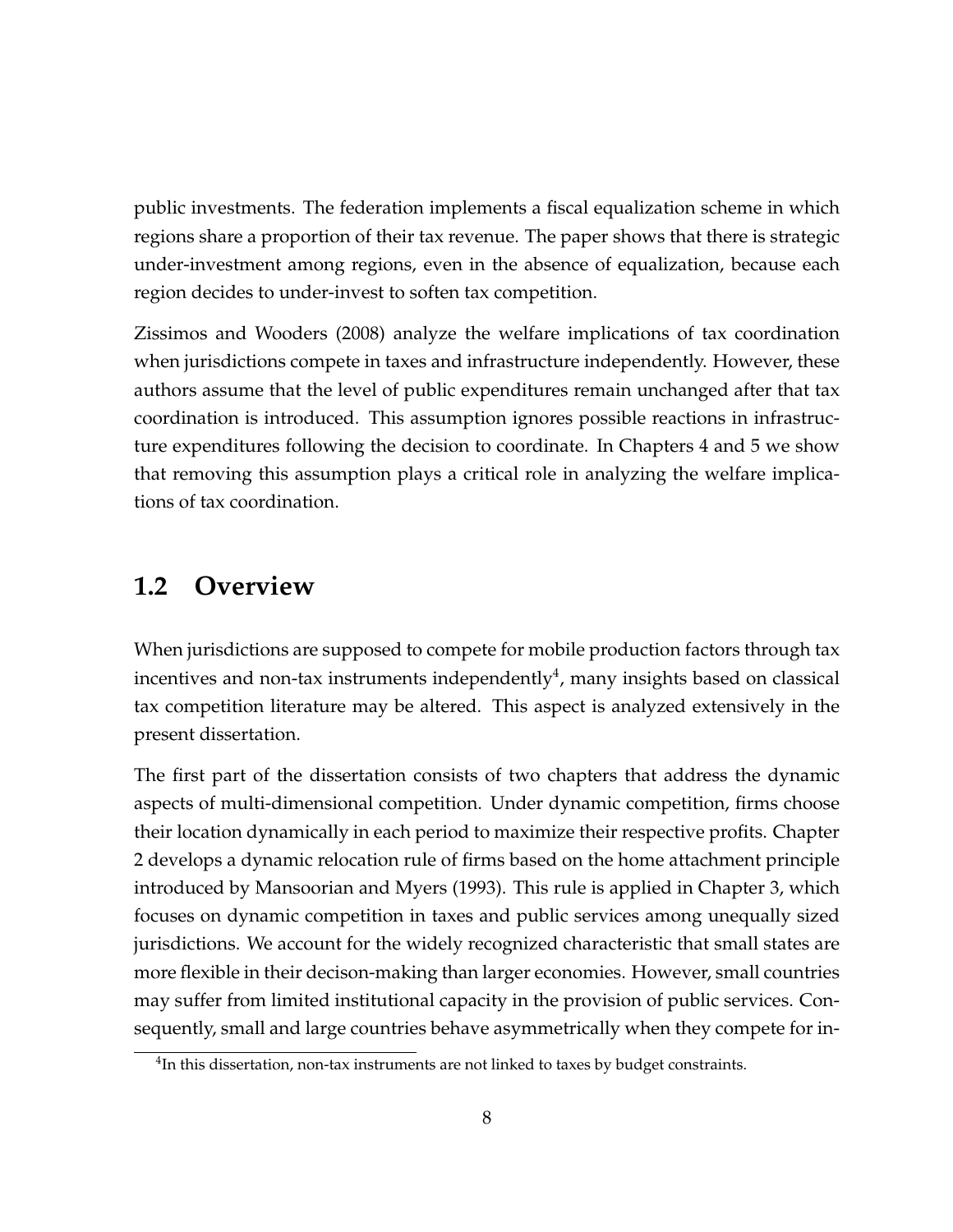ternationally mobile capital. This heterogeneity is analyzed within a differential game framework. We demonstrate that in case of high capital mobility small economies may collapse economically if public services are inefficiently provided. When capital mobility is very low, a small state's economy always expands despite its limited institutional capacity.

The second part of the dissertation includes three chapters that focus primarily on the implication of tax coordination when jurisdictions compete in taxes and infrastructure. The desirability of tax coordination is analyzed in Chapter 4. The timing of the game is considered in two different ways. When infrastructure decisions are less flexible than tax policy, jurisdictions compete successively in two strategic variables. In the first stage, governments non-cooperatively select infrastructure levels, and set the tax rates in the second stage. When tax and infrastructure instruments can be viewed as equally flexible, we model the competition using a simultaneous game. Two tax coordination devices (a common tax rate and a minimum tax rate) are considered. We assume that countries still compete in infrastructure after having coordinated their tax policies. We demonstrate that tax coordination does not necessarily generate the welfare effects often observed in pure tax competition literature. The reason is that the decision to coordinate on tax rate induces a carry-over effect on infrastructure expenditures. Moreover, we highlight that tax coordination is more likely to be detrimental when countries can compete simultaneously in taxes and infrastructure, rather than sequentially.

Then, we consider that tax coordination can be decided among a subset of countries that forms a tax union. Chapter 5 investigates whether partial tax coordination benefits the tax union (the insiders) and/or the outsiders. The member states of the union coordinate tax policies but still compete in infrastructure provision. In addition, the union as a whole competes in taxes and infrastructure with the rest of the world. We demonstrate that partial tax coordination can harm both union members and nonunion members. This contrasts with the classical view that partial tax coordination is Pareto improving.

The final chapter analyzes how social welfare is impacted by increasing the size asym-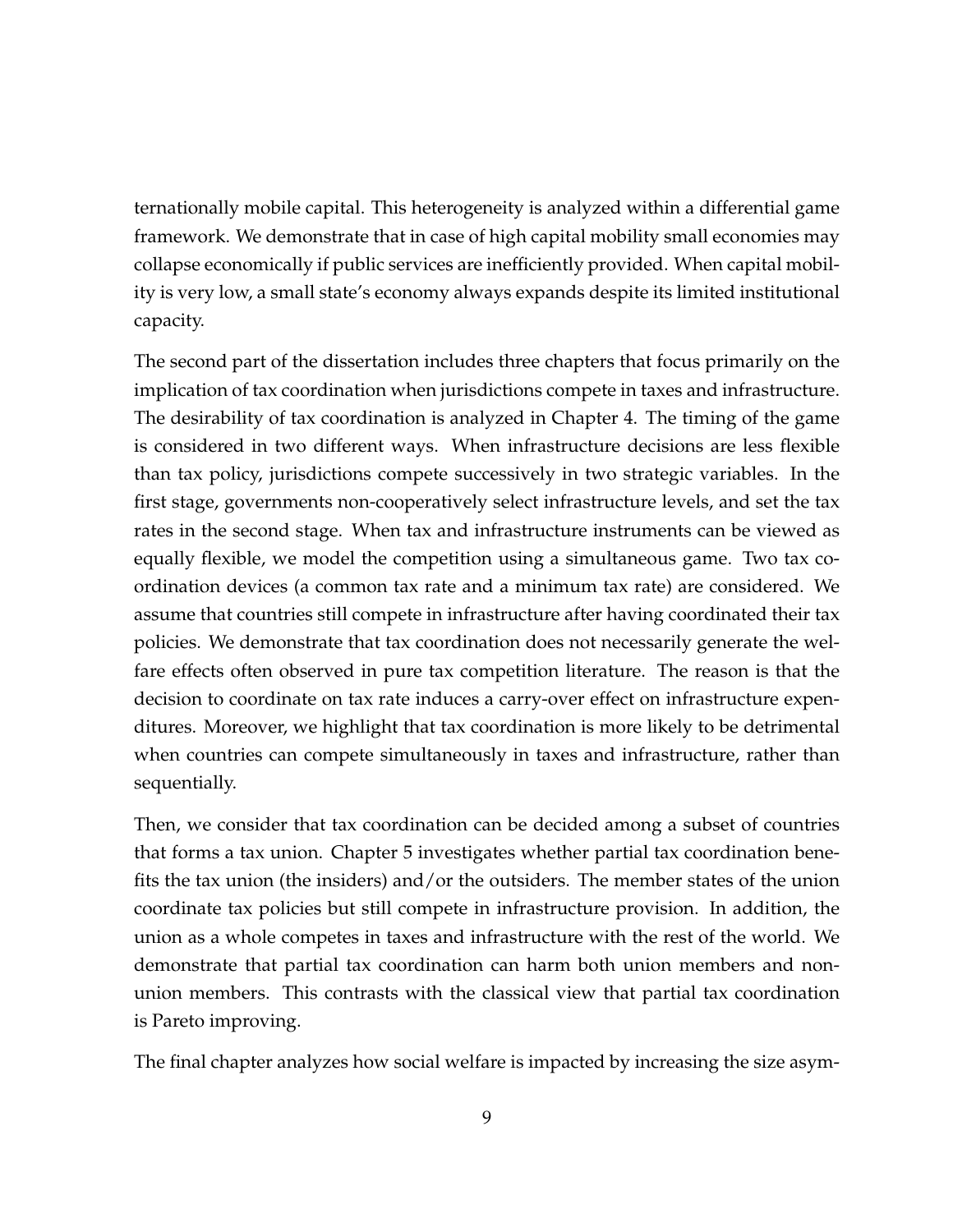metry of countries when they compete in taxes and infrastructure. It appears that increasing size asymmetry does not necessarily exacerbate the inefficiency of tax competition. More precisely, if the degree of international openness is low (high), social welfare decreases (increases) with size asymmetry.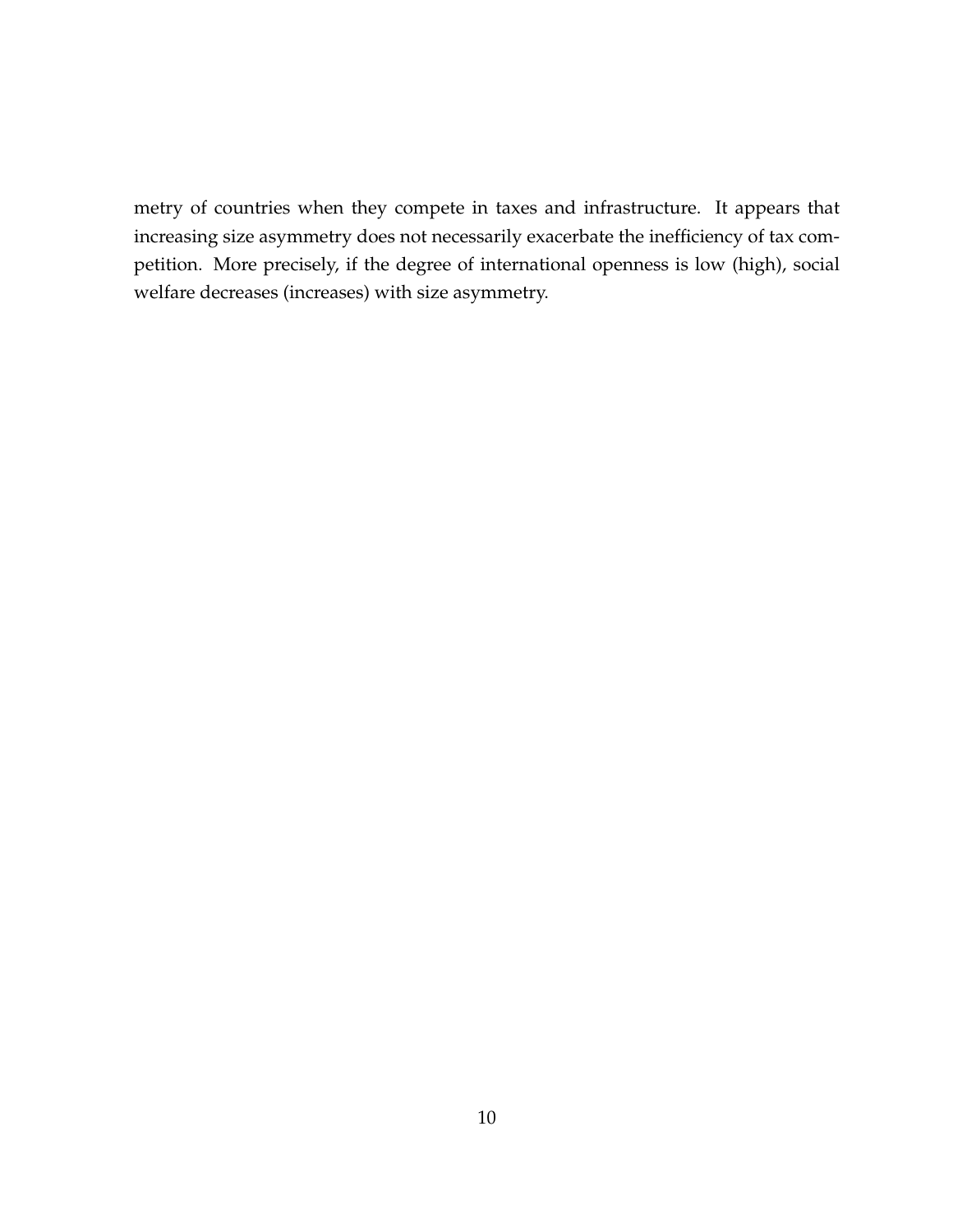# **Bibliography**

- [1] Baldwin R.E. and P. Krugman, 2004. Agglomeration, integration and tax harmonization. European Economic Review 48, 1-23.
- [2] Bénassy-Quéré A., N. Gobalraja and A. Trannoy, 2007. Tax and public input competition. Economic policy, 22: 385-430.
- [3] Broadway R. and J.F. Tremblay, 2011. Reassessment of the Tiebout model. Journal of public economics.
- [4] Bucovetsky S., 1991. Asymmetric Tax Competition, Journal of Urban Economics, 30: 167–181.
- [5] Bucovetsky S. and Wilson J.D., 1991. Tax competition with two tax instruments. Regional science and urban economics, 21: 333-350.
- [6] Burbidge J. B. and G. M. Myers, 1994. Population mobility and tax competition. Regional science and urban economics, 24: 441-459.
- [7] Cardarelli R., 2002. A repeated interactions model of tax competition. Journal of public economic theory, 4(1): 19-38.
- [8] Coates D., 1993. Property tax competition in a repeated game. Regional science and urban economics, 23: 111-119.
- [9] Epple D. and H. Sieg, 1999. Estimating equilibrium models of local jurisdictions. Journal of political economics, 107: 645-682.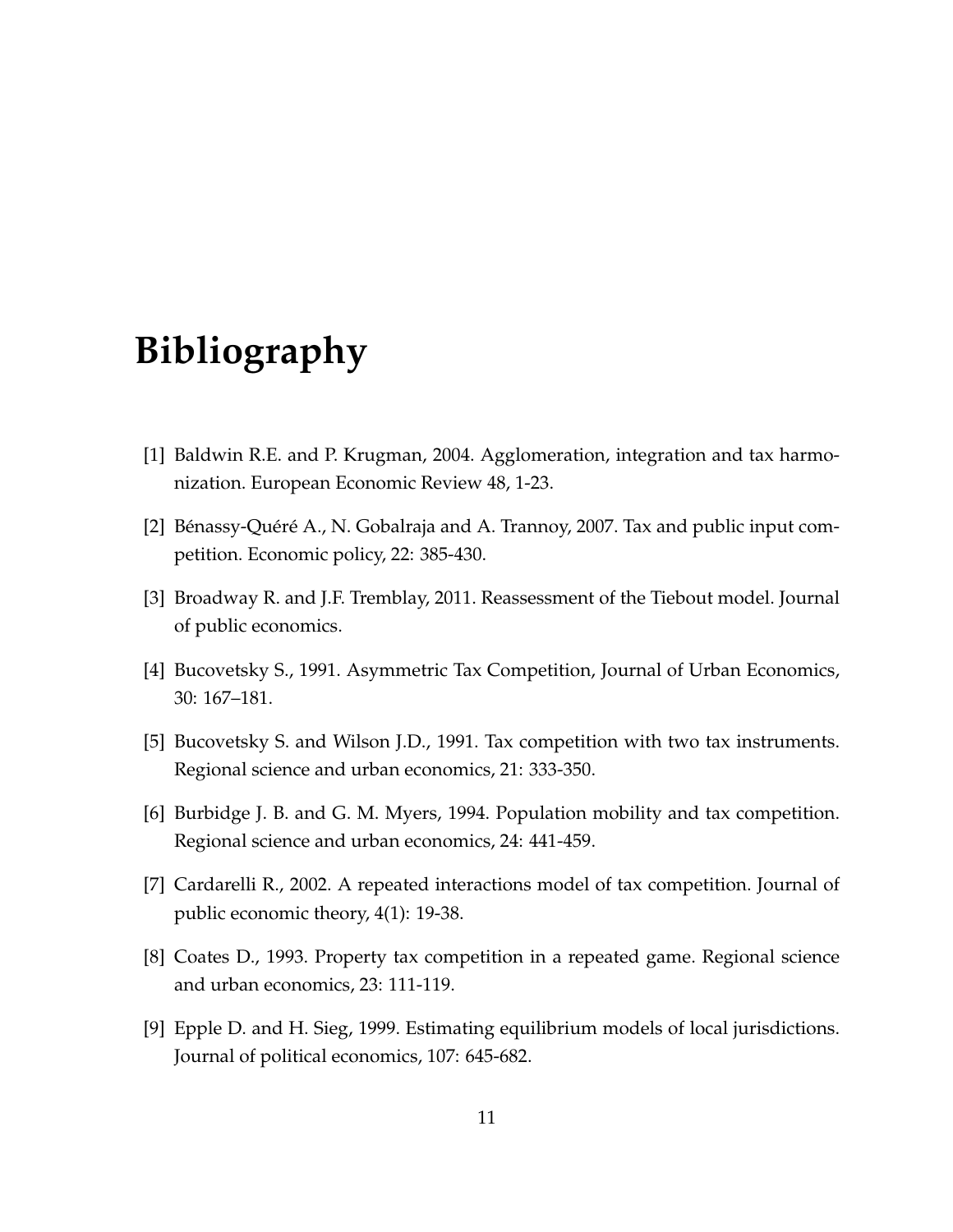- [10] Hauptmeier S., F. Minttermaier and J. Rincke, 2012. Fiscal competition over taxes and public inputs. Regional science and urban economics, 42: 407-419.
- [11] Hindriks J., S. Peralta and S. Weber, 2008. Competing in taxes and investment under fiscal equalization. Journal of public economics, 92: 2392-2402.
- [12] Hoyt W. H., 1991. Competitive cities, congestion, and the Henry George theorem. Regional Science and Urban Economics, 3(1): 69-93.
- [13] Hoyt W. H., 2001. Product differentiation and public education. Journal of public economic theory, 3(1): 69-93.
- [14] Jensen R. and E. F. Toma, 1991. Debt in a model of tax competition. Regional science and urban economics, 21: 371-392.
- [15] Justman M., J.F. Thisse and T. V. Ypersele, 2002. Taking the bite out of fiscal competition. Journal of urban economics, 52: 294-315.
- [16] Kanbur, R., and M. Keen, 1993. Jeux Sans Frontières: Tax competition and tax coordination when countries differ in size. American Economic Review, 83(4): 877– 893.
- [17] Keen M. and M. Marchand, 1997. Fiscal competition and the pattern of public spending. Journal of public economics, 66: 33-53.
- [18] Konrad K. A., and G. Schjelderup, 1999. Fortress building in global tax competition. Journal of Urban Economics 46: 156–167.
- [19] Krelove R., 1993. The persistence and inefficiency of property tax finance of local public expenditures. Journal of public economics, 51: 415-435.
- [20] Mansoorian A. and G.M. Myers, 1993. Attachment to home and efficient purchases of population in a fiscal externality economy. Journal of Public Economics 52: 117-132.
- [21] Oates W. E., 1972. Fiscal Federalism. New York: Harcourt Brace Jovanovich.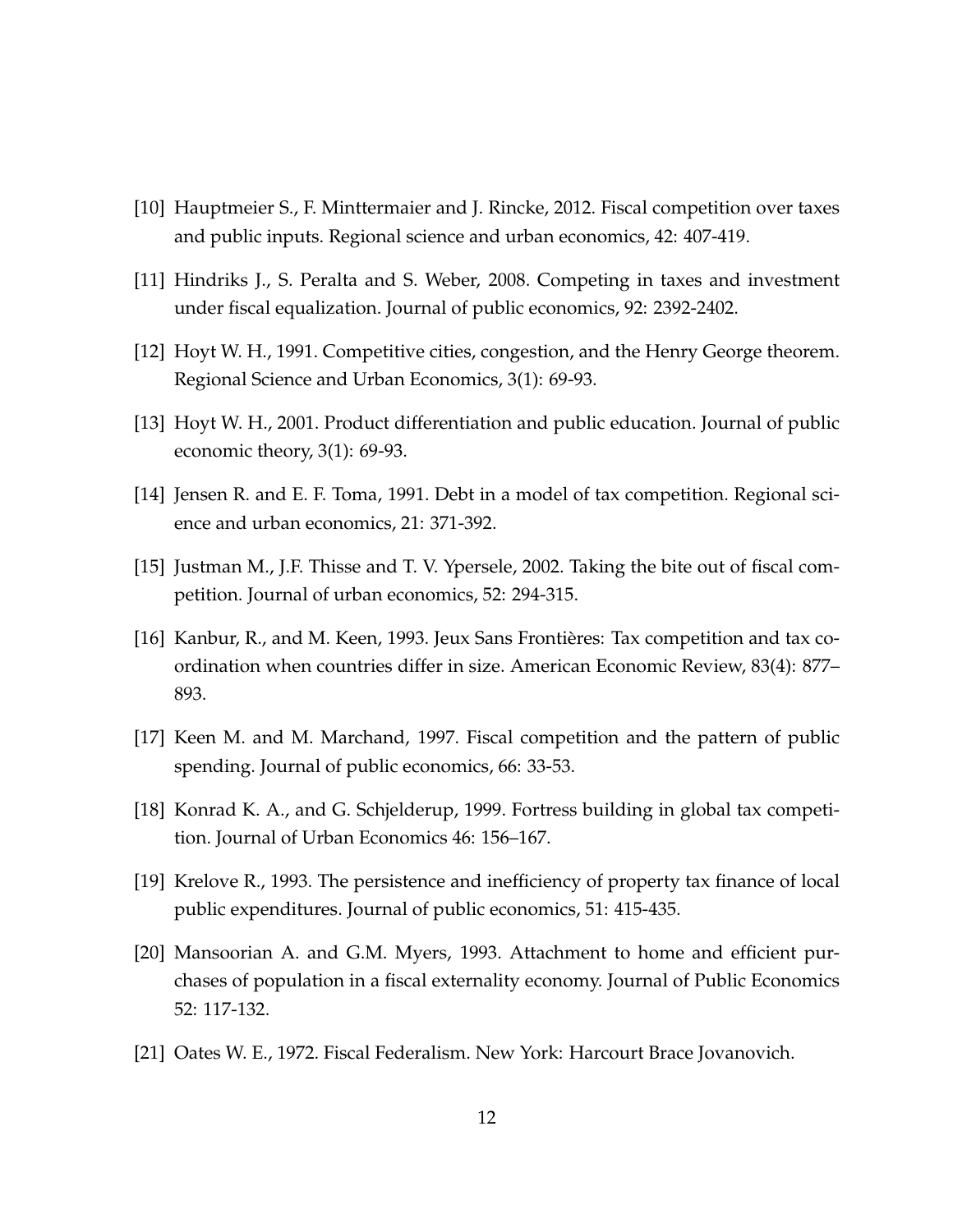- [22] Pieretti P. and S. Zanaj, 2011. On tax competition, public goods provision and jurisdictions' size. Journal of International Economics 84: 124-130.
- [23] Tiebout C. M., 1956. A pure theory of local expenditures. Journal of political economic, 5: 416-424.
- [24] Wellisch D., 1994. Interregional spillovers in the presence of perfect and imperfect household mobility. Journal of public economics, 55: 167-184.
- [25] Wildasin D.E., 1991. Some rudimetary 'duopolity' theory. Regional Science and Urban Economics 21: 393-421.
- [26] Wildasin D., 2003. Fiscal competition in space and time. Journal of public economics, 87: 2571-2588.
- [27] Wildasin D., 2011. Fiscal competition for imperfectly-mobile labor and capital: A comparative dynamic analysis. Journal of public economics 95: 1312-1321.
- [28] Wilson J.D., 1995. Mobile labor, multiple tax instruments, and tax competition. Journal of urban economics, 38: 333-356.
- [29] Wilson J. D. and D. E. Wildasin, 1996. Imperfect mobility and local government behavior in an overlapping-generations model. Journal of public economics, 60: 177-198.
- [30] Wilson J. D. and D. E. Wildasin, 2004. Capital tax competition: bane or boon. Journal of public economics, 88: 1065-1091.
- [31] Wilson J. D., 1999. Theories of tax competition. National tax journal, 52(2): 269- 304.
- [32] Wilson J.D., 1986. A theory of interregional tax competition. Journal of urban economics, 19: 296-315.
- [33] Wilson J.D., 1991. Tax competition with interregional differential in factor endowments. Regional Science and Urban Economics, 21(3): 423-451.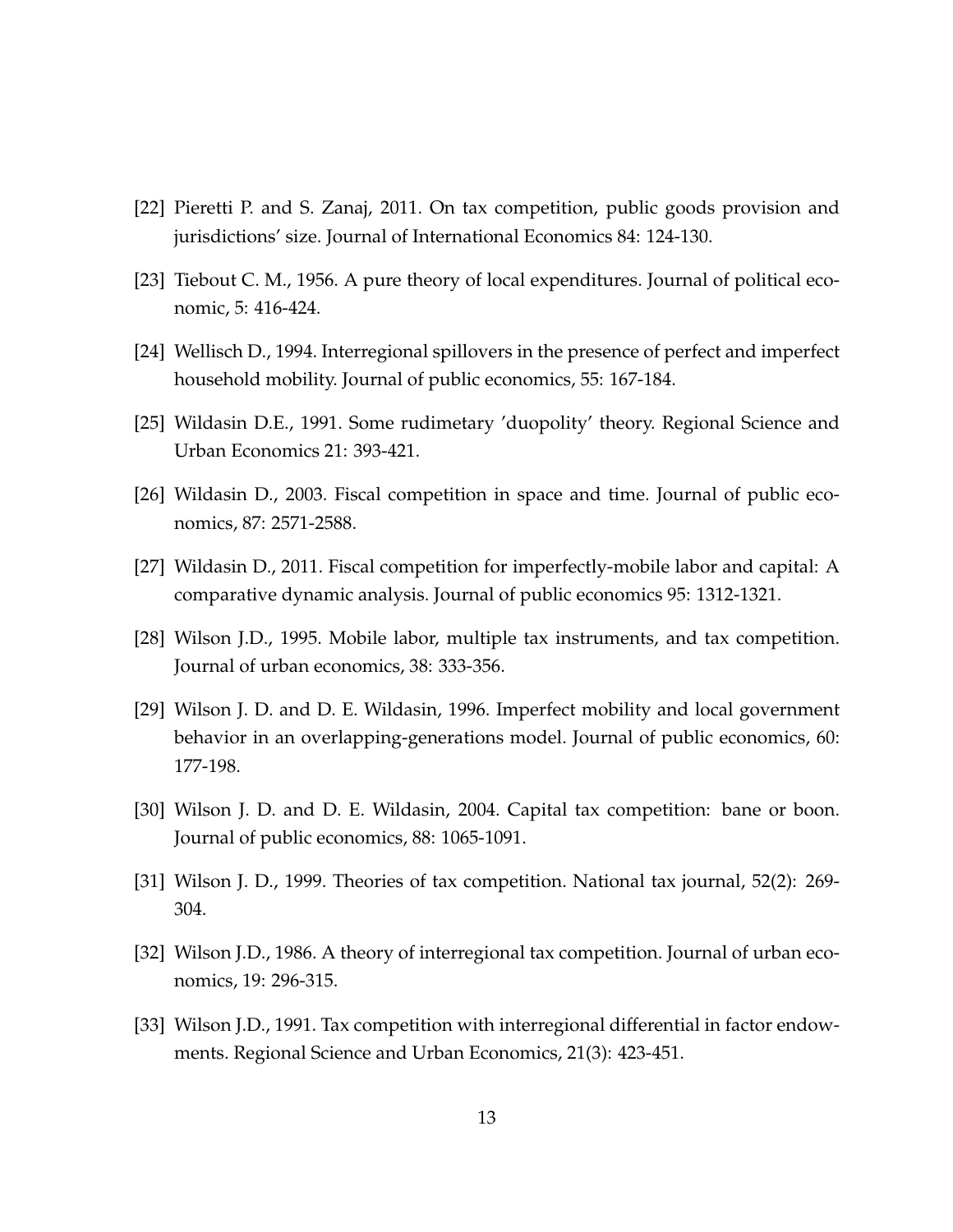- [34] Zissimos B. and M. Wooders, 2008. Public good differentiation and the intensity of tax competition. Journal of public economics, 92: 1105-1121.
- [35] Zodrow G. R. and P. Mieszkowski, 1986. Pigou, Tiebout, property taxation, and the underprovision of local public goods. Journal of urban economics, 19: 356-370.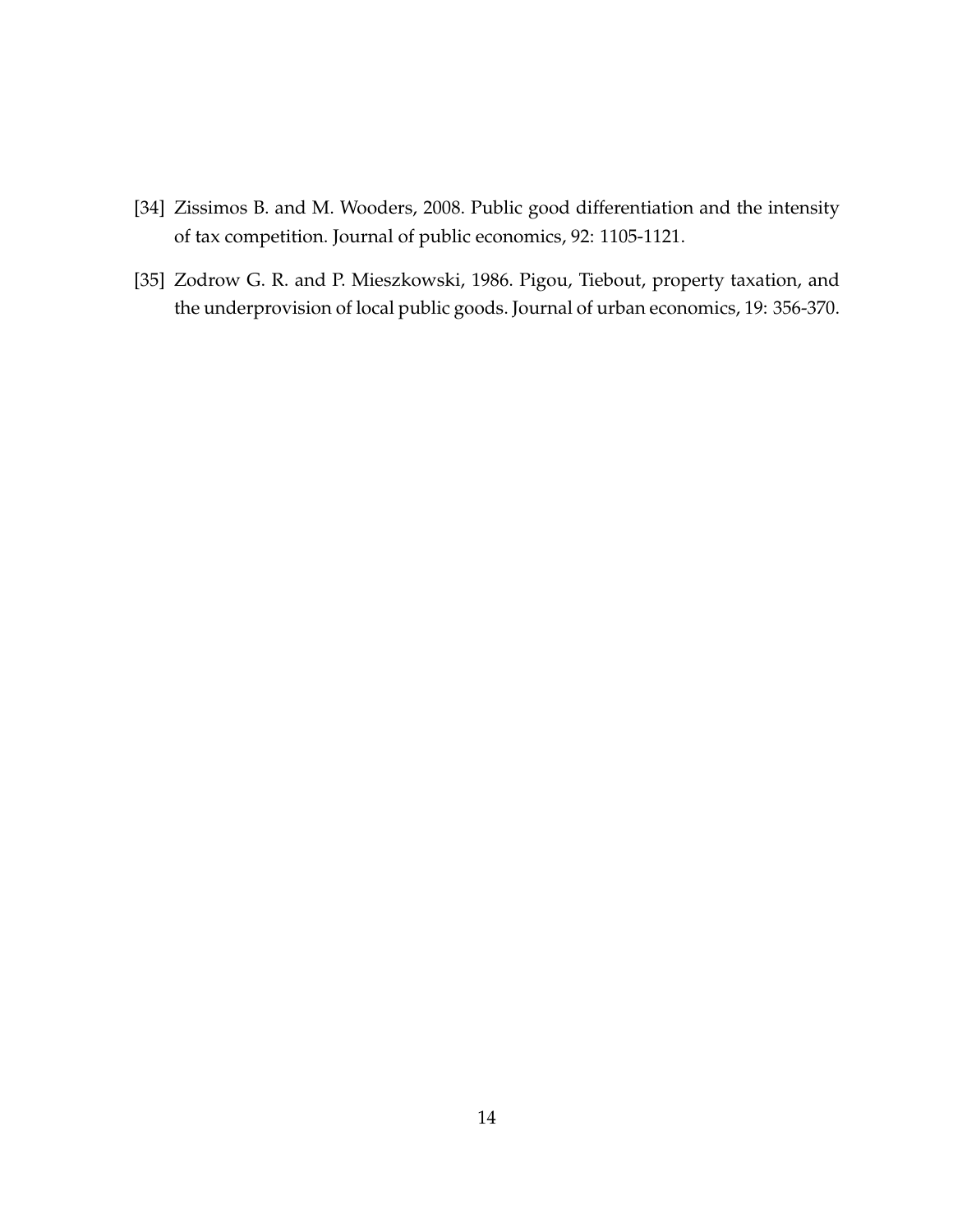# **Part I**

# **Dynamic Multi-dimensional Interjurisdictional Competition**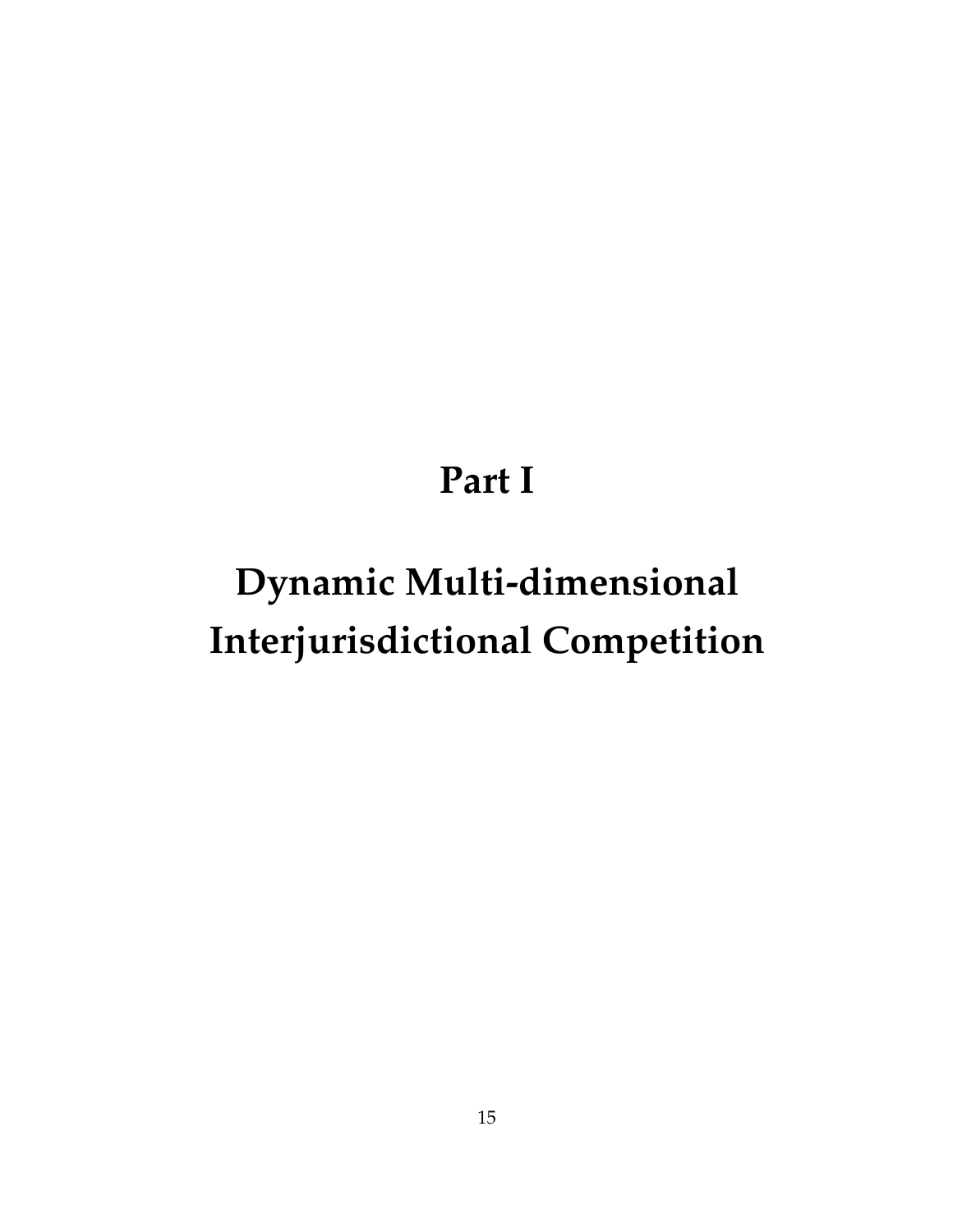# **Chapter 2**

# **An Extension of the Home-Attachment Criteria under Dynamic Tax Competition**

## **2.1 Introduction**

In $^1$  their seminal paper dealing with tax and infrastructure competition, Zissimos and Wooders (2008) observe that their static model is silent on how taxes evolve over time. Actually, the lack of a dynamic setting exists for most contributions in the tax competition literature (see, for example, Wilson, 1999; Wilson and Wildasin, 2004; Kanbur and Keen, 1993). Among the few prominent exceptions are the contributions of Wildasin (2003, 2011). These papers analyze the dynamic process of competition for capital under a time-invariant tax rate framework and demonstrate the importance of endogenously determined adjustment costs. However, all firms are identical and don't move with the exception of a subset of inputs which are mobile between jurisdictions. Within such a framework, if one firm, considered as a whole, would like to relocate to another

<sup>1</sup>This chapter is based on, *An extension of the home-attachment criteria under dynamic tax competition*, Y. Han, P. Pieretti and B. Zou. Economics Letters (2013), Vol. 121, 508-510.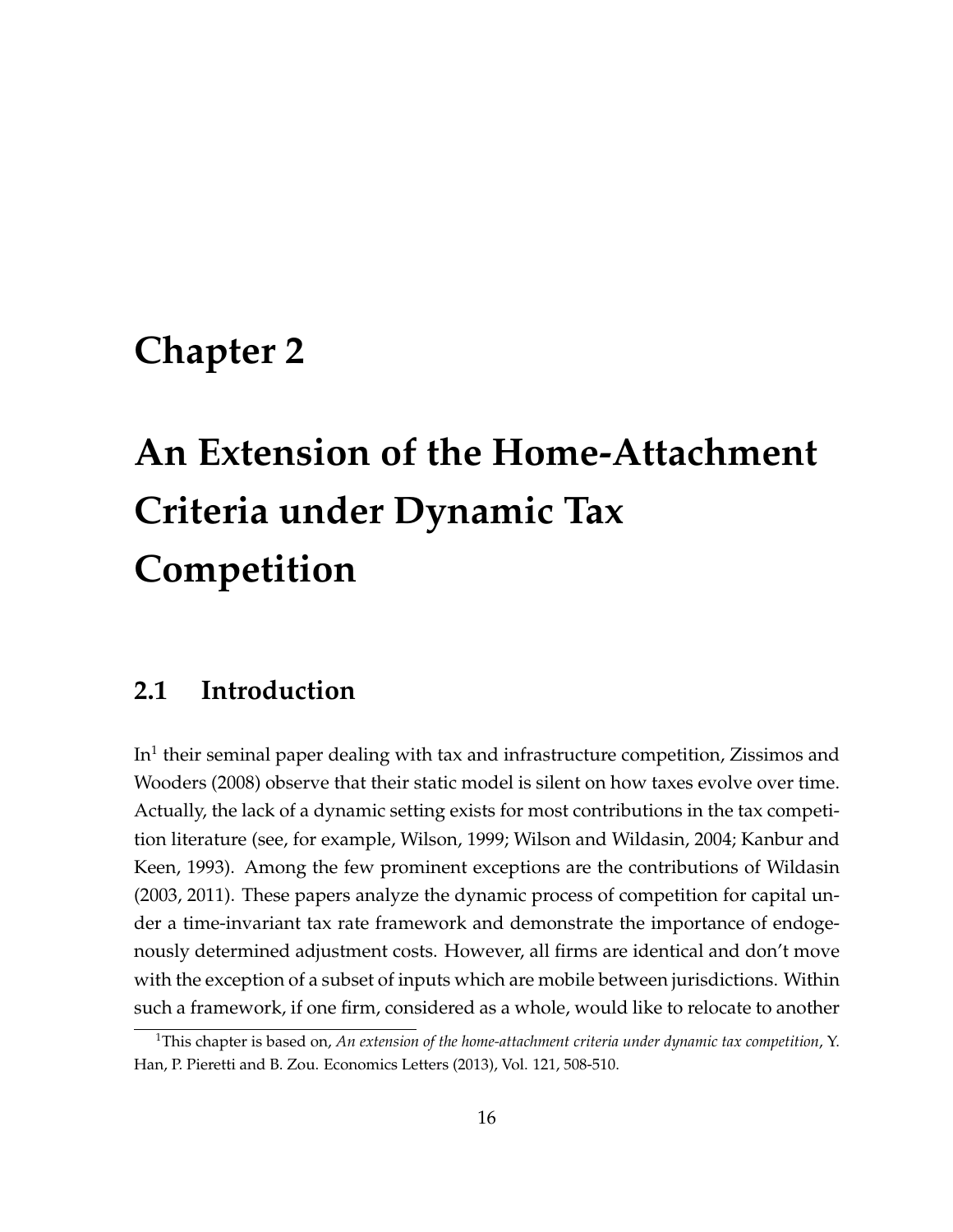jurisdiction, all the other firms would follow. When jurisdictions are symmetric, firms are either spread equally across the different jurisdictions, or they all locate in only one jurisdiction. Therefore, the existence of heterogeneous firms in competing regions is essential to avoid the occurrence of corner situations.

An interesting way to introduce heterogeneity among firms is to assume that entrepreneurs are different in their attachment to home location. This idea was first introduced by Mansoorian and Myers (1993) in fiscal competition and then applied by Ogura (2006). In the same vein, empirical evidence suggests that there is significant home bias in investment decisions (see, for example, Feldstein and Horioka,1980; French and Porteba,1991; Tesar and Werner,1995). However, this bias is not limited to international portfolios. For example, Figueiredo et al. (2002) show that there is a significant advantage of the home region in the location choice of new industrial investments in Portugal.

The home attachment criteria applies easily in a static tax competition model but remains challenging in a dynamic context. The main problem comes from the ranking of firms according to the home preference when there is repeated business relocation. In this chapter we propose a way to update the location preference of firms when they are able to move. Then we show how this extended rule can be applied to the study of dynamic tax competition.

The rest of the chapter is organized as follows. In the next section we present a dynamic relocation rule basing on the home attachment principle. In Section 3 we apply the dynamic ranking rule to a simple dynamic tax competition framework. Section 4 concludes and points to possible extensions of the setting.

### **2.2 A dynamic relocation rule**

Consider two countries, 1 and 2, populated at time t with  $S_1(t)$  and  $S_2(t)$  firms respectively. The two jurisdictions are represented on a segment  $[-S_1(t), S_2(t)]$ . The first country extends from  $-S_1(t)$  to the origin  $O(t)$ , and the second, from  $O(t)$  to  $S_2(t)$ . We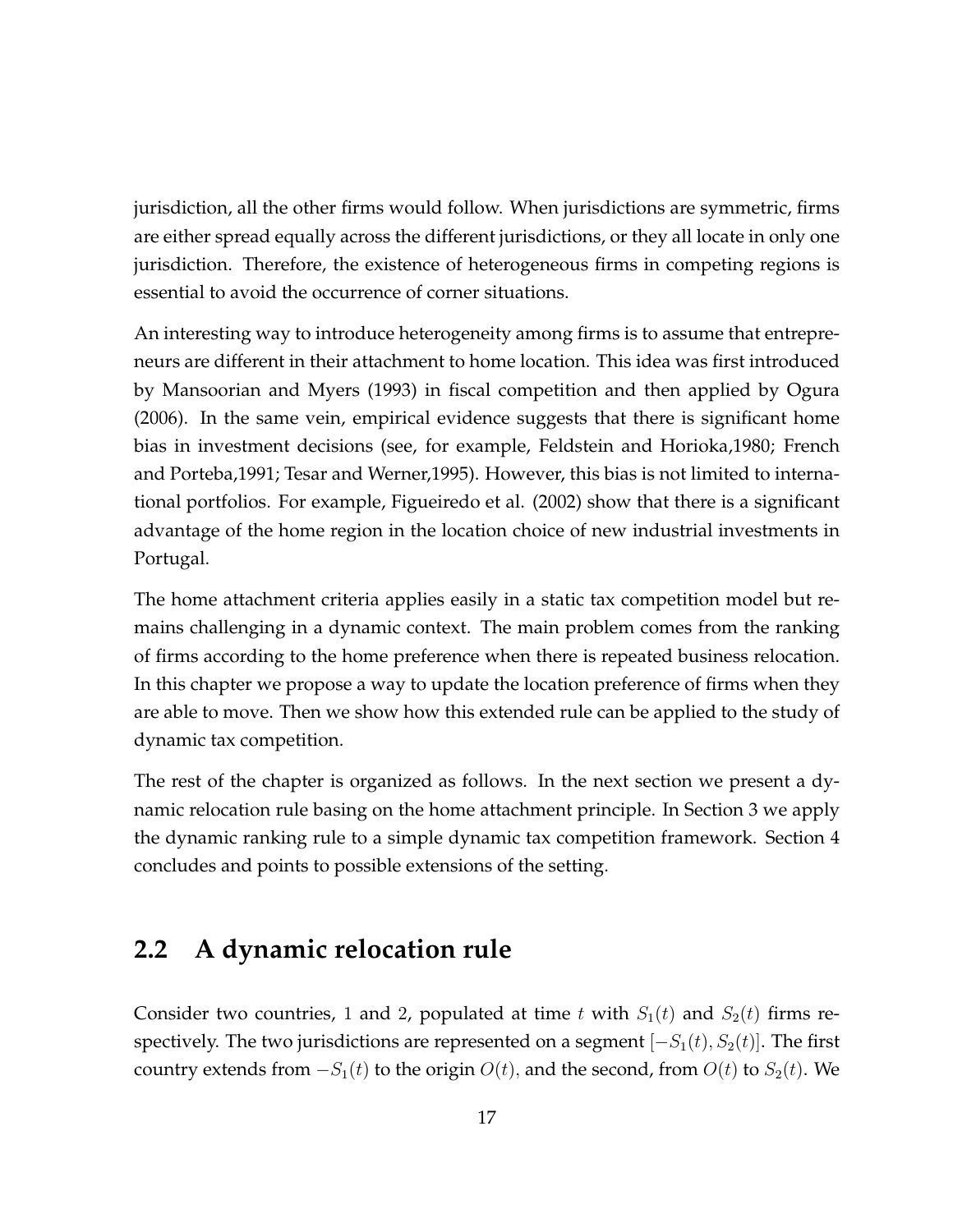further assume that, in either country, firms are evenly spread (with unit density) on their respective sub-segment according to their propensity to relocate abroad. As in Ogura (2006), we assume that the population of investors is heterogeneous in the degree of their attachment to home. In our setting, this means that the closer firms are located to the extremes, the more they are attached to their current location. Conversely, the closer firms are to the "border"  $O(t)$ , the less they are attached to their territory and the easier they are able to relocate abroad. Thus, we can characterize the firms' types in the following way. A firm of type<sup>2</sup>  $\alpha_1(t) \in [-S_1(t), O(t)]$  (with  $O(t) = 0$ ,  $\forall t$ ) located in country 1 at time  $t$ , incurs a disutility of relocating abroad equal to the "distance" between  $\alpha_1(t)$  and  $O(t)$ . A firm of type  $\alpha_2(t) \in [O(t), S_2(t)]$  located in country 2 at time t, incurs a disutility of moving abroad equal to the "distance" between  $O(t)$  and  $\alpha_2(t)$ .

We now suppose that some firms can relocate abroad. Let us start at  $t = 0$  and assume, without loss of generality, that  $x(0)$  ( $\lt S_1(0)$ ) firms of country 1 move to country 2. At period  $t = 1$ , firms located in country 1 are spread over the new interval  $[-S_1(1), O(1)]$ , where  $S_1(1) = S_1(0) - x(0)$ , and firms located in country 2 are spread over [O(1),  $S_2(1)$ ], where  $S_2(1) = S_2(0) + x(0)$ .

How do the decisions to relocate modify firms' attachment to their home location? We first consider the firms which don't move. Because country 1 suffers from capital flight, we consider that this loss of attractiveness makes the remaining firms less attached to their current location. For sake of simplification, we assume that the firms located in jurisdiction 1 at time  $t = 1$  reduce their home attachment by  $x(0)$  uniformly<sup>3</sup>. Put differently, a firm of type  $\alpha_1(0)$  at time  $t = 0$  which does not relocate will be at time  $t = 1$  of type  $\alpha_1(1) = \alpha_1(0) + x(0)$ , with  $\alpha_1(1) \in [-S_1(1), O(1)].$ 

We observe the opposite effect in country 2 which, contrary to country 1, improves its attractiveness to foreign firms. We therefore assume that the attachment to home increases uniformly by a constant  $x(0)$  in jurisdiction 2. In other words, a firm of type

<sup>&</sup>lt;sup>2</sup>Note that, by definition,  $\alpha_1(t)$  is negatively signed.

<sup>&</sup>lt;sup>3</sup>We make this choice for sake of simplicity. However, a more complex preference revision could be proposed. We could assume that only a subset of firms revise their preferences, or that, the extent to which firms update their preferences would increase with their past attachment to home.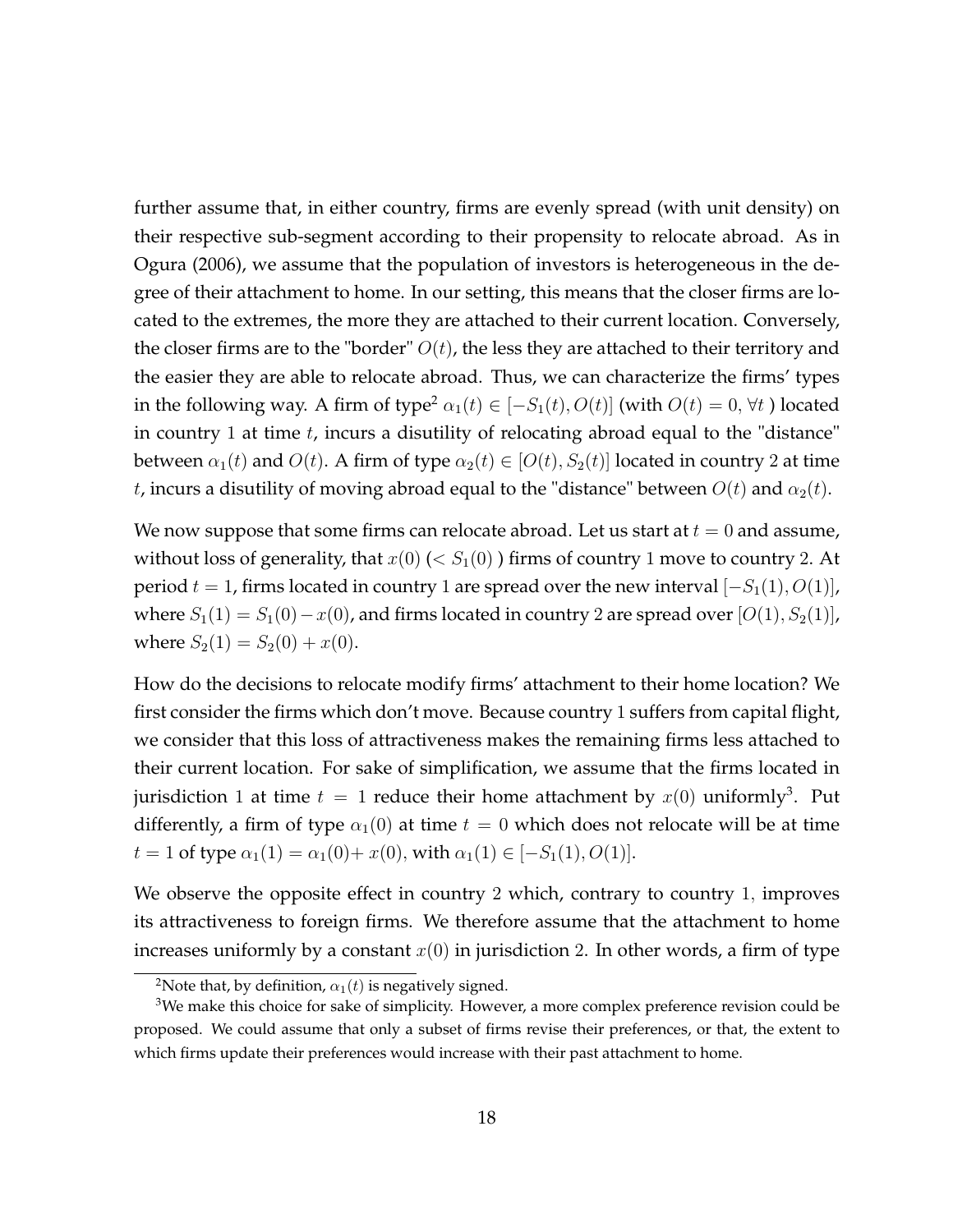$\alpha_2(0)$  at time  $t = 0$ , which does not move its activity abroad, will be at time  $t = 1$  of type  $\alpha_2(1) = \alpha_2(0) + x(0)$  with  $\alpha_2(1) \in [O(1) + x(0), S_2(1)].$ 

How do the moving firms modify their preference relative to the new location? A natural attitude to expect is that the more (less) the moving firms are attached to their past location, the less (more) they will be attached to the new location. In other words, for each firm of type  $\alpha_2(1) \in [O(1), O(1) + x(0)]$ , we write  $\alpha_2(1) = \alpha_1(0) + x(0)$  with  $\alpha_1(0) \in [O(0) - x(0), O(0)].$ 

More generally, we can formulate the following rule. For all  $\alpha(t) \in [-S_1(t), S_2(t)]$ , we define  $\alpha(t) = \alpha(t - \Delta t) + x(t - \Delta t)$ , where<sup>4</sup>

$$
\alpha(t) = \begin{cases} \alpha_1(t) \in [-S_1(t), O(t)] \\ \alpha_2(t) \in [O(t), S_2(t)] \end{cases}
$$

where  $x(t) > 0$  if firms move from country 1 to country 2 and  $x(t) < 0$  if firms relocate in the opposite direction. Note that  $O(t) = 0$  implies  $S_1(t) = S_1(t - \Delta t) - x(t - \Delta t)$  and  $S_2(t) = S_2(t - \Delta t) + x(t - \Delta t).$ 

### **2.3 Application**

In this section we illustrate how the relocation rule that we just highlighted applies to dynamic capital tax competition. To this end, we use the above spatial framework and normalize the total number of firms to one. It follows that  $S_1(t) = S(t)$  and  $S_2(t) =$  $1 - S(t)$ . At time t, the net profit of a firm located in country  $i = 1, 2$  is given by  $\pi_i(t) =$  $\Pi_i(t) - \tau_i(t)$ , where  $\tau_i(t)$  is a unit capital tax paid in country *i*.

At time t, a firm of type  $\alpha_1(t)$  located in country 1 considers staying at home or investing her physical capital abroad. If the entrepreneur decides to stay at home, the profit is given by  $\pi_1(t) = \Pi_1(t) - \tau_1(t)$ . If she invests abroad, her profit becomes  $\pi_2(t) = \Pi_2(t) - \tau_2(t) - k \cdot d(t)$ , where k is a unit moving cost,  $d(t)$  is the distance between  $\alpha_1(t)$  and the origin and  $k \cdot d(t)$  is the total relocation cost. The marginal entrepreneur

<sup>&</sup>lt;sup>4</sup>In discrete time we have  $\Delta t = 1$ .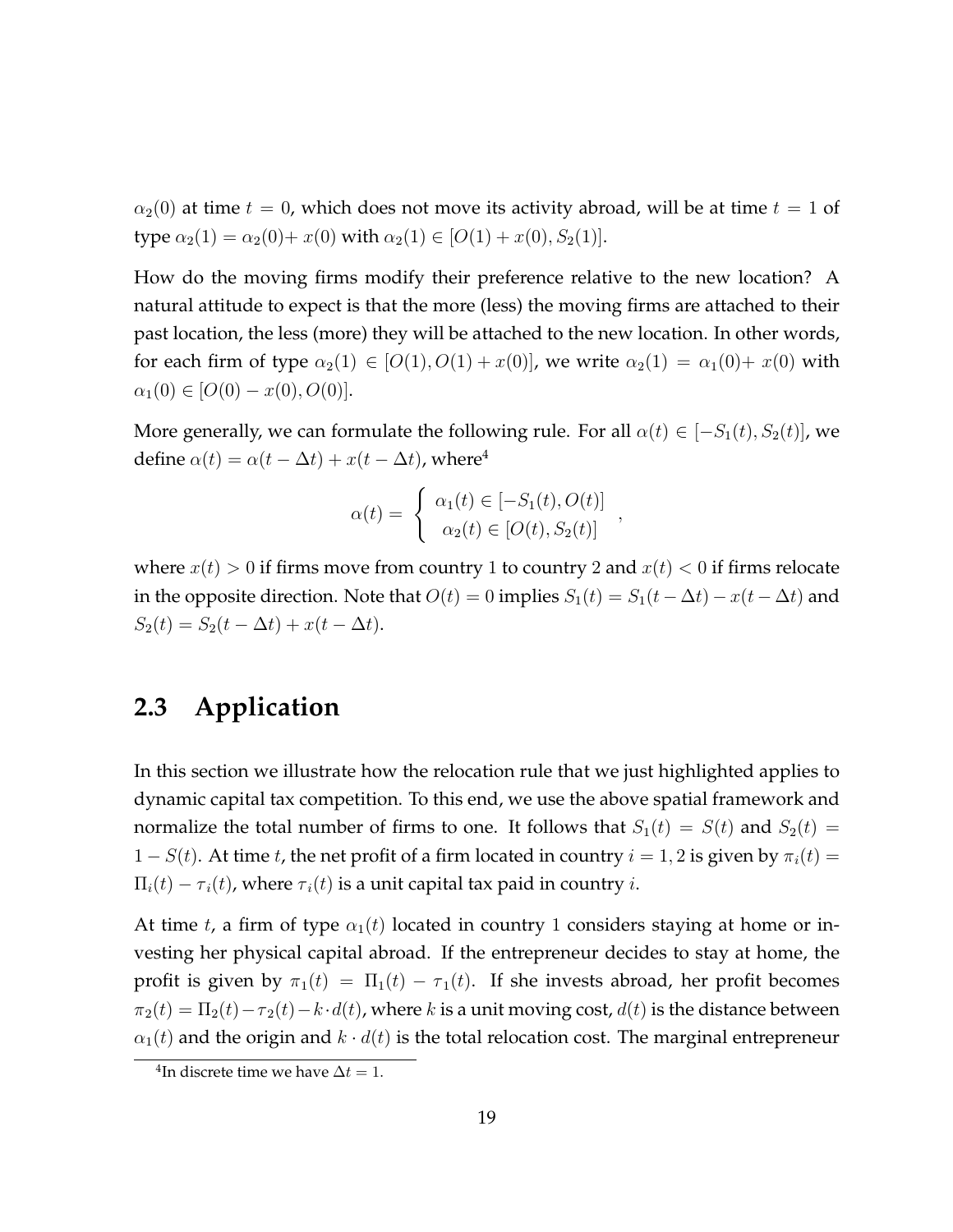$\alpha_1^\prime(t)$  who is indifferent between investing abroad and staying at home verifies the condition  $\Pi_1(t) - \tau_1(t) = \Pi_2(t) - \tau_2(t) - k \cdot d'(t)$ . Conversely, if firms move from country 2 to country 1, the marginal condition becomes,  $\Pi_1(t) - \tau_1(t) - k \cdot d'(t) = \Pi_2(t) - \tau_2(t)$ . For sake of simplicity, we set  $\Pi_i(t) = a_i$   $(i = 1, 2)$  and  $A = a_1 - a_2 < k$ . Further, we consider the model in discrete time.

Consequently, we obtain

$$
x(t, \tau_1, \tau_2) = \frac{1}{k} (\tau_1(t) - \tau_2(t) - A) ,
$$

with  $x(t) = d'(t) > 0$  if country 2 attracts capital from country 1 and  $x(t) = -d'(t) < 0$ if firms move in the opposite direction. The jurisdictions compete in taxes to attract mobile firms. At each period  $t$  they set their respective tax rates which maximize their respective tax revenue defined by

$$
B_1(t) = [S(t) - x(t)] \tau_1(t)
$$
 and 
$$
B_2(t) = [1 - S(t) + x(t)] \tau_2(t).
$$

We now define the motion law for  $S_i(t)$  ( $i = 1, 2$ ), and show how it relates to the ranking rule we defined above. First note that according to this rule the number of firms which move at time  $t - 1$  are related to the firms' characteristics in the following way

$$
x(t-1) = \alpha(t) - \alpha(t-1).
$$

Knowing that  $S_1(t) = S_1(t-1) - x(t-1)$  and  $S_2(t) = S_2(t-1) + x(t-1)$  and substituting  $x(t - 1)$ , we finally get the motion equation for each country  $i = 1, 2$ ,

$$
S_i(t) - S_i(t-1) = (-1)^i [\alpha(t) - \alpha(t-1)].
$$

The sequential update of  $S_1(t)$  and  $S_2(t)$  relative to  $x(t-1)$  modifies at each round the jurisdictions' objective functions  $B_1(t)$  and  $B_2(t)$ , which in turn impacts the taxation strategies and the flow of relocations. We now consider tax competition as noncooperative tax setting in an intertemporal environment. The dynamics unfold in the following way. At each period, the jurisdictions set a tax rate which is the best response to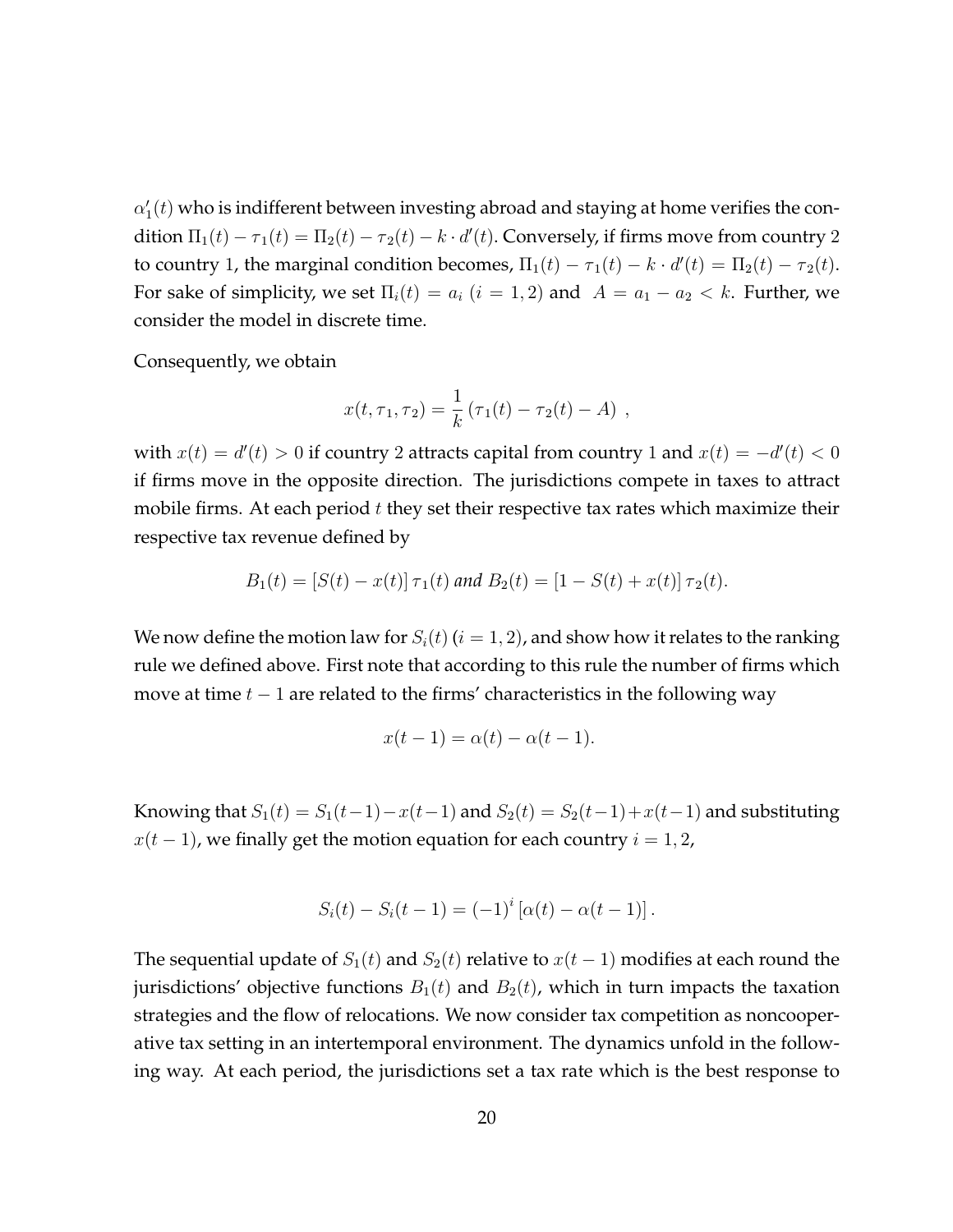the rival's strategic decision. However, this equilibrium is temporary as long as the locational preference changes at each round. Consequently, at each period  $t$ , the solution of the game yields the temporary equilibrium tax rates

$$
\tau_1(t) = \frac{1}{3}(A+k) + \frac{k}{3}S(t) \text{ and } \tau_2(t) = \frac{1}{3}(2k-A) - \frac{k}{3}S(t).
$$

The dynamics of  $S(t)$  and  $x(t)$  are given by  $S(t) = \frac{5}{3}S(t-1) - \frac{A+k}{3k}$  $\frac{d+k}{3k}$  and  $x(t) = \frac{1}{3}x(t-1)$ . It follows that the game tends monotonically<sup>5</sup> to a rest point, because  $x(t) \to 0$  if  $t \to \infty$ . Consequently, the long run tax rates will be  $\tau_1^* = \frac{1}{2}$  $\frac{1}{2} \left( A + k \right)$  and  $\tau_2^* = \frac{1}{2}$  $\frac{1}{2}(k-A)$  and the size variables,  $S_1^*=\frac{1}{2l}$  $\frac{1}{2k}(A+k)$  and  $S^*_2=\frac{1}{2k}$  $\frac{1}{2k}(k-A)$  with  $k > A$ .

### **2.4 Conclusion**

In this chapter we develop a setting which can be used to study dynamic tax (and/or infrastructure) competition when firms can change their production location over time. To this aim, we adapt the home-attachment criteria of Mansoorian and Myers (1993) and Ogura (2006) to fit into a dynamic framework. Then we illustrate our extended rule within a dynamic tax competition model. Although this model is based on simplifying assumptions, more complex cases can be developed. For example, instead of assuming that all the firms have the same production function, we could consider heterogeneous technologies. Our setting can be used for different purposes. For example, a dynamic game similar to the one of Han et al. (2012), in which jurisdictions compete in taxes and infrastructure, could be developed to answer the question of Zissimos and Wooders (2008) about how tax rates change over time. Another issue would be to explore under which conditions dynamic tax and infrastructure competition would allow convergence across unequally developed countries.

<sup>5</sup>More precisely, this is the case along a saddle-point path.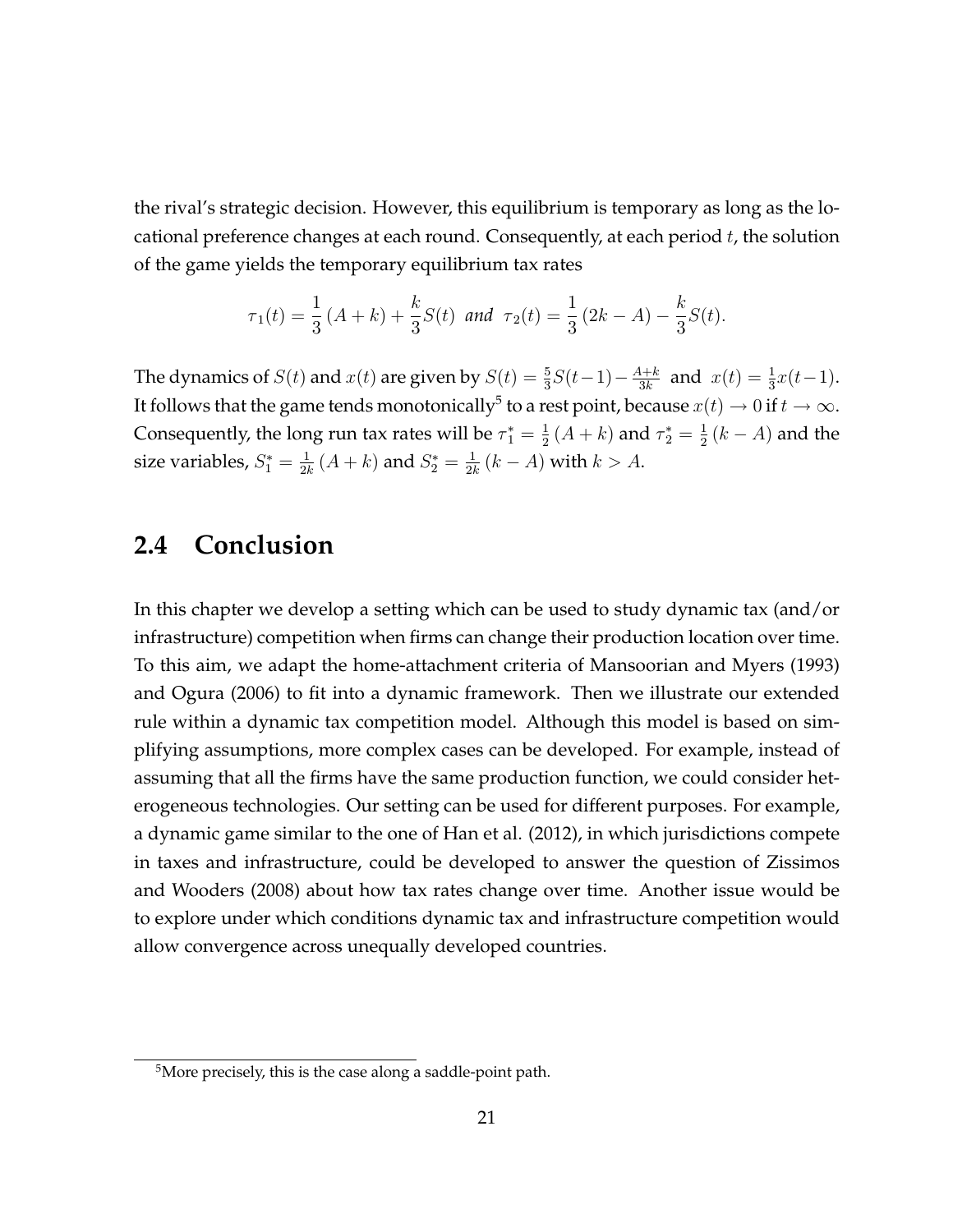# **Bibliography**

- [1] Feldstein S. and C. Horioka, 1980. Domestic saving and international capital flow, Economic Journal 90, 314-329.
- [2] Figueiredo O., P. Guimaras and D.Woodward, 2002. Home-field advantage: Location decisions of Portuguese entrepreneurs, Journal of Urban Economics 52, 341-361.
- [3] French K.and J. Poterba, 1991. Investor diversification and international equity markets, American Economic Review 81 (2), 222-226.
- [4] Han Y., Pieretti P. , S. Zanaj and B. Zou, 2012. Asymmetric competition among nation states-a differential game approach, IMW Working paper 460.
- [5] Kanbur, R., and M. Keen, 1993. Jeux sans frontières: Tax competition and tax coordination when countries differ in size, American Economic Review 83, 877–893.
- [6] Ogura L.M. , 2006. A note on tax competition, attachment to home, and underprovision of public goods, Journal of Urban Economics 59, 252-258.
- [7] Mansoorian A. , G.M. Myers, 1993. Attachment to home and efficient purchases of population in a fiscal externality economy, Journal of Public Economics 52 ,117-132.
- [8] Tesar L. and I. Werner, 1995. Home bias and high turnover, Journal of International Money and Finance 14 (4), 467-492.
- [9] Wildasin D.E., 2003. Fiscal competition in space and time, Journal of Public Economics 87, 2571-2588.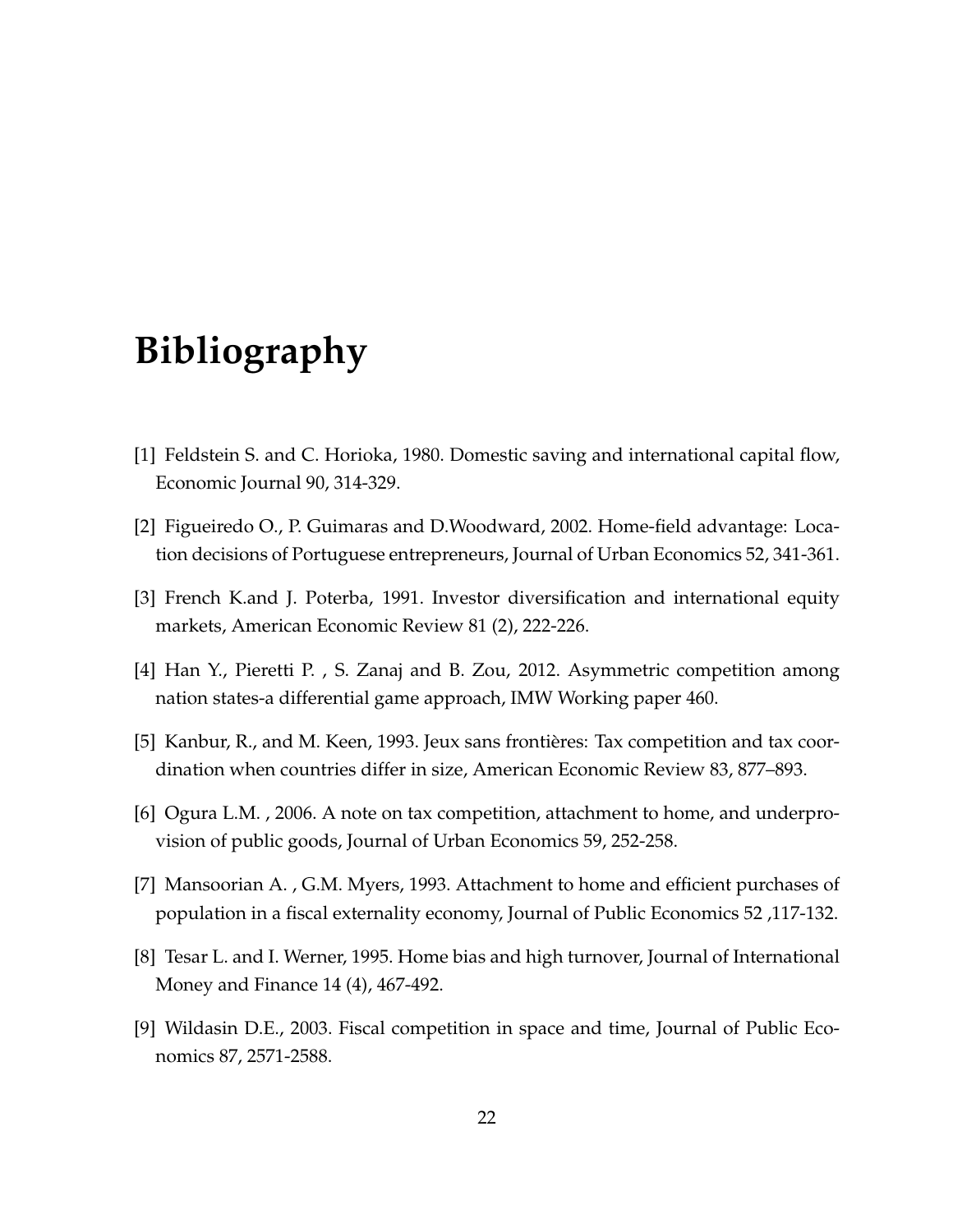- [10] Wildasin D.E., 2011. Fiscal competition for imperfectly-mobile labor and capital: A comparative dynamic analysis, Journal of Public Economics 95, 1312-1321.
- [11] Wilson J.D., 1999. A theory of interregional tax competition, Journal of Urban Economics 19, 296-315.
- [12] Wilson J.D. and D.E.Wildasin, 2004. Capital tax competition: bane or boon, Journal of Public Economics 88, 1065-1091.
- [13] Zissimos B. and M. Wooders, 2008. Public good differentiation and the intensity of tax competition, Journal of Public Economics 92, 1105-1121.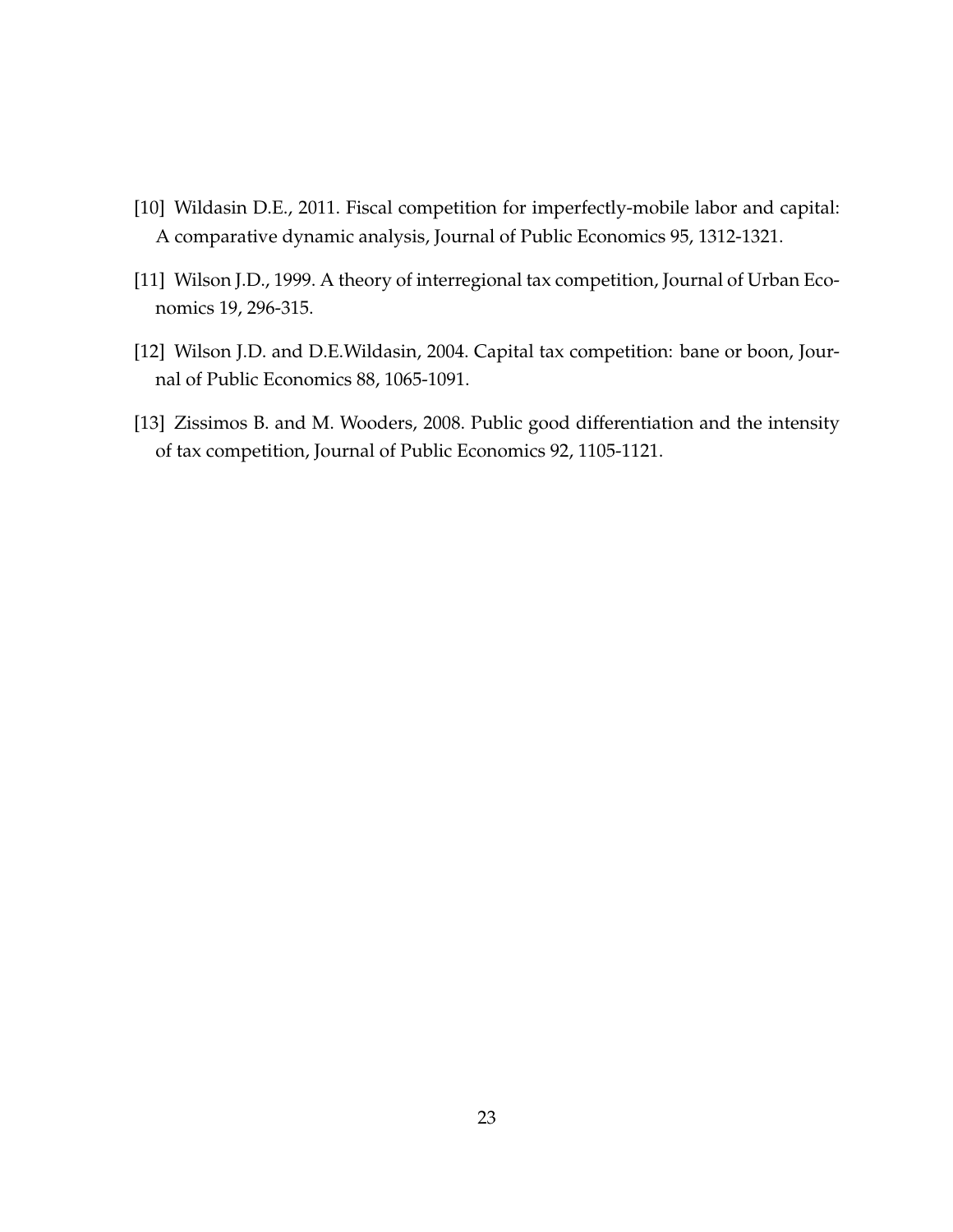# **Chapter 3**

# **Asymmetric Competition among Nation States: A Differential Game Approach**

### **3.1 Introduction**

Small states<sup>1</sup> generally suffer from limited access to capital and labor resources, both in amount and in variety. Foreign production factors can be an important way to fill in this gap. Foreign direct investments (in short, FDI, hereafter) can contribute significantly to the development of small states (Read, 2008). In fact, small economies tend to have high level of access to private foreign capital as a ratio of total capital formation (Streeten, 1993). Indeed, using data from the World Bank, Figure 1 suggests that the ratio of FDI flows to the gross fixed capital formation is higher in small countries (i.e., population less than two million<sup>2</sup>) than in large countries (i.e., population in excess of

<sup>1</sup>This chapter is based on, *Asymmetric competition among nation states: a differential game approach*, Y. Han, P. Pieretti, S. Zanaj and B. Zou. (Revise and Resubmit at Journal of Public Economics)

<sup>2</sup>Our data set contains 51 countries with population less than 2 million. This represents 72% of all the existing "small" countries. An exhaustive description cannot be provided due to a lack of relevant information.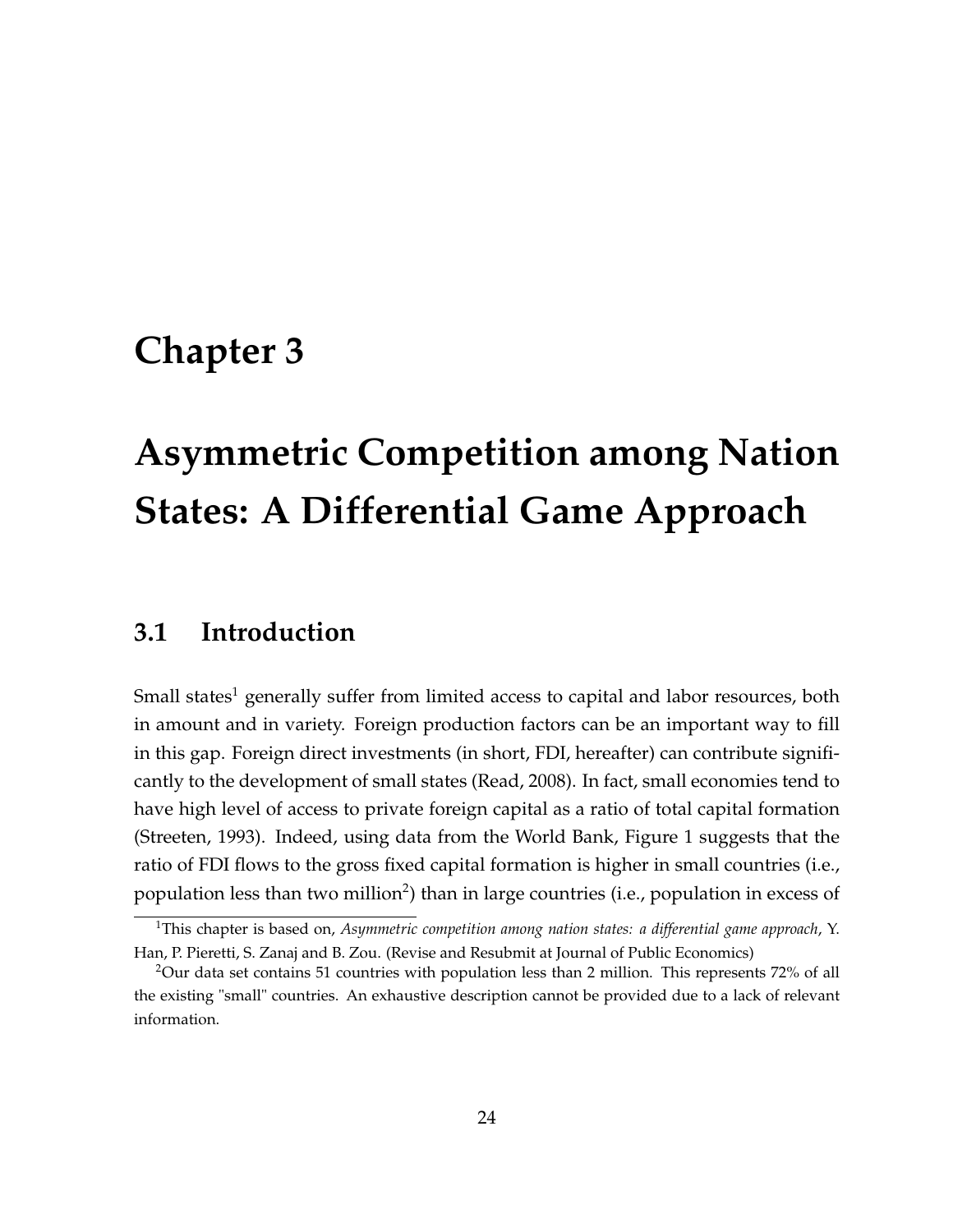30 million<sup>3</sup>). Moreover, the economic well-being of small countries is positively correlated with the ratio of FDIs. The data in Figure 1 indicate that small countries above the average line, such as Luxembourg, Malta, Cyprus or Estonia, exhibit a high level of per capita GDP, whereas small countries below this threshold have a lower level of per capita GDP. This is confirmed in Figure 2, which suggests that a direct relationship exists between the level of GDP per capita and foreign investments $^4$  in small economies. In the cluster of larger countries, however, this relationship is hardly apparent. Countries, such as Poland, Italy, Turkey, India and Spain appear above the threshold in Figure 1, whereas the USA, Ukraine, Nepal, Greece among others, are situated below  $it^5$ .

Given these facts, this chapter analyzes the impact of foreign investment flows on the economic performance of a small country competing internationally for mobile production factors. In this context, we investigate the conditions by which the economies of such countries can be viable, or even expand, in the long term. To that end, we develop a dynamic framework to study how a small country attracts foreign capital through two policy instruments, namely taxes and public services $^6$ .

<sup>6</sup>These public services contribute to the domestic attractiveness of private capital, as they are supposed to enhance private productivity. Examples of this are spending for the operation and maintenance of power and transportation infrastructures, operating costs of universities, but also the enforcement of property rights and the provision of capital market, labor and environmental regulations. It follows that countries' attractiveness may also be due to the quality of their institutions. In the Oxford Handbook of Entrepreneurship (2007), it is argued that the abundance of entrepreneurs in a country depends on the existence of regulations, property rights, accounting standards and disclosure requirements, among other factors. Furthermore, in recent years, there has been a surge of national and cross-country studies relating economic development to institutions, especially institutions affecting capital market development and functionality (see, for example, La Porta et al.,1997).

<sup>&</sup>lt;sup>3</sup>Our data set of countries with population in excess of 30 million is exhaustive. It contains 41 countries.

<sup>&</sup>lt;sup>4</sup>Note that, we have not controlled for other determinants of per capita GDP; for example, the availability of natural resources. Taking into account oil reserves and the recent increase in oil prices would explain the position of Qatar or Brunei in our figures.

<sup>&</sup>lt;sup>5</sup>The ambiguous role of FDIs on the economic performance of countries is documented in the literature (see, for example Alfaro et al. 2004).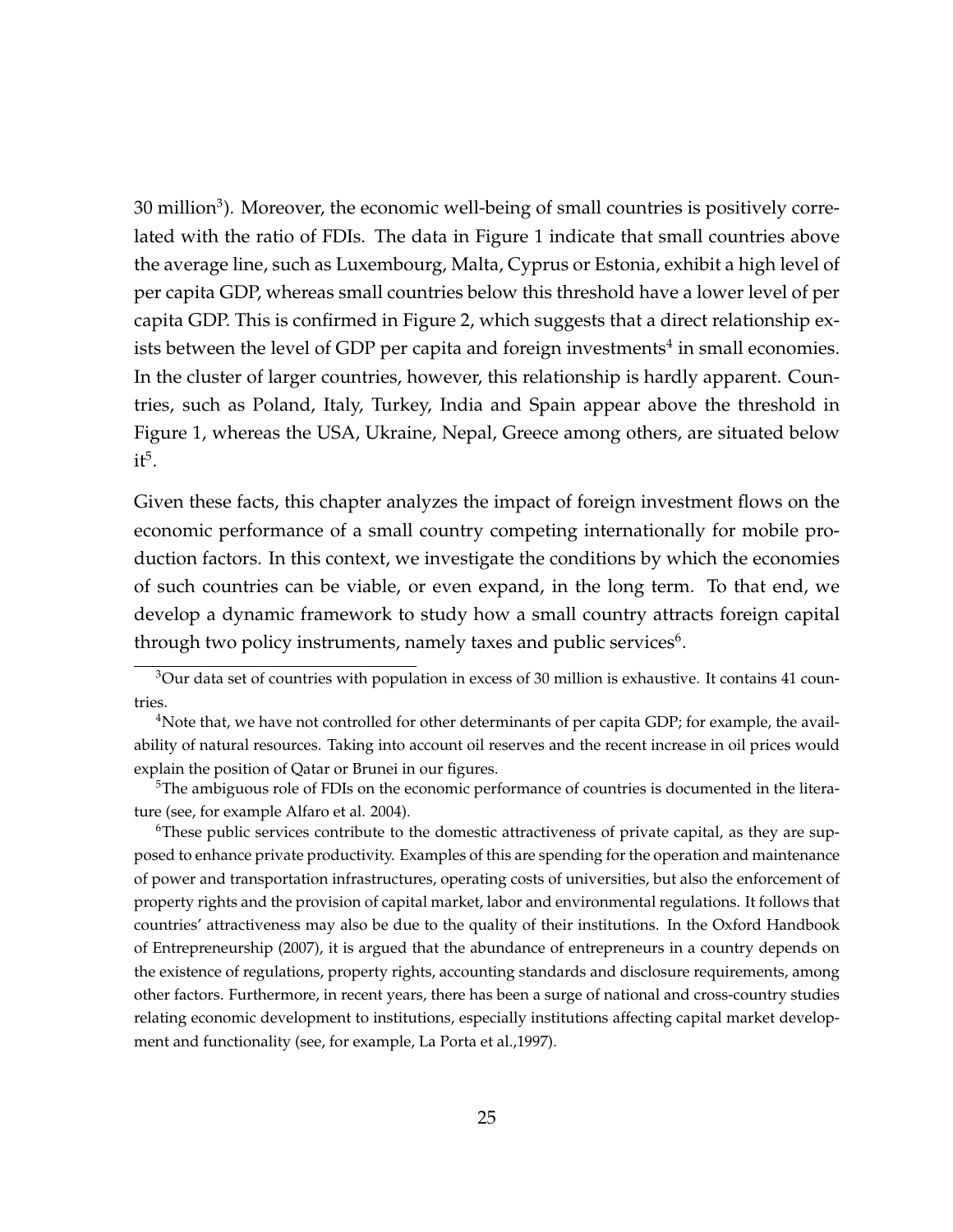For the sake of simplicity, we focus on two competing countries of uneven size. In this study, size is defined as number of capital-owners in a respective country and these capital owners are simultaneously entrepreneurs and workers. By adopting this approach, our model focuses on the economic size of a country.

The dynamic aspect of international competition is addressed by a differential game framework in which the strategic behavior of the small country differs from that of its larger rival. We account for the widely recognized characteristic that small states are more flexible in their political decision making than much larger countries (see, in particular, Streeten, 1993).



Figure 1: Relationship between the ratio of FDIs to Gross Fixed Capital Formation and population from 2000 to 2010. Source: World Bank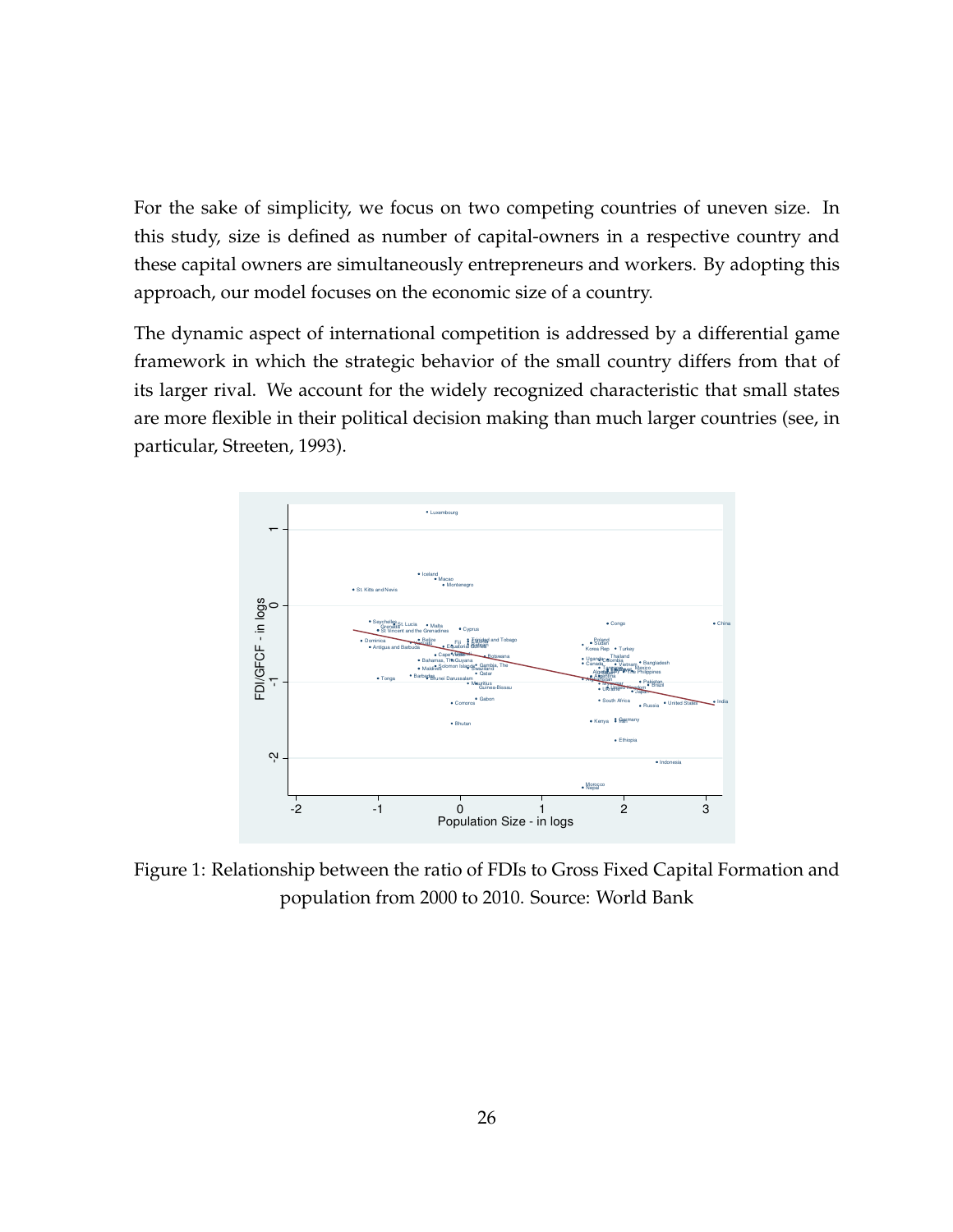

Figure 2 : Relationship between GDP per capita of small countries and the ratio of FDIs to Gross Fixed Capital Formation from 2000 to 2010. Source: World Bank

We thus assume that the small country adopts a Markovian feed-back behavior (i.e., the policy variables are continuously reset in response to the dynamics of the states of the world), whereas the larger country chooses an open-loop rule (i.e., the policy variables are set only once at the initial time). We also acknowledge that small size is associated with handicaps, as, small economies are generally characterized by limited institutional capacity in the provision of public goods (Commonwealth Secretariat, 2000) relative to large countries. Finally, we assume that the capital owners living in both countries have heterogeneous attitudes toward their attachment to home. Thus, they incur costs related to moving abroad. The extend of these costs depends on their attitudes toward their countries. Additionally, their decision to relocate their capital is affected by capital taxation and by productivity-enhancing public services.

The main results of the chapter can be summarized as follows. First, the model shows that GDP, in particular the GDP per capita, of the small country increases with the flow of FDIs, which is consistent with the facts presented above. Moreover, the longrun solutions show that the economy of the small country can expand, shrink or even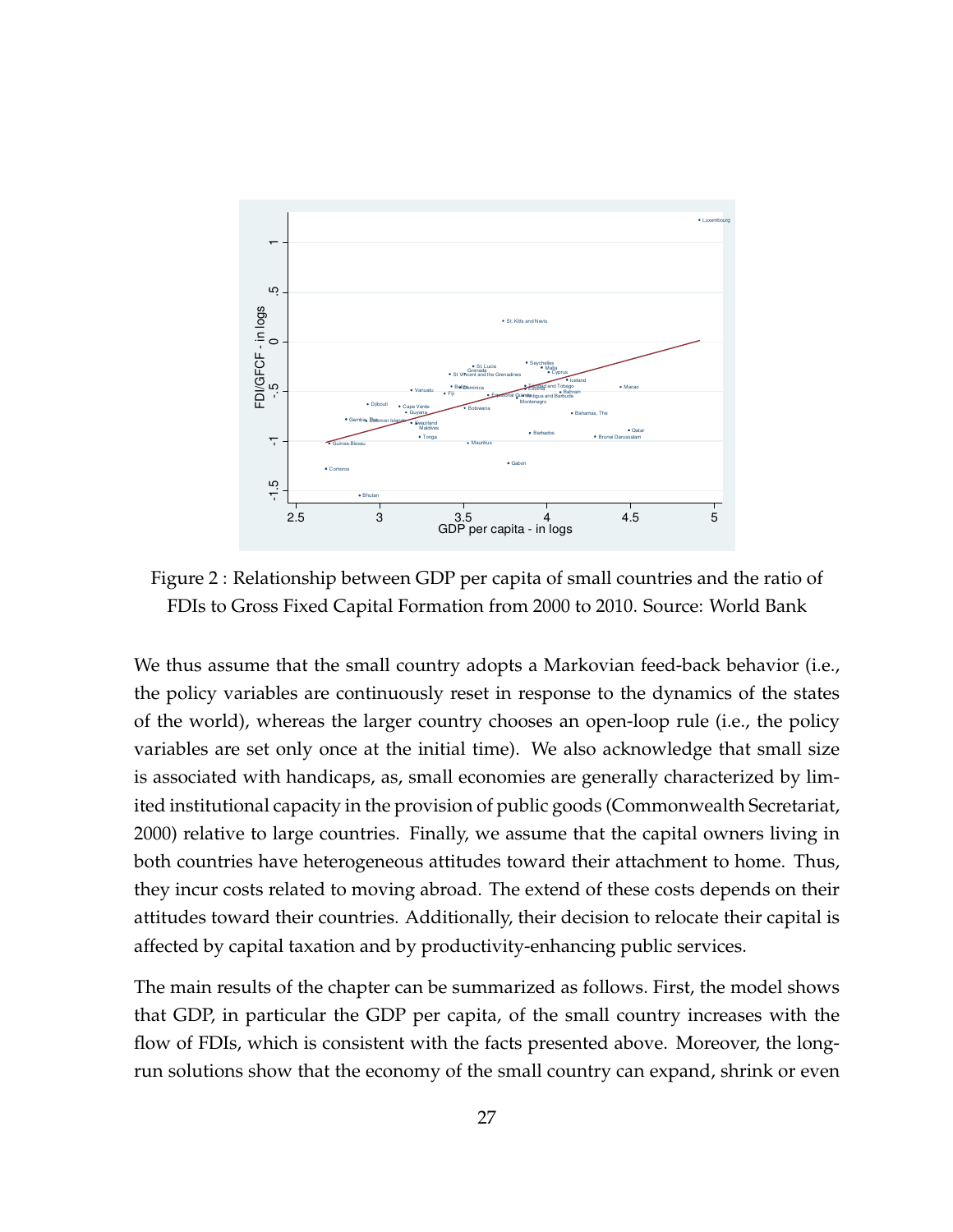collapse. In this context, two cases can be distinguished: one exhibits high international openness and another exhibits low international openness. The fundamental difference between these cases is that the small country will only experience economic collapse if capital mobility is high (i.e., high international openness). However, higher efficiency in the provision of public services can partially countervail this effect by decreasing the likelihood of collapse. In the second case, when capital mobility is low, international competition for capital can eventually reduce the size of the small economy without provoking its collapse. If capital mobility is very low, the model shows that international competition tends to expand the economy of the small country. We also assess the extent to which flexibility is beneficial to the small country, given that it suffers from limited institutional capacity. By comparing the Markovian and openloop outcomes, we find that flexibility mitigates against - but does not eliminate- the likelihood of a small economy collapse. Finally, we show that the benefit of flexibility increases in tandem with the inefficiency of public service provision and with the degree of international openness in the small country.

This chapter contributes to the existing literature in the following ways. First, we provide a dynamic counterpart to previous static papers in which countries compete with two instruments<sup>7</sup>. Following Zodrow-Mieszkowski (1986) model, there has been a growing body of literature on the joint role of taxes and public inputs in attracting mobile production factors. For example, Zissimos and Wooders (2008) analyze how the provision of public goods designed to reduce the production cost of private firms is able to relax international tax competition between governments of equal size. Benassy-Quéré et al. (2007) provide an empirical analysis of the impact of taxes and public goods on the allocation of private capital. They find that both corporate taxes and public capital contribute significantly to inward FDIs. Pieretti and Zanaj (2011) propose a two-stage game in which both a small and large jurisdiction compete for capital using taxes and public goods as policy variables. These contributions are, however, static and thus unable to provide insights into dynamic outcomes. Differential

 ${}^{7}$ An exception is Wildasin (2003, 2011) who studies tax competition within an explicitly dynamic framework. In addition to other differences to our paper, he does not consider competition in a non-tax instrument.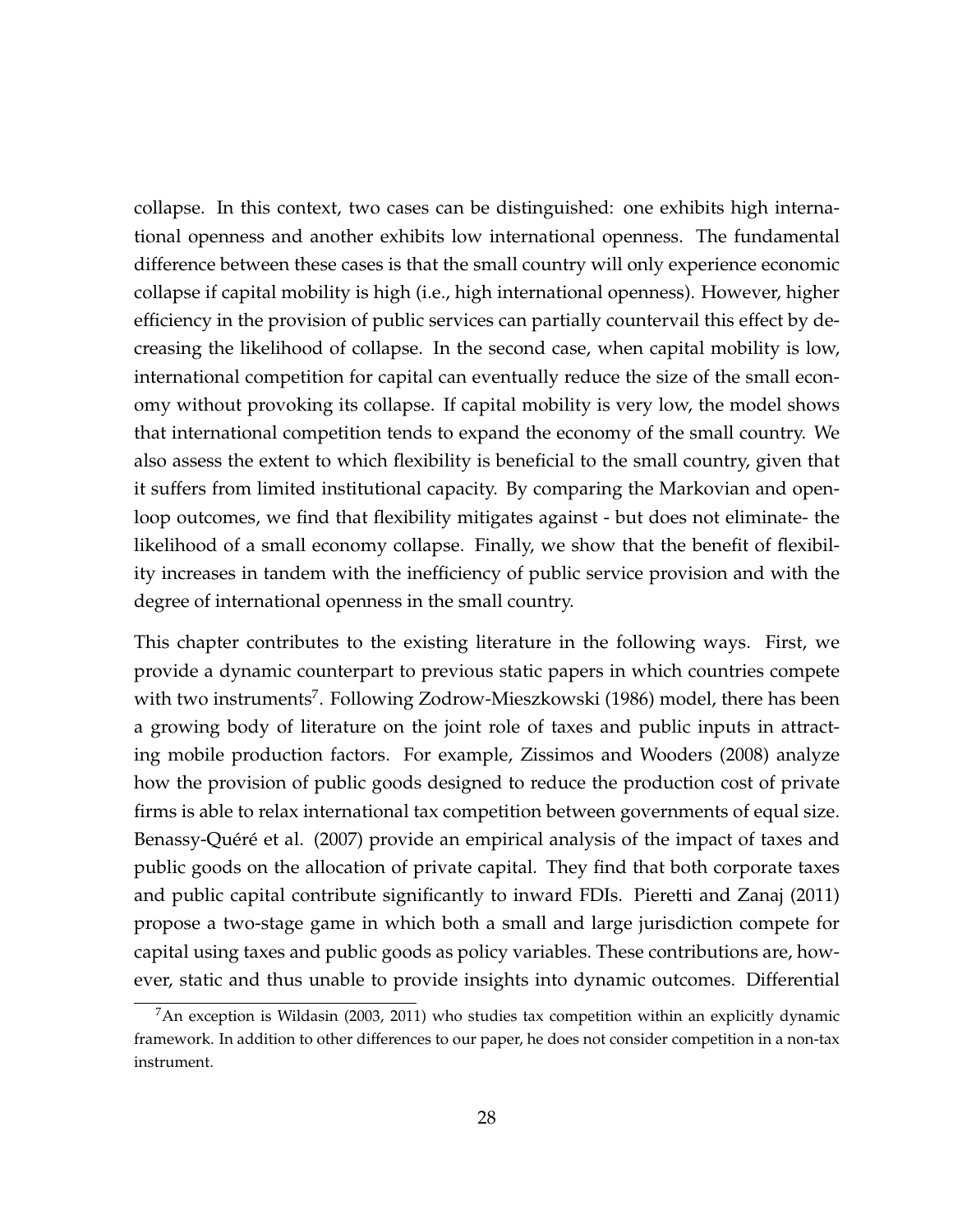games have already been applied to oligopolistic competition (Dockner and Jorgensen, 1984, Karp and Perloff, 1993, Cellini and Lambertini, 2004); however, few studies have applied differential games to tax competition. For example, Coates (1993) deals with the issue of property tax competition and partially analyzes the open-loop equilibrium of a dynamic game.<sup>8</sup> Secondly, by assuming that small countries are more flexible in taking decisions than their larger rivals but at a higher institutional cost as explained above, we account for behavioral and institutional asymmetries which, to the best of our knowledge, are not considered in the traditional tax competition literature.

We assume the economic magnitude expressed in terms of productive resources can vary endogenously as a consequence of public policy and international competition, while the political size is fixed. Similar to our model, the contribution of de la Croix and Dottori (2008) is also concerned with the collapse of a community. To explain the tragedy of Easter Island, these authors show how a closed system can collapse as a result of non-cooperative bargaining between clans. The context and the methodology of their paper is, however, different from ours, given that they use an overlapping generations model in which people live for two periods and compete in fertility rates.

The chapter is organized as follows. The next section models the dynamic competition between two countries of asymmetric size. In Section 3, we derive long-run solutions and Section 4 analyzes the long-run conditions of a small country. The importance of flexibility in small economies is assessed in Section 5 and Section 6 presents the conclusion.

## **3.2 The model**

Suppose that the world is composed of two countries (regions) with unequal populations. Country size may be defined by population, area, or national income (Streeten, 1993). In this study, population, rather than area, is used to define country size. More precisely, size is defined with respect to the number of capital owners who populate

<sup>8</sup>As mentioned by Cardarelli (2002).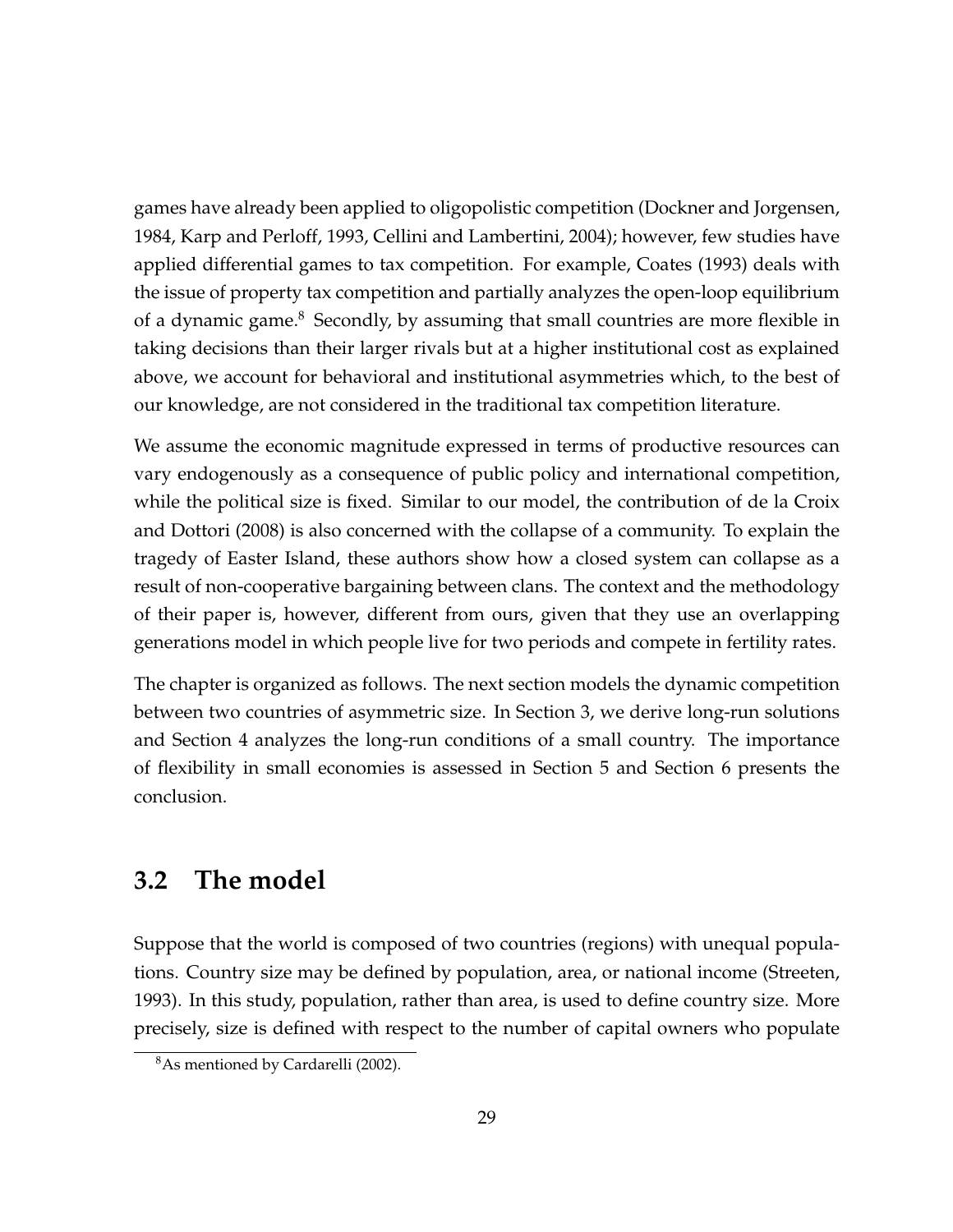the country and these capital owners are simultaneously entrepreneurs and workers. By adopting this approach, our model identifies a country by the size of its economy. Furthermore, capital owners (and their associated activities) are free to relocate to the neighbor country at any point in time. At time  $t = 0$ , capital flows have not yet taken place, so the population size in each country coincides with its native population.

At  $t = 0$ , the population of jurisdictions is evenly distributed with unit density on the interval  $[-S_1(0), S_2(0)]$ . The small country extends from  $-S_1(0)$  to the origin 0, and the rest of the world extends from 0 to  $S_2(0)$ . It follows that the small economy has a size of  $S_1(0)$ , and the rest of the world has a size of  $S_2(0)$ , with  $S_1(0) < S_2(0)$ . We assume that the total number of firms is constant over time and is normalized to one. Thus, for any future time  $t \ge 0$ ,  $S_1(t) = S(t)$  and  $S_2(t) = 1 - S(t)$ .

**Entrepreneurs** Each citizen is endowed with one unit of capital which is combined with her labor to establish a firm. Therefore, all citizens are self-employed entrepreneurs. Throughout the rest of the paper, we thus use firms and entrepreneurs interchangeably. The firms are distributed at their respective sub-interval according to their disposition to establish a firm outside of their home location. As in Ogura (2006), we assume that this population of entrepreneurs is heterogeneous in the degree of their attachment to the home country.<sup>9</sup> Within the model, we dictate that the closer entrepreneurs are located to extremes of the interval, the more they are attached to their current location. Conversely, the closer that firms are to the border 0, the less they are attached to their territory, and the easier it will be for them to relocate abroad.<sup>10</sup> This means that a firm of type  $\alpha_1 \in [-S_1(0), 0]$  located at  $t = 0$  in the home country incurs a disutility of relocating abroad equal to kd, where d is the distance <sup>11</sup> between 0 and  $\alpha_1$ . The coefficient  $k$  represents the unit cost of moving capital abroad and can also be interpreted as the degree of international openness. In the following we argue that firms' location preferences change with t. Consequently we can characterize the firms' types

<sup>&</sup>lt;sup>9</sup>This characteristic was first considered in the fiscal competition research of Mansoorian and Myers (1993).

 $10$ For reasons of simplicity, we assume that firms can only relocate to their neighboring jurisdiction.

<sup>&</sup>lt;sup>11</sup>It follows that  $d = -\alpha_1$ .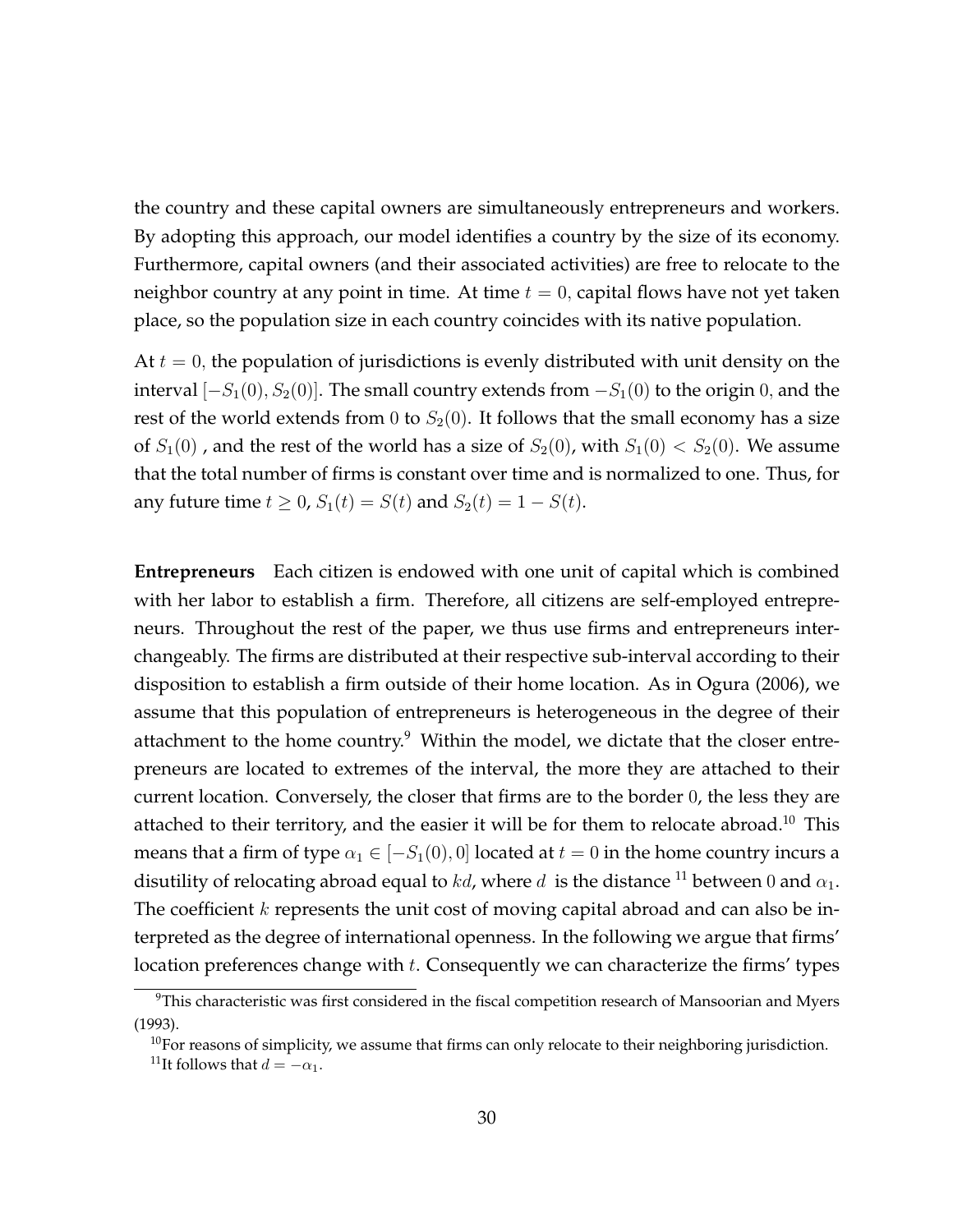in a more general way. A firm of type  $\alpha_1(t) \in [-S_1(t), O(t)]$  (with  $O(t) = 0$ ,  $\forall t$ ) located in country 1 at time t, incurs a disutility of relocating abroad equal to  $d(t) = O(t) - \alpha_1(t)$ and a firm of type  $\alpha_2(t) \in [O(t), S_2(t)]$  located in country 2 at time t, incurs a disutility of moving abroad equal to  $d'(t) = \alpha_2(t) - O(t)$ .

As in Pieretti and Zanaj (2011), we assume that each firm produces  $q + a_i$  ( $i = 1, 2$ ) units of a final good, where q is the private component of (gross) productivity<sup>12</sup>. The fraction  $a_i$  of the produced good depends on the public input supplied by the home (foreign) jurisdiction.<sup>13</sup> Note that the product  $S_i \cdot (q + a_i)$  represents the total output or GDP produced in country  $i = 1, 2$ . This implies that  $q + a_i$  is the per capita output in a respective country. The total output is sold in a competitive (world) market at a given price normalized to one. Thus, we suppose that both countries have equal access to a common market.<sup>14</sup> This also implies that the smaller jurisdiction does not suffer from a reduced home market. We further consider that the unit production cost is constant and equal to zero without loss of generality. Each entrepreneur pays a tax on capital which is denoted by  $T_i$   $(i=1,2)$  and levied in the country  $i=1,2.^{15}$ 

 $13A$  public input satisfies the local public good characteristics; that is, it is jointly used without rivalry by firms located within the same jurisdiction. It follows that the benefits and costs of these goods only accrue at the jurisdictional level. As in Zissimoss and Wooders (2008), we abstract congestion costs . Incorporating congestion into the model would complicate our framework without qualitatively improving the results. Moreover, if public input represents immaterial goods as laws and regulations (e.g., protecting intellectual property and, specifying accurate rules for dispute resolution), the lack of congestion in our model is justified by the particular nature of these goods.

 $14$ Recent empirical work (Guerin, 2006) demonstrates that the distance is economically more significant for FDI than trade, indicating that there are significant information costs to FDI in particular. Consequently, it is likely that trade, being less sensitive to distance, occurs among more countries than FDIs. In our model we account for this fact by assuming that foreign direct investments take place among two jurisdictions but trade occurs among many countries.

<sup>&</sup>lt;sup>12</sup>The technology we use can be deduced from a CES production function,  $y_i(t)$  =  $(q + a_i(t)) [\gamma K^{\rho} + (1 - \gamma) L^{\rho}]^{\frac{1}{\rho}}$  with  $\gamma \in (0, 1)$ , where each person supplies L units of labor and owns  $K$  units of capital. If labor and capital are given and uniform across, we can normalize  $L$  and  $K$  to one. Consequently, the per capita production function reduces to  $y_i(t) = q + a_i(t)$ .

<sup>&</sup>lt;sup>15</sup>Given that each entrepreneur invests exactly one unit of capital in our model, the total tax will be  $T_i$  $(i = 1, 2).$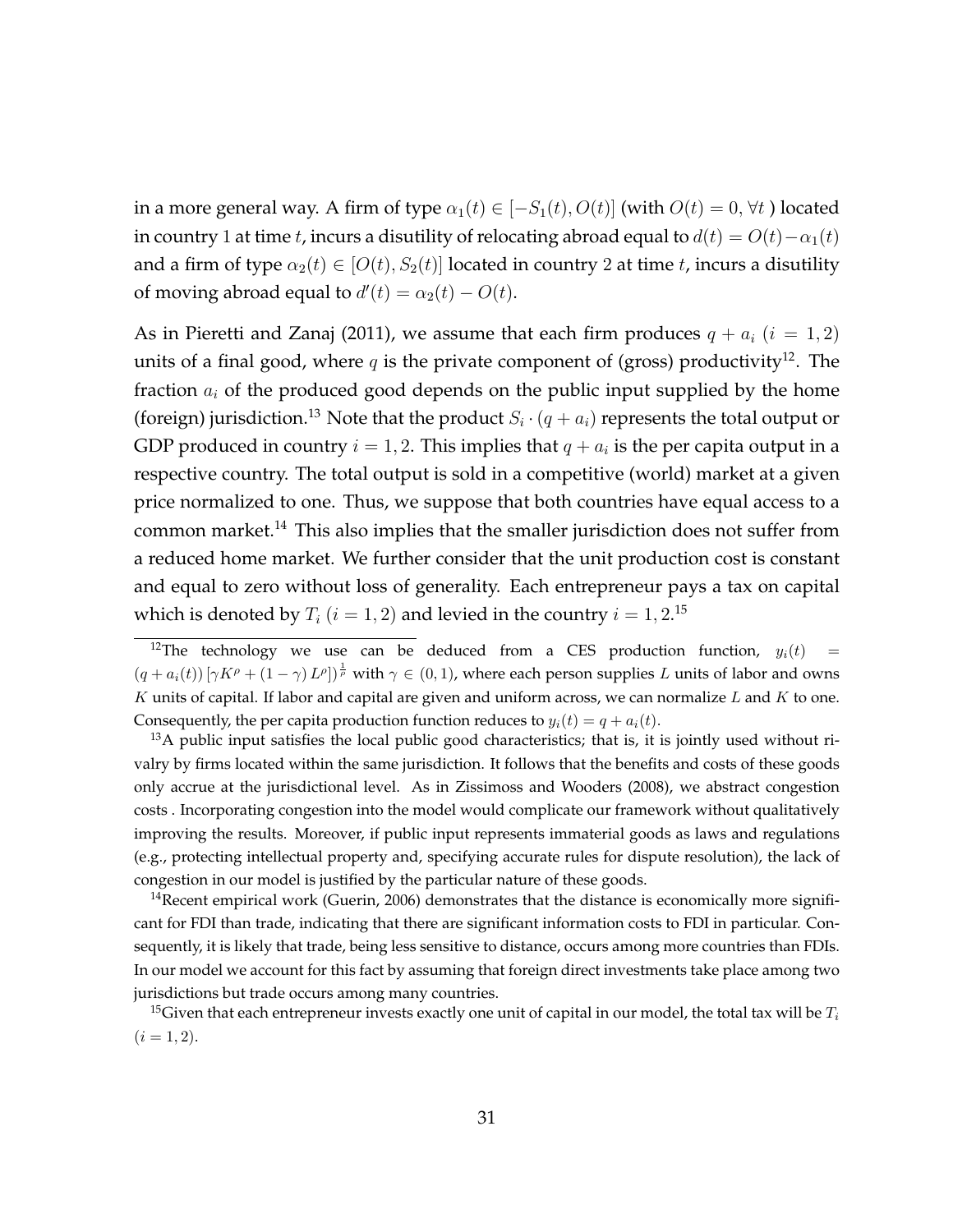The temporal perspective of the setting described above is as follows. For each period  $t \in [\Delta t, +\infty)$  and for any  $\Delta t > 0$ , governments update their choices in terms of the public services and taxes offered.

Suppose that an entrepreneur of type  $\alpha_1(t)$  is located in country 1 at date t and considers staying at home or investing her physical capital abroad. If she decides not to move  $^{16}$ , her profit is given by  $^{17}$ 

$$
\pi_1(t) = q + a_1(t) - T_1(t). \tag{3.1}
$$

If she invests abroad, her profit becomes

$$
\pi_2(t) = q + a_2(t) - T_2(t) - kd(t).
$$

It follows that the marginal entrepreneur of country 1 who is indifferent between investing abroad and staying at home verifies the condition

$$
a_1(t) - T_1(t) = a_2(t) - T_2(t) - kd(t).
$$

Conversely, if firms move from country 2 to country 1, the marginal condition becomes,  $a_1(t) - T_1(t) - kd'(t) = a_2(t) - T_2(t)$ .

Consequently, we obtain

$$
x(t, a_1, a_2, T_1, T_2) = \frac{a_2(t) - T_2(t)}{k} - \frac{a_1(t) - T_1(t)}{k}.
$$
 (3.2)

<sup>&</sup>lt;sup>16</sup>At each period  $t$ , the firms decide whether it is in their best interest to move their business. More exactly, they choose their best location given that tax rates and infrastructure expenditures are timevariant. We could assume that firms are forward-looking and able to anticipate the future choices of the other agents (firms and governments). However, it is possible to show, already in a three-period version of our model, that multiple solutions are very likely to appear (the details of this model are available on request). If this is the case, firms' decisions will be time inconsistent. This problem is drastically emphasized in continuous time. To be able to solve the model anyhow, we have to impose limiting conditions. Therefore, we assume that firms are myopic in their location choices.

<sup>&</sup>lt;sup>17</sup>For the sake of simplicity, we consider that q is such that the profit of each firm is positive for all equilibrium levels of public goods and taxes.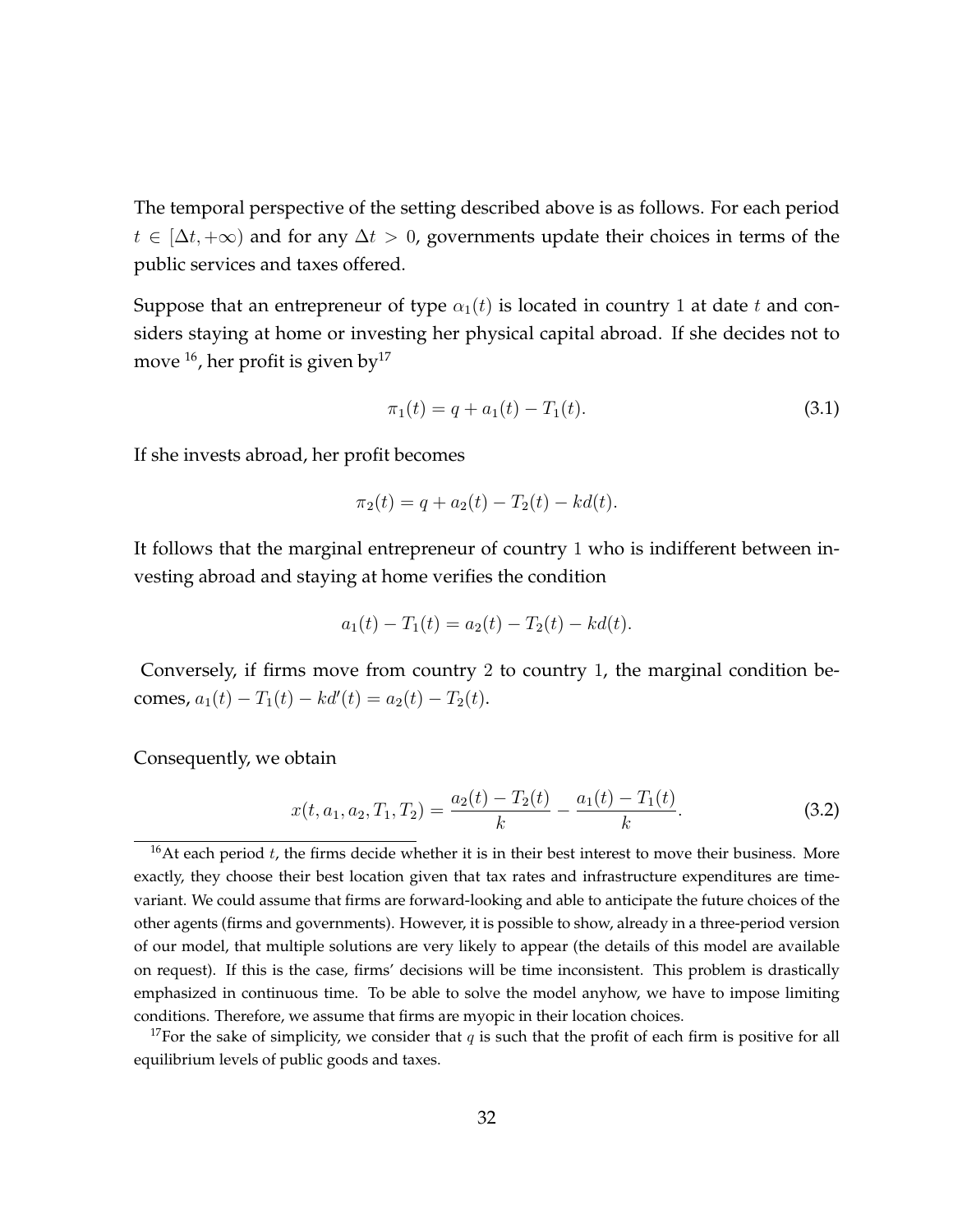In other words, the large country attracts capital ( $x(t) = d'(t) > 0$ ) from the smaller jurisdiction if the net gain of investing abroad,  $a_2(t) - T_2(t)$ , is higher than the net gain of staying at home,  $a_1(t) - T_1(t)$  after taking into account the mobility cost  $kx(t)$ . If  $x(t) = -d'(t) < 0$ , capital moves from the large jurisdiction to the smaller one.

The motion equation of the size of the small country's economy  $S(t)$  is given by

$$
\dot{S}(t) = -x = \frac{a_1(t) - T_1(t)}{k} - \frac{a_2(t) - T_2(t)}{k}.
$$
\n(3.3)

The ranking of firms according to their home attachment is fundamental for determining the migration flow  $x(t)$  at date t. However, this ranking at date t is altered by the relocations of firms at date  $t - \Delta t$ . This occurs because of two reasons. First, the entrepreneurs who relocate their activity will have to value their attachment to the new location. Second, the firms which do not move will change their attachment preferences because the relative attractiveness of the competing countries has changed, as demonstrated by the relocations that take place. Accordingly, we need a rule clarifying how the preference ranking changes at each date.

It is legitimate to assume that the firm owners will feel less attached to the new location the more they were attached to the country they come from. On the other hand, firms that remain in a country suffering a loss of activity are likely to be less attached to their current location because of its reduced economic attractiveness. The opposite effect is likely to occur in the country that benefits from new firm locations.

In the following we apply the following rule.

For the firms that do not move, attachment to home will increase in proportion to the level of inward business locations and decrease in proportion to the level of outward relocations. For example, if at date  $t$  country 1 suffers from capital flight, the firms still located in jurisdiction 1 reduce their attachment to the current location by  $x(t)$ uniformly<sup>18</sup>. More precisely, all the firms of type  $\alpha_1(t) \in [-S_1(t), O(t)]$  at date t will be of type  $\alpha_1(t + \Delta t) = \alpha_1(t) + x(t)$  at date  $t + \Delta t$ . For the firms which move from country 1 to country 2; we assume that the more they were attached to their former location

<sup>18</sup>This *linear* form is used for simplicity.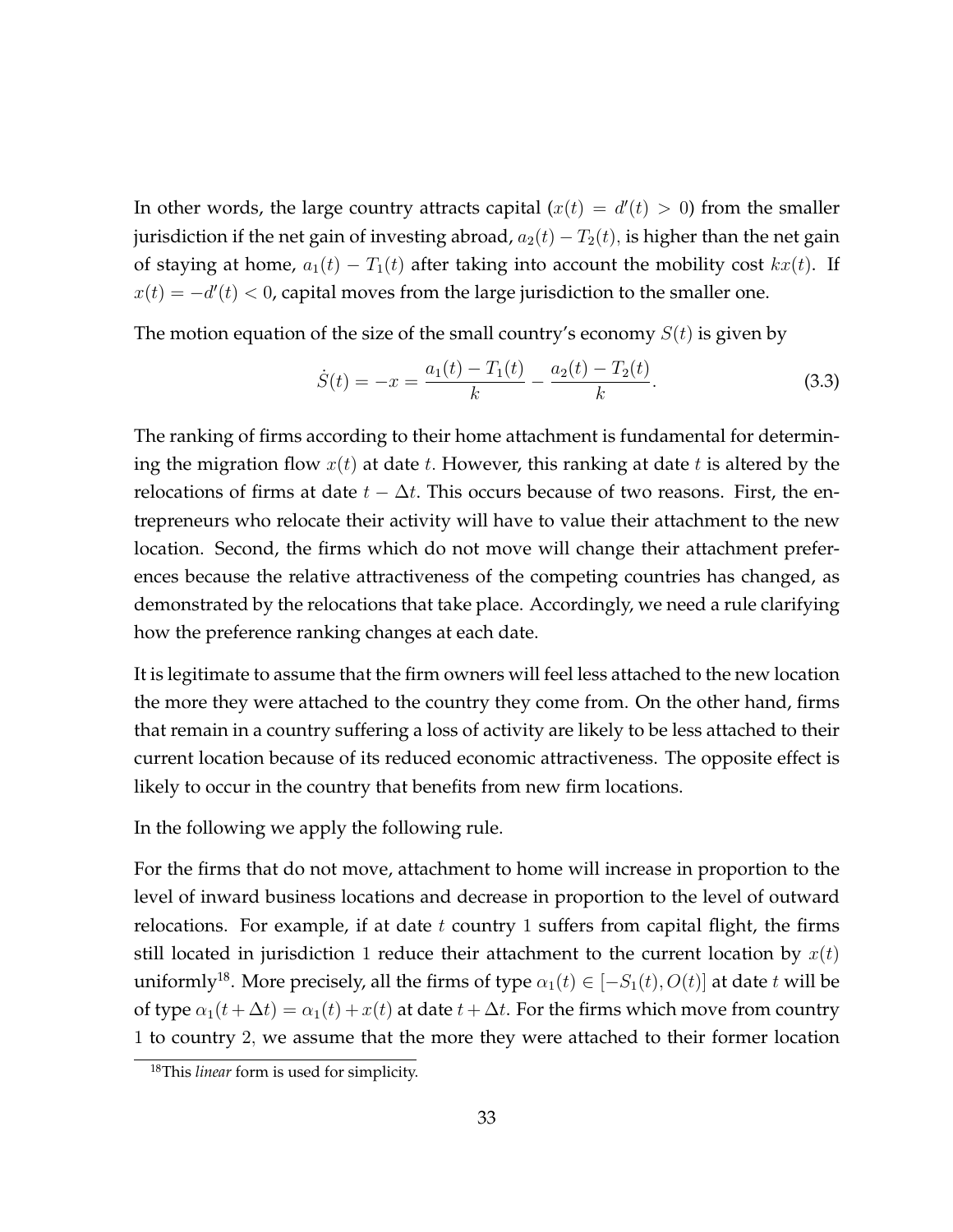the less they will be attached to the new one. In other words, for each firm of type  $\alpha_2(t + \Delta t) \in [O(t + \Delta t), O(t + \Delta t) + x(t)]$  at date  $t + \Delta t$ , we write  $\alpha_2(t + \Delta t) = \alpha_1(t) +$  $x(t)$  with<sup>19</sup>  $\alpha_1(t) \in [O(t) - x(t), O(t)].$ 

It is important to note that the updated location preferences at date  $t$  that result from the relocation flow  $x(t - \Delta t)$  of date  $t - \Delta t$  determine the outflow  $x(t)$ , which will induce a further preference update at  $t + \Delta t$ , and so on... It follows that this updating process is the basic driving force behind the dynamics of the model.

**Governments** Adopting a public-choice perspective, we posit that the governments maximize tax revenue. $^{20}$  To this end, countries compete simultaneously by using taxes and public services to attract entrepreneurs, and firms decide where to locate based on these government policies. We suppose that the effective (net) tax revenue collected by the governments does not coincide with the gross amount of tax revenue collected. Following Vaillancourt (1989) and Blumenthal and Slemrod (1992), tax collection is costly due to the administration, monitoring and enforcing procedures associated with it (Kenny and Winer, 2006). If the marginal cost of collecting taxes rises, then the net tax revenue  $R(t)$  at time t is a concave function of the collected taxes. For tractability reasons, the net tax revenue will be given by  $R_i = \sqrt{S_i T_i}$ .

The instantaneous objective function of government  $i(i = 1, 2)$  is thus given by the

<sup>19</sup>More generally, we can formulate the following rule. For all  $\alpha(t) \in [-S_1(t), S_2(t)]$ , we define  $\alpha(t) =$  $\alpha(t - \Delta t) + x(t - \Delta t)$ , where

$$
\alpha(t) = \begin{cases} \alpha_1(t) \in [-S_1(t), O(t)] \\ \alpha_2(t) \in [O(t), S_2(t)] \end{cases}
$$

where  $x(t - \Delta t) > 0$  if firms move from country 1 to country 2 and  $x(t - \Delta t) < 0$  if firms relocate in the opposite direction.

 $20$ This assumption should not be interpreted in the classical sense given by Brennan and Buchanan (1980) and applied to Leviathan governments. We do not consider here that regulators are self-interested governments. We simply assume that collected taxes are used to finance productive public services but also public goods that do not directly affect the productivity of firms, such as green spaces, swimming pools, and security bodies.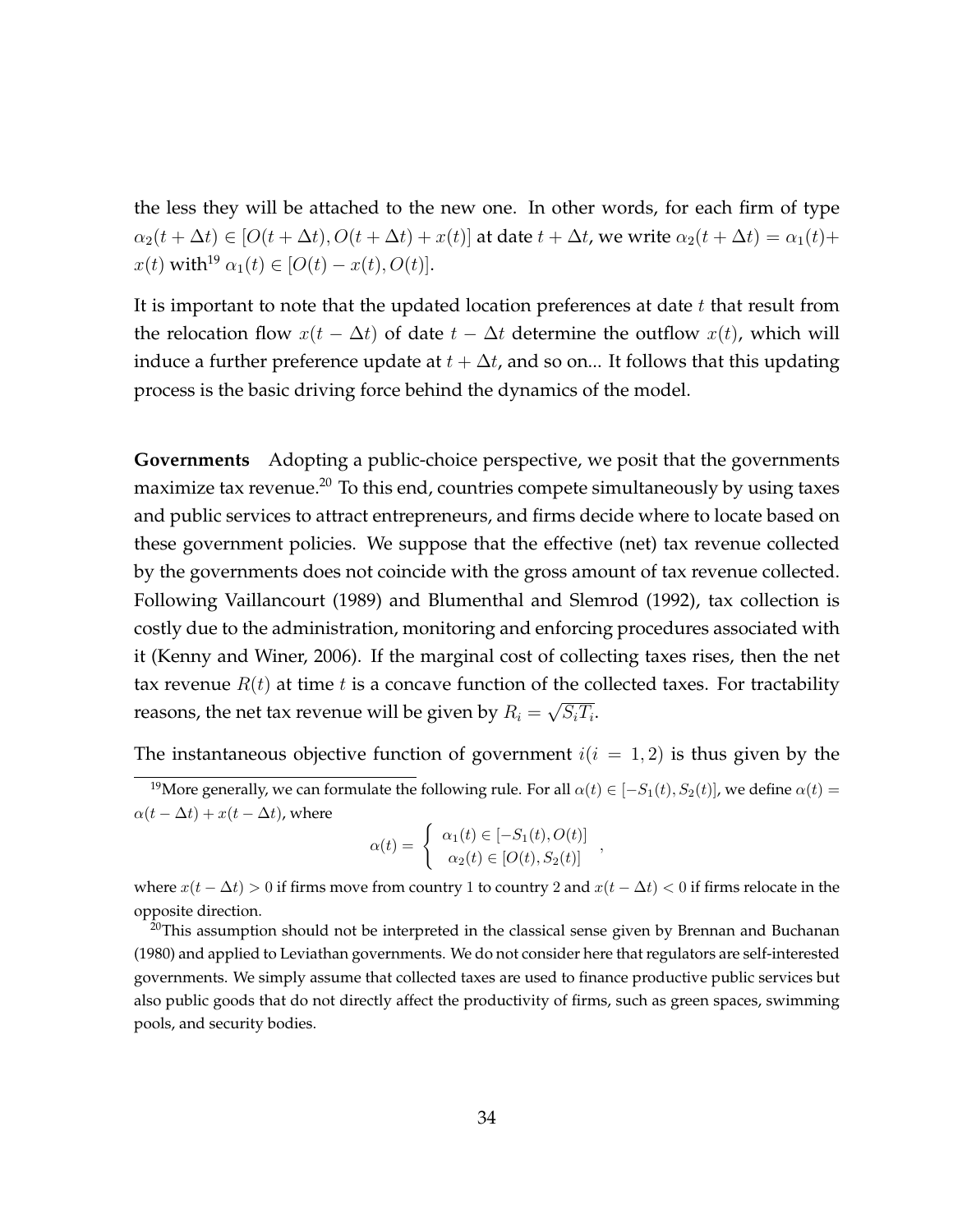following:

$$
w_i(T_i, a_i) = \sqrt{S_i T_i} - \frac{\beta_i}{2} a_i^2,
$$
\n(3.4)

where the second term is the cost of providing public inputs, which is assumed quadratic, whereas  $\beta_i$  is a country specific efficiency parameter. Indeed, the higher the value of  $\beta_i$ , the higher the unit and marginal costs of providing public service.

The key focus of this paper is the long-run behavior of small states. To this end, we highlight two opposing features of small open economies.

First, according to the Commonwealth Secretariat (2000), the public sector of ministates generally suffers from limited institutional capacity.<sup>21</sup> Moreover, it may be difficult for small states to recruit high-quality civil servants given their limited pool of candidates (Streeten, 1993). These factors can reduce the efficiency and increase the unit costs for the provision of public services (Briguglio,1998). To account for these facts, we assume that  $\beta_1 \equiv \beta > \beta_2$ . Normalizing  $\beta_2$  to 1, we impose  $\beta > 1$ . It follows that  $\beta$  represents the inefficiency of the small country relatively to the large one.<sup>22</sup>

However, small size is a source of more responsive decision-making in a changing economic environment. This can be the case for different reasons. First, small communities are intrinsically more able to reach a consensus on policy issues. This idea has long been put forward by philosophers and political scientists as acknowledged in Alesina (2003). Several economists (for example, Kuznets, 1960; Alesina and Spolaore, 1997; Streeten, 1993) recognize that small-sized communities display a high degree of political homogeneity. In particular, Streeten (1993) suggests that problems related to collective action can be solved more easily in small countries, whereas larger jurisdictions are not able or not willing to attain this degree of flexibility in their decision

<sup>&</sup>lt;sup>21</sup>In small states, the median wage bill of the public sector as a proportion of GDP is 31 percent, whereas the ratio is 21 percent in large developing countries (Commonwealth Secretariat and World Bank, 2000).

<sup>&</sup>lt;sup>22</sup>To be consistent, the parameter  $\beta$  should be inversely correlated with the size of the small country. Taking into account this feature would however complicate the analysis without important additional insight. Therefore, we shall assume that the small country is tiny enough to consider  $\beta$  as given. For that reason we assume that the size  $S_1$  is bounded from above by  $\overline{S}$  where  $\overline{S} < \frac{1}{2}$ .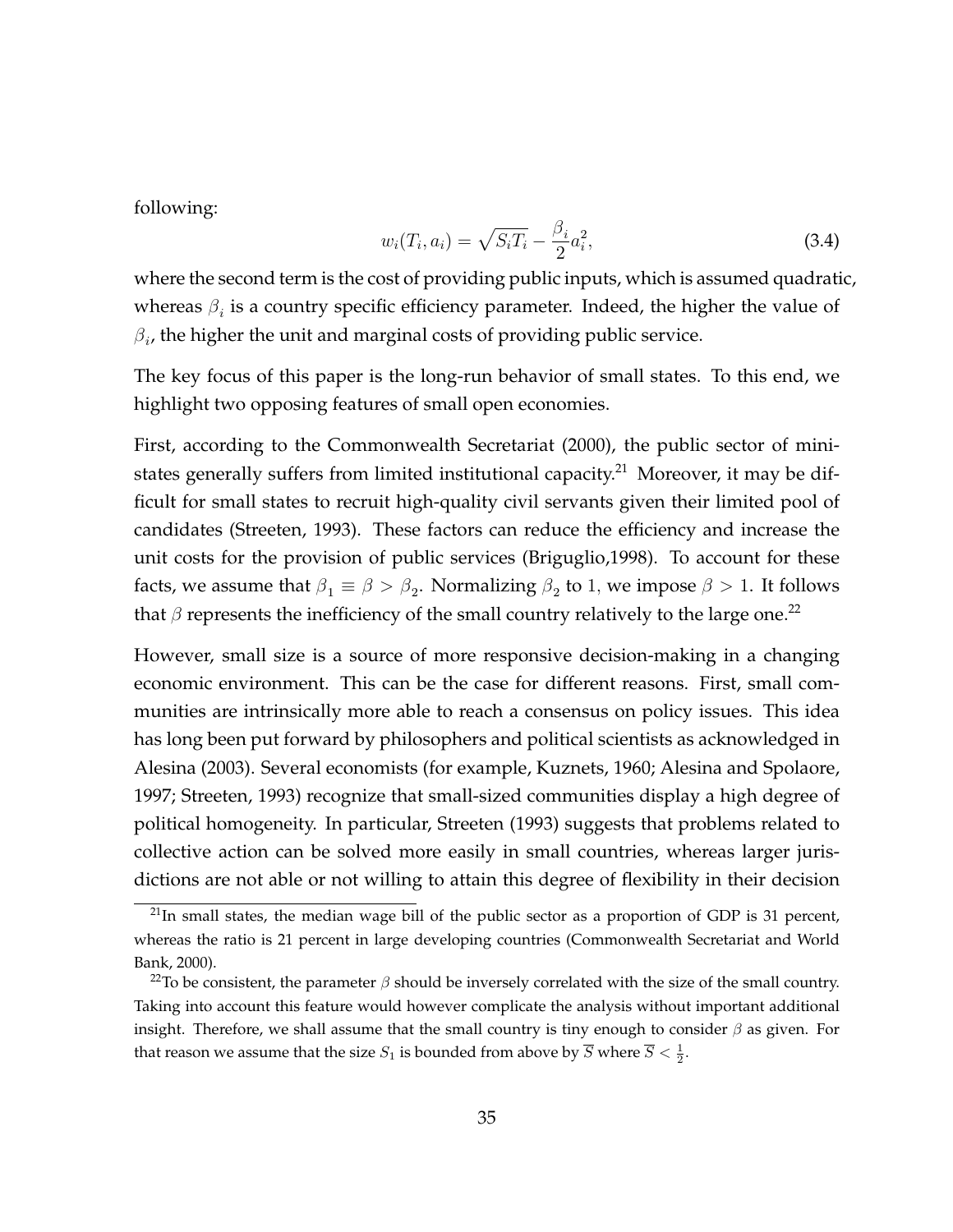making. It follows that, mobilization around a common effort should be easier. For example, Kuznets (1960) notes that one advantage of small states is to have small and more cohesive populations, which allows them to adapt better to change. In the same vein, Armstrong and Read (1995) recognize that smallness facilitates greater singlemindedness and focus on economic policy-making and a more rapid and effective response to exogenous change. Indeed, reforming existing laws or passing new ones takes much longer in large and diversified economies, where any change in the status quo requires long negotiations involving a large variety of interest groups.

Another reason of higher adaptability in the decision-making is that small countries are specialized in a handful of sectors. Thus the absence of a wide range of lobbyists makes the parliament and the entire administrative body much more responsive.

Finally, small developed economies have to adapt more quickly to a changing environment because they are highly open to the rest of the world and thereby, subject to more volatile business cycles than larger countries. Consequently, responsiveness to external shocks is a question of economic survival. Rodrik (1998) demonstrates that highly open countries and thus small countries have proportionally larger governments in order to mitigate the exposure to the insecurities generated by extreme openness. According to Katzenstein (2003) what really matters politically regarding small economies is their perceived (external) vulnerability. He notes that, "Perceived vulnerability generated an ideology of social partnership that acted like a glue for the corporatist politics of the small European states" (Katzenstein, 2003, p.11). Moreover, because of their high exposure to international shocks, they created relatively robust welfare states in order to reach political bargains. In other words, small economies achieve social cohesion through redistribution policies.

To capture the just highlighted concept of flexibility, we assume that the large jurisdiction commits to a policy path that was adopted at the beginning of the game (i.e., open-loop strategy), whereas policy-makers in the small jurisdiction adopt a Markovian feed-back strategy.

This mixed representation offers a convenient way of modeling differences in flexibility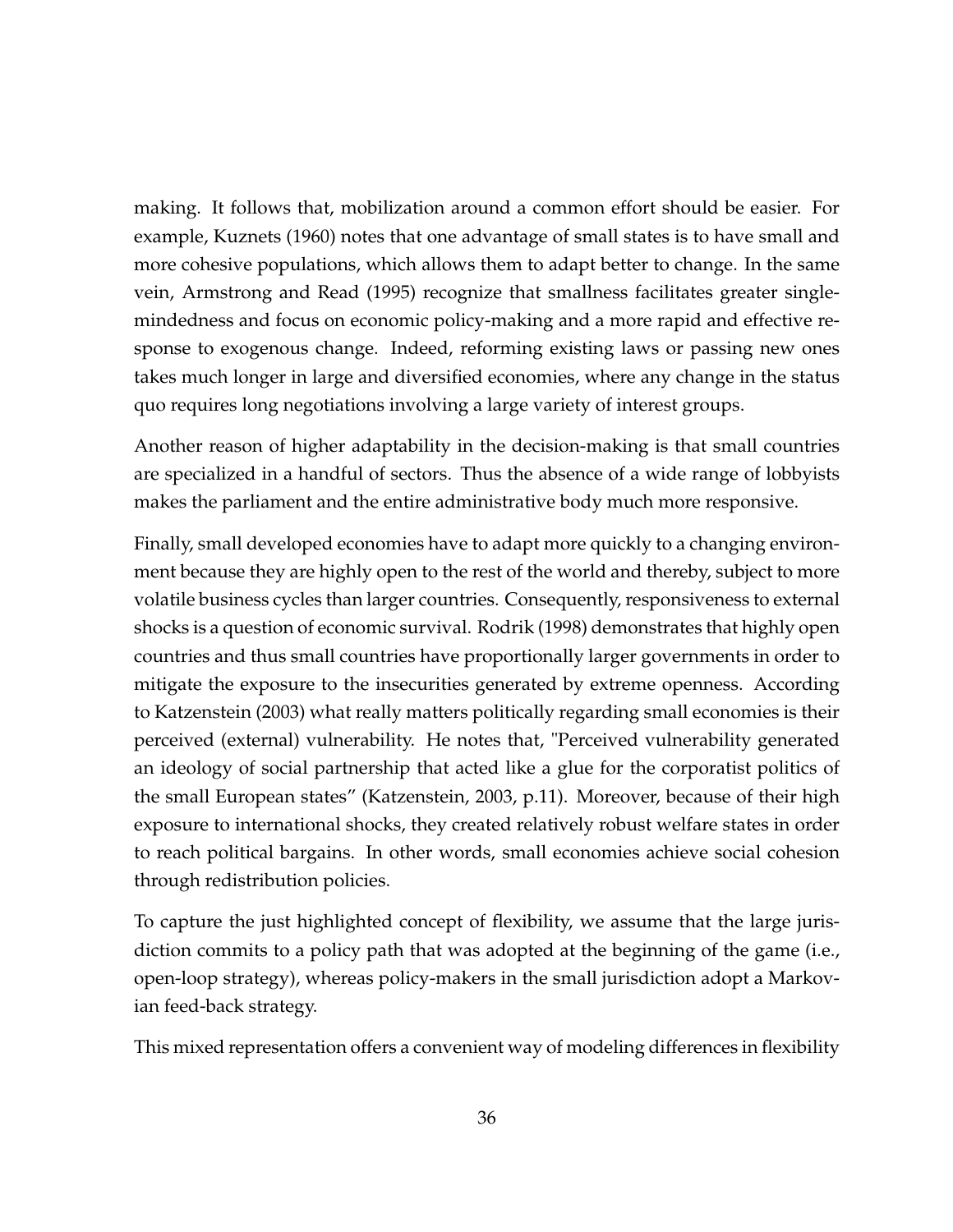of decision making (Dockner et al., 2000). Although small in a political sense, the ministate can grow larger as a result of sustained capital inflows. The small country's size could thus exceed a critical threshold that would cause the large country to react more aggressively by also adopting a Markovian strategy. To rule out such a behavioral change, we assume that the size of the small economy will remain tiny enough. In other words, we assume that the size  $S(t)$  is bounded from above and impose  $S(t) \leq \overline{S} < \frac{1}{2}$ , for any  $t \geq 0$ .

The dynamic objective-functions of the competing jurisdictions are respectively<sup>23</sup>

$$
J_1 = \max_{a_1, T_1} \int_0^{+\infty} e^{-rt} w_1(T_1(S, t), a_1(S, t)) dt,
$$
\n(3.5)

$$
J_2 = \max_{a_2, T_2} \int_0^{+\infty} e^{-rt} w_2(T_2(t), a_2(t)) dt,
$$
\n(3.6)

where  $r$  is the discount rate of the public decision-makers, which should reflect the degree of impatience of the population. Given that there is no evidence that this rate is dependent on the size of a population, we accept that  $r$  is common to both jurisdictions.

## **3.3 Steady states and the long-run policy mix**

As explained above, we assume that the small jurisdiction adopts a Markovian policy setting, and its larger rival chooses open-loop strategies when designing its optimal decision path. The long run solutions of the above dynamic system are highlighted in the following proposition.

**Proposition 1** *For any given parameters* k; r; *, there exists a Nash equilibrium characterized*

<sup>&</sup>lt;sup>23</sup>Similar to Barro (1990), we consider that the government provides flows of public services. It follows that the public service provision will be treated as a control variable.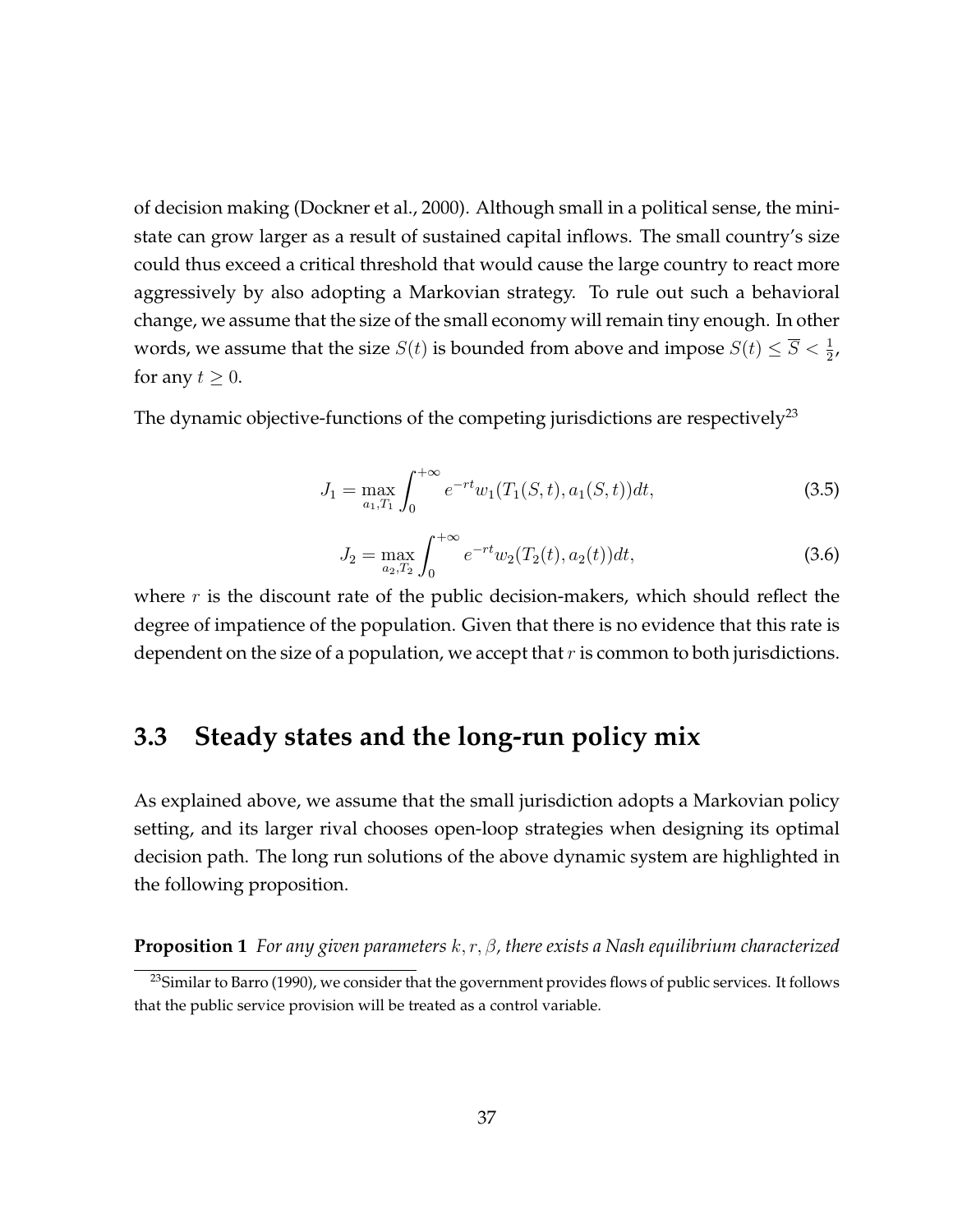*by the following interior steady state*

$$
\hat{S} = \frac{(kr)^{-\frac{3}{2}}}{6\sqrt{2}} \left( \frac{\sqrt{2}}{\beta} - 1 \right) + \frac{2}{3},\tag{3.7}
$$

$$
\widehat{a}_1 = \frac{1}{2\beta} \left(\frac{1}{kr}\right)^{\frac{1}{2}}, \widehat{T}_1 = kr\widehat{S}, \widehat{a}_2 = \frac{1}{2} \left(\frac{1}{2kr}\right)^{\frac{1}{2}}, \widehat{T}_2 = 2kr(1 - \widehat{S}),
$$
(3.8)

with the costate variables  $\hat{\lambda}_1 = \frac{1}{2}$  $rac{1}{2}$   $\left(\frac{k}{r}\right)$  $\left(\frac{k}{r}\right)^{\frac{1}{2}}, \widehat{\lambda}_2 = -\frac{1}{2}$  $rac{1}{2}$   $\left(\frac{k}{2n}\right)$  $\frac{k}{2r}$ )<sup> $\frac{1}{2}$ </sup>. In the state space of the dynamic *system, it is locally asymptotically stable*<sup>24</sup>*. It follows that the long run policy mix of country*  $i(i = 1, 2)$  is given by the pair  $(\widehat{a}_i, T_i)$ .

We want now that the steady state size of the small country's economy remains smaller than  $\frac{1}{2}$ . This means that  $\hat{S} < \frac{1}{2}$  requires that  $k < k^* = \left(\frac{1}{2}\right)$  $\frac{1}{2}$ )  $\frac{1}{3}$   $\frac{1}{r}$  $\frac{1}{r}$  and  $\beta > \frac{\beta}{\beta} = \frac{\sqrt{2}}{1-\sqrt{2}}$  $\frac{\sqrt{2}}{1-\sqrt{2}(kr)^{\frac{3}{2}}}.$ 

It is convenient to show that the long-run per capita GDP ( $\hat{a}_1 + q$ ) of the small country increases with  $\hat{S}$ .<sup>25</sup> Given that  $\hat{S}$  is positively related to the FDI inflows, our model is consistent with the stylized fact highlighted in Figure 2, which shows that the per capita output of small economies improves with inward foreign investments. This positive relationship results from infrastructure expenditures that impact the productivity of firms and, thus, improves the attractiveness of the location to foreign investments.

**Proposition 2** *The smaller economy always undercuts the rival's tax rate but provides less infrastructure services.*

Indeed, it is readily verified that  $\widehat{a}_2 - \widehat{a}_1 = \frac{1}{4\beta}$  $\frac{1}{4\beta} \left(\sqrt{2}\beta-2\right) \sqrt{\frac{1}{kr}} > 0$  for  $\beta > \sqrt{2}$  and  $\widehat{T}_2$   $\widehat{T}_1$  =  $kr$   $\left(2-3\widehat{S}\right)$   $>$  0, given that  $\widehat{S}$   $<$   $\frac{1}{2}$ . In other words, the small economy will always be tax competitive but the public services it provides will never be attractive to investors. This result is consistent with the literature on tax competition

 $24$ We present the convergence path in the Appendix A.2.

<sup>&</sup>lt;sup>25</sup>The steady-state value  $\hat{a}_1$  written as a function of  $\hat{S}$  is  $\hat{a}_1 = 3kr(\hat{S} - \frac{2}{3}) + \frac{1}{2}(\frac{1}{2kr})^{\frac{1}{2}}$ . It follows that  $\frac{\partial \hat{a}_1}{\partial \hat{S}} > 0$  is always true.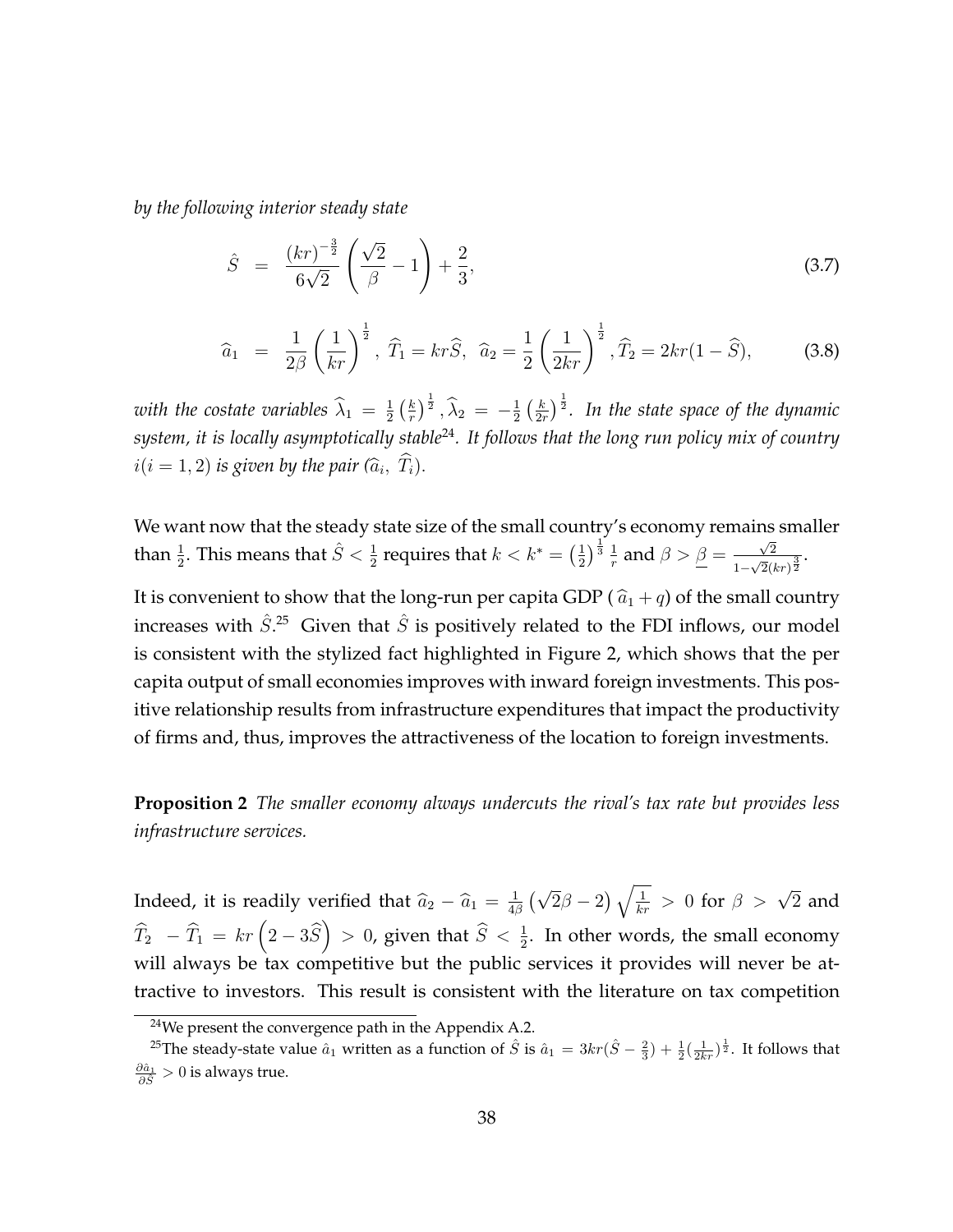among economies of uneven size (Bucovetsky, 1991, Wilson, 1991,Kanbur and Keen, 1993, Trandel, 1994), which demonstrates that the benefit of smallness translates into the ability to undercut the tax rates of larger countries. This means that the small country will never be able to tax more than its large rival, which contrasts with some static models on competition in taxes and infrastructure (Hindriks et al., 2008, Pieretti and Zanaj, 2011). The reason is that the small country has a relative disadvantage in providing infrastructure services due to its limited public capacity.

It appears that, the less efficient the small country is in providing public services, the more it will lower its tax rate. Indeed, it is easy to see that  $\widehat a_2 - \widehat a_1$  and  $\widehat T_2 - \widehat T_1$  rise with  $\beta$ . It is interesting to note that increasing international openness (lower k) increases the expenditure gap and the tax gap between the competing countries. Thus, the higher the capital mobility, the more the small country will be inclined to undercut the tax rate of its rival.

Finally, if the long-run solutions have to guarantee non-negative net budget constraints of both economies<sup>26</sup>, the following two conditions must hold. Either (a)  $k^* > k \geq \overline{k}$ with  $\bar{k} = (\frac{1}{32})^{\frac{1}{3}} \frac{1}{r}$  $\frac{1}{r}$ , or (b) k verifies  $\underline{k} < k \leq \overline{k}$ , with  $\underline{k} = \left(\frac{1}{50}\right)^{\frac{1}{3}} \frac{1}{r}$  $\frac{1}{r}$  and  $\beta$  satisfies  $\underline{\beta}$  <  $\beta \leq \overline{\beta}$ , with  $\overline{\beta} = \frac{1}{2\sqrt{2}-16}$  $\frac{1}{2\sqrt{2}-16(kr)^{\frac{3}{2}}}$ . The long run budget constraint of the large country will be satisfied if  $\hat{w}_1 \geq 0$ , because there are relatively less stringent conditions on the parameters of the large country<sup>27</sup>. It is not excluded that the competing countries may issue temporarily debt to fund their infrastructure expenditures. This raises the question whether the intertemporal budget constraint is satisfied in both countries. In the Appendix we prove that the present value of net revenues in country  $i$  is positive if the steady state net revenue in country *i* is positive( $\hat{w}_i > 0, i = 1, 2$ ).

<sup>&</sup>lt;sup>26</sup>The long run net budget of the small and the large countries are  $\widehat{w}_1(\widehat{T}_1,\widehat{a}_1) = \frac{16\beta\left((kr)^{\frac{3}{2}}-\frac{1}{8}\sqrt{2}\right)+1}{24kr\beta}$  and  $\widehat{w}_{2}(\widehat{T}_{2},\widehat{a}_{2})=\frac{5\beta-8\sqrt{2}+16\sqrt{2}\beta(kr)^{\frac{3}{2}}}{3\beta}$  $\frac{16\sqrt{2\rho(\kappa r)^2}}{3\beta}$ , respectively.

<sup>&</sup>lt;sup>27</sup>It also appears that  $\widehat{S} \in \left(0, \frac{1}{2}\right)$  in the cases  $(a)$  and  $(b)$ .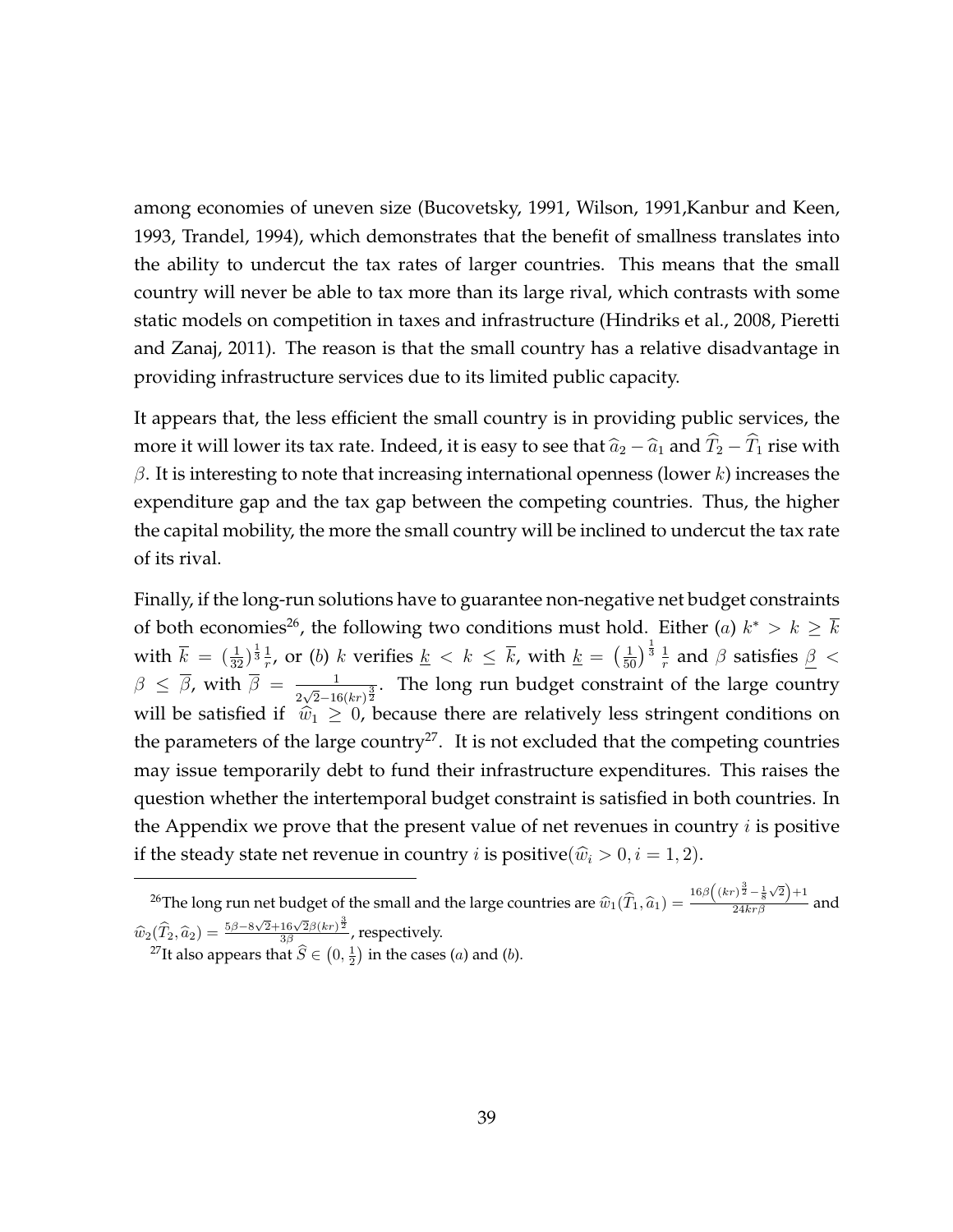## **3.4 Will small states survive in the long run?**

In this section, we focus our attention on the conditions under which the production potential of the small economy will expand  $(\frac{1}{2} > \hat{S} > S(0)$  ), shrink  $(\hat{S} < S(0)$  ) or even collapse ( $\hat{S} = 0$ ).<sup>28</sup>Two cases can be considered according to the degree of capital mobility.

### **Case 1** *High degree of international openness:*  $\underline{k} < k < \overline{k}$ .

In this case, the survival of the small economy depends on its relative efficiency in providing public services. Two sub-cases can be distinguished: one in which capital mobility is very high, i.e.,  $k < k < k^s$  with  $2^9 k^s = \frac{1}{\sqrt{25}}$  $\frac{1}{2\left[2+S(0)\right])^{\frac{2}{3}}}$ 1  $\frac{1}{r}$ , and a second one in which capital mobility is moderately high, i.e.,  $k^s < k < \overline{k}$ . In the first sub-case, it is readily verified that the small economy expands in the long run,  $\widehat{S} > S(0)$ , if  $\beta < \overline{\beta}$ . However, if the relative efficiency of provision of public services in the small economy is too low (i.e., if  $\beta > \overline{\beta}$ ), it will collapse. Furthermore, as the mobility cost approaches its lower bound  $k$ , the small country is more likely to collapse. This occurs because the small economy has to lower its taxes to such an extent that it can no longer sustain its public expenditures ( $\hat{w}_1 < 0$ ). There are two extreme outcomes in the long-run. Either the small economy expands, or collapses. Therefore, if it shrinks, it must collapse.

This extreme scenario changes in the second sub-case (see Figure 3). According to the values taken by  $\beta$ , the small economy can expand, collapse and shrink without collapsing. If  $\beta < \beta^s$  with  $\beta^s = \frac{\sqrt{2}}{1 - \beta \sqrt{2}}$  $\frac{\sqrt{2}}{1-6\sqrt{2}\left[\frac{2}{3}-S(0)\right](kr)^{\frac{3}{2}}}$ , it will expand, and if  $\beta > \beta$ , it will collapse. For an intermediate efficiency value, i.e.,  $\beta^s < \beta < \overline{\beta}$ , the small country will shrink but still survive.

The following proposition can then be stated:

<sup>&</sup>lt;sup>28</sup>We impose (see proof in Appendix A.3) that  $S(t) \leq \overline{S} < \frac{1}{2}$ . If so,  $\beta$  would depend on the upper bound of  $\overline{S}$ . Thus,  $\underline{\beta}(\overline{S}) = \frac{\sqrt{2}}{1 + 6\sqrt{2}(\overline{S} - \frac{2}{3})(kr)^{\frac{3}{2}}}$ , in which  $\overline{S}$  is decreasing.

<sup>&</sup>lt;sup>29</sup>It is readily verified that  $k^s < \overline{k}$  if  $0 < S(0) < \frac{1}{2}$ .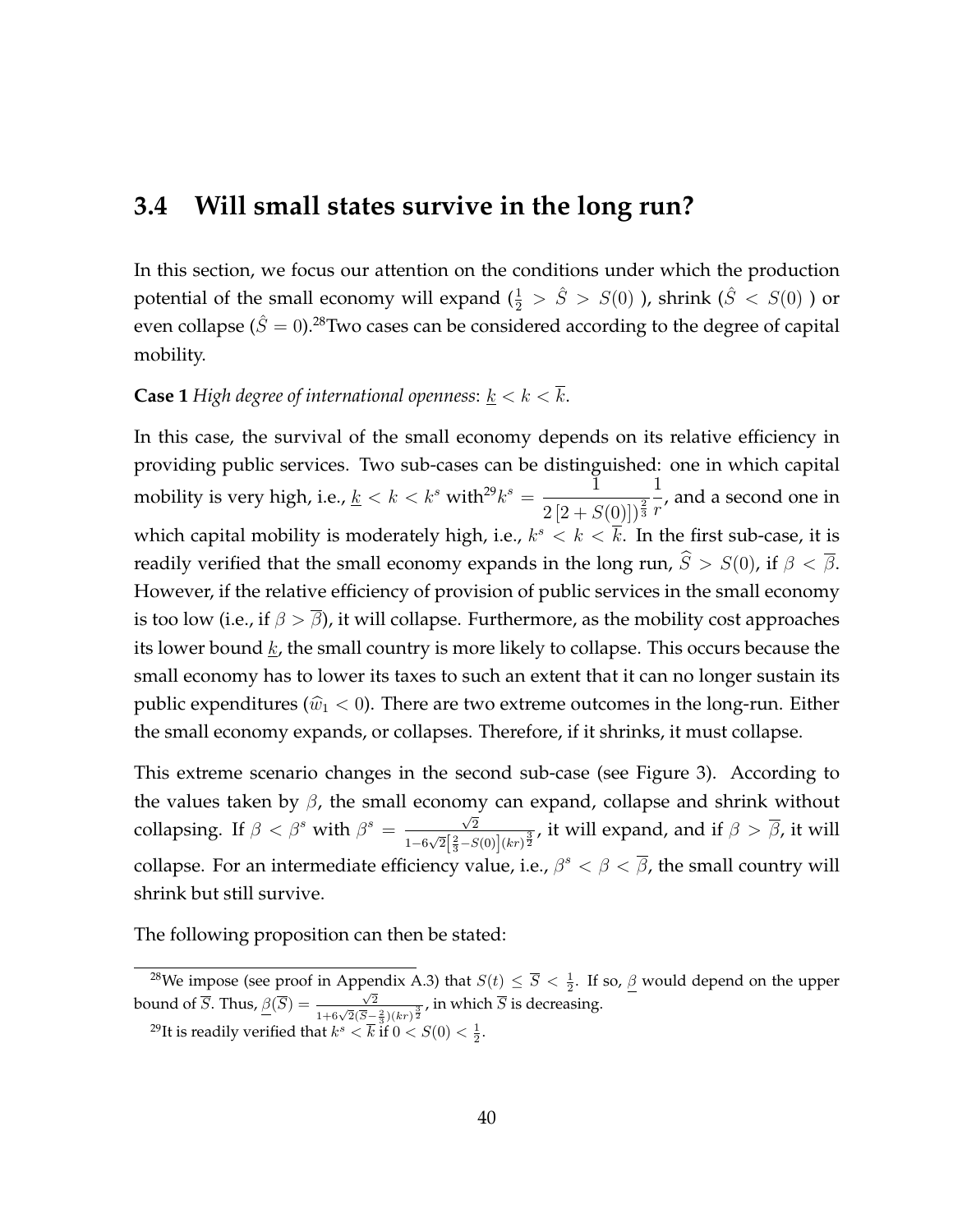**Proposition 3** *Assume that international openness is high. The small country's economy can expand if it is relatively efficient in providing public services. Otherwise, its economy will shrink or even collapse in the long run.*

In a world of mobile capital, a small economy may have difficulty surviving even if it is able to adapt to change more quickly than larger countries. This can occur because the efficient provision of public services and capital mobility are crucial to generating the resources necessary to afford further public amenities. In fact, the model shows that below a given threshold, rising capital mobility causes the small economy to cut its taxes to such an extent that its budgetary resources vanish. It follows that small states, but especially micro-states, can secure their status in a global economy if their public sectors provide public services with sufficient efficiency and if their tax rates are more favorable than those of larger countries. At best, this is a necessary condition for attracting foreign capital, or at least, surviving.

### **Case 2** Low degree of international openness:  $k^* > k > k$ .

In this case, the relative inefficiency of the provision of public services can no longer lead to the collapse of an economy because budget resources are not constrained. Formally, the limit value  $\overline{\beta}$  tends to  $\infty$  if k approaches  $\overline{k}$ . This is in marked contrast with the first case, as - in this case- a low degree of financial openness makes capital more captive and provides sufficient tax revenues to cover public expenditures. At worst, the economy of the small country can contract  $(0 < \hat{S} < S(0))$ . This occurs if  $\hat{k} > k > \overline{k}$ and  $\beta > \beta^s$ , with  $\widehat{k} = (\frac{1}{8[2-3S(0)])^2})^{\frac{1}{3}} \frac{1}{r}$  $\frac{1}{r}$ . However, if mobility is very low, i.e.,  $k^* > k > k$ , the small economy will attract foreign capital and thus expand. Surprisingly, this scenario occurs independently of the level of inefficiency.

We conclude with the following proposition:

**Proposition 4** Assume that international openness is low  $(k^* > k > k)$ . The small country's *economic size never collapses but may shrink if the degree of international openness is not sufficiently low. In this case, the survival of the economy is independent of the efficiency of public service provision ( ).*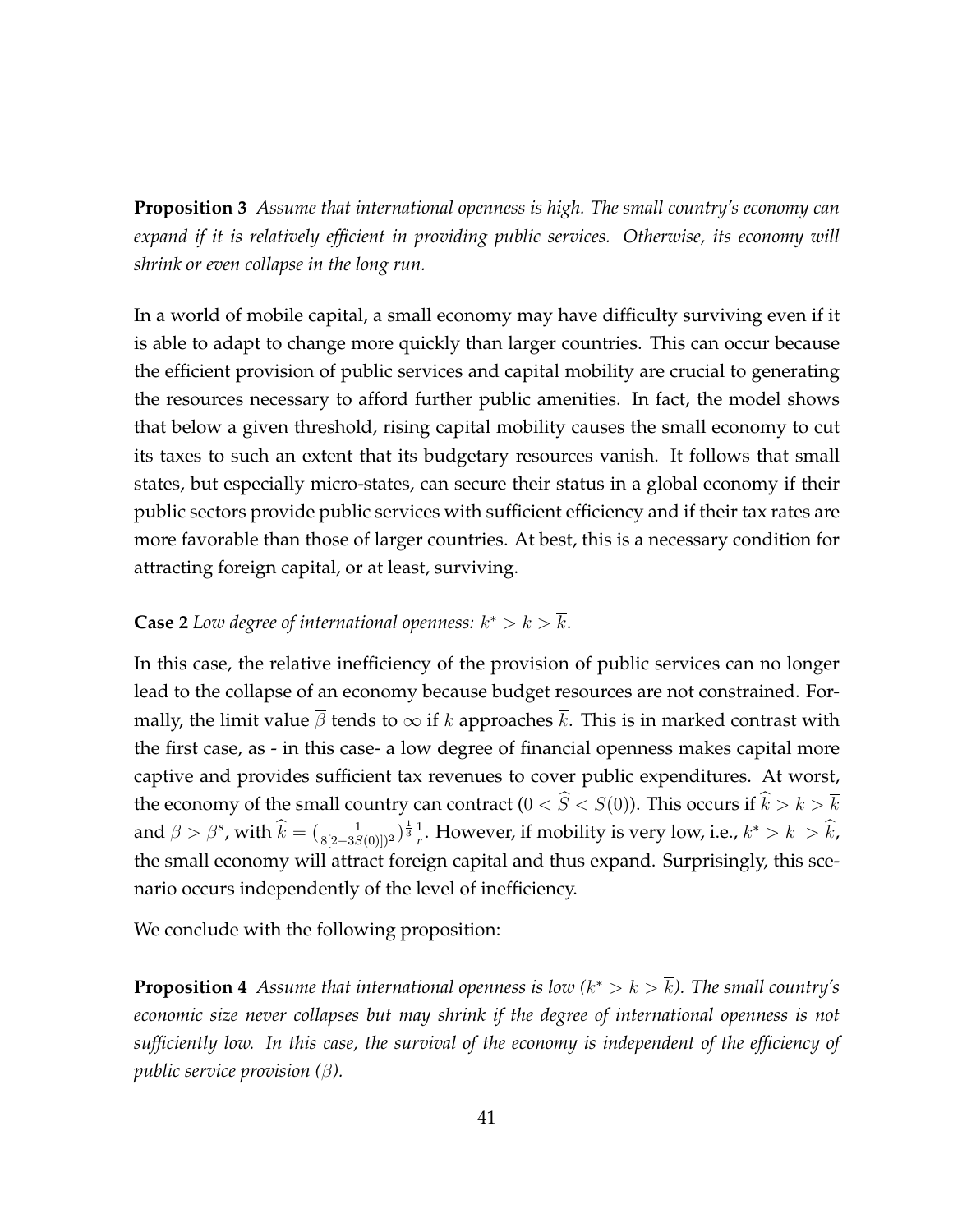We provide a summary illustration of the different cases with respect to the parameter values of  $k$  and  $\beta$  in Figure 3.



Figure 3 : The evolution of the small country's economic potential according to the mobility cost  $(k)$  and the degree of public inefficiency  $(\beta)$ .

# **3.5 How important is flexibility to the small economy?**

To assess how beneficial flexibility is to the small country, we first calculate the longrun production potential  $\tilde{S}$  of the small country if it chooses an open-loop behavior identical to its larger rival. We thus obtain

$$
\tilde{S} = \frac{(kr)^{-\frac{3}{2}}}{4}(\frac{1}{\beta} - 1) + \frac{1}{2}.
$$

The benefit of flexibility can be represented by the difference  $\widehat{S} - \widetilde{S}$ , which is obtained by comparing the Markovian and open-loop outcomes. It is easy to verify that this difference is always non-negative. Therefore, given the same parameters, the Markovian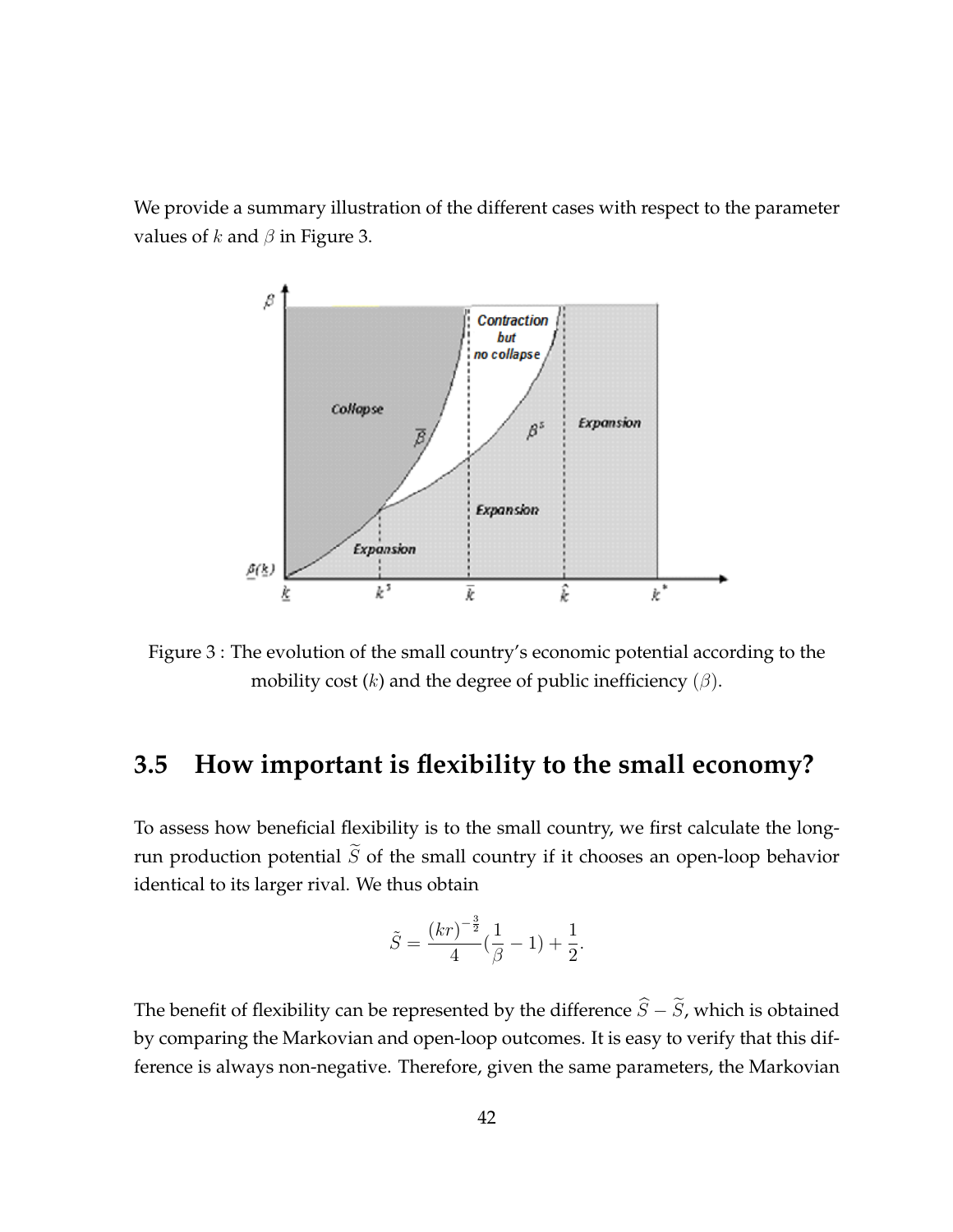behavior adopted by the small country is preferable to the open-loop behavior. However, flexibility does not completely eliminate the potential for collapse; it only makes its occurrence less likely.

Given that  $\frac{\partial (\widehat{S}-\widetilde{S})}{\partial \beta}>0$ , the advantage of the small country's flexibility increases with its inefficiency to provide public services. In other words, the economic size of the small country is more sensitive to an increase in efficiency ( $\beta$  decreases) in the Markovian scenario.<sup>30</sup> Consequently, flexibility counterbalances inefficiency, and the more inefficient a small country is in providing public inputs, the more valuable flexibility is to its long-run survival.

Furthermore, higher capital mobility increases the relative advantage of flexibility, given that  $\frac{\partial (\widehat{S}-\widetilde{S})}{\partial k}$  < 0. Note that increased capital mobility reduces (*k* increases) the long-term economic potential of the small economy; however, this occurs to a lesser extent in the Markovian scenario. It follows that flexibility countervails the negative effect of high capital mobility, and flexibility brings greater benefits to the small country when capital mobility is low. So, we can conclude by the following proposition.

**Proposition 5** *The benefit of flexibility decreases with the small country's efficiency to provide public services and increases with capital mobility.*

We finally observe that similar to the Markovian scenario, the small country never collapses by adopting an open-loop behavior when capital mobility is sufficiently low. However, this condition becomes more restrictive in the open-loop scenario. Indeed, the absence of flexibility in policy making requires now that the mobility cost is higher than  $\overline{k}$ , which exceeds the threshold  $\overline{k}$  corresponding to the Markovian case.<sup>31</sup>

<sup>&</sup>lt;sup>30</sup>In fact, it is convenient to verify that  $\left|\frac{\partial \widehat{S}}{\partial \beta}\right|$  $\Big| < \Big| \frac{\partial \widetilde{S}}{\partial \beta}$   .

 $^{31}$ It is convenient to show that  $\overline{\overline{k}} = (\frac{1}{4})^{\frac{1}{3}} \frac{1}{r}$ .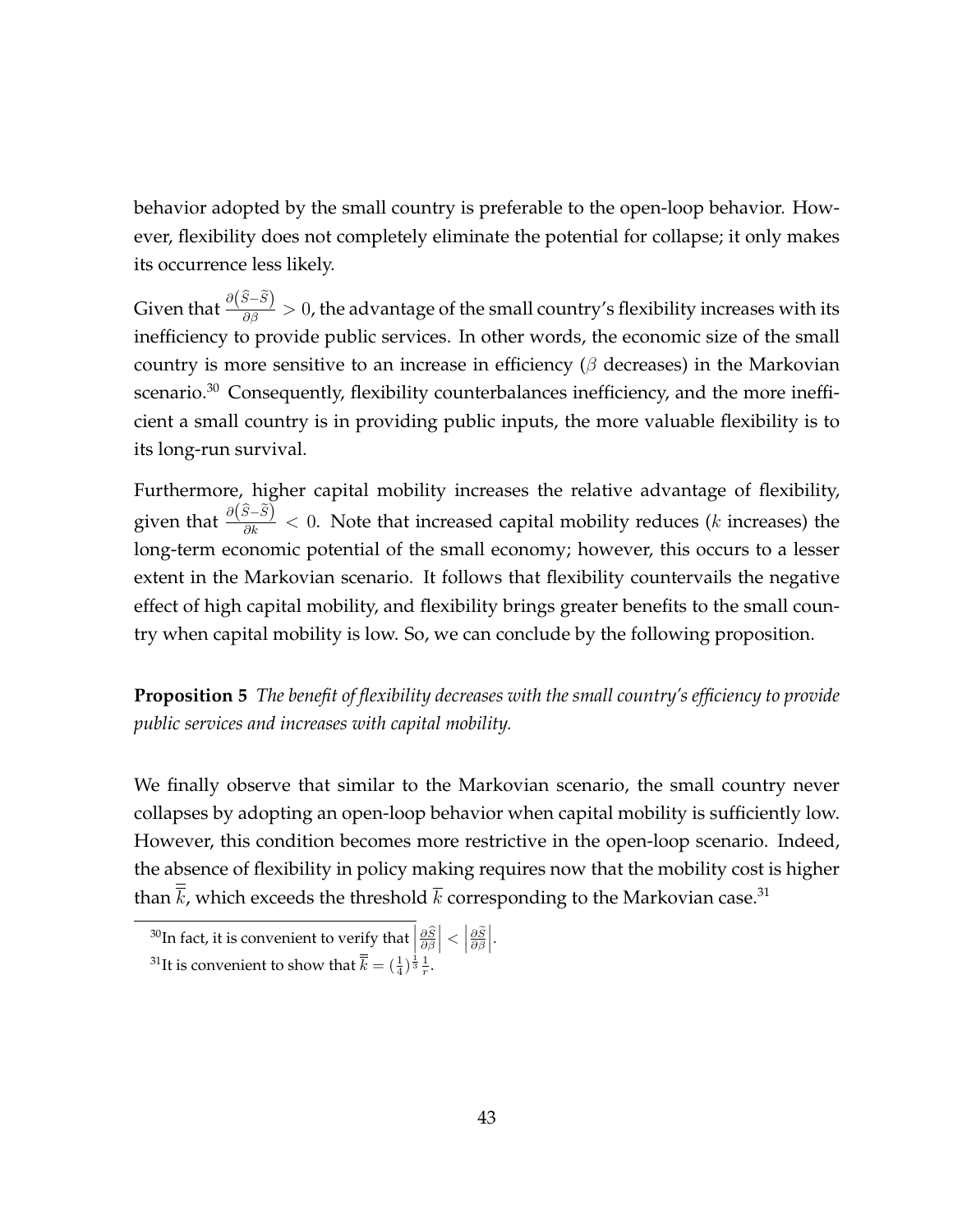# **3.6 Conclusion**

In this chapter, we investigate whether a small open economy can survive in the longrun when facing global competition. To this end, we model the dynamic competition between two unequally sized economies. The policy makers of these two countries compete simultaneously by taxing mobile capital and offering public services. Firms choose to locate their capital in the country where their profits are maximized. We characterize the heterogenous behaviors of the two governments within a differential game framework, in which the small state adopts Markovian (i.e., flexible) behavior, and its larger rival commits to a strategy developed at the initial time point (i.e., openloop behavior).

The results show that under conditions of high capital mobility, the small economy will risk economic collapse if it provides public services inefficiently. When capital mobility is very low, the economy of the small state always expands despite its limited institutional capacity.

However, further research is needed. In the present study, countries are treated solely as maximizers of tax revenue, and this over-emphasizes the role of tax rates in the long-run outcomes. Therefore, it would be interesting to analyze a scenario in which governments are welfare maximizers and take into account the well-being of their populations. The present paper also models the private sector in an elementary way. Countries are undifferentiated in their ability to produce private goods and the production process is static. Future research should thus consider how international competition is able to impact the growth process of these competing economies when private productivity differs between jurisdictions.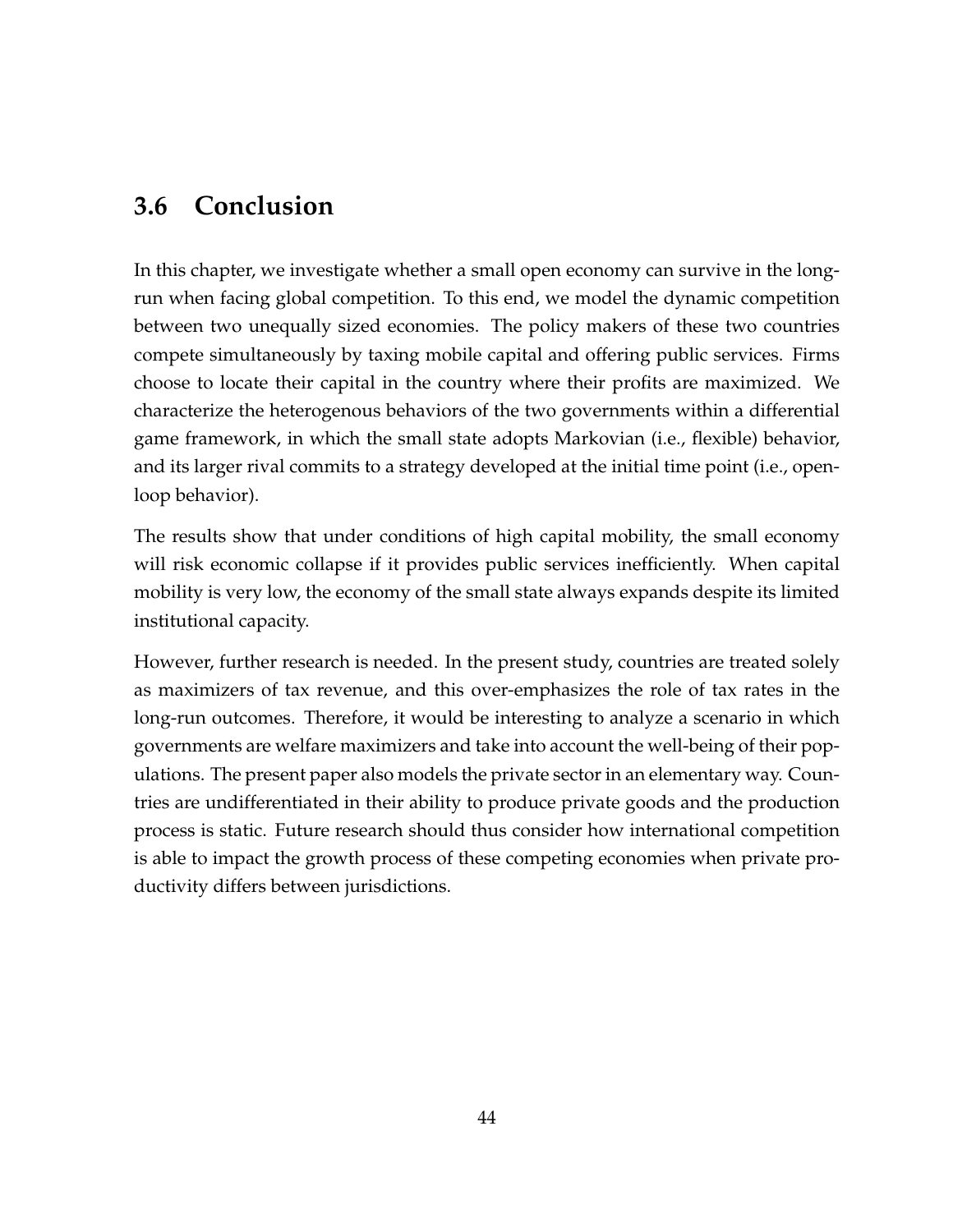# **Bibliography**

- [1] Alesina A. and E. Spolaore, 1997. On the number and size of nations. The Quarterly Journal of Economics, MIT Press, 112(4): 1027-56.
- [2] Alesina A., 2003. The size of countries: does it matter? Journal of the European Economic Association, 301–316.
- [3] Alfaro L, A. Chanda, S. Kalemli-Ozcan, and S. Sayek, 2004. FDI and economic growth: The role of local financial markets. Journal of International Economics, 64(1): 89-112.
- [4] Armstrong H.W. and R. Read, 1995. Western European Micro-states and EU autonomous Regions: the advantages of size and sovereignty. World Development, 23(7):1229-1245.
- [5] Barro R.J. ,1990. Government spending in a simple model of endogenous growth. Journal of Political Economy, 98: 103-125.
- [6] Benassy-Quere A., N. Golalraja and A. Tronnoy, 2007. Tax and public input competition. Economic Policy: 385-430.
- [7] Blumenthal M. and J. Slemrod, 1992. The compliance cost of the U.S. individual tax system: a second look after tax reform, National Tax Journal, 45(2): 186-202.
- [8] Brennan, G. and J.M. Buchanan,1980. The power to tax: analytical foundations of a fiscal constitution. Cambridge: Cambridge University Press.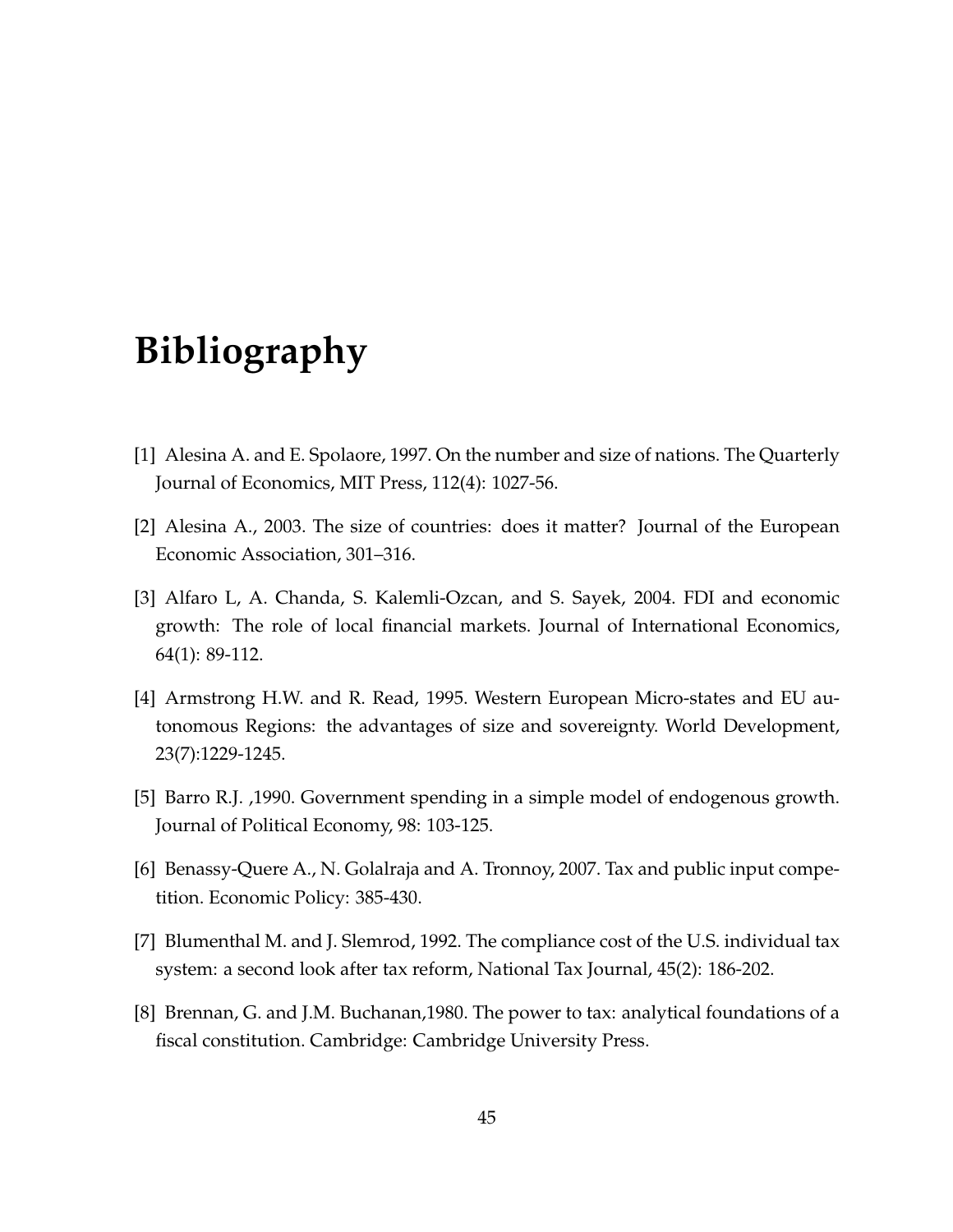- [9] Briguglio L. P., 1998. Small country size and returns to scale in manufacturing, World Development, 26 (3): 507–515.
- [10] Bucovetsky S., 1991. Asymmetric tax competition, Journal of Urban Economics, 30: 167–181.
- [11] Cardarelli R., E. Taugourdeau, J.P. Vidal, 2002. A repeated interactions model of tax competition. Journal of Public Economic Theory, 4: 19–38.
- [12] Casson M., Y. Bernard, B. Anuradha, and W. Nigil, 2006. The Oxford Handbook of Entrepreneurship. Oxford: Oxford University Press.
- [13] Cellini R. and L. Lambertini, 2004. Dynamic oligopoly with sticky prices: closedloop, feedback, and open-loop solutions, Journal of Dynamical and Control Systems, 10 (3): 303-314.
- [14] Coates D., 1993. Property tax competition in a repeated game. Regional Science and Urban Economics, 23: 111-119.
- [15] De la Croix D. and D. Dottori, 2008. Easter island's collapse: a tale of a population race. Journal of Economic Growth, 13: 27–55.
- [16] Dockner, E. J., S. Jorgensen, N.V. Long, and G. Sorger, 2000. Differential games in economics and management science. Cambridge, Cambridge University Press.
- [17] Dockner E. and S. Jorgensen S., 1984. Cooperative and non-cooperative differential game solutions to and investment and pricing problem. J. Opl Res. Soc., 35(8): 731-739.
- [18] Guerin S., 2006. The role of geography in economic and financial integration: a comparative analysis of foreign direct investment, trade and portfolio investment flows. The World Economy, 29 (2): 189-209.
- [19] Hindriks J, S. Peralta and S. Weber, 2008. Competing in taxes and investment under fiscal equalization. Journal of Public Economics, 92: 2392-2402.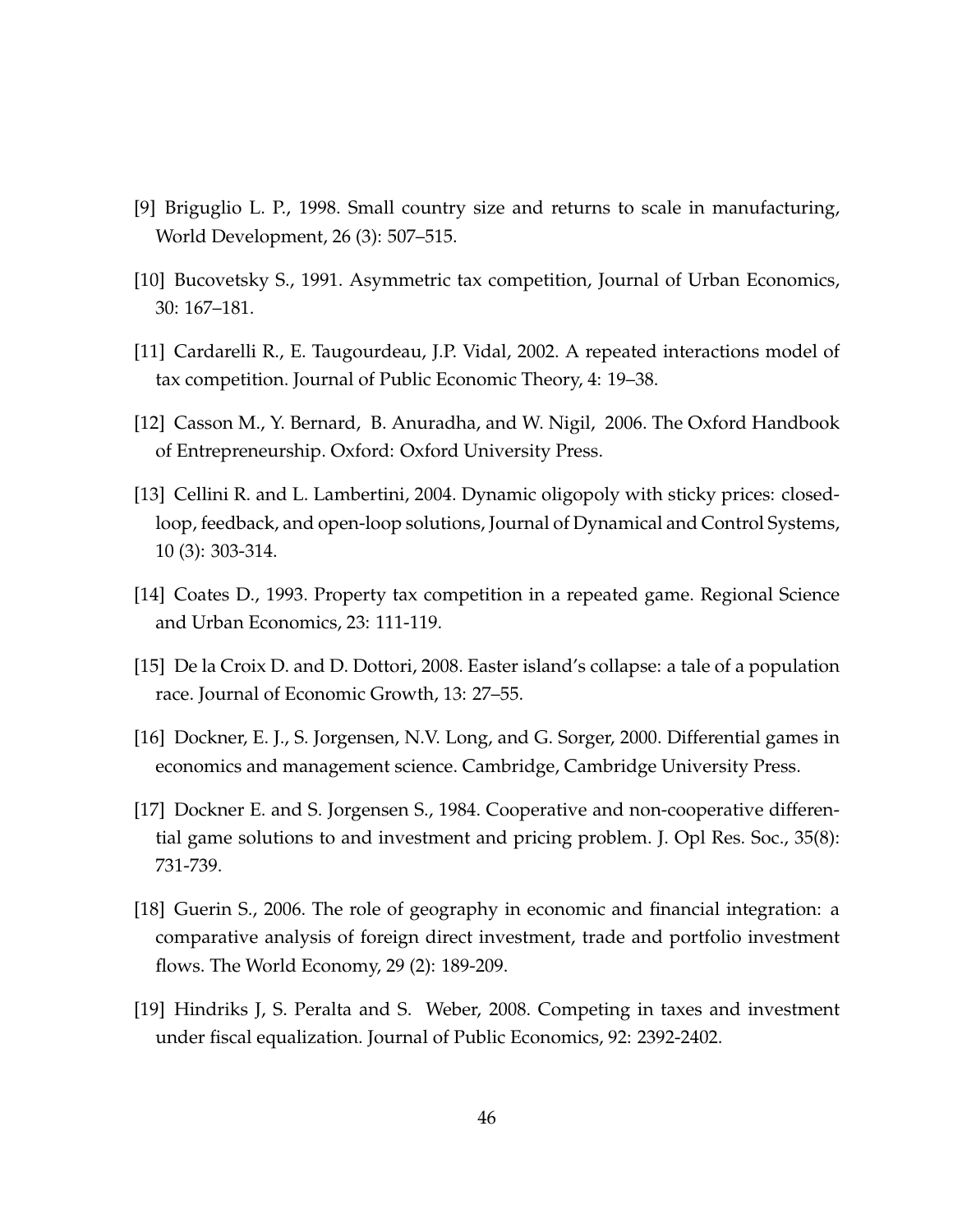- [20] Kanbur R., and M. Keen, 1993. Jeux sans frontières: tax competition and tax coordination when countries differ in size. American Economic Review, 83(4): 877–893.
- [21] Karp L.S. and J.M. Perloff , 1993. Open-loop and feedback models of dynamic oligopoly. International Journal of Industrial Organization, 11: 369-389.
- [22] Katzenstein P.J., 2003. Small states and small states revisited. New Political Economy, 8(1): 9-30.
- [23] Kenny L. and S. Winer, 2006. Tax systems in the world: an empirical investigation into the Importance of tax bases, administration costs, scale and political regime. International Tax and Public Finance, 13(2): 181-215.
- [24] Kuznets S.,1960. Economic growth of small nations. In The Economic Consequences of the Size of Nations, ed. E.A.G. Robinson. Proceedings of a Conference Held by the International Economic Associations. MacMillan, Toronto.
- [25] La Porta, R. F. Lopez-de-Silanes, A. Shleifer, and R. Vishny, 1997. Legal determinants of external finance. The Journal of Finance, 52: 1131-1150.
- [26] Long N., 2010. A surveyy of Dynamic Games in Economics. World Scientific.
- [27] Mansoorian A. , G.M. Myers,1993. Attachment to home and efficient purchases of population in a fiscal externality econom. Journal of Public Economics, 52: 117-132.
- [28] Ogura L.M., 2006. A note on tax competition, attachment to home, and underprovision of public goods. Journal of Urban Economics, 59: 252-258.
- [29] Pieretti P. and S. Zanaj, 2011. On tax competition, public goods provision and jurisdictions' size. Journal of International Economics, 84(1): 124-130.
- [30] Read R., 2008. Foreign direct investment in small island developing states. Journal of International Development, 20: 502–525.
- [31] Report of the Commonwealth Secretariat/ World Bank Joint Task Force on Small States, 2000. Small States: Meeting Challeges in the Global Economy.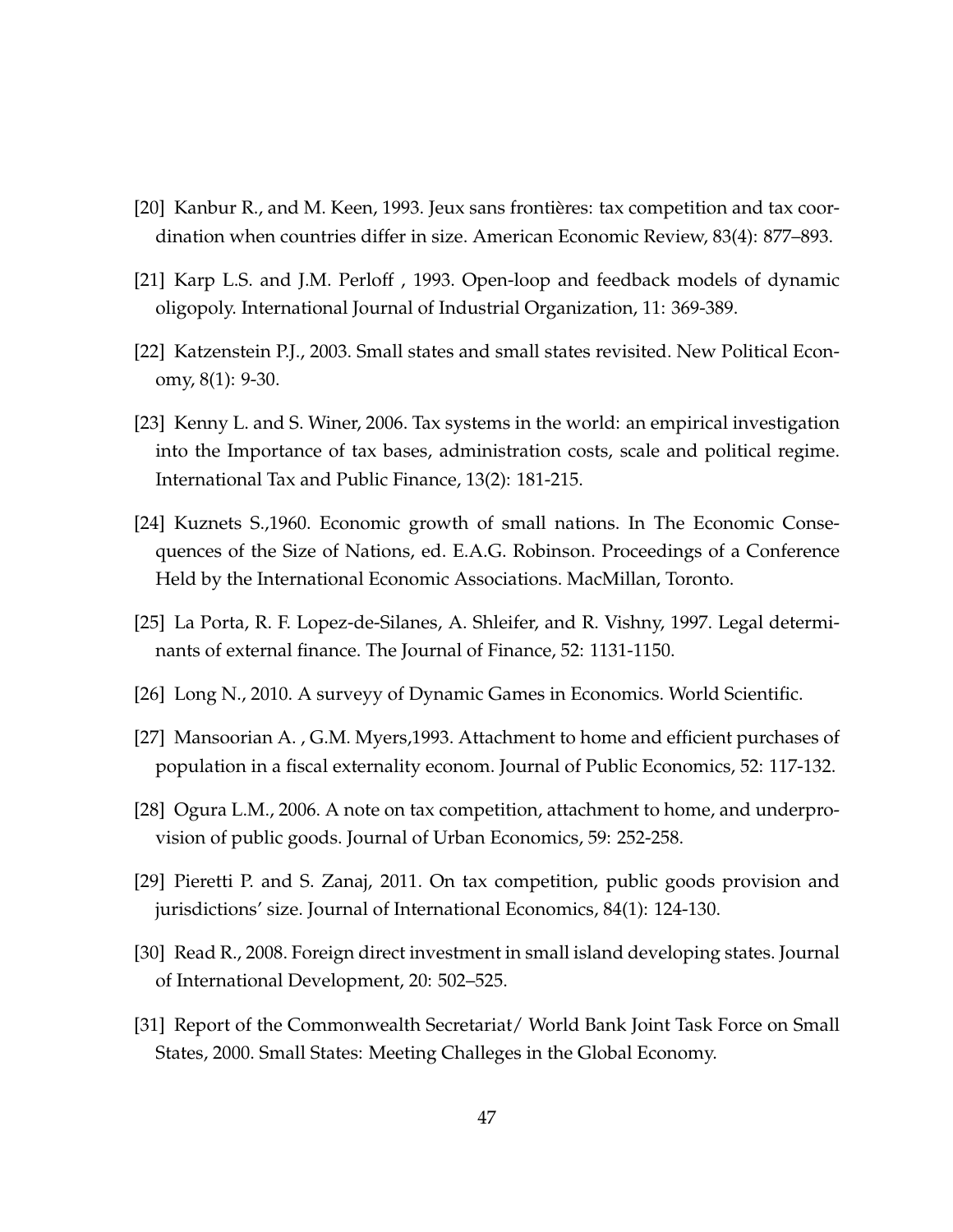- [32] Rodrik D., 1998. Why do more open economies have bigger governments? Journal of Political Economy, 106 (5): 997-1032.
- [33] Streeten P., 1993. The special problems of small countries. World Development, 21(2): 197-202.
- [34] Trandel G., 1994. Interstate commodity tax differentials and the distribution of residents. Journal of Public Economics, 53: 435-457.
- [35] Vaillancourt F., 1989. The administrative and compliance costs of the personal income tax and payroll tax system in Canada. Canadian Tax Papers, No. 86. Canadian Tax Foundation, c1989.
- [36] Wildasin D.E., 2003. Fiscal competition in space and time. Journal of Public Economics, 87: 2571-2588.
- [37] Wildasin D.E., 2011. Fiscal competition for imperfectly-mobile labor and capital: a comparative dynamic analysis. Journal of Public Economics, 95: 1312-1321.
- [38] Wilson J.D., 1991. Tax competition with interregional differences in factor endowments. Regional Science and Urban Economics, 21(3): 423-451.
- [39] Zissimos B. and M. Wooders, 2008. Public good differentiation and the intensity of tax competition. Journal of Public Economics, 92: 1105-1121.
- [40] Zodrow G.R. and P.M. Mieszkowsky, 1986. Pigou, property taxation and the under-provision of local public goods. Journal of urban economics, 19: 356-370.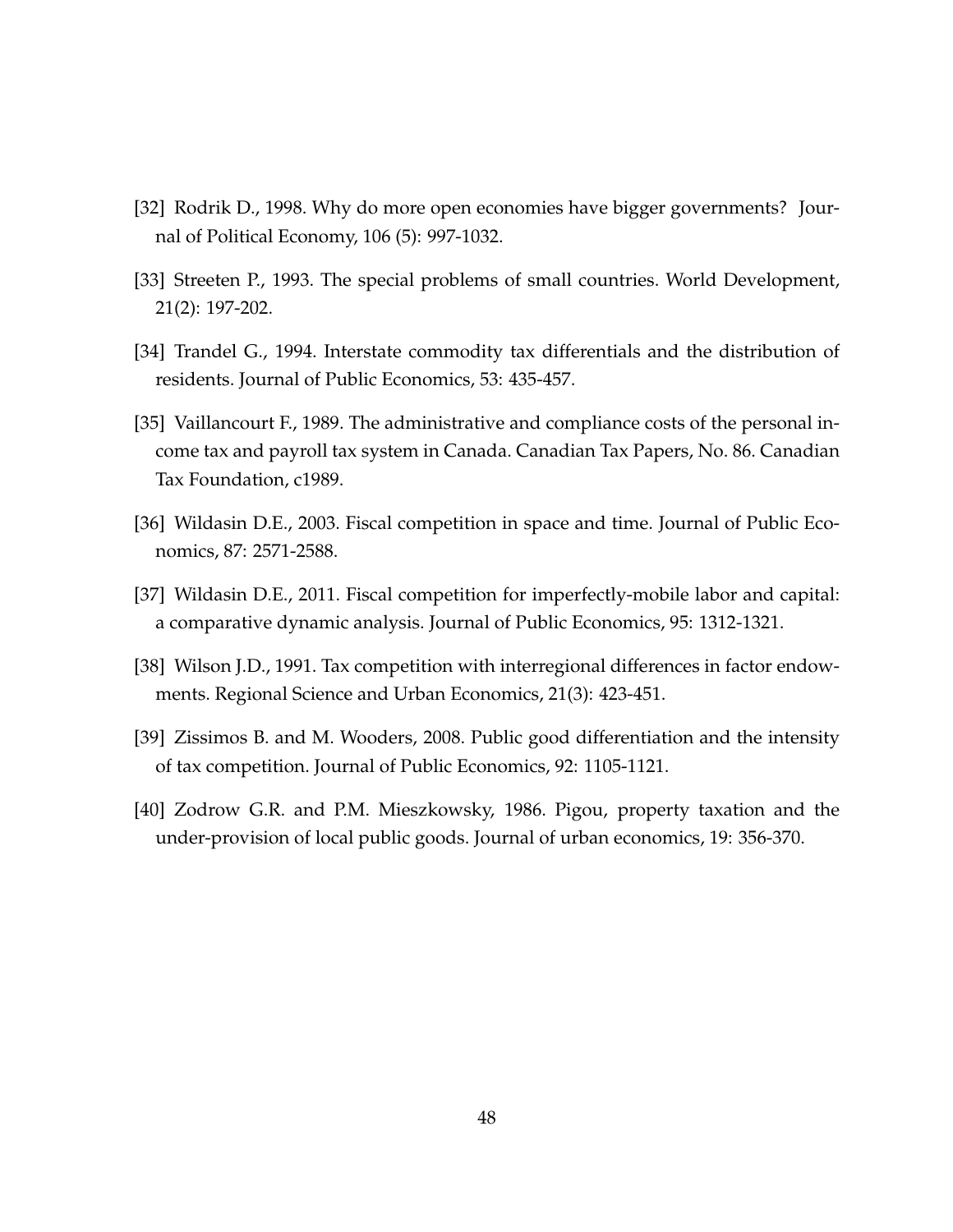# **Appendix A**

We define as follows the notion of heterogenous strategic behavior which is used in Dockner et al. (2000, Pages 87–92)<sup>32</sup>.

**A.1 Definition** *A* A 2-tuple  $(\Psi_1, \Psi_2)$  of functions  $\Psi_1 : [0, 1] \times [0, +\infty) \to \mathbb{R}^2_+$  and  $\Psi_2$ :  $[0, +\infty) \to \mathbb{R}^2_+$ , with  $\Psi_1 = (\Psi_{11}(S, t), \Psi_{12}(S, t)), \forall (S, t) \in [0, 1] \times [0, +\infty)$  and  $\Psi_2 =$  $(\Psi_{21}(t), \Psi_{22}(t))$ , constitutes a heterogenous Strategic Nash Equilibrium if an optimal control path exists and is given by the Markovian Strategy

$$
(a_1(t), T_1(t)) = (\Psi_{11}(S(t), t), \Psi_{12}(S(t), t)) = \Psi_1(S(t), t)
$$

of player 1, and an open-loop strategy

$$
(a_2(t), T_2(t)) = (\Psi_{21}(t), \Psi_{22}(t)) = \Psi_2(t)
$$

of player 2.

The small open economy (the Markovian strategic player) takes the large country's (open loop) strategy  $\Psi_2(t)$  as given, and hence, faces the following optimization problem

$$
\begin{cases}\n\max_{a_1, T_1} \int_0^\infty e^{-rt} \left[ (S(t)T_1(S, t))^{\frac{1}{2}} - \frac{\beta}{2} a_1^2(S, t) \right], \\
\text{subject to } S(t) = \frac{a_1(S, t) - T_1(S, t)}{k} - \frac{\Psi_{21}(t) - \Psi_{22}(t)}{k}.\n\end{cases}
$$
\n(3.9)

The corresponding current-value Hamiltonian is

$$
\mathcal{H}_1(T_1, S, a_1, \lambda_1) = \left[ S^{\frac{1}{2}}(t) T_1^{\frac{1}{2}}(S, t) - \frac{\beta}{2} a_1^2(S, t) \right] + \lambda_1 \left( \frac{a_1(S, t) - T_1(S, t)}{k} - \frac{\Psi_{21}(t) - \Psi_{22}(t)}{k} \right)
$$

with the costate variable  $\lambda_1$ .

 $32A$  different but similar idea of guessing symmetric strategies via the Pontryagin maximum principle are also used in Cellini and Lambertini (2004 and the references therein). For a recent and detailed survey see Long (2010).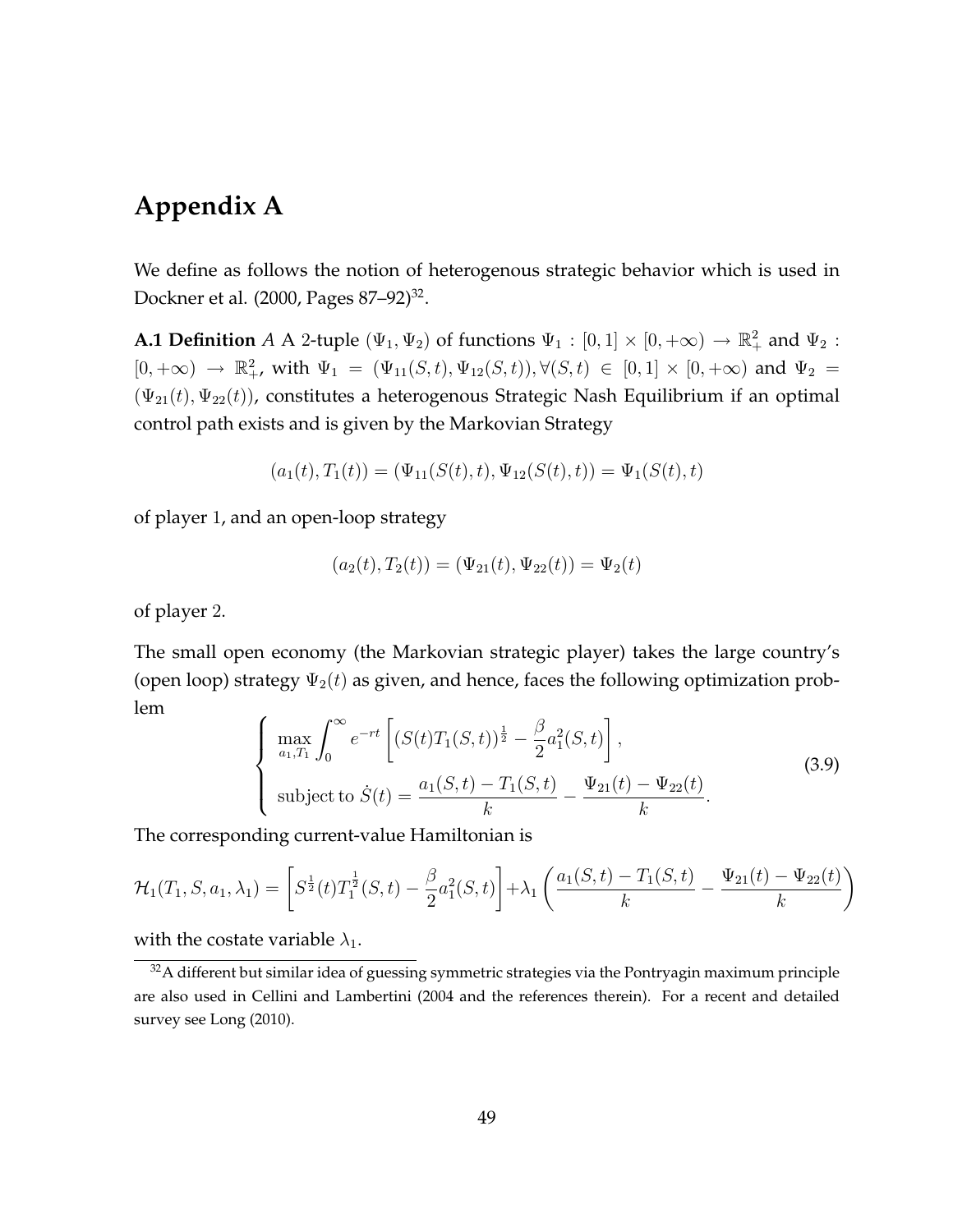The large economy faces the following problem

$$
\begin{cases}\n\max_{a_2, T_2} \int_0^\infty e^{-rt} \left[ ((1 - S(t))T_2(t))^{\frac{1}{2}} - \frac{1}{2} a_2^2(t) \right], \\
\text{subject to } \dot{S}(t) = \frac{\Psi_{11}(S, t) - \Psi_{12}(S, t)}{k} - \frac{a_2(t) - T_2(t)}{k}.\n\end{cases}
$$
\n(3.10)

The large country *conjectures* that the small economy's strategies<sup>33</sup> are  $\Psi_{11}(S, t)$  =  $\frac{1}{\beta k} \lambda_1(t)$  and  $\Psi_{12}(S,t) = \left(\frac{k}{2\lambda_1}\right)$  $2\lambda_1(t)$  $\int^2 S$ ,  $\forall S \in [0,1]$  and  $t \geq 0$ . The current-value Hamiltonian of the large economy is defined by

$$
\mathcal{H}_2(T_2, S, a_2, \lambda_2) = \left[ (1 - S(t))^{\frac{1}{2}} T_2^{\frac{1}{2}}(t) - \frac{1}{2} a_2^2(t) \right] + \lambda_2 \left( \frac{\Psi_{11}(S, t) - \Psi_{12}(S, t)}{k} - \frac{a_2(t) - T_2(t)}{k} \right)
$$

with the costate variable  $\lambda_2$ .

The first order conditions yield the small economy's equilibrium choices  $T_1(S, t)$  =  $\left( k\right)$  $2\lambda_1$  $\int^2 S$  and  $a_1(S,t) = \frac{\lambda_1}{k\beta}$ . The costate variable verifies the equation  $\dot{\lambda}_1(t) = r\lambda_1 - \frac{k_1}{4\lambda}$  $4\lambda_1$ with the transversality condition  $\lim_{t\to\infty}e^{-rt}\lambda_1(t)S(t) = 0.$ 

The optimal choices of the large economy are  $a_2(t) = -\frac{\lambda_2(t)}{k}$  $\frac{h_2(t)}{k}$  and  $T_2(t)=\Big(\frac{k}{2\lambda_2}\Big)$  $2\lambda_2(t)$  $\big)^{2} (1 S(t)$ ) with the costate equation

$$
\dot{\lambda}_2(t) = r\lambda_2 - \frac{k}{4\lambda_2} + \frac{k}{4}\frac{\lambda_2}{\lambda_1^2}.\tag{3.11}
$$

The associated transversality condition is  $\lim_{t\to\infty}e^{-rt}\lambda_2(t)S(t) = 0.$ 

We can readily check that the maximized Hamiltonians  $H_1^*(S, \lambda_1)$  and  $H_2^*(S, \lambda_2)$  are

$$
\mathcal{H}_1^*(S,\lambda_1,t) = \left[\frac{k}{2\rho\lambda_1}S - \frac{\beta}{2}\left(\frac{\lambda_1}{k\beta}\right)^2\right] + \lambda_1\left(\frac{\frac{\lambda_1}{k\beta} - \left(\frac{k}{2\lambda_1}\right)^2S}{k} - \frac{\left(-\frac{\lambda_2}{k}\right) - \left(\frac{k}{2\lambda_2}\right)^2(1-S)}{k}\right)
$$

<sup>&</sup>lt;sup>33</sup>To explain how players in a differential game guess each other's heterogeneous strategy, first consider the case where both players make open-loop decisions. Then, after having solved the game, we would get the following solutions:  $\Psi_1(t) = \Psi_1(S(t), \lambda_1(t), t)$  and  $\Psi_2(t) = \Psi_1(S(t), \lambda_2(t), t)$ , for any t. However, in our model, the small country makes Markovian decisions. Therefore, the large country, which is the open-loop player, conjectures that the small economy is a Markovian player. Consequently,  $\Psi_1(t) = \Psi_1(S(t), t)$  has to be replaced by  $\Psi_1(S, t)$  with any state variable S. Or, more precisely, the large economy guesses that the small economy's strategy is:  $\Psi_1(S, t) = \Psi_1(S, \lambda(t), t)$ , for any  $(S, t)$ .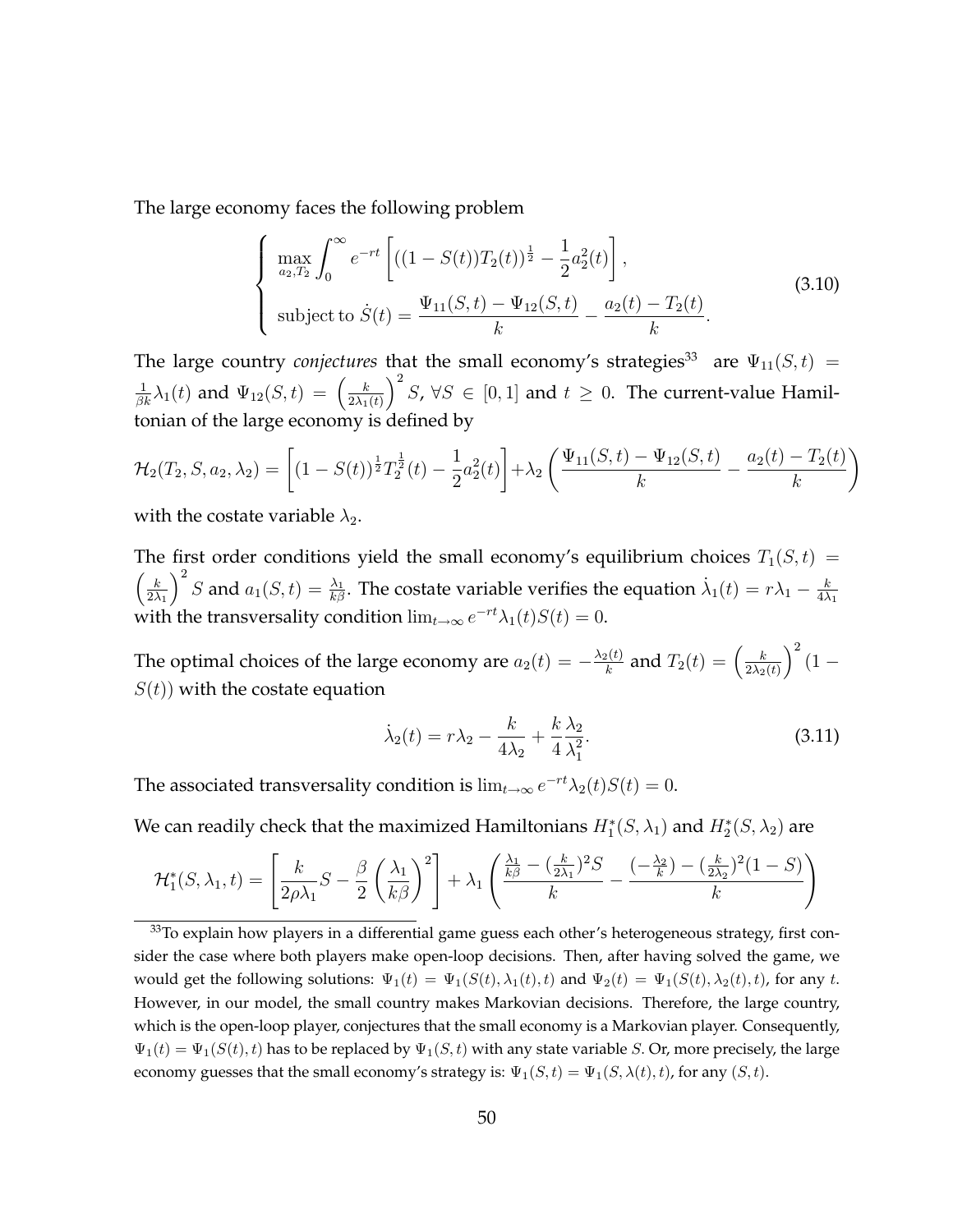and

$$
\mathcal{H}_2^*(S,\lambda_2,t) = \left[ -\frac{k}{2\lambda_2} (1-S) - \frac{1}{2} \left( -\frac{\lambda_2}{k} \right)^2 \right] + \lambda_2 \left( \frac{\frac{\lambda_1}{k\beta} - (\frac{k}{2\lambda_1})^2 S}{k} - \frac{(-\frac{\lambda_2}{k}) - (\frac{k}{2\lambda_2})^2 (1-S)}{k} \right)
$$

It is straightforward to see that the equilibrium Hamiltonians are concave with respect to the state variable S. Hence,  $a_i(t)$ ,  $T_i(t)$   $(i = 1, 2)$  are optimal paths. It follows that the large country's conjecture about the rival's strategy is optimal. Consequently, the solutions  $\Psi_1(S, t) = (a_1(S, t), T_1(S, t))$  and  $\Psi_2(t) = (a_1(t), T_2(t))$  for  $S \in [0, 1]$  and  $t \ge 0$ constitute a non-degenerate Markovian Subgame perfect Nash Equilibrium. QED.

### **A.2 Trajectories**

The above analysis shows that there exists a stable trajectory associated to the dynamic system. In this subsection, we explore the convergence path to the steady state. Taking into account the initial and transversality conditions, the FOCs yield the explicit trajectories

$$
\lambda_1(t) = \frac{1}{2} \left( \frac{k}{r} \right)^{\frac{1}{2}}, \quad \lambda_2(t) = -\frac{1}{2} \left( \frac{k}{2r} \right)^{\frac{1}{2}}.
$$

The trajectory of the state variable is

$$
S(t) = (S(0) - \hat{S})e^{-3rt} + \hat{S},
$$
\n(3.12)

:

which is the optimal path converging to the steady state. The convergence speed is  $3r$ .

# **A.3 State variable constraint**  $S(t) \leq \overline{S} < \frac{1}{2}$

Recalling that the size of the small economy is constrained  $(S(t) \leq \overline{S} \leq \frac{1}{2})$  $\frac{1}{2}$ ), we adapt the Lagrangian function as follows

$$
\mathcal{L}_1(T_1, S, a_1, \lambda_1) = \left[ S^{\frac{1}{2}}(t) T_1^{\frac{1}{2}}(S, t) - \frac{\beta}{2} a_1^2(S, t) \right] + \lambda_1 \left( \frac{a_1(S, t) - T_1(S, t)}{k} - \frac{a_2(t) - T_2(t)}{k} \right) + \mu(S - \overline{S}).
$$

The above first order conditions still hold. The costate variable now verifies the equation  $\dot{\lambda}_1(t) = r\lambda_1 - \frac{k}{4\lambda}$  $\frac{k}{4\lambda_1}+\mu$  . Furthermore, we consider the Kuhn-Tucker condition

$$
\mu\left(S-\overline{S}\right)=0.
$$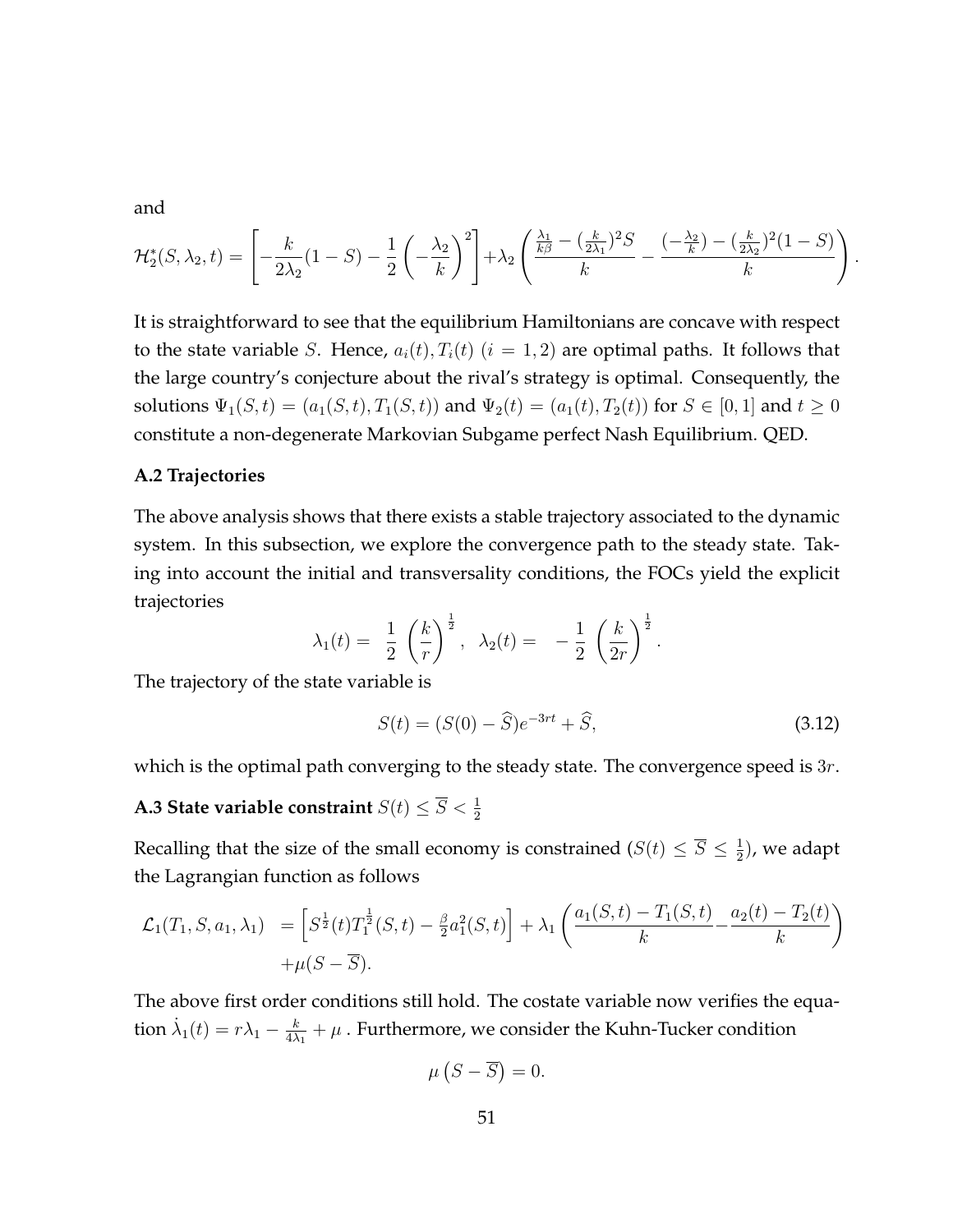In other words, we have, either  $S < \overline{S}$  with  $\mu = 0$  or  $S = \overline{S}$  with  $\mu \ge 0$ . Because the small economy's size is constrained by the upper-bound  $\overline{S}$ , we impose that  $\mu = 0$ whenever  $S = \overline{S}$ .

# **Appendix B Budget constraint**

In this section, we prove that the present value of net tax revenues (the intertemporal budget constraint) is strictly positive for all  $k \in [\underline{k}, k^*]$  .

The FOCs relative to the Hamiltonians  $\mathcal{H}_1$  and  $\mathcal{H}_2$  yield the equilibrium choice variables of jurisdictions 1 and 2:  $T_1(S,t) = \left(\frac{k}{2\lambda}\right)$  $2\lambda_1$  $\int^2 S(t)$  ,  $a_1(S,t) = \frac{\lambda_1}{k\beta}$  ,  $a_2(t) = -\frac{\lambda_2(t)}{k}$  $\frac{h^{(l)}}{k}$  and  $T_2(t) = \left(\frac{k}{2\lambda_2}\right)$  $2\lambda_2(t)$  $\int_0^2 (1 - S(t))$ . The FOCs also yield the motion equation of  $S : S(t) =$  $(S(0) - \widehat{S})e^{-3rt} + \widehat{S}$ , where  $\widehat{S} = \frac{1}{6\sqrt{3}}$  $\frac{1}{6\sqrt{2}}\left(\frac{1}{kr}\right)^{\frac{3}{2}}\left(\frac{\sqrt{2}}{\beta}-1\right)+\frac{2}{3}.$ 

### **Case 1: The small country (** $i = 1$ **)**

Consider first the case of the small country. The above results allow us to compute the equilibrium present value of net revenues

$$
J_1 = \frac{1}{4} \sqrt{\frac{k}{r}} \left[ S(0) + 3\widehat{S} \right] - \frac{1}{8kr^2\beta}.
$$

It is easy to check that  $J_1>0$  if and only if  $S(0)+3\widehat{S}>\frac{1}{2\beta}\left(\frac{1}{kr}\right)^{\frac{3}{2}}$ , which is equivalent to  $S(0) > \frac{1}{2}$  $\frac{1}{2\sqrt{2}}\left(\frac{1}{kr}\right)^{\frac{3}{2}}-2$ . The following conclusions can be derived.

(a) If  $k > \overline{k} = \left(\frac{1}{32}\right)^{\frac{1}{3}} \frac{1}{r}$  $\frac{1}{r}$ , we have  $S(0) > 0 > \frac{1}{2\sqrt{r}}$  $\frac{1}{2\sqrt{2}}\left(\frac{1}{kr}\right)^{\frac{3}{2}}-2$  and the above inequality is always true, that is,  $J_1 > 0$ ,  $\forall S(0)$ . Considering that  $\hat{S} > 0$ , we claim that  $k > \overline{k}$  is a sufficient condition under which the small economy never collapses.

(b) If  $k < \overline{k}$ , the sign of  $J_1$  depends on the value of  $S(0)$ .

(b.1) If  $\frac{1}{2\sqrt{2}} \left(\frac{1}{kr}\right)^{\frac{3}{2}} - 2 > S(0) > 0$ , we have  $J_1 < 0$ . We also impose that  $S(0) < \frac{1}{2}$  $\frac{1}{2}$ .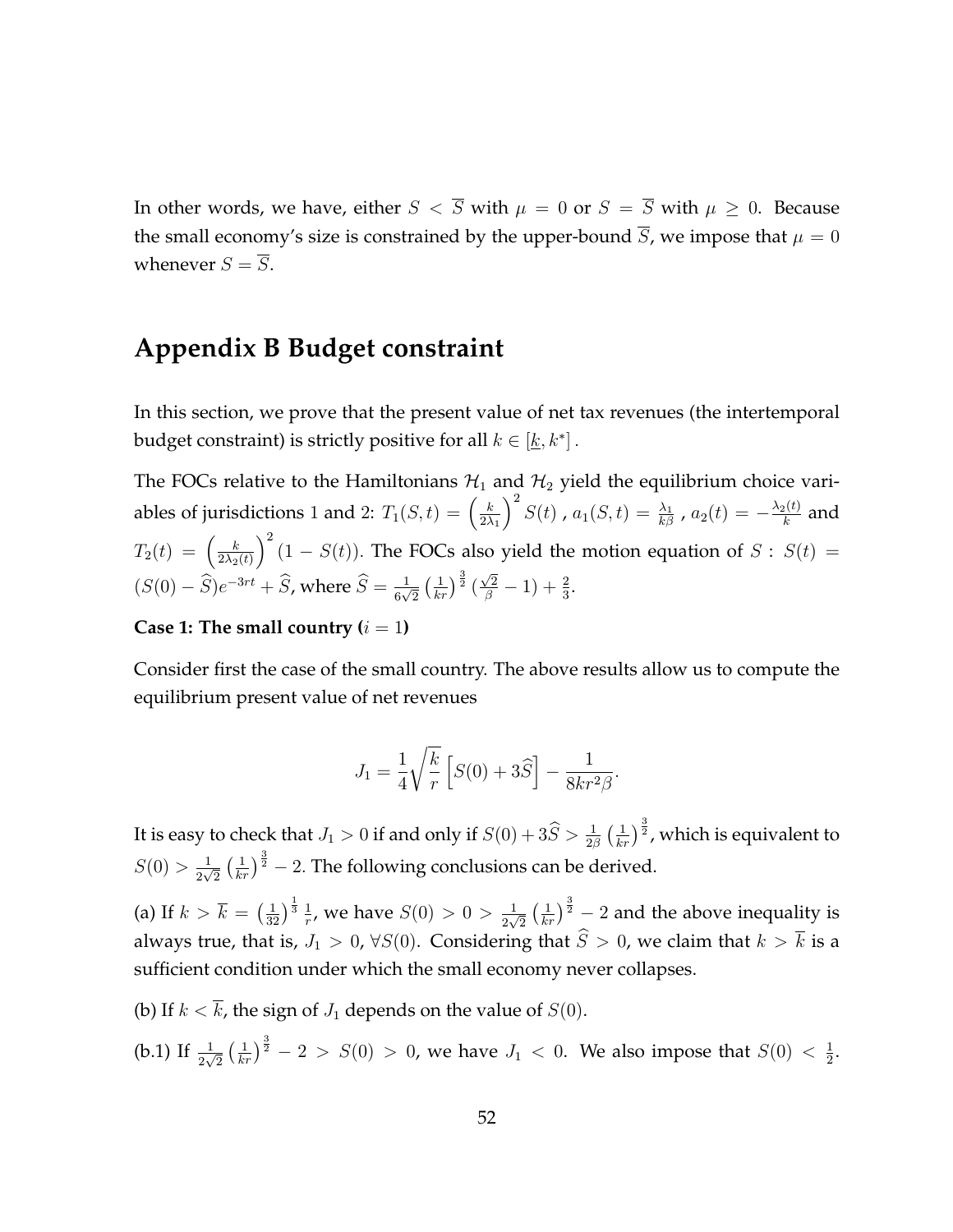Consequently, if  $\frac{1}{2\sqrt{2}}\left(\frac{1}{kr}\right)^{\frac{3}{2}}-2>\frac{1}{2}$  $\frac{1}{2}$ , that is  $k < \underline{k} = \left(\frac{1}{50}\right)^{\frac{1}{3}} \frac{1}{r}$  $\frac{1}{r}$ , the small economy collapses for sure for any initial value  $S(0)$ .

(b.2) If  $S(0) > \frac{1}{2v}$  $\frac{1}{2\sqrt{2}}\left(\frac{1}{kr}\right)^{\frac{3}{2}}-2>0$ , we have  $J_1>0$ . Because  $S(0)<\frac{1}{2}$  $\frac{1}{2}$ , we must require that  $\frac{1}{2} > \frac{1}{2\nu}$  $\frac{1}{2\sqrt{2}}\left(\frac{1}{kr}\right)^{\frac{3}{2}}-2$ , or  $k > \underline{k} = \left(\frac{1}{50}\right)^{\frac{1}{3}}\frac{1}{r}$  $\frac{1}{r}$  for guaranteeing  $J_1 > 0$ . However, this condition does not rule out that the small country may collapse in the long run. It may happen that the small economy keeps on shrinking infinitely and converges to 0, such that  $\lim_{t\to\infty}S(t) \longrightarrow S\leq 0$ . In other words, stating that the small economy is able to  $t\rightarrow \infty$ payoff its public debt is not enough for eliminating collapse in the long run. Collapse is only excluded if the steady state net revenue is positive ( $\hat{w}_1 > 0$ ).

From (a), (b.1.) and (b.2.) we conclude that  $J_1 > 0$  for all  $k \in [\underline{k}, k^*]$ .

### **Case 2: The large country (** $i = 2$ **)**

Because  $S(t) < \frac{1}{2}$  $\frac{1}{2}$ , it is easy to show that  $w_2(t) = (1 - S(t))\sqrt{2kr} - \frac{1}{16kr} > (1 - \frac{1}{2})$  $(\frac{1}{2})\sqrt{2kr}$  $\frac{1}{16kr} > 0$  if  $k > \frac{k}{k} = \left(\frac{1}{50}\right)^{\frac{1}{3}} \frac{1}{r}$  $\frac{1}{r}$ . Consequently,  $w_2(t) > 0$ ,  $\forall t \in (0, +\infty)$  and  $\forall k \in [\underline{k}, k^*]$ . Under the conditions of our model, the large country will never have to issue debt to fund its expenditures. It follows that the present value of net tax revenues is always positively signed. In other words,  $J_2 = \int_0^\infty e^{-rt} w_2 [T_2(t), a_2(t)] dt > 0, \forall k \in [\underline{k}, k^*].$ 

After having analyzed the cases 1 and 2, we finally conclude that  $J_i > 0$ , ( $i = 1, 2$ ) for all  $k \in [\underline{k}, k^*]$ . We also conclude that the present value of net revenues in country  $i$  is positive  $(J_i > 0, i = 1, 2)$  if the steady state net revenue is positive  $(\widehat{w}_i > 0, i = 1, 2)$ .

That finishes the proof.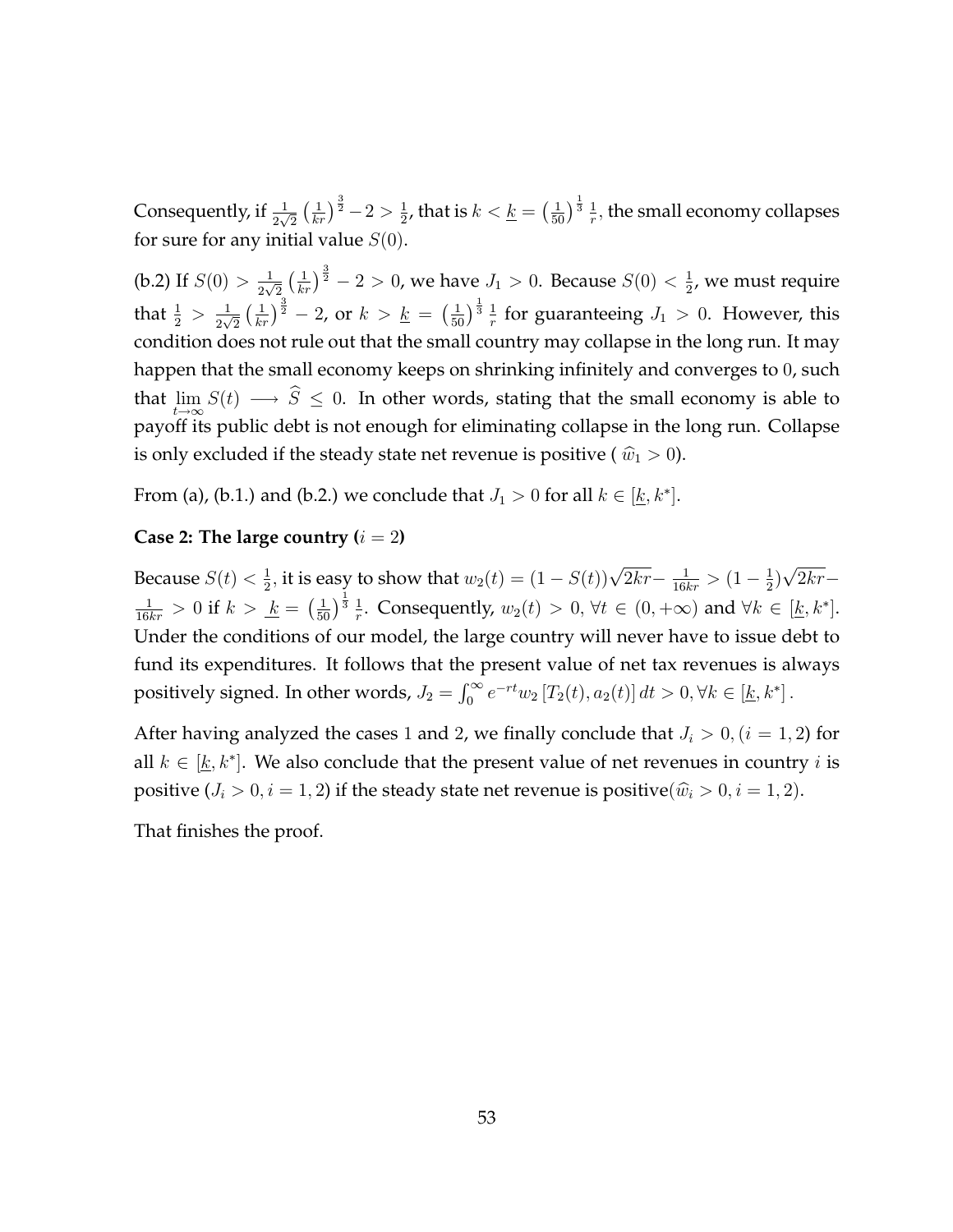# **Part II**

# **Multi-dimensional Jurisdictional Competition and Policy Coordination**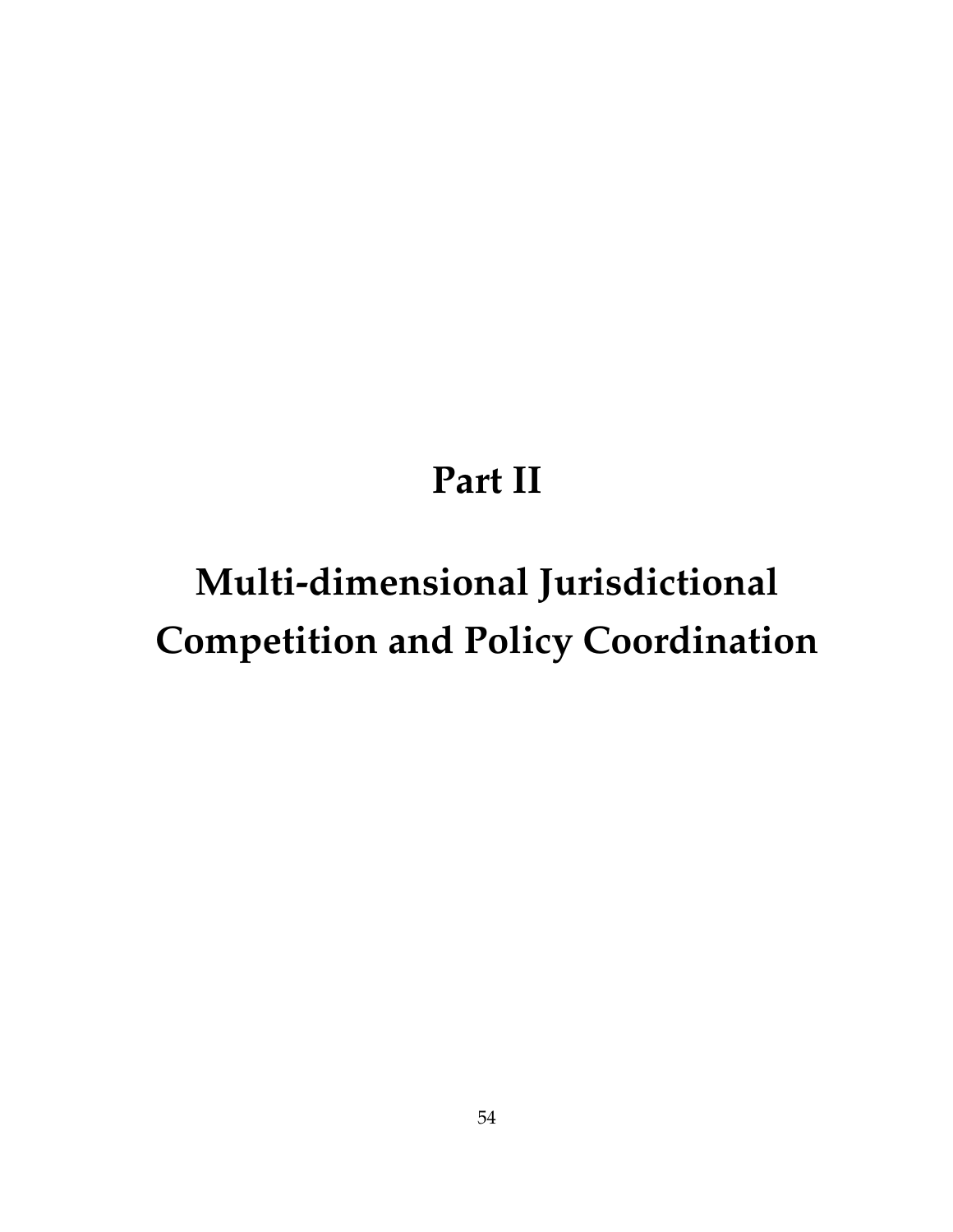# **Chapter 4**

# **On the Desirability of Tax Coordination When Countries Compete in Taxes and Infrastructure**

# **4.1 Introduction**

The  $1$  debate over corporate tax coordination among international jurisdictions remains unresolved. In particular, it has been argued that the member states of the European Union should coordinate tax policies<sup>2</sup> to avoid a "race to the bottom" that would undermine their modern welfare states (Baldwin and Krugman, 2004).<sup>3</sup>

The classical approach on tax coordination (see for example, Kanbur and Keen, 1993;

<sup>1</sup>This chapter is based on, *On the desirability of tax coordination when countries compete in taxes and infrastructure,* Y. Han, P. Pieretti and B. Zou. IMW Discussion paper, 476.

<sup>&</sup>lt;sup>2</sup>The Ruding Report (1992) made several far-reaching harmonization proposals related to corporate taxation, including the imposition of an EU-wide minimum corporate tax rate (Haufler, 1999).

<sup>3</sup>For this purpose, in the 1990s, the Organization for Economic Cooperation and Development (OECD) launched a "harmful tax competition" initiative. In addition, the United Nations (UN) has called for the creation of an International Tax Organization, which would be specifically charged with curtailing tax competition.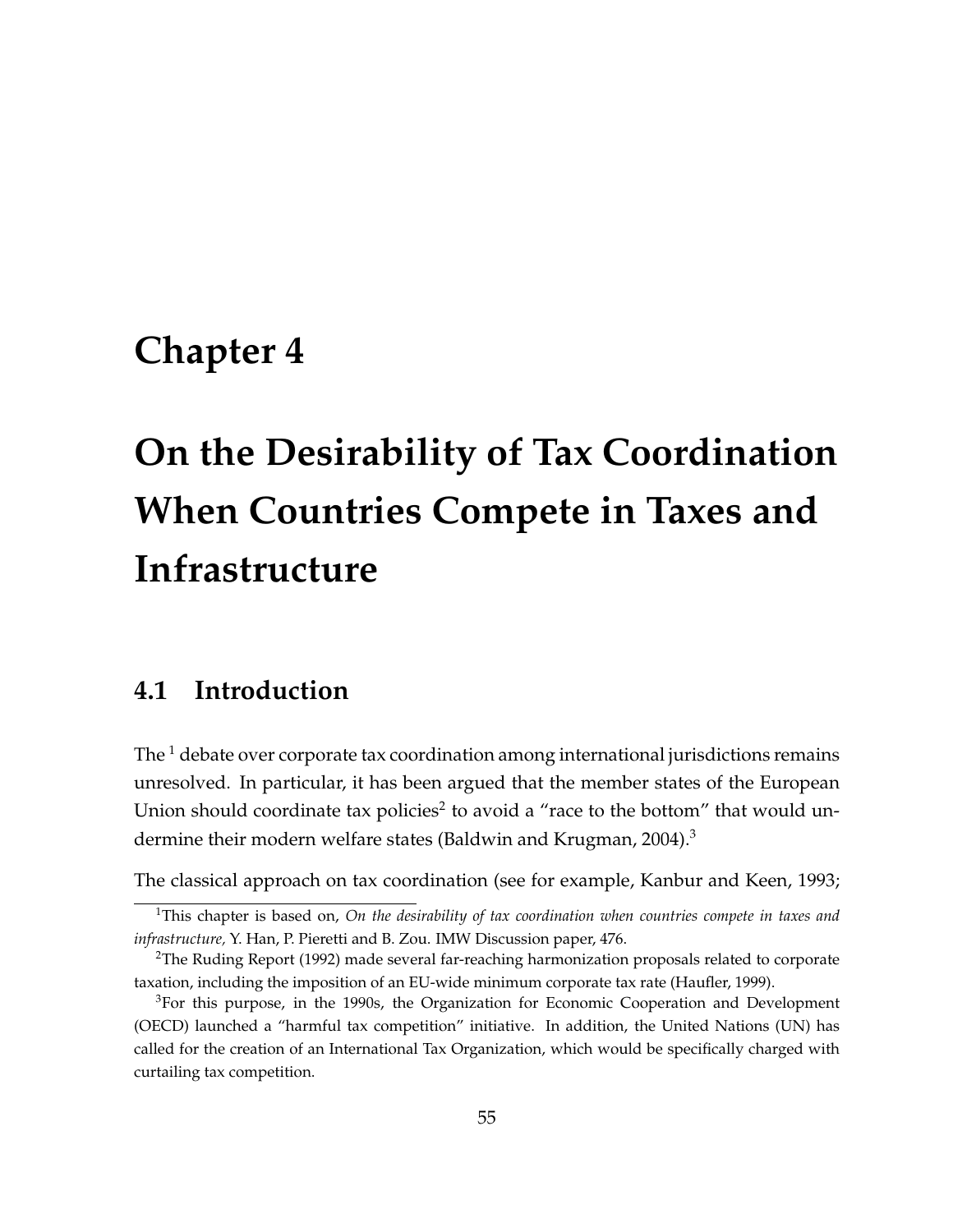Baldwin and Krugman, 2004) takes it for granted that jurisdictions compete in taxes only and don't consider other non-tax variables as possible additional and independent instruments to attract tax bases. However, several authors argue that jurisdictions not only compete in taxes but also in infrastructure (for example, Hindriks et al., 2008; Zissimos and Wooders, 2008; Justman et al., 2002, and Pieretti and Zanaj, 2011). Moreover, recent empirical research (Hauptmeier et al., 2012) demonstrates that jurisdictions use independent and strategic business tax rates and public inputs to compete for capital.

Therefore, when jurisdictions can compete with tax and non-tax instruments independently, constraining tax rates through tax coordination is likely to create carry-over effects on other strategic instruments thus creating adverse effects not considered in the classical approach. Against this background, it is interesting to reconsider tax coordination.

There are some authors (Keen and Marchand, 1997; Fuest, 1995) who consider the impact of public inputs on the production function of firms and thus account for the effect of infrastructure on internationally mobile capital. However, in these models tax rates and infrastructure expenditures are not independent variables<sup>4</sup>. This results formally from the fact that tax rates and infrastructure expenditures are linked through a balanced budget. According to Wildasin (1991), equilibria in fiscal competition games with two instruments related via a budget constraint crucially depend on which instrument is set strategically. Consequently, if countries interact in taxes, expenditures are not a strategic variable.

The purpose of this chapter is to analyze the desirability of tax coordination when two heterogeneous jurisdictions compete for mobile entrepreneurs using taxes and infrastructure investments that improve firm productivity<sup>5</sup>. These infrastructure investments may represent material or immaterial public goods such as laws and regulations

<sup>4</sup>For example, Fuest (1995) recognizes that his model disregards strategic interactions induced by public infrastructure expenditures.

 $^5$ In another paper, Han (2013) investigates the issue of partial tax coordination and its welfare implications. However, this is not the focus in this paper.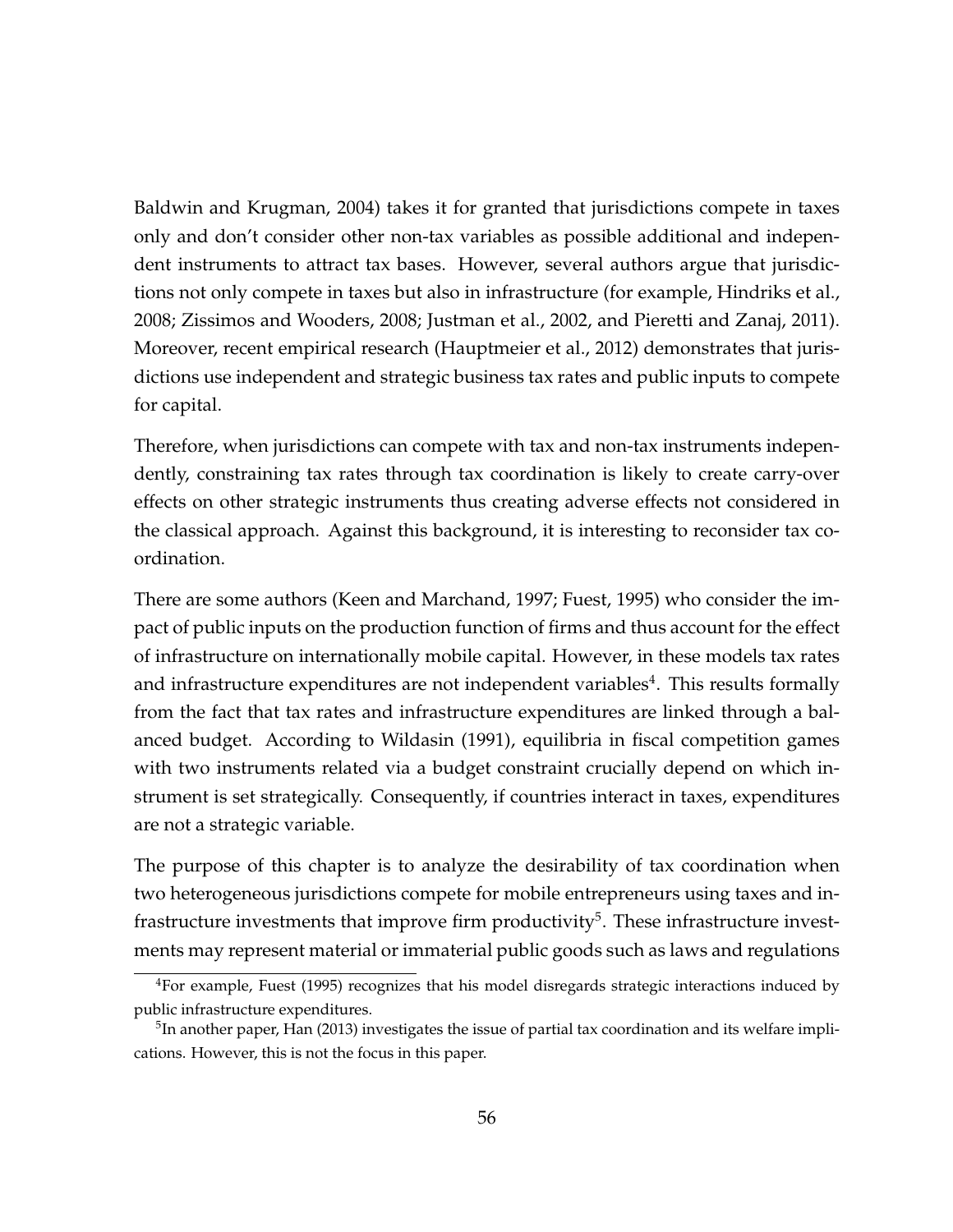protecting intellectual property and specifying accurate dispute resolution rules.

The literature generally highlights two different ways to coordinate taxation  $^6$  in order to correct the inefficiencies<sup>7</sup> caused by tax competition: tax harmonization and the imposition of a minimum tax rate. Tax harmonization is generally understood as a transition towards a common rate structure (Keen, 1987; Zissomos and Wooders, 2008). More specifically, in the present paper, we define tax harmonization as the equalization of tax rates, which is consistent with the tax competition literature (see, for example, Kanbur and Keen, 1993; Baldwin and Krugman, 2004; Zissimos and Wooders, 2008) and common policy prescriptions $^8$ . The general conclusion of the classical literature is that appropriately selected uniform tax rates improve efficiency relative to tax competition. The reason is that an upward harmonization of capital tax rates can produce a Pareto improvement (Baldwin and Krugman, 2004). This conclusion also holds when the competing countries are asymmetric in size (Kanbur and Keen, 1993).<sup>9</sup> Another type of coordination is the adoption of a minimum tax rate that allows some room for tax competition. An interesting result highlighted in the literature (see Kanbur and Keen, 1993) is that the imposition of a minimum tax rate can be Pareto-improving.

A related paper to ours is Zissimos and Wooders (2008). However, there is an important difference in the way they treat infrastructure decisions when jurisdictions coordinate their tax rates. For these authors jurisdictions do not adapt their infrastructure

 ${}^{8}$ In 2003, the EU Council adopted a voluntary Code of Conduct to combat harmful tax competition, and more ambitious proposals for corporate tax harmonization have been advanced, including the introduction of a single EU corporate tax (Conconi et al., 2008).

<sup>&</sup>lt;sup>6</sup>See for example, Kanbur and Keen (1993), Sørensen (2004), Zissimos and Wooders (2008), and Konrad (2009).

 $7$ These concerns are in keeping with the large tax competition literature (for systematic reviews, see Wilson, 1999; Wilson and Wildasin, 2004; Boadway and Tremblay, 2011). The main point is that independent governments engage in wasteful competition over scarce capital through inefficiently low tax rates and public expenditure levels. Zodrow and Mieszkowski (1986) and Wilson (1986) have formally modeled this process.

 $9$ Kanbur and Keen (1993) show that there exists a critical level above which harmonization results in tax revenue exceeding, for each jurisdiction, that of the non-cooperative equilibrium. However, a uniform level between the Nash equilibrium rates is certain to harm the small country.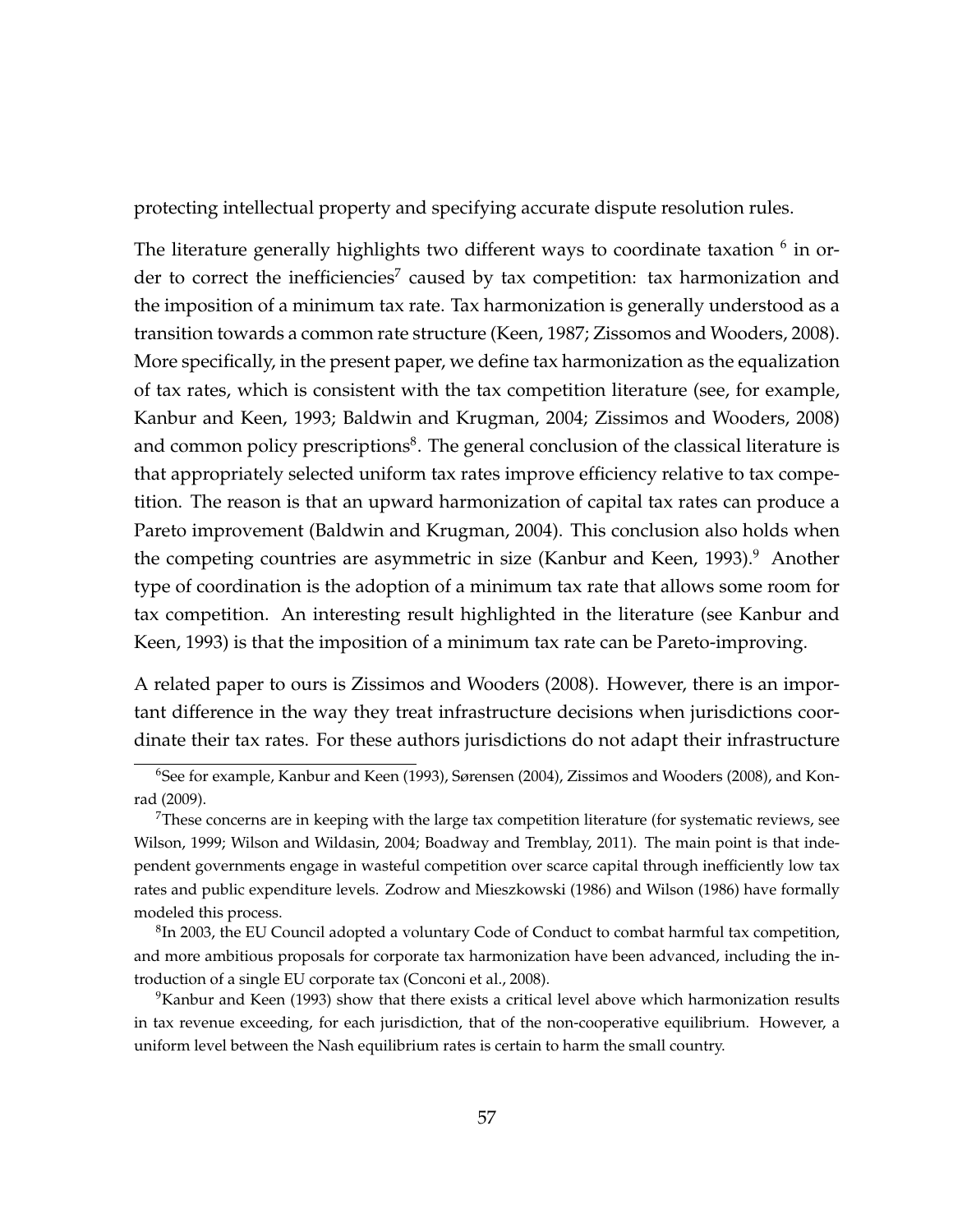decisions to the new environment caused by tax coordination even if these expenditure levels are no longer their best choices. In other words, jurisdictions are supposed to compete in infrastructure when they don't constraint their tax rates, but they cease to compete in public expenditures when taxes are coordinated. In our paper we consider that tax coordination does not constrain infrastructure competition among sovereign jurisdictions $^{\rm 10}.$ 

In the following we assume that two jurisdictions of unequal population size<sup>11</sup> compete strategically in taxes and infrastructure expenditures to attract imperfectly mobile firms. Public infrastructure improvements are attractive to firms because they enhance private productivity and firms are not perfectly mobile because they incur relocation costs.

Then, we consider tax harmonization and minimum taxation as alternative coordination devices and compare tax competition with tax coordination from the perspective of net total revenue and global social welfare, respectively.

Because two independent strategic variables are involved, we have to clarify the timing of the game. If we assume that infrastructure spending and tax rates are equally flexible, the jurisdictions will compete simultaneously in these two instruments. This is reminiscent of the Marshallian notion of "long run" when all the decision variables are flexible. However, in a "short term" perspective, tax policy and infrastructure decisions can be unequally flexible. For example, it can take several years to construct a power plant. On the other hand, the capacity of a plant can be augmented by new expenditures but cannot easily be reduced. In other words, infrastructure decisions may involve irreversibility and lack of flexibility. However, we assume that changing tax rates is more flexible in a short term perspective.

In this chapter we address the two aspects we just highlighted by analyzing two alternative scenarios. In a "long term" view we assume that the jurisdictions compete

 $10$ Fuest (1995) highlights how difficult it is to coordinate in taxes and infrastructure.

 $11$ Various authors have addressed the importance of size asymmetries in tax competition (Bucovetsky, 1991; Wilson, 1991; Kanbur and Keen, 1993). The general result is that the large jurisdiction issues a higher tax rate and faces a lower elasticity of capital to the tax rate than its small rival.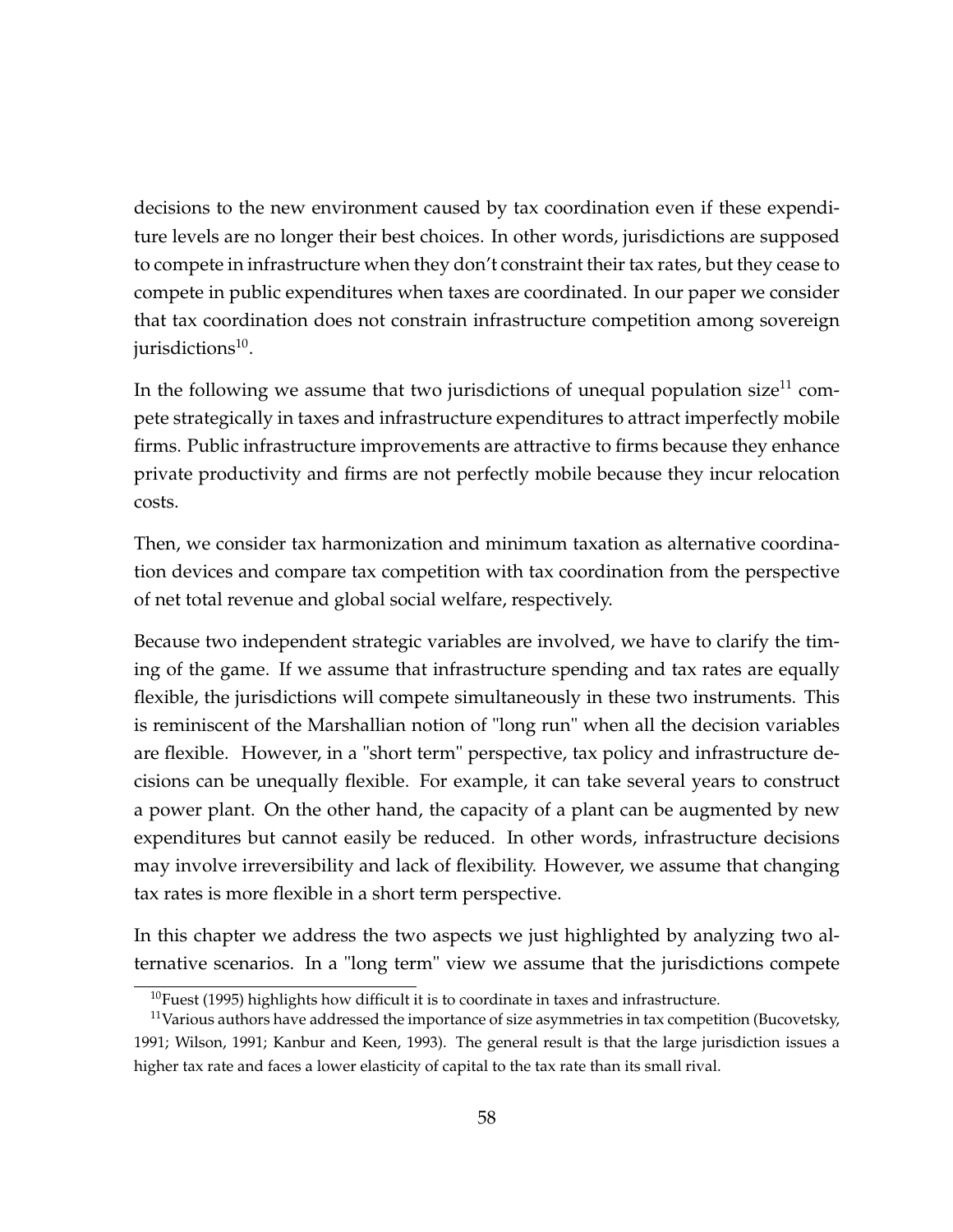simultaneously in taxes and infrastructure. By contrast, they are supposed to compete sequentially when the strategic instruments are unequally flexible. In this case, we assume that the governments non-cooperatively select infrastructure levels first and set the tax rates in a second stage. This is the way two instrument competition is generally modeled (see Justman et al., 2002; Hindriks et al., 2008; Zissimos and Wooders, 2008; Pieretti and Zanaj, 2011). In doing so we adopt the rule that the most irreversible decision should be made first.

Generally speaking, the chapter contains two distinct messages. First, when jurisdictions compete in two independent strategic variables, the decision to coordinate on one variable (a tax rate) induces a carry-over effect on the unconstrained instrument (infrastructure expenditures). Consequently, classical results of the tax coordination literature may be qualified. A second message is that the relative flexibility of the strategic instruments, which may depend on the time horizon of the decision-making, does matter. In particular, tax coordination is more likely to be detrimental when countries can compete simultaneously in taxes and infrastructure, rather than sequentially. The reason is that simultaneity eliminates strategic effects between tax and non-tax instruments.

The main results may be summarized as follows. When tax revenue is used to gauge whether tax coordination dominates a non-cooperative equilibrium, the following results are obtained. If the jurisdictions decide to set uniform tax rates, coordination is Pareto-inferior to the non-cooperative equilibrium when countries compete in tax and non-tax instruments. By contrast, if jurisdictions only compete in taxes, our model indicates that tax harmonization can be Pareto improving**.**

Coordination consisting of the imposition of a lower bound on tax rates hurts the revenue of the low tax country if jurisdictions compete in taxes and infrastructure. However, if inter-jurisdictional tax redistribution is feasible and countries compete sequentially in taxes and infrastructure, it is conceivable that the country incurring a tax loss could be compensated if coordination increases joint revenue. These results are at odds with a classical outcome (see for example, Kanbur and Keen, 1993) that imposing an appropriate minimum rate improves the revenue of each country when jurisdictions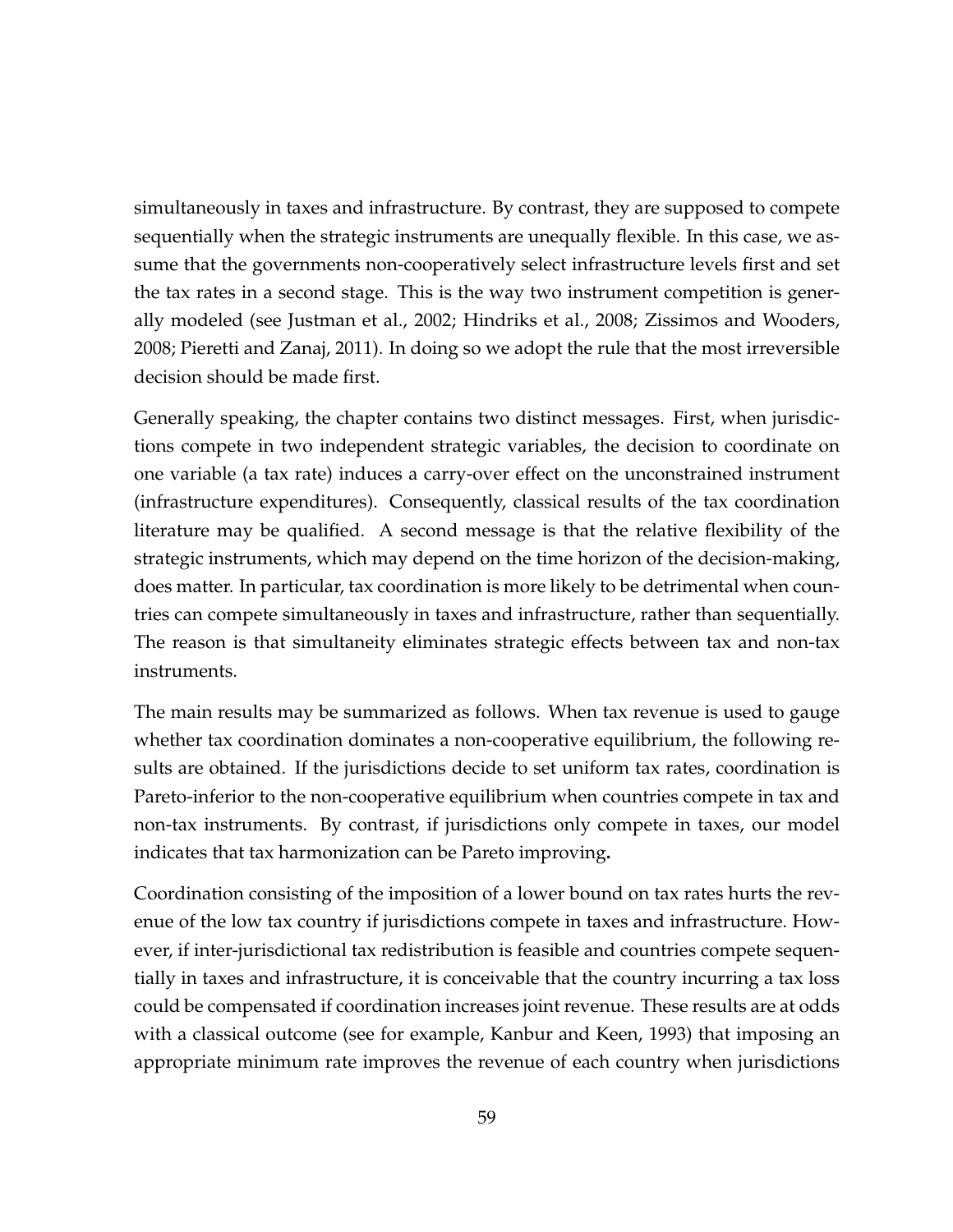compete in taxes alone .

The results differ when we consider the potential welfare gains from tax coordination. When the jurisdictions decide to set uniform tax rates, the profitability of coordination crucially depends on the degree of country-size asymmetry if tax and infrastructure decisions are taken sequentially. If these decisions are taken simultaneously, harmonization is always welfare reducing.

Finally, our model demonstrates that minimum tax coordination always increases social welfare if jurisdictions compete in taxes and infrastructure sequentially. However, if countries compete simultaneously this result is reversed.

The remainder of the chapter is organized as follows. In section 2, we model tax and infrastructure competition between heterogeneous jurisdictions that attempt to attract imperfectly mobile firms**.** Section 3 analyzes the conditions under which tax harmonization is more desirable than tax and infrastructure competition**.** Section 4 examines the differences between minimum tax coordination and tax competition. Section 5 concludes.

### **4.2 The model**

Consider two jurisdictions denoted  $h$  and  $f$ . The countries' populations are evenly distributed with unit density on a segment  $(0, 1)$ . Country h is assumed to be small in terms of total population, and its size is given by S with  $0 < S < \frac{1}{2}$ . It follows that the size of country  $f$  equals  $(1 - S) \in \left(\frac{1}{2}\right)$  $(\frac{1}{2}, 1)$ . Similar to Pieretti and Zanaj (2011), we assume that each individual owns one unit of capital and is simultaneously an entrepreneur and a worker. In other words, each member of the population corresponds to a one-person company<sup>12</sup>. The entrepreneurs can relocate their activity abroad, but

 $12$ It follows that the world population coincides with the population of firms. We could assume that each firm is run by more than one person, but this would unnecessarily complicate the model without providing further insights.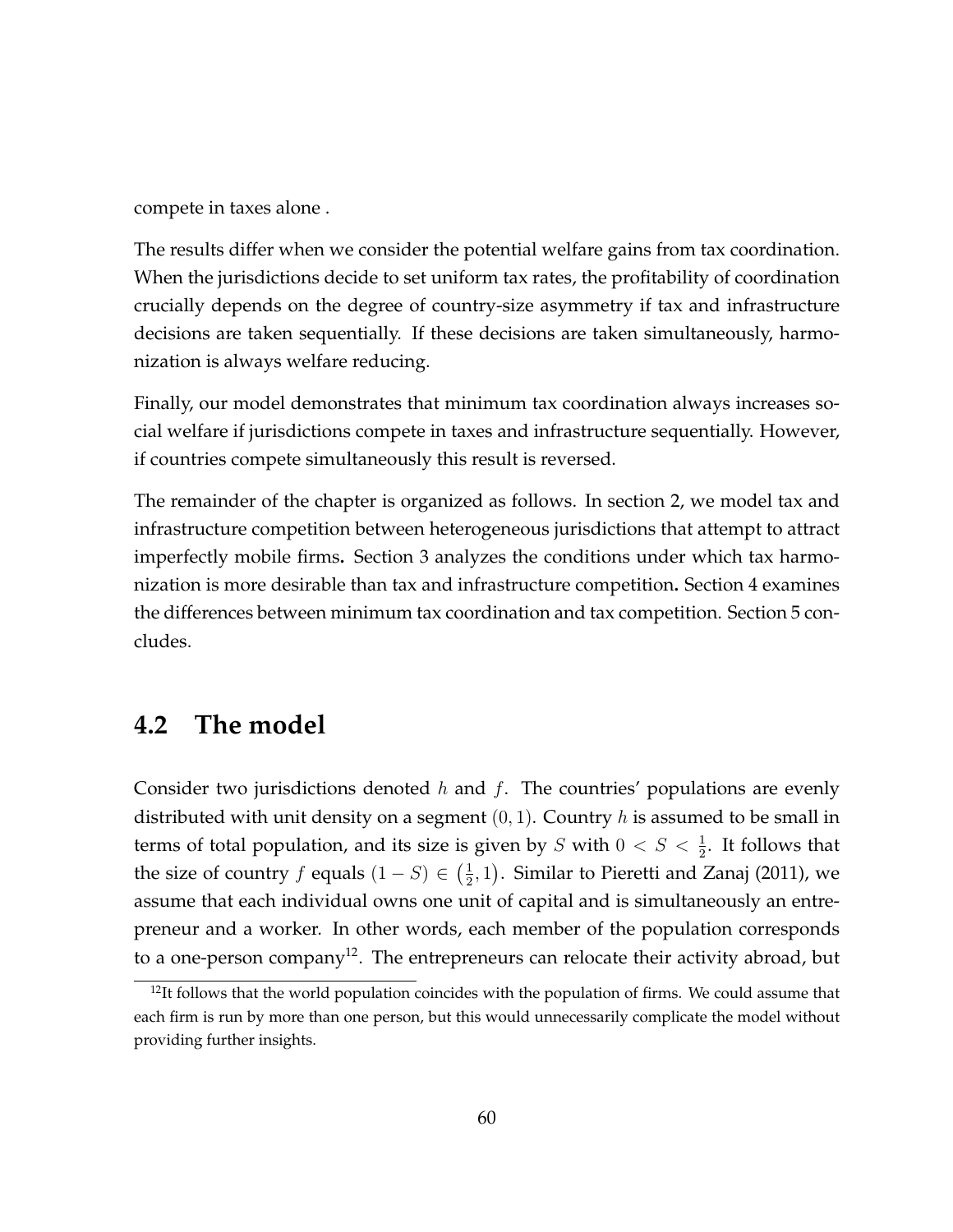moving a company to another country is costly<sup>13</sup>. Moreover, we assume that the entrepreneurs are heterogeneous in the ability to cope with the costs associated to business relocation. They will be ranked according to the ease with which they are able to relocate abroad<sup>14</sup>. The closer an individual is to the border separating countries h and  $f$ , the easier it is for her to relocate abroad. In other words, an entrepreneur of type  $\alpha \in (0, 1)$  who moves abroad incurs a relocation cost of  $|\alpha - S|$ , which is the "distance" between the border S and an entrepreneur of type  $\alpha$ . Note that, because tax competition can induce firms to move, relocation costs can be viewed as a distortion affecting private production.

### **Firms**

Using one unit of capital, each individual living in country  $j$   $(j = h, f)$  is able to produce  $y_j = q_j + \theta_j$  units of one final good. The parameter  $q_j$   $(j = h, f)$  represents firm specific productivity, whereas  $\theta_j$  is the output fraction, which is country-specific. More precisely,  $\theta_j$  is the level of infrastructure spending planned by the policy-makers in country  $j$ . The focus of the paper is on how size asymmetry and infrastructure expenditures affect the welfare effects of tax competition. Therefore, we assume that firm-specific productivity is uniform across firms, which means that<sup>15</sup>  $q_j = q$  ( $j = h, f$ ). Finally, we assume that the goods are sold in a competitive market with a price normalized to one. The unit cost of production is assumed to be constant and normalized to zero.

A firm of type  $x$  located in the home country  $h$  is indifferent between producing at

 $13$ Firms that decide to relocate abroad will have to incur several costs resulting, for example, from losses of real estate sales, moving facilities abroad and from the relocation of workforce. Moreover, firms will have to collect more or less information on laws and regulations that are specific to foreign locations. Possibly, they will have to cope with language barriers and different cultures which can affect the working conditions in the destination country.

 $14$  For example, the amount of information that is necessary to transferring activities abroad may differ across entrepreneurs. Moreover, the physical relocation costs can be specific to each firm.

<sup>&</sup>lt;sup>15</sup>In the following, we assume that q is sufficiently large such that the value of the welfare is nonnegative.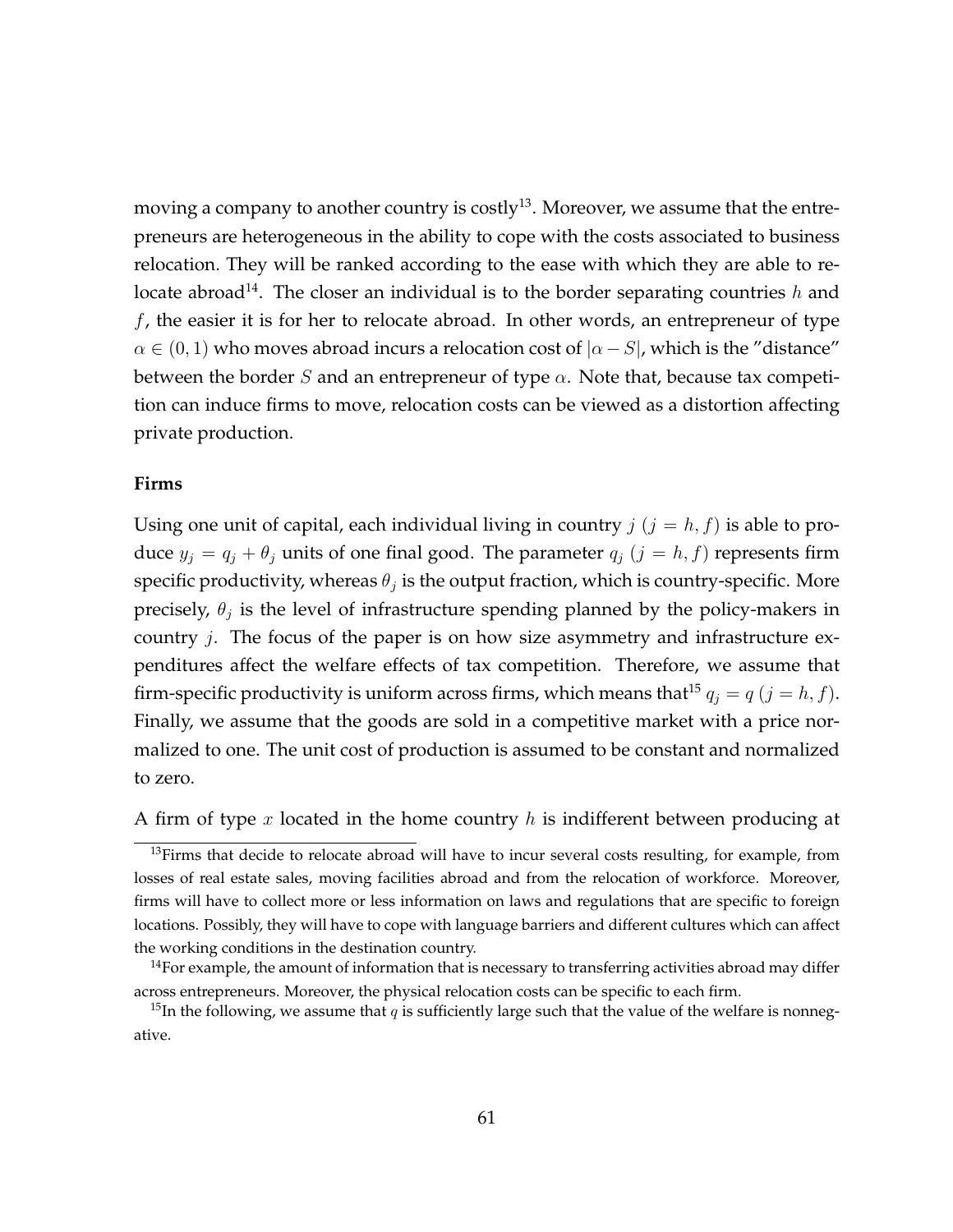home and in the foreign country  $f$  if

$$
q_h + \theta_h - t_h = q_f + \theta_f - t_f - (S - x), \qquad (4.1)
$$

where  $t_h$  and  $t_f$  are source-based tax rates levied on capital in countries h and f, respectively.

Similarly, a firm of type x located in the large country  $f$  is indifferent between investing at home and investing abroad if

$$
q_f + \theta_f - t_f = q_h + \theta_h - t_h - (x - S). \tag{4.2}
$$

The above two conditions yield

$$
x = (\theta_h - \theta_f) + (t_f - t_h) + S. \tag{4.3}
$$

Note that if  $x > S$ , firms move from the large to the small country, while if  $x < S$ , firms move from the small country to its larger rival.

### **Governments**

We now assume that countries attempt to attract companies by competing in taxes and public infrastructure that enhance private productivity. Jurisdictions  $h$  and  $f$  are thus able to influence the productivity parameter  $\theta_i$  ( $j = h, f$ ) of the firms located within their respective boundaries. As in Hindriks et al. (2008) and Pieretti and Zanaj (2011), we assume that one additional unit of the public good produces one additional unit of the private good. It follows that  $\theta_j$  also represents the amount of the public good supplied by jurisdiction  $j$   $(j = h, f)$ . The cost of providing this public good in each country *j* is given by the quadratic cost function  $C(\theta_j) = \frac{1}{2}\theta_j^2$ . Each jurisdiction *j*  $(j = h, f)$  is assumed to maximize its total tax revenue<sup>16</sup>, net of public expenditures, by selecting the appropriate tax rate  $t_j$  and infrastructure level  $\theta_j$ . The governments' objective functions are given by

$$
B_h = t_h x - \frac{1}{2} \theta_h^2, \quad B_f = t_f (1 - x) - \frac{1}{2} \theta_f^2. \tag{4.4}
$$

<sup>&</sup>lt;sup>16</sup>For a similar assumption, see Kanbur and Keen (1993), Zissimos and Wooders (2008) or Pieretti and Zanaj (2011).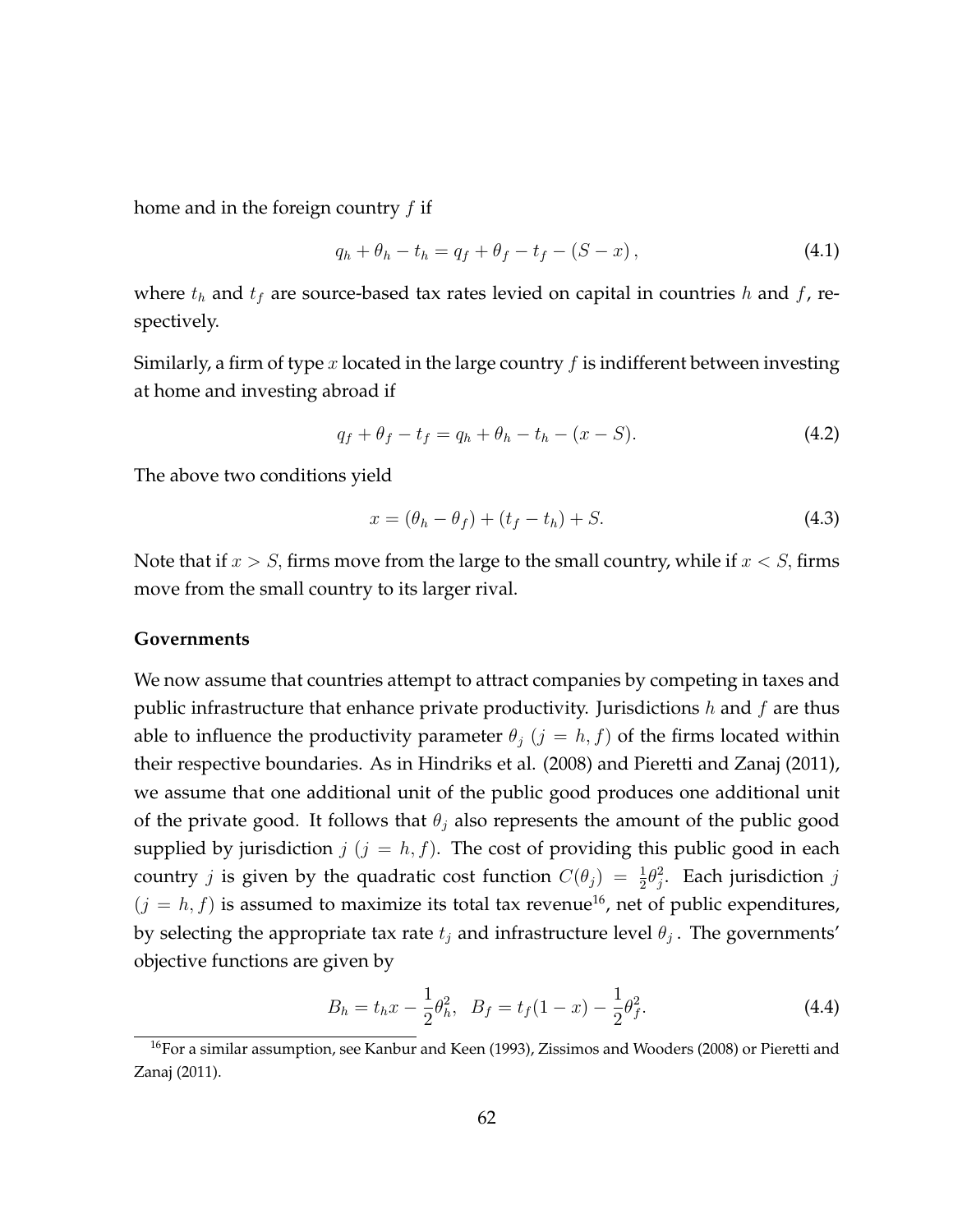Two jurisdictions wish to attract productive capital by competing in taxes and infrastructure. In this context it is important to precise in which time sequence the instruments are used. Thus, we consider the timing of the game in two different ways. In a "short term" view when infrastructure decisions are less flexible than tax policy, the jurisdictions compete successively in two strategic variables. In a first stage, governments non-cooperatively select infrastructure levels, and then they set the tax rates <sup>17</sup>. In a "long term" perspective, the tax and infrastructure instruments can be viewed as equally flexible, and a simultaneous game in both instruments is the most suitable.

### *(a) Simultaneous tax and infrastructure game*

The governments set tax rates and infrastructure expenditures simultaneously. The first order conditions<sup>18</sup> yield the following unique equilibrium tax rates

$$
t_h^* = S, \t t_f^* = 1 - S, \n\theta_h^* = S, \t \theta_f^* = 1 - S.
$$
\n(4.5)

It follows that the number of companies located in countries  $h$  and  $f$  are, respectively,  $x^*$  and  $1-x^*$ , with

$$
x^* = S.
$$

From the concavity property of the objective function relative to  $t_j$  and  $\theta_j$ , it follows that the strategy-tuple  $(\theta_h^*, \theta_f^*, t_h^*, t_f^*)$  is a unique Nash equilibrium. It is straightforward to show that  $x^* \in (0,1)$  and  $\theta_j^* \geq 0$ ,  $(j = h, f)$  for any  $S < \frac{1}{2}$ . It also appears that  $t_h^* < t_f^*$  and  $\theta_h^* < \theta_f^*.$  We have here the standard result that the smallest country sets the smallest tax rate. Moreover, the country that taxes less than its rival also provides less public infrastructure. Because the net tax advantage  $t_j^* - \theta_j^*$   $(j = h, f)$  of both countries is zero at equilibrium, no firm will move.

The equilibrium tax revenues of both countries are

$$
B_h^* = \frac{1}{2}S^2 \text{ and } B_f^* = \frac{1}{2}(1 - S)^2.
$$

 $17$ This choice of sequentiality follows the rule that the most irreversible decision should be made first.

 $18$ It can be easily verified that the objective function is jointly concave in the choice variables.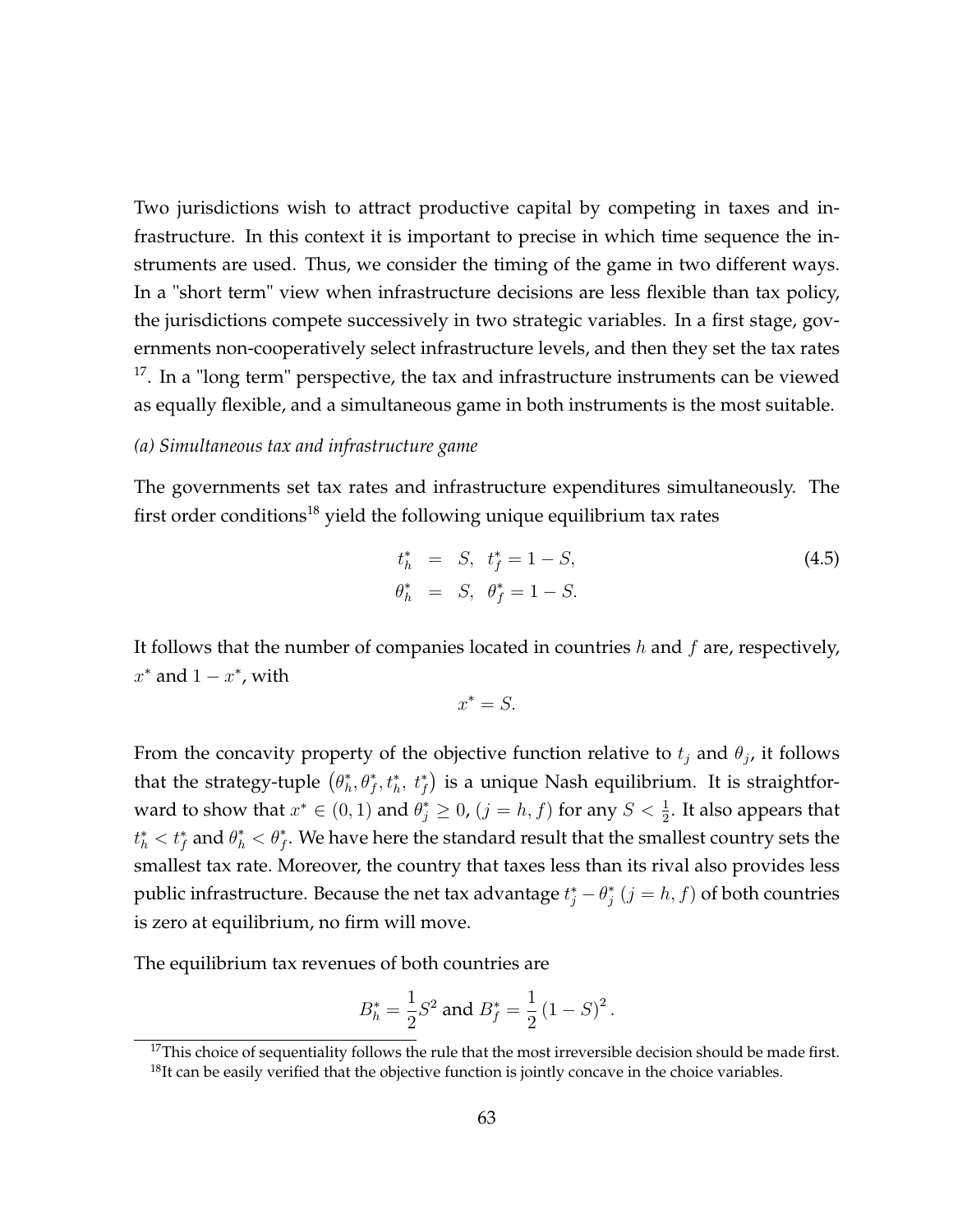The joint tax revenue is  $B^* = B_h^* + B_f^* = \frac{1}{2}$  $\frac{1}{2} \left[ (1-S)^2 + S^2 \right]$ . As in Zissimos and Wooders (2008), we define efficiency as the maximum level of surplus available to all individuals in the two economies

$$
W(x) = (\pi_h + \pi_f) + (B_h + B_f) - \int_0^{|x^T - S|} y dy.
$$
 (4.6)

The two terms in the brackets include, respectively, the total firms' profits<sup>19</sup> and total tax revenues. The last term is the relocation cost faced by relocating companies. Since firms don't move in the equilibrium of the simultaneous game, this last term vanishes. After simplification, the (joint) social welfare  $W^*$  resulting from inter-jurisdictional competition equals

$$
W^* = q + S^2 - S + \frac{3}{2}.
$$

### *(b) Sequential tax and infrastructure game*

We now assume that the non-cooperative governments first select infrastructure levels and then set tax rates. Finally, firms decide where to locate their production processes. We solve the game by backward induction.

Beginning from the second stage, each government maximizes its objective with respect to its tax rate while taking its rival's rate as given. The first order conditions<sup>20</sup> yield the following unique equilibrium tax rates

$$
t_h = \frac{(1+S) - \theta_f + \theta_h}{3},
$$
  
\n
$$
t_f = \frac{(2-S) + \theta_f - \theta_h}{3}.
$$
\n(4.7)

It follows that the number of companies located in countries  $h$  and  $f$  are, respectively, x and  $1 - x$ , with

$$
x = \frac{(1+S) + \theta_h - \theta_f}{3}.
$$

<sup>&</sup>lt;sup>19</sup>The profit in country  $j$  ( $j = h, f$ ) is  $\pi_j = (q + \theta_j - t_j)x_j$ .

<sup>&</sup>lt;sup>20</sup>The second order conditions can be easily verified.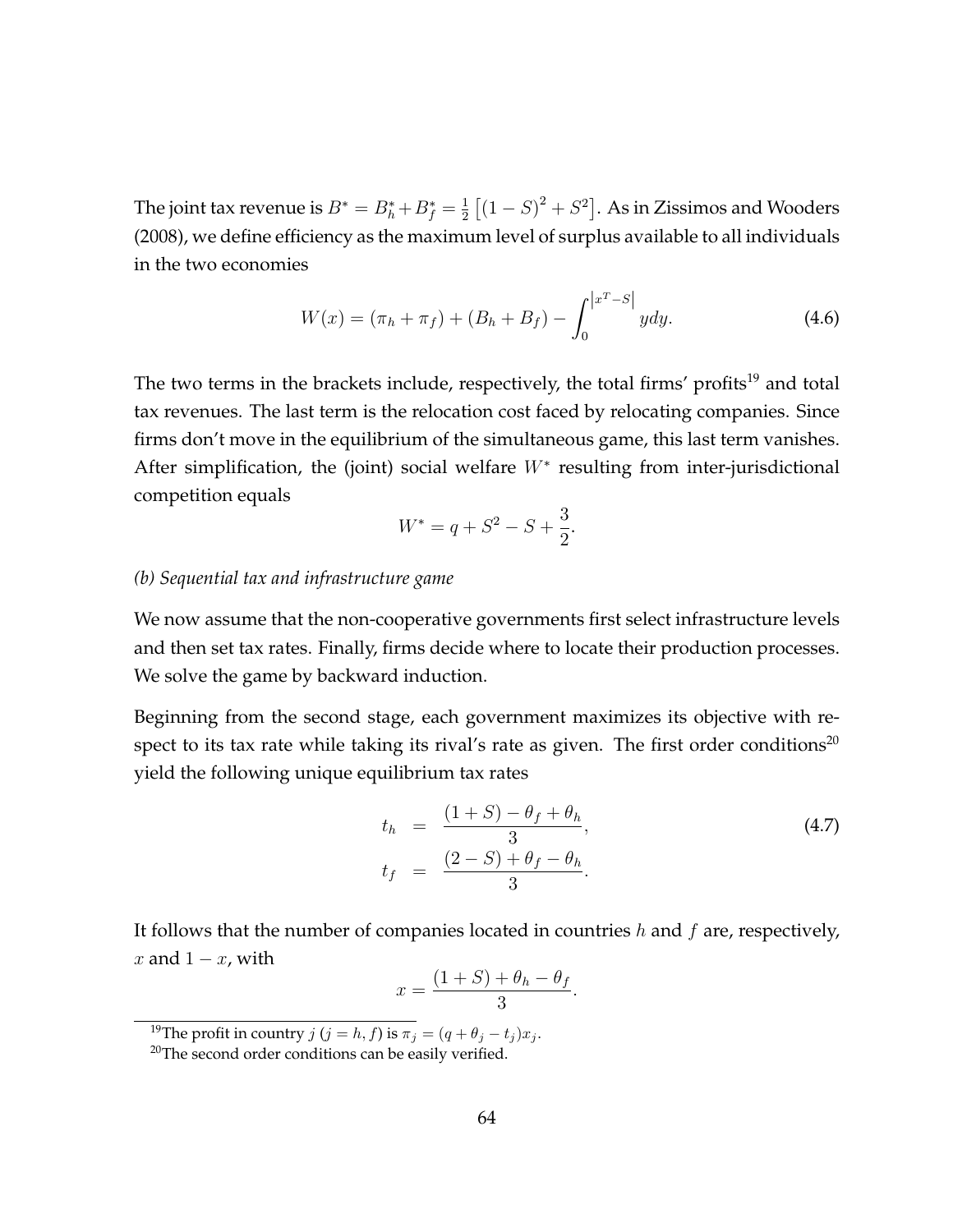After substituting the above tax rates into the jurisdictions' objective functions, we can solve for stage 1 of the game, where the two governments compete in public infrastructure  $\theta_h$  and  $\theta_f$ . It is simple to verify that the objective function  $B_j$  ( $j = h, f$ ) is strictly concave in  $\theta_i$  (j = h, f). The first order conditions thus lead to the unique equilibrium expenditures

$$
\theta_h^{**} = \frac{2}{15}(1+3S), \quad \theta_f^{**} = \frac{2}{15}(4-3S). \tag{4.8}
$$

Introducing (6.5) into (6.4) yields the equilibrium values

$$
t_h^{**} = \frac{3}{2} \theta_h^{**} , t_f^{**} = \frac{3}{2} \theta_f^{**} . \tag{4.9}
$$

The strategy-tuple  $(\theta_h^{**},\theta_f^{**},t_h^{**},t_f^{**})$  is a unique subgame perfect Nash equilibrium (*SPNE*). Equation (4.9) shows that the country that taxes more than its rival also provides more public infrastructure.

The number of firms located in equilibrium in country  $h$  is given by

$$
x^{**} = \frac{1}{5} (1 + 3S). \tag{4.10}
$$

It is straightforward to show that  $x^{**} \in (0,1)$  and  $\theta_j^{**} \ge 0$ ,  $(i = h, f)$  for any  $S < \frac{1}{2}$ .

Note that the tax differential between the large and small countries equals

$$
t_f^{**} - t_h^{**} = \frac{3}{2} \left( \theta_f^{**} - \theta_h^{**} \right) = \frac{3}{5} \left( 1 - 2S \right). \tag{4.11}
$$

It follows that in the sequential version of the game, the small country is able to attract firms from the large country since  $t_h^{**} - \theta_h^{**} < t_f^{**} - \theta_f^*$  if  $0 < S < \frac{1}{2}$ . It follows that the firms which move to the small jurisdiction is  $x^{**} - S = \frac{1}{5}$  $\frac{1}{5}(1-2S) > 0 \ (0 < S < \frac{1}{2}).$ 

The equilibrium tax revenues of both countries are

$$
B_h^{**} = \frac{7}{225} \left( 1 + 3S \right)^2 \text{ and } B_f^{**} = \frac{7}{225} \left( 4 - 3S \right)^2. \tag{4.12}
$$

The joint tax revenue is  $B^{**} = B_h^{**} + B_f^{**}.$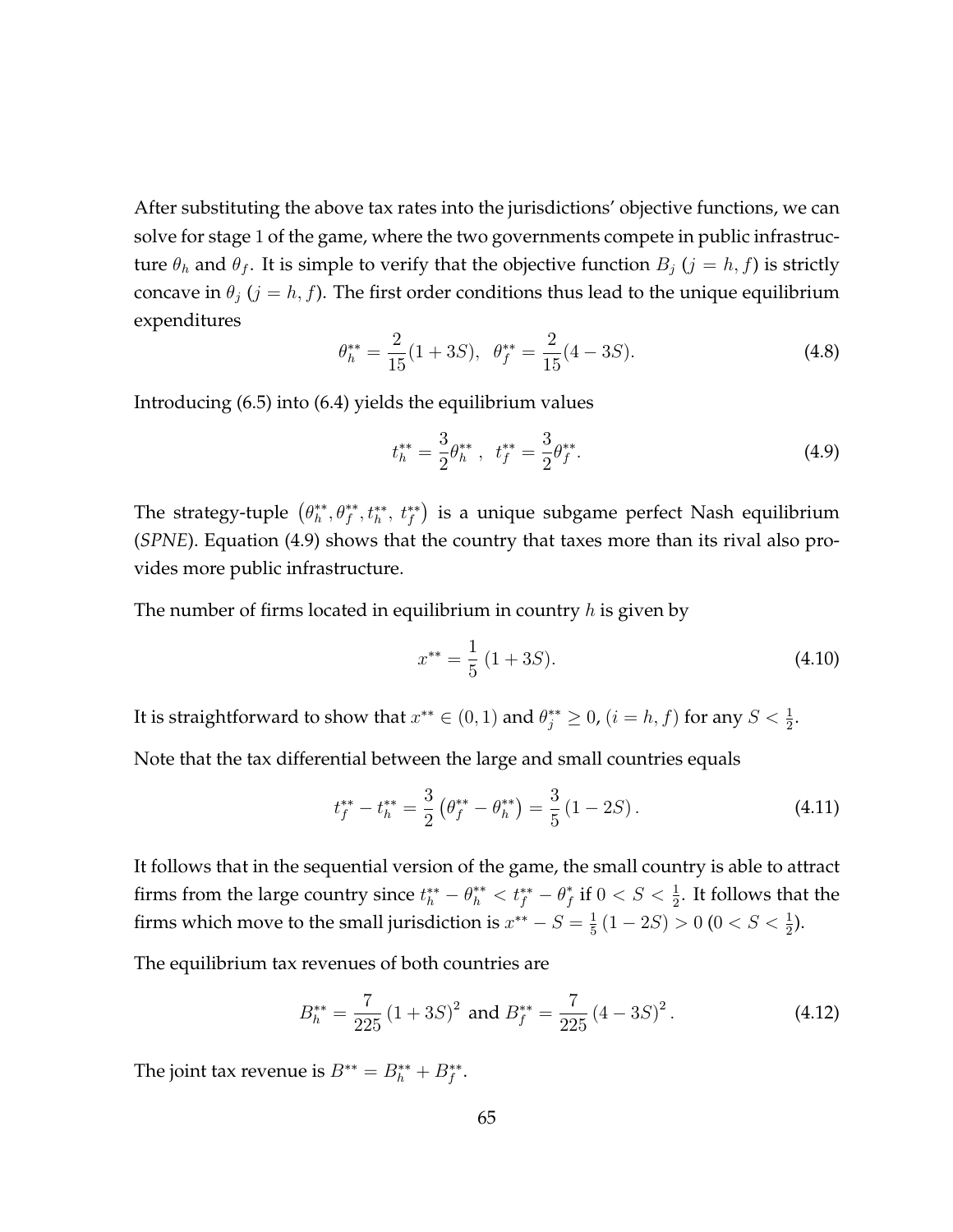Plugging the equilibrium values of  $\theta_h^{**}, \theta_f^{**}$ , and  $x^{**}$  into (4.6) yields

$$
W^{**} = q + \frac{1}{450}(108S^2 - 108S + 577). \tag{4.13}
$$

# **4.3 Harmonization versus tax competition**

We now assume that the two countries cooperatively select uniform tax rates, for a given level of infrastructure expenditures. Therefore, they only compete in infrastructure. We further assume that the uniform tax rate is designed to maximize either global tax revenue or global social welfare. The two cases will be considered successively. Then, we analyze the conditions under which harmonization is desirable, successively applying the tax revenue and social welfare perspectives. In adopting this approach, we follow Zissimos and Wooders(2008), who compare tax competition between revenue-maximizing jurisdictions with tax coordination, from the perspective of social welfare.

### **4.3.1 Tax harmonization**

We define the uniform tax rate as follows

$$
t_h = t_f = t, \ t \ge 0.
$$

Therefore, the number of firms that locate in the small country is given by

$$
x = (\theta_h - \theta_f) + S.
$$

We first solve the infrastructure game. Each jurisdiction selects a level of public infrastructure  $\theta_i$  by maximizing its revenue for a given tax rate t.

In equilibrium, we obtain

$$
\theta_h^u = \theta_f^u = t.
$$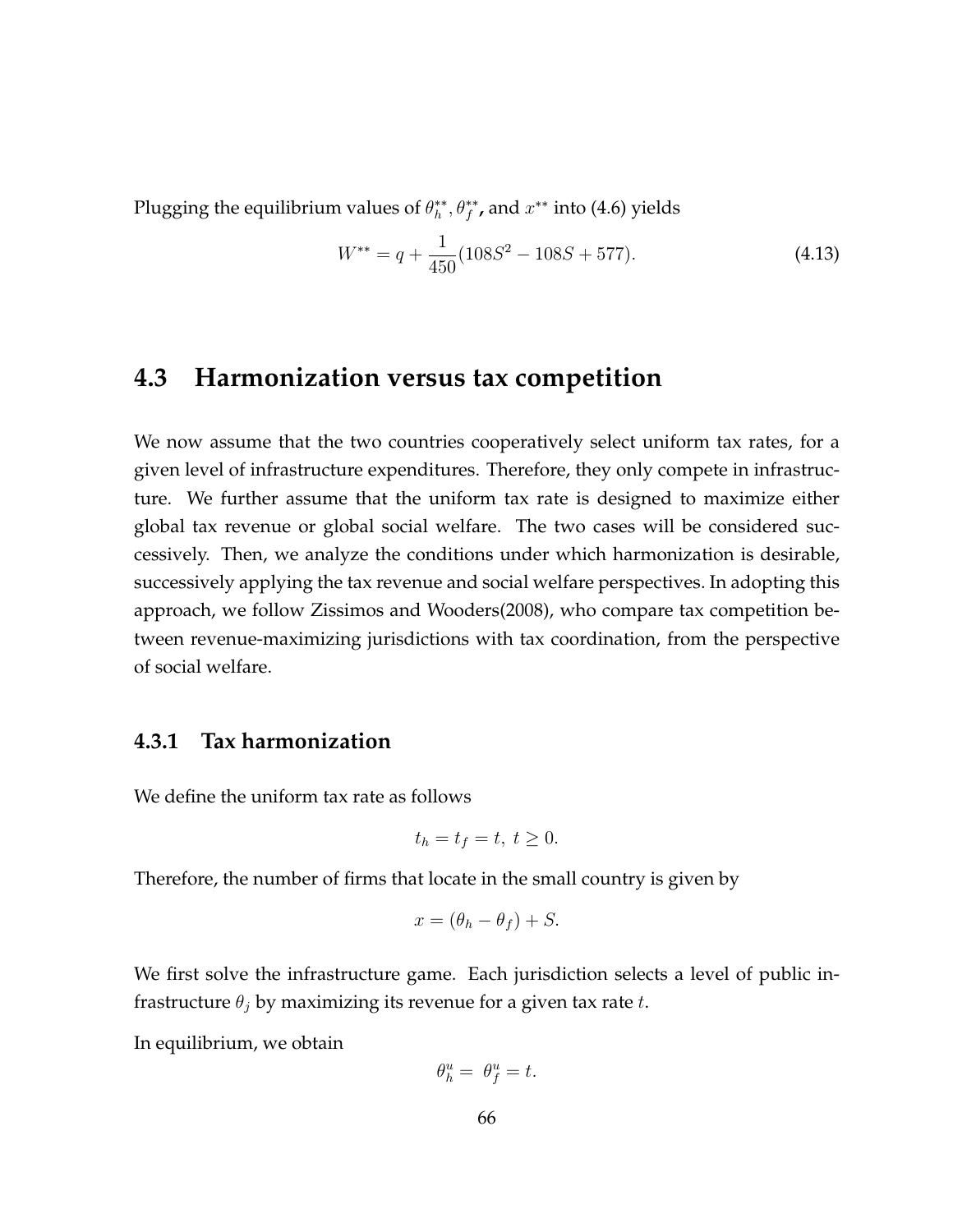It follows that

$$
x^u = S.
$$

The tax revenues of countries h and f resulting from infrastructure competition for a given uniform tax rate is as follows

$$
B_h^u = tS - \frac{1}{2}t^2 \text{ and } B_f^u = t(1 - S) - \frac{1}{2}t^2.
$$
 (4.14)

Joint tax revenue becomes

$$
B^{u}(t) = B_{h}^{u} + B_{f}^{u} = t(1 - t), \qquad (4.15)
$$

where  $B^u(t)$  is positive if  $t \in (0, 1)$ .

The aggregate social welfare resulting from infrastructure competition with uniform tax rates is

$$
W^u = q + (1 + t - t^2). \tag{4.16}
$$

We are now able to calculate the harmonized tax rate. First consider the case where the jurisdictions agree on a uniform rate that maximizes joint tax revenue. It is easy to see that  $\bar{t} = \arg \max B^u(t) = \frac{1}{2}$ . It follows,  $\overline{B}^u = B^u(\bar{t}) = \frac{1}{4}$ ,  $B_h^u(\bar{t}) = \frac{1}{8}(4S - 1)$  and  $B_f^u(\bar{t})=\frac{1}{8}(3-4S)$ . If tax harmonization is intended to maximize global social welfare we show<sup>21</sup> that  $t^s = \arg \max W^u(t) = \frac{1}{2}$ . The resulting maximum social welfare equals  $W^{u}(t^{s}) = q + \frac{5}{4}$  $\frac{5}{4}$ .

### **4.3.2 Comparing net tax revenues**

In this section we analyze the desirability of tax harmonization with respect to tax revenues. Comparing tax revenues resulting from tax and infrastructure competition with the maximum revenue resulting from tax harmonization shows that  $B_h^* > B_h^u(\bar{t})$ (respectively,  $B_h^{**} > B_h^u(\bar{t})$ ) and  $B_f^* > B_f^u$  (respectively,  $B_f^{**} > B_f^u$ ) for all  $S \in (0, \frac{1}{2})$  $\frac{1}{2}$ ).

<sup>&</sup>lt;sup>21</sup> Assuming that the harmonized tax rate is designed to maximize global welfare is in line with Zissimos and Wooders (2008).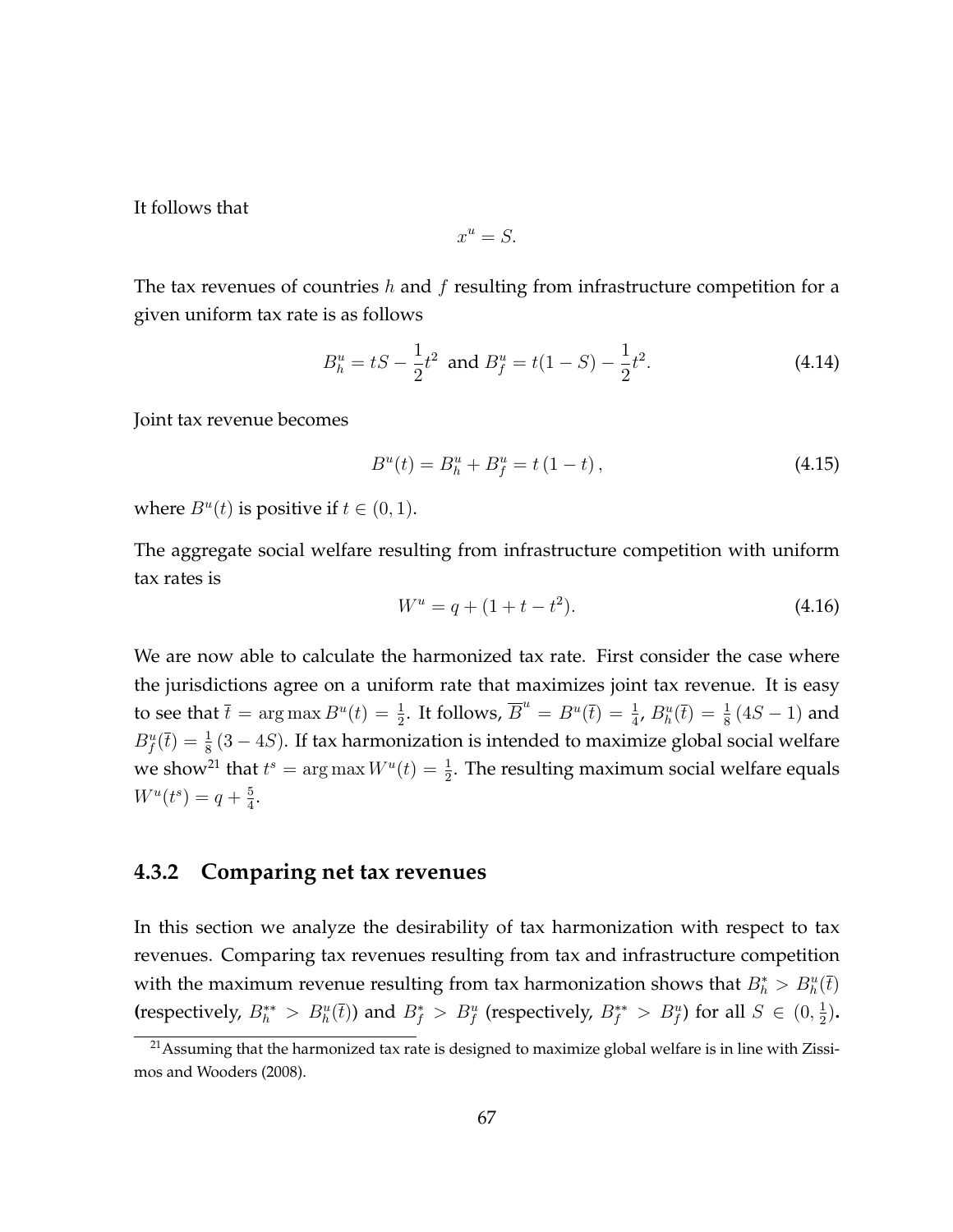This result appears in the simultaneous tax and infrastructure game, as well as in the sequential game. In other words, if the common rate equals  $\bar{t}$ , tax harmonization does not make either country better off.

The above finding is at odds with classical results, according to which tax harmonization dominates pure tax competition if the uniform tax rate is *sufficiently high* (see for example, Kanbur and Keen, 1993; Baldwin and Krugman, 2004; and Boadway and Tremblay, 2011). Our model leads to a similar conclusion (see Appendix A) if we restrict ourselves to pure tax competition. Indeed, in that case, tax harmonization generates more revenue than tax competition for both jurisdictions provided that the two countries are not excessively asymmetric with respect to size. However, if revenue transfers are feasible, both countries are always better off under an appropriate common rate.

The idea underlying the above results obtained in case of simultaneous tax and infrastructure game can be explained as follows. First, it should be noted that, in our model, harmonization is equivalent to infrastructure competition with constrained tax rates. It is then obvious that introducing more flexibility in the use of competition instruments does not hurt the payoffs obtained with less flexibility. Specifically, when jurisdictions are also free compete in taxes they have an additional variable to maximize their respective net tax revenue that will be at least as high as in the case of tax harmonization. Formally speaking the net revenue function  $B_j^*(S)$ ,  $(j = h, f)$  is the envelope of  $B_j^u(S)$   $(j = h, f)$ . When the considered jurisdictions are equally sized  $(S = \frac{1}{2})$  $\frac{1}{2}$ ) and when they compete simultaneously in two instruments, it is easy to show that  $B_j^*(S) = B_j^u(S)$ . This is because the mix of tax and infrastructure decisions is not altered by tax harmonization when  $S=\frac{1}{2}$  $\frac{1}{2}$ .

When countries compete sequentially, the previous effect remains but is augmented by a strategic effect**.** As in Hindriks et al. (2008), our model implies that the more jurisdictions improve their attractiveness by investing in infrastructure in the current period, the fiercer tax competition will be in the second stage. The competing jurisdictions anticipate this effect in the first stage and thus underinvest in infrastructure relative to the tax harmonization scenario. To highlight this strategic effect, assume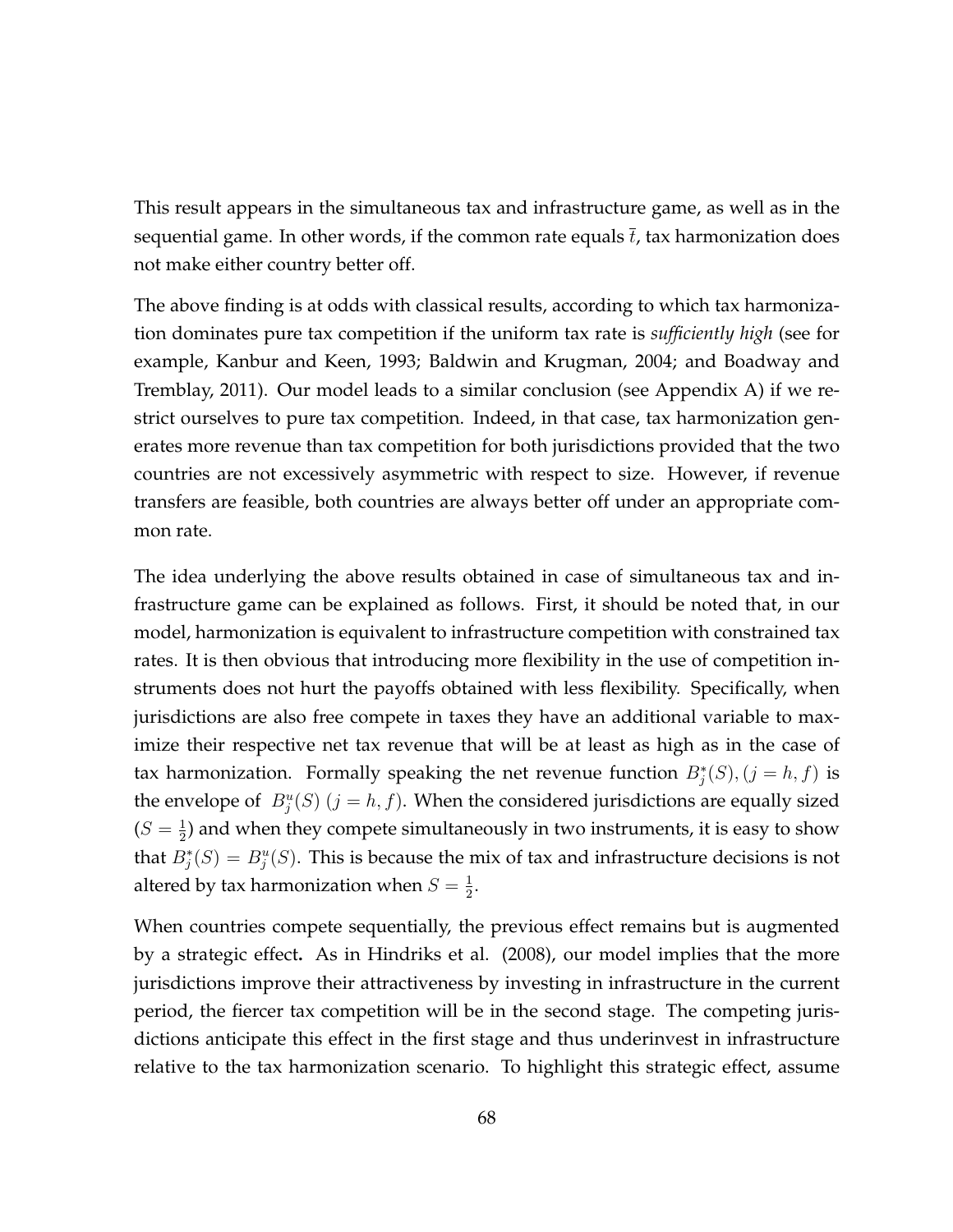that the jurisdictions are equally sized. It is then easy to show that tax harmonization does not increase taxes but increase infrastructure expenditures in both jurisdictions. Consequently, harmonization decreases net tax revenue in each country.

We can now state the following proposition

**Proposition 1** *Moving from tax and infrastructure competition to tax harmonization decreases the tax revenues of all competing countries. This holds true in a simultaneous tax and infrastructure game as well as in a sequential game. However, if the countries compete in taxes only, harmonization can be Pareto-improving in tax revenue.*

## **4.3.3 Comparing social welfare**

Now we use social welfare to gauge the desirability of tax harmonization. To this end, consider the welfare differences,  $W^* - W^u(t^s)$  (respectively,  $W^{**} - W^u(t^s)$ ) between the competing jurisdictions. We successively analyze two cases.

*(a) Simultaneous tax and infrastructure game*

In this case infrastructure investments and tax rates are equally flexible. From the above analysis, it is easy to show that

$$
W^* - W^u(t^s) = (\frac{1}{2} - S)^2,
$$

which is always positive for all  $S < \frac{1}{2}$ .

Remember that in case of simultaneous tax and infrastructure competition firms don't move at equilibrium and thus no mobility costs are involved. In addition we see that aggregate firms' profit does not change when we move from tax and infrastructure competition to harmonization. It follows that the welfare change is only affected by the change in net tax revenue and thus, the intuition underlying the above result also proceeds from the fact that harmonization restricts the flexibility in the use of competition instruments. If S is allowed to vary in the interval  $(0, \frac{1}{2})$  $\left[\frac{1}{2}\right]$ ,  $W^*(S)$  is the envelope of  $W^u(S)$ .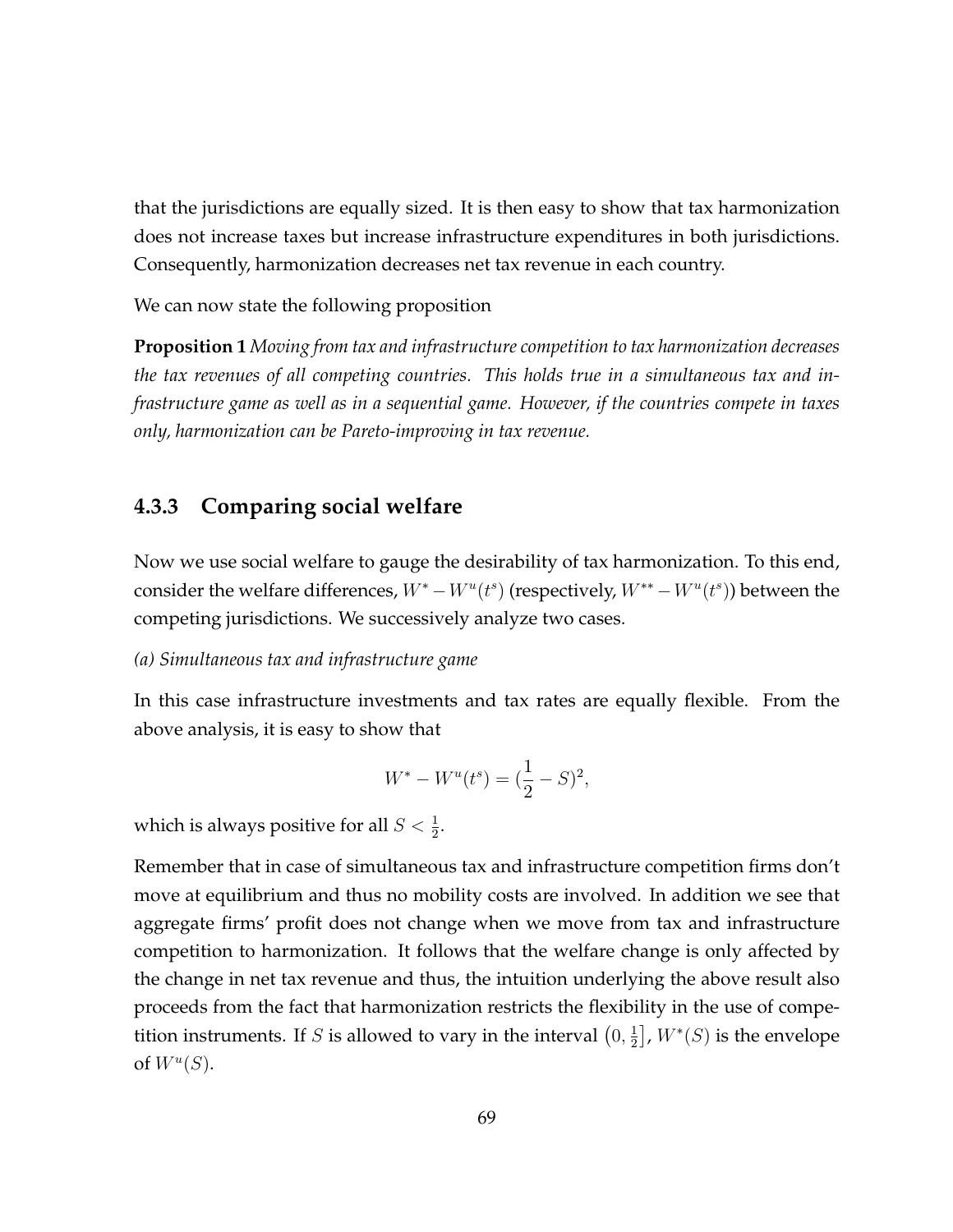#### *(b) Sequential tax and infrastructure game*

Now, we assume that infrastructure expenditures are not as flexible as tax rates. Then it follows from the above results that  $W^{**}-W^u(t^s)=\frac{6}{25}S^2-\frac{6}{25}S+\frac{29}{900}.$  It is straightforward to show that  $W^{**} < W^u(t^s)$  if  $\frac{1}{2} > S > \overline{S}$ , where  $\overline{S} = \frac{1}{2} - \frac{5}{36}$ 36  $\sqrt{6}$ , and  $W^{**} > W^{u}(t^{s})$  if  $0 < S < \overline{S}$ . It follows that harmonization dominates tax competition as long as the size asymmetry between the two jurisdictions is not sufficiently high. This result does not appear if we restrict ourselves to pure tax competition. Indeed, we demonstrate in Appendix A that moving from tax competition to tax harmonization always improves social welfare. The result is also in contrast to Zissimos and Wooders (2008) who show that efficiency can be achieved by setting a common tax rate.

To explain what happens, we can decompose the welfare difference  $W^{**} - W^u(t^s)$  in the following manner

$$
W^{**} - W^u(t^s) = \Delta B + \Delta \pi,
$$
\n(4.17)

where  $\Delta B = (B_{h}^{**} + B_{f}^{**}) - [B_{h}(t^{s}) + B_{f}(t^{s})]$  and  $\Delta \pi = (\pi_{h}^{**} + \pi_{f}^{**}) - [\pi_{h}(t^{s}) + \pi_{f}(t^{s})]$ .

From the previous section, we know that the movement from interjurisdictional competition to harmonization decreases net joint tax revenue ( $\Delta B > 0$  for all S). However, it can readily be shown that the same change of regime increases joint profits net of relocation costs ( $\Delta \pi$  < 0 for all *S*). The increase of relocation costs can be viewed as a production inefficiency induced by jurisdictional competition. It is reminiscent of the distortional effect on private production of taxation in the classical tax competition models<sup>22</sup>. However, the opposite signs of  $\Delta B$  and  $\Delta \pi$  have a common cause. Indeed, inter-state competition generates more tax revenue than harmonization but less infrastructure expenditures. This benefits the governments and, by the same token, hurts the private economy. Which of the two effects will dominate depends<sup>23</sup> on

<sup>23</sup>More exactly, we have  $\Delta B = \frac{1}{900} (504S^2 - 504S + 251)$  and  $\Delta \pi = -\frac{1}{150} (48S^2 - 48S + 37)$ .

<sup>&</sup>lt;sup>22</sup>In the Zodrow-Mieszkowski (Z-M) type models distortion results from variations in production, whereas in our model distortion results from moving production from one country to another. In the Z-M models, capital moves but without cost, whereas in our model, firms, considered as a whole, move with a cost. In other words, our model does not ignore the harm that taxation can have on private production.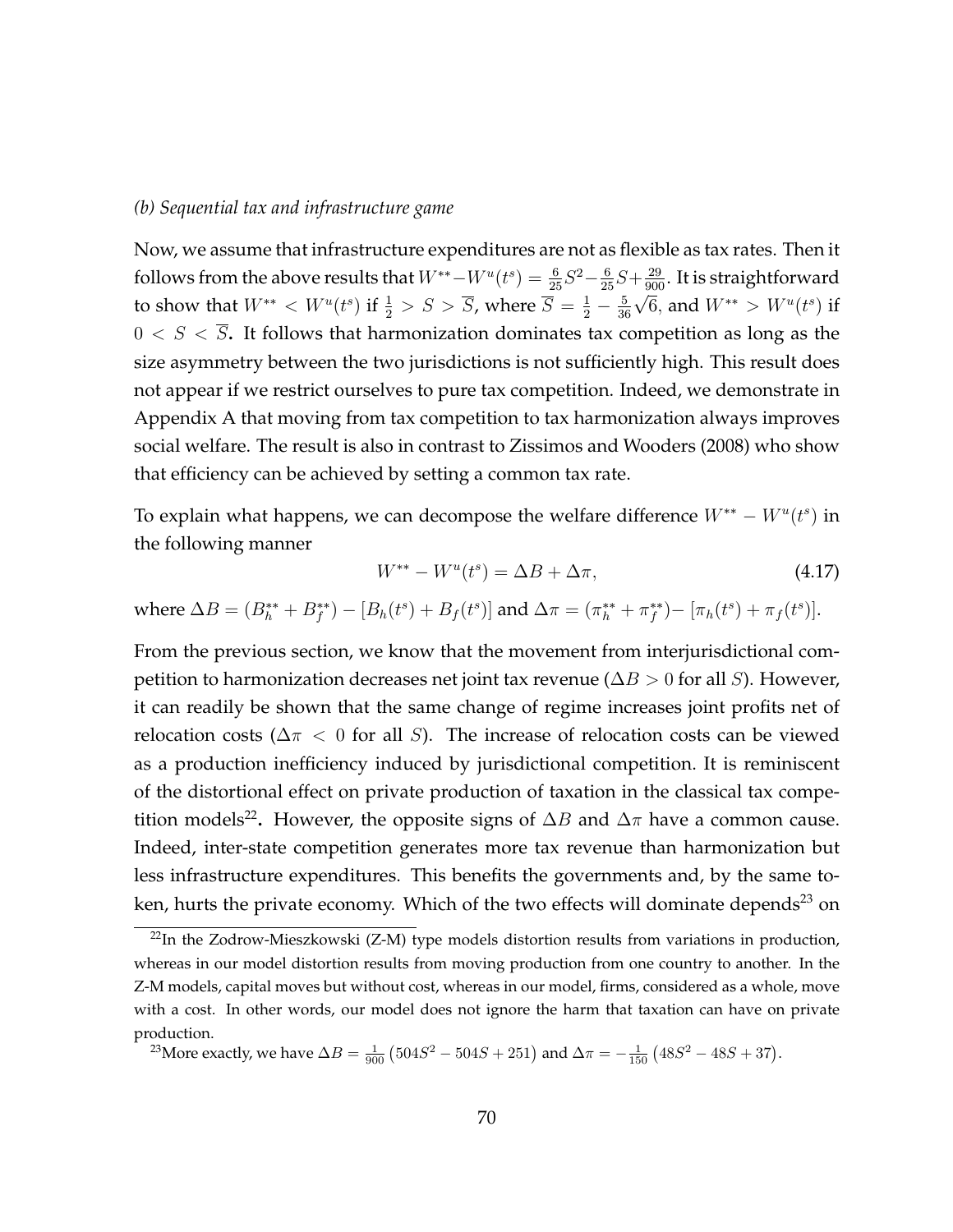the value of S. Indeed, it is convenient to show that  $\Delta B + \Delta \pi < 0$  if  $S > \overline{S}$  and  $\Delta B + \Delta \pi > 0$  if  $S < \overline{S}$ .

When  $S > \overline{S}$ , the degree of size asymmetry between the competing jurisdictions is low and tax competition is fierce. When a common tax rate is agreed, the two countries respond by competing more aggressively in infrastructure provision than without tax harmonization. Consequently, the relative gain in net revenue induced by inter-state competition is not sufficiently high to compensate for the benefit in private productivity that is attainable with tax harmonization ( $\Delta B < -\Delta \pi$ ). As a result, tax harmonization improves social welfare relative to jurisdictional competition. When the degree of size asymmetry between the competing countries is large enough, i.e.,  $S < S$ , tax harmonization is no more the most efficient option. The two countries are sufficiently differentiated and tax competition is now less intense. Taxing captive firms becomes relatively more beneficial than providing a high level infrastructure. In other words, the harmonization scenario is no more the most appropriate one ( $\Delta B > -\Delta \pi$ ).

The following proposition concludes

#### **Proposition 2**

- 1) *When unequal jurisdictions compete in taxes and infrastructure simultaneously, tax harmonization is less efficient than two instrument competition.*
- 2) *When unequal jurisdictions compete in taxes and infrastructure sequentially, tax harmonization is more efficient than two instrument competition. This result is, however, reversed if the countries' sizes are sufficiently asymmetric.*

## **4.4 Minimum tax versus tax competition**

We now assume that the jurisdictions agree on a minimum tax rate  $\tau$  which is in between the tax rates resulting from tax and infrastructure competition. This option has been analyzed by some authors (see, for example, Kanbur and Keen, 1993). We showed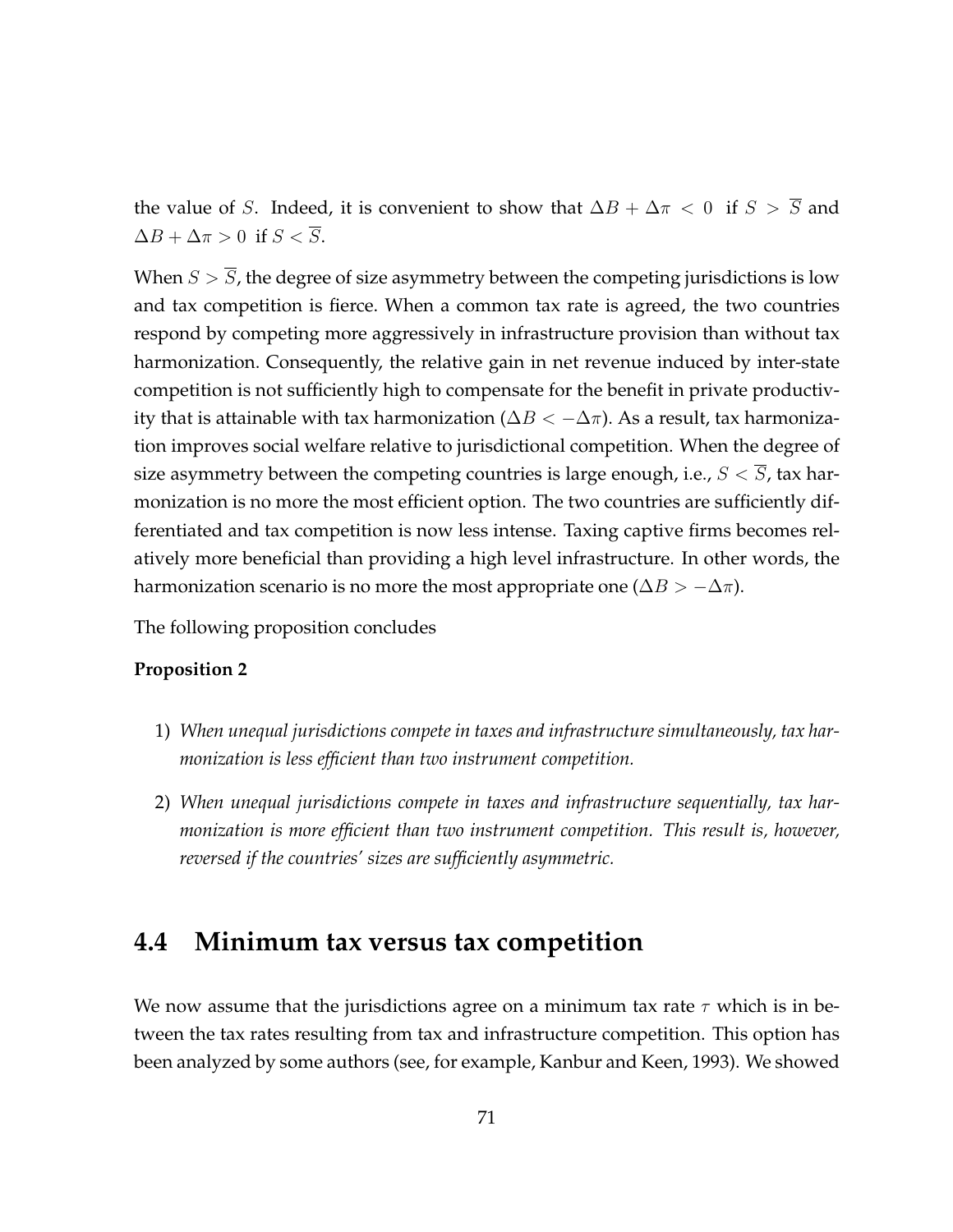above that  $S < \frac{1}{2}$  implies  $t_h^* < t_f^*$  (respectively,  $t_h^{**} < t_f^{**}$ ). Thus, the minimum tax rate  $\tau$  will be  $\tau > t^*_h(t^{**}_h)$ . In the following, we investigate firstly the *SPNE* under the constraint of a minimum tax rate; then we analyze the implications of this policy coordination. As a first step we assume that the jurisdictions decide on taxes and infrastructure expenditures simultaneously and then we consider the case where these instruments are used sequentially.

## **4.4.1 Competition with a minimum tax rate**

#### *(a) Simultaneous tax and infrastructure game*

First, we consider the case where jurisdictions compete simultaneously in taxes and infrastructure, taking into account a minimum tax rate  $\tau$ . The low tax country h will set the lower bound as its optimal tax rate<sup>24</sup>, which is  $t_h^o(\tau) = \tau$ . If the common lower bound  $\tau$  is higher than  $t_f^*$ , the high tax country will also set  $t_f^o(\tau) = \tau$ , and we recover the case of harmonization. Thus, we assume that  $t_h^* < \tau < t_f^*$ . The high tax country then chooses the tax rate  $t_f^o[t_h^o(\tau)]$  that is its best response to  $t_h^o(\tau)$ . Solving the game yields the *SPNE*

$$
\begin{aligned}\n\theta_h^o &= \tau, \ \theta_f^o = 1 - S, \\
t_h^o &= \tau, \ t_f^o = 1 - S.\n\end{aligned}\n\tag{4.18}
$$

The number of firms that locate in the small country is  $x^o = S$ .

The tax revenue of the small and the large countries are respectively,  $B_h^o = S\tau - \frac{1}{2}$  $rac{1}{2}\tau^2$ and  $B_f^o=\frac{1}{2}$  $\frac{1}{2}(1-S)^2$ . The joint tax revenue becomes

$$
B^o = B_h^o + B_f^o
$$
  
=  $\frac{1}{2}[(1 - S)^2 + 2S\tau - \tau^2].$  (4.19)

Substituting the above equilibrium into (4.6) yields

$$
W^o = q + \frac{1}{2}[S^2 - 2S(1 - \tau) - \tau^2 + 3].
$$
\n(4.20)

<sup>&</sup>lt;sup>24</sup>This is because the objective is concave in  $t<sub>h</sub>$ .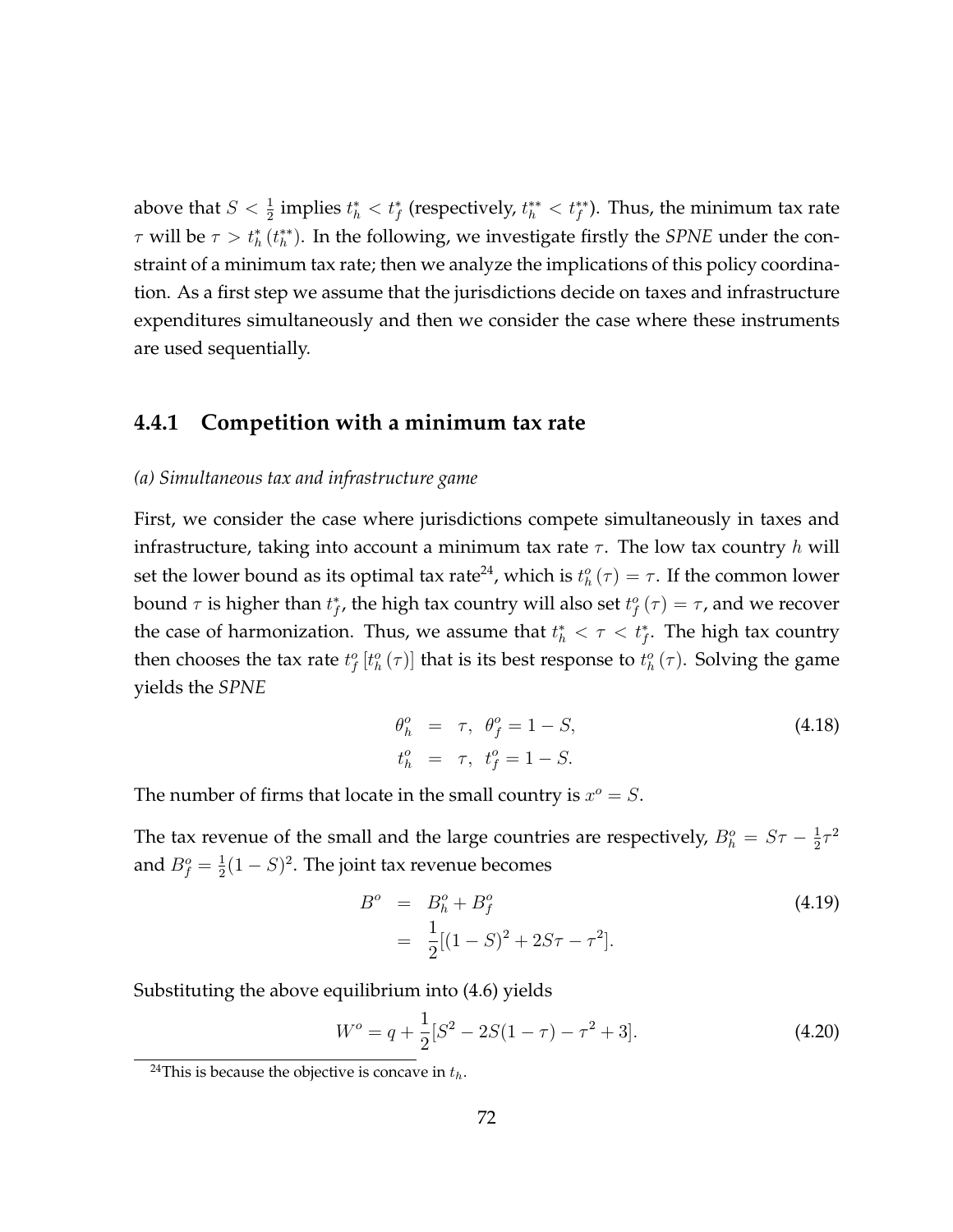#### *(b) Sequential tax and infrastructure game*

We now assume that the jurisdictions first compete in infrastructure expenditures and then in tax rates, which are bounded from below. As we assume that  $S < \frac{1}{2}$  , in the noncooperative equilibrium, the small country is the low tax one. Consequently, the small country chooses its best tax rate, which is  $t_h^{\otimes}(\tau)=\tau.$  Solving the game backwardly, we first analyze tax competition for a given level of infrastructure expenditures and then consider infrastructure competition. The solution of the game yields the following subgame perfect equilibrium values

$$
\theta_h^{\otimes} = \frac{\tau}{2}, \ \theta_f^{\otimes} = 1 - S + \frac{\tau}{2}, \nt_h^{\otimes} = \tau, \ t_f^{\otimes} = 1 - S + \frac{\tau}{2}.
$$
\n(4.21)

The share of firms that locate in the small country is  $x^{\otimes} = S - \frac{1}{2}$  $\frac{1}{2}\tau$ . As  $x^{\otimes} \in (0,1)$ , we impose  $\tau < \tau_m = 2S$ . Furthermore, to guarantee that  $\tau_m > t_h^{**}$ ,  $S > \frac{1}{7}$  is required. Therefore, in the sequel we assume that  $\tau \in [t_h^{**}, \min\{t_f^{**}, \tau_m\}]$  and  $\frac{1}{2} > S > \frac{1}{7}$ .

The tax revenue of the small and the large countries are, successively,  $B_h^{\otimes} = S\tau - \frac{5}{8}$  $\frac{5}{8}\tau^2$ and  $B_f^{\otimes} = \frac{1}{8}$  $\frac{1}{8}(2-2S+\tau)^2$ .

The joint tax revenue becomes

$$
B^{\otimes} = B_h^{\otimes} + B_f^{\otimes}
$$
  
=  $\frac{1}{2}[(1 - S)^2 + (1 + S)\tau - \tau^2].$  (4.22)

The equilibrium social welfare resulting from the above equilibrium is

$$
W^{\otimes} = q + \frac{1}{8} [12 - 4(2 - S)S + (4 - 3\tau)\tau]. \tag{4.23}
$$

## **4.4.2 Comparing tax revenue**

We then analyze whether tax coordination, by imposing a minimum tax rate, increases the tax revenues of the competing countries. To this end, we compare for each country  $j$   $(j = h, f)$  the difference  $B_j^* - B_j^o$  (respectively,  $B_j^{**} - B_j^{\otimes}$ ).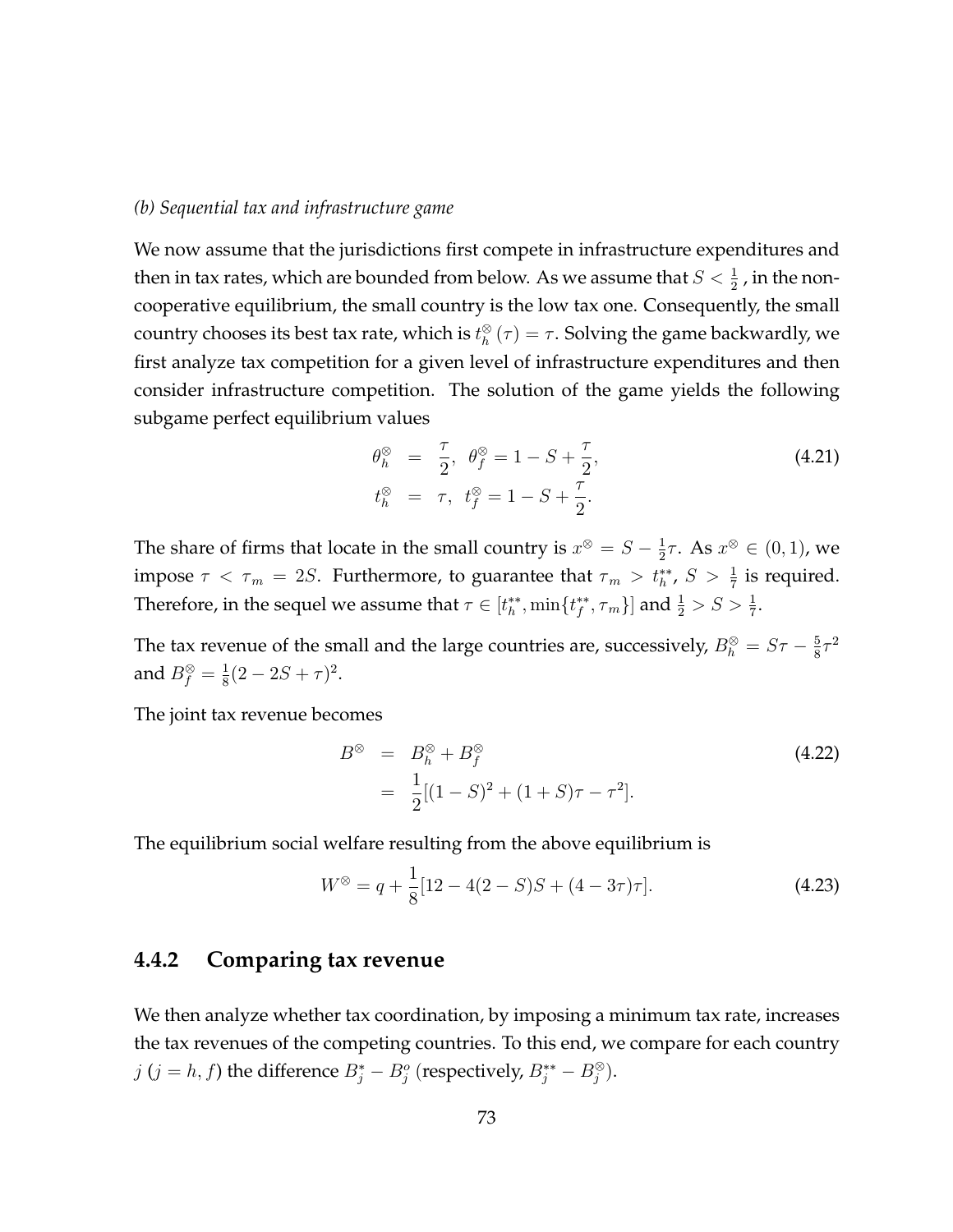#### *(a) Simultaneous tax and infrastructure game*

When jurisdictions choose taxes and infrastructure simultaneously, we see that for  $S <$ 1  $\frac{1}{2}$ , we obtain  $B_h^* - B_h^o = \frac{1}{2}$  $\frac{1}{2}(S-\tau)^2$  and  $B_f^o = B_f^* = \frac{1}{2}$  $\frac{1}{2}(1-S)^2$ . It implies that setting a minimum tax rate has no impact on the high tax country, while it reduces the net tax revenue of the low tax country<sup>25</sup>. The underlying intuition can be explained as follows. Tax coordination forces the low tax country to increase its tax rate and the provision of infrastructure. However, the attractiveness of the low tax jurisdiction does not change. Consequently, the high tax country will not have to react, neither in taxes nor in infrastructure provision.

#### *(b) Sequential tax and infrastructure game*

In Appendix B (claims 1 and 2), we show that for  $S < \frac{1}{2}$  we obtain  $B_h^{**} > B_h^{\otimes}$  and  $B_f^{\otimes}>B_f^{**}.$  In other words, imposing a lower bound on tax rates does not unanimously improve the revenues of both coordinating countries. Indeed, it appears that the lower tax country loses tax revenue by moving from a non-cooperative equilibrium to minimum tax coordination. Consequently, accounting for the fact that countries can, in addition to tax competition, also compete independently in infrastructure qualifies a classical result (see Kanbur and Keen, 1993) according to which imposing a minimum tax rate Pareto-improves the countries' tax revenues (see Appendix A). Our results also differ from Zissimos and Wooders (2008), where tax coordination can be Paretoimproving in terms of revenue gains.

However, if coordination improves joint revenue, the winner could possibly compensate the loser and each country could thus be made better off. Therefore let us analyze whether a joint revenue improvement ( $B^{\otimes} > B^{**}$ ) is possible. In Appendix B (claim 3), we show that for  $\tau \in [t_h^{**}, \min\{t_f^{**}, \tau_m\}]$ , we have  $B^{**} < B^{\otimes}$  if  $S < \frac{4}{3} - \frac{5}{9}$ 9  $\sqrt{3}$ . In other words, for certain minimum rate choices, there is no room for compensation if the degree of size asymmetry is not sufficiently high.

The underlying intuition can be explained as follows. When the low tax country de-

<sup>&</sup>lt;sup>25</sup> From the noncooperative equilibrium, we know that  $t_h^* = S$ , and the minimum tax rate  $\tau$  lies between the noncooperative equilibrium rates. Hence,  $B_h^* - B_h^o = \frac{1}{2}(S - \tau)^2 > 0$  always holds.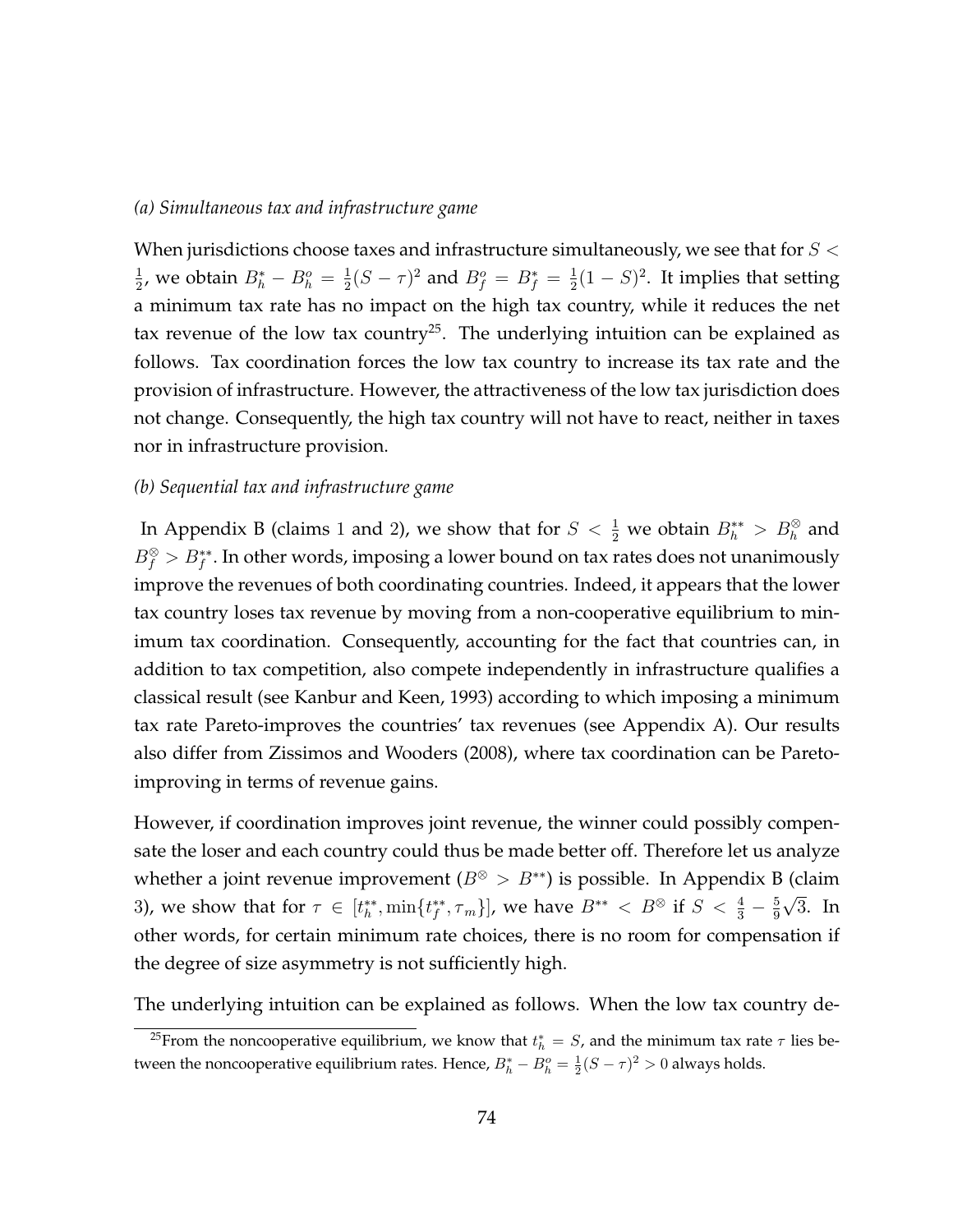cides on its infrastructure provision at the first stage it knows that it will have to set a minimum tax rate later, which is higher than the current (competitive) rate. In order to avoid fierce tax competition in the future, the low tax country underinvests in infrastructure relative to the coordination scenario when jurisdictions can compete simultaneously in two instruments. As a result the low tax country becomes relatively less attractive to foreign investments. Net tax revenue decreases in the low tax country and it increases in the high tax country.

The following proposition summarizes the above findings

#### **Proposition 3**

- 1) *Assume that jurisdictions compete in taxes and infrastructure simultaneously. Moving from tax and infrastructure competition to minimum tax coordination makes the low tax country worse off. The high tax country is not affected.*
- 2) *Assume that jurisdictions compete in taxes and infrastructure sequentially. Moving from tax and infrastructure competition to minimum tax coordination has opposite effects on the jurisdictions' tax revenues. The high tax country's revenue is improved, while the low tax country is made worse off. If the degree of size asymmetry is not sufficiently high, there is no scope for compensating the loser, even if a compensation mechanism exists.*

## **4.4.3 Comparing social welfare**

To analyze the impact of the tax bound on social welfare, we compare the welfare with and without a minimum tax rate,  $W^o - W^*$  (respectively,  $W^{\otimes} - W^{**}$ ).

*(a) Simultaneous tax and infrastructure game*

When taxes and expenditures are set simultaneously, we see that  $W^o - W^* = \frac{1}{2}$  $\frac{1}{2}(S-\tau)^2$ , which is positive. In other words, the imposition of a minimum tax rate reduces social welfare.

*(b) Sequential tax and infrastructure game*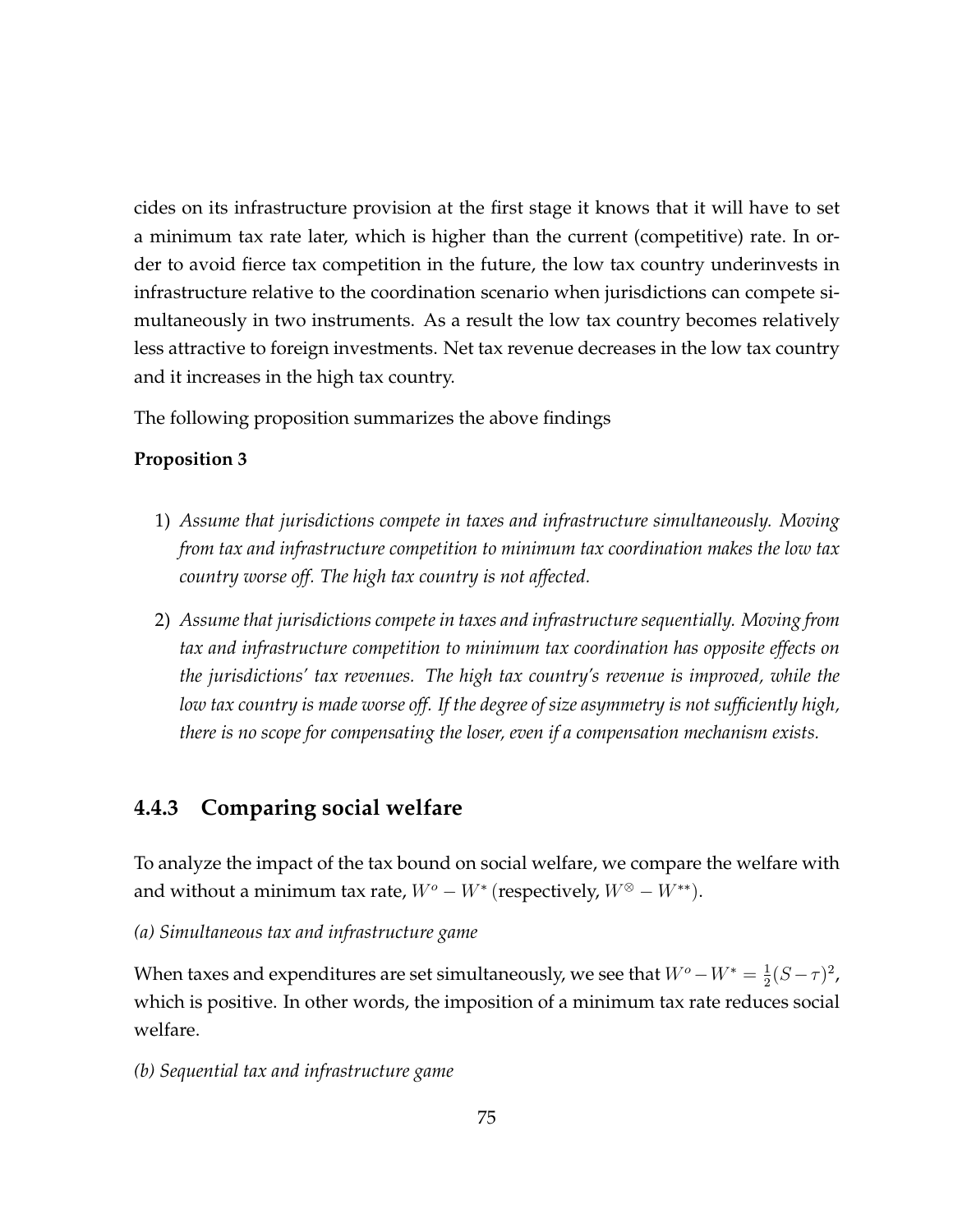In Appendix B (claim 4), we show that moving from a non-cooperative equilibrium to minimum tax coordination always increases social welfare.

The following proposition concludes

## **Proposition 4**

- 1) *Assume that jurisdictions compete in taxes and infrastructure simultaneously. Moving from tax and infrastructure competition to minimum tax coordination* reduces *social welfare.*
- 2) *Assume that jurisdictions compete in taxes and infrastructure sequentially. Moving from tax and infrastructure competition to minimum tax coordination* improves *social welfare.*

## **4.5 Conclusion**

The purpose of the chapter is to investigate whether tax coordination is desirable when countries compete in taxes and infrastructure. To address this question, we develop a model where governments strategically select tax rates and the level of public expenditures (simultaneously or sequentially) to maximize net tax revenues. In addition we assume that the population size of the competing countries is asymmetric. The desirability of tax coordination is then separately analyzed through its impact on tax revenue and social welfare.

Two things are worth noting. First, when jurisdictions compete in tax and non-tax instruments, tax coordination impacts the non-tax instrument in a way that qualifies classical results derived from pure tax competition. Second, the relative flexibility between tax and non-tax instruments matters when the desirability of tax coordination is assessed**.**

Our results are in stark contrast to the findings of the pure tax competition literature and generally differ from Zissimos and Wooders (2008). This is particularly relevant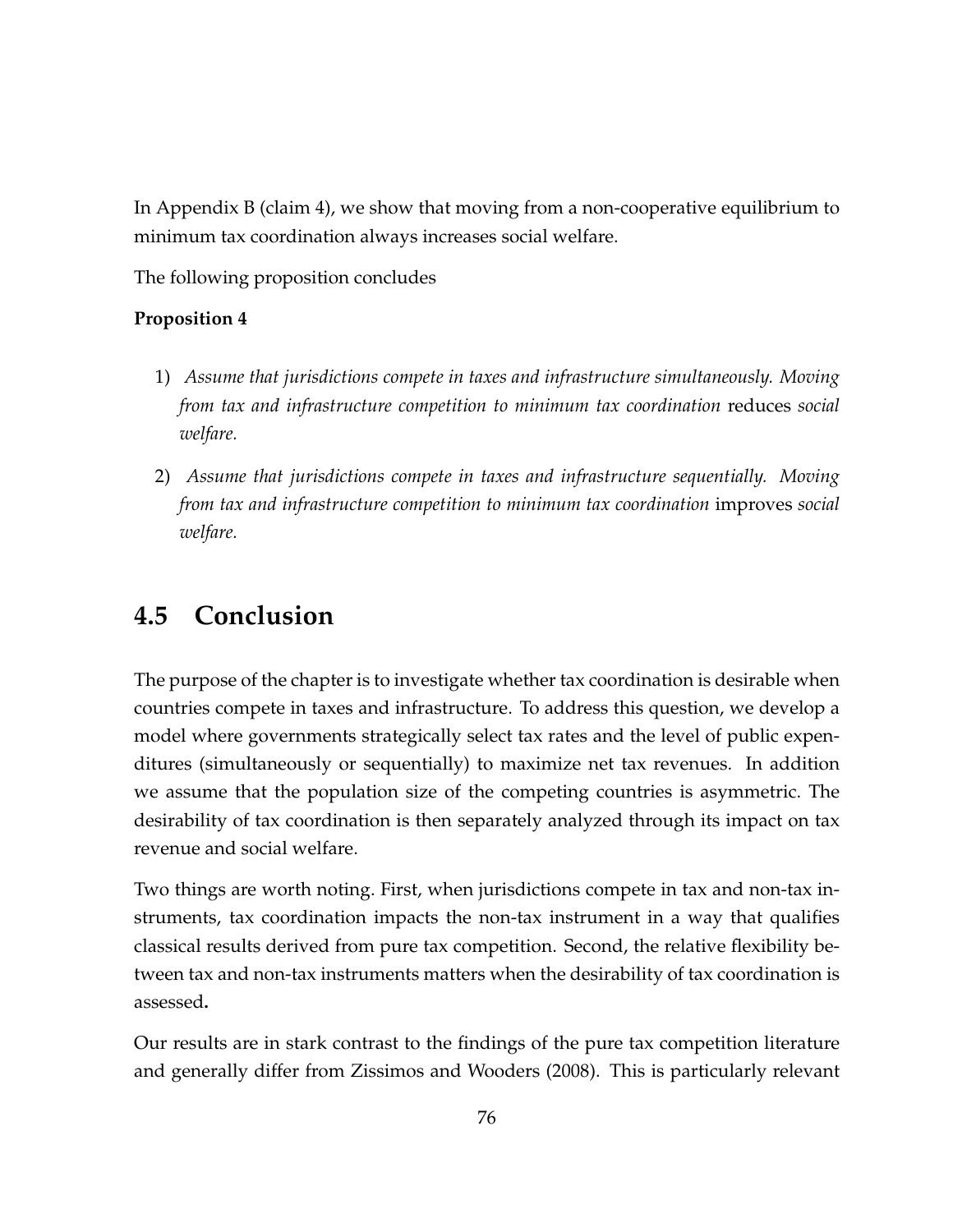for policy issues because the belief that tax competition generally causes the "erosion of national tax bases" may prove erroneous if countries compete in tax and non-tax instruments. Indeed, in our two-country model we show that a uniform tax causes a tax loss to each country and that imposing a minimum tax rate only hurts the low tax jurisdiction. These results are however strongly contrasted if jurisdictions only compete in taxes.

The insights just highlighted don't hinge on simplifying assumptions which made in our model. For example, assuming welfare maximizing jurisdictions rather than taxrevenue maximizers would not change the basic messages of the paper<sup>26</sup>.

In a future paper it would be interesting to extend the present analysis to unequally developed countries. This would beg the following question. Can tax and infrastructure competition be a way for lagging countries to catch-up in terms of economic development? Future research could also address the same question by employing a dynamic version of our model. This would allow to investigate under which conditions tax and infrastructure competition could, in the long run, promote convergence across unequally developed countries.

 $26$ For similar results see Han (2013) who analyzes partial tax coordination in a two-instrument competition model. In this framework the competing jurisdictions are assumed to be welfare maximizers and a more general production function is considered.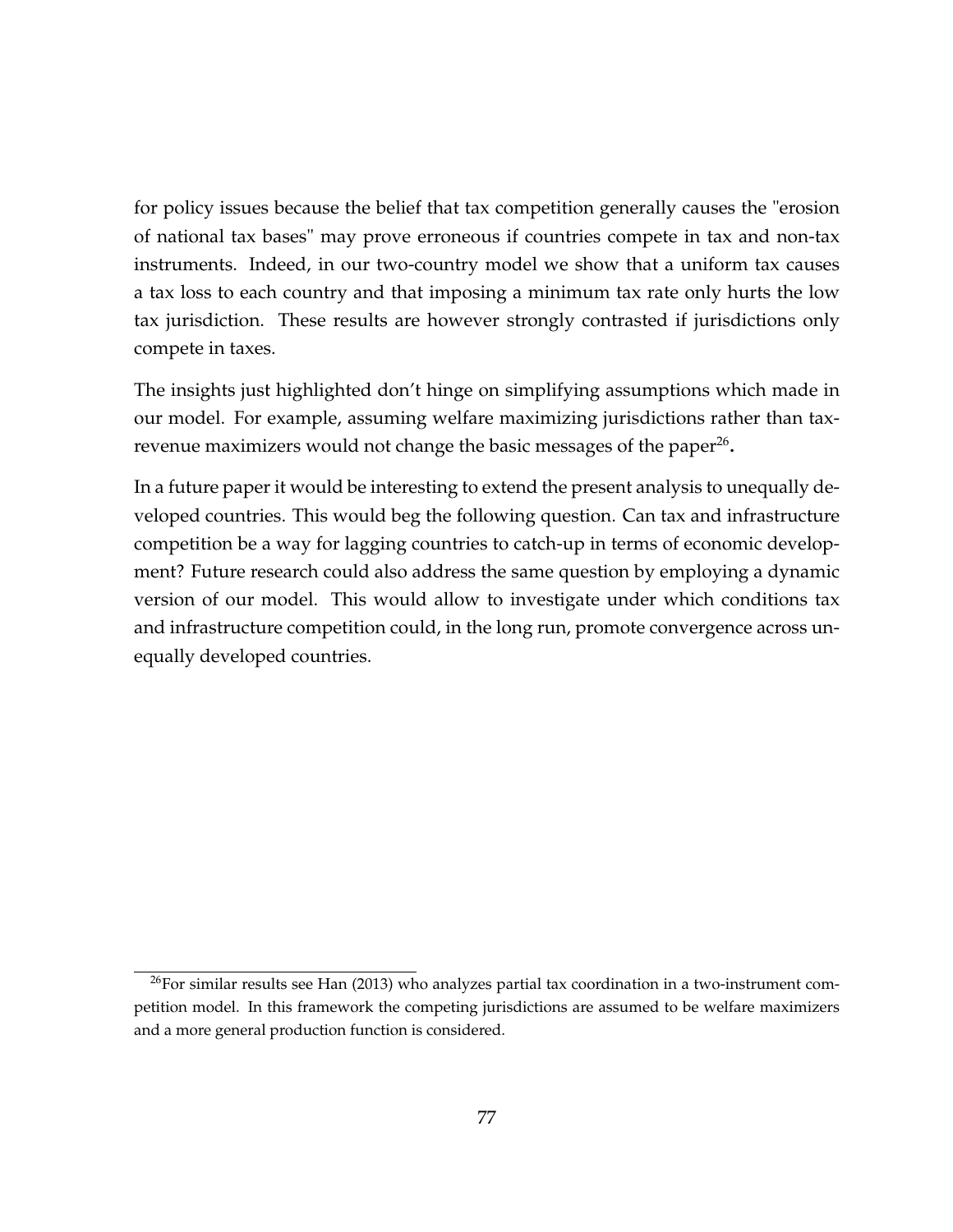# **Bibliography**

- [1] Baldwin R. E. and P. Krugman, 2004. Agglomeration, integration, and tax harmonisation. European Economic Review 48, 1 – 23.
- [2] Boadway R. and J.F. Tremblay, 2011. Reassessment of the Tiebout model. Journal of Public Economics 96, 1063-1078.
- [3] Bucovetsky S., 1991. Asymmetric Tax Competition. Journal of Urban Economics 30, 167–181.
- [4] Conconi P., C. Perroni and R. Riezman, 2008. Is partial tax harmonization desirable? Journal of Public Economics 92, 254–267.
- [5] Fuest C., 1995. Interjurisdictional competition and public expenditure: is tax coordination counterproductive? Finanzarchiv, 478-496.
- [6] Han Y., 2013. Who benefits from partial tax coordination? CREA, discussion paper, 24.
- [7] Hauptmeier S., F. Mittermaier and J. Rincke, 2012. Fiscal competition over taxes and public inputs. Regional Science and Urban Economics 42, 407-419.
- [8] Hindriks J., S. Peralta and S. Weber, 2008. Competing in taxes and investment under fiscal equalization. Journal of Public Economics 92, 2392-2402.
- [9] Haufler A., 1999. Prospects for Coordination of Corporate Taxation and the Taxation of Interest Income in the EU. Fiscal Studies 20,133–153.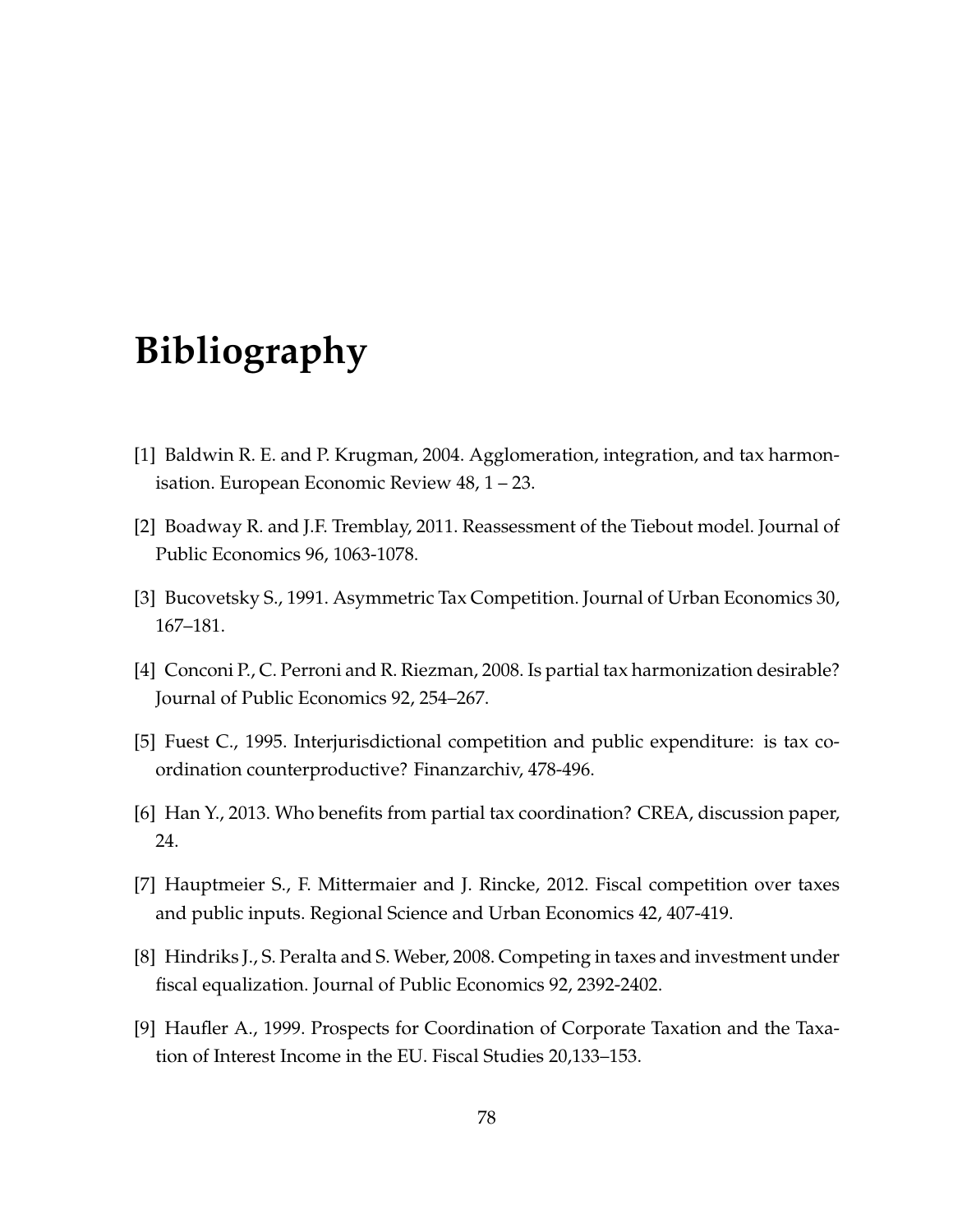- [10] Justman M., J.F. Thisse and T. V. Ypersele, 2002. Taking the bite out of fiscal competition. Journal of Urban Economics 52, 294-315.
- [11] Kanbur, R., and M. Keen, 1993. Jeux Sans Frontières: Tax competition and tax coordination when countries differ in size. The American Economic Review 83, 877– 893.
- [12] Keen M., 1987. Welfare effects of commodity tax harmonisation. Journal of Public Economics 33, 107-114.
- [13] Keen M. and M. Marchand, 1997. Fiscal competition and the pattern of public spending. Journal of Public Economics 66, 33-53.
- [14] Konrad K.A., 2009. Non-binding minimum taxes may foster tax competition. Economics Letters 102, 109-111.
- [15] Pieretti P. and S. Zanaj, 2011. On tax competition, public goods provision and jurisdictions' size. Journal of International Economics 84, 124-130.
- [16] Sørensen, P.B., 2004. International tax coordination: regionalism versus globalism. Journal of Public Economics 88, 1187–1214.
- [17] Wildasin D.E., 1991. Some rudimetary 'duopolity' theory. Regional Science and Urban Economics 21, 393-421.
- [18] Wilson J.D. and D.E. Wildasin, 2004. Capital tax competition: bane or boon. Journal of Public Economics 88, 1065– 1091.
- [19] Wilson J.D., 1986. Theories of tax competition. National Tax Journal 52, 269-304.
- [20] Wilson J.D., 1999. A theory of interregional tax competition. Journal of Urban Economics 19, 296-315.
- [21] Wilson J.D., 1991. Tax competition with interregional differences in factor endowments. Regional Science and Urban Economics 21, 423-451.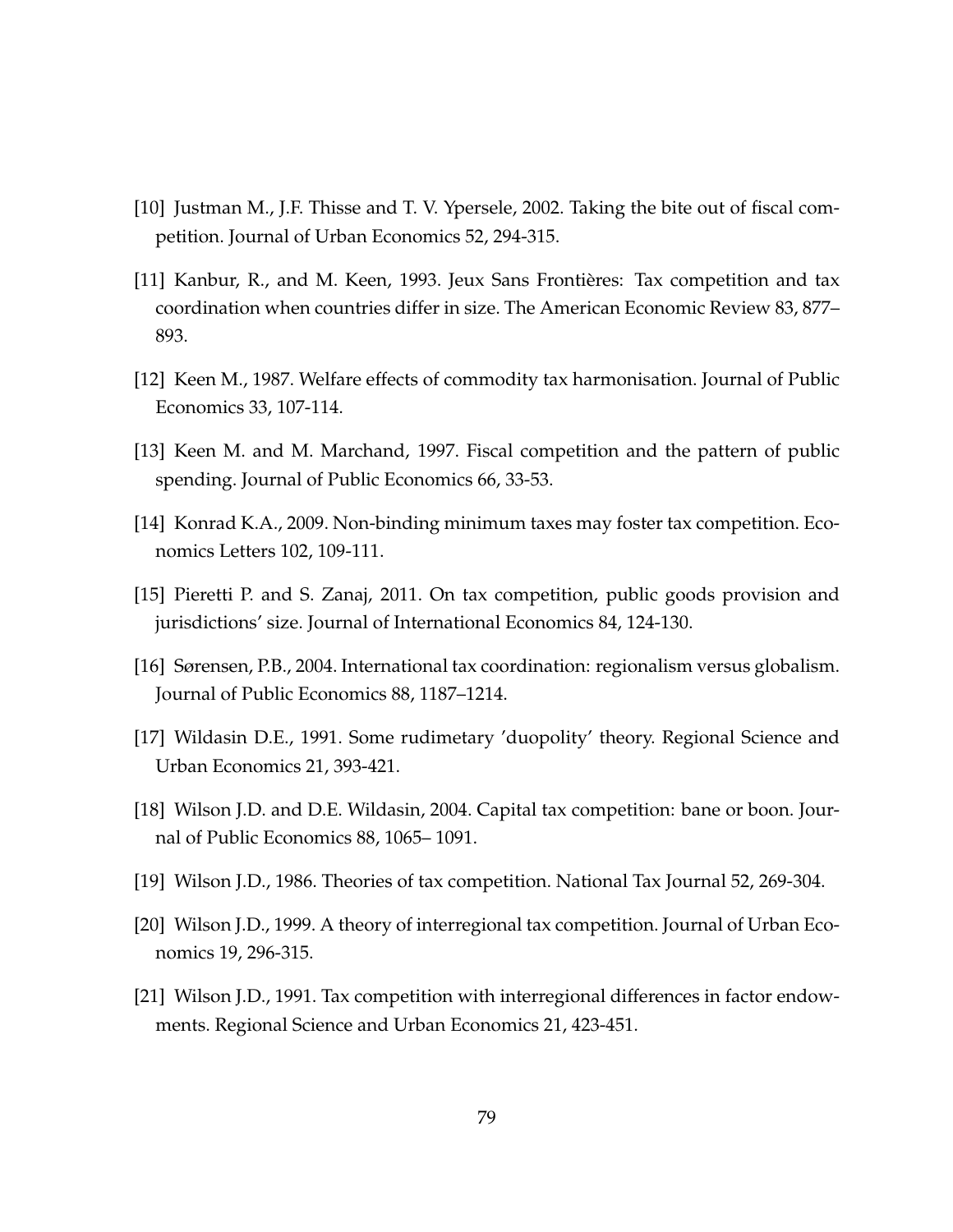- [22] Zissimos B. and M. Wooders, 2008. Public good differentiation and the intensity of tax competition. Journal of Public Economics 92, 1105-1121.
- [23] Zodrow G.R. and P.M. Mieszkowsky, 1986. Pigou, property taxation and the underprovision of local public goods. Journal of Urban Economics 19, 356-370.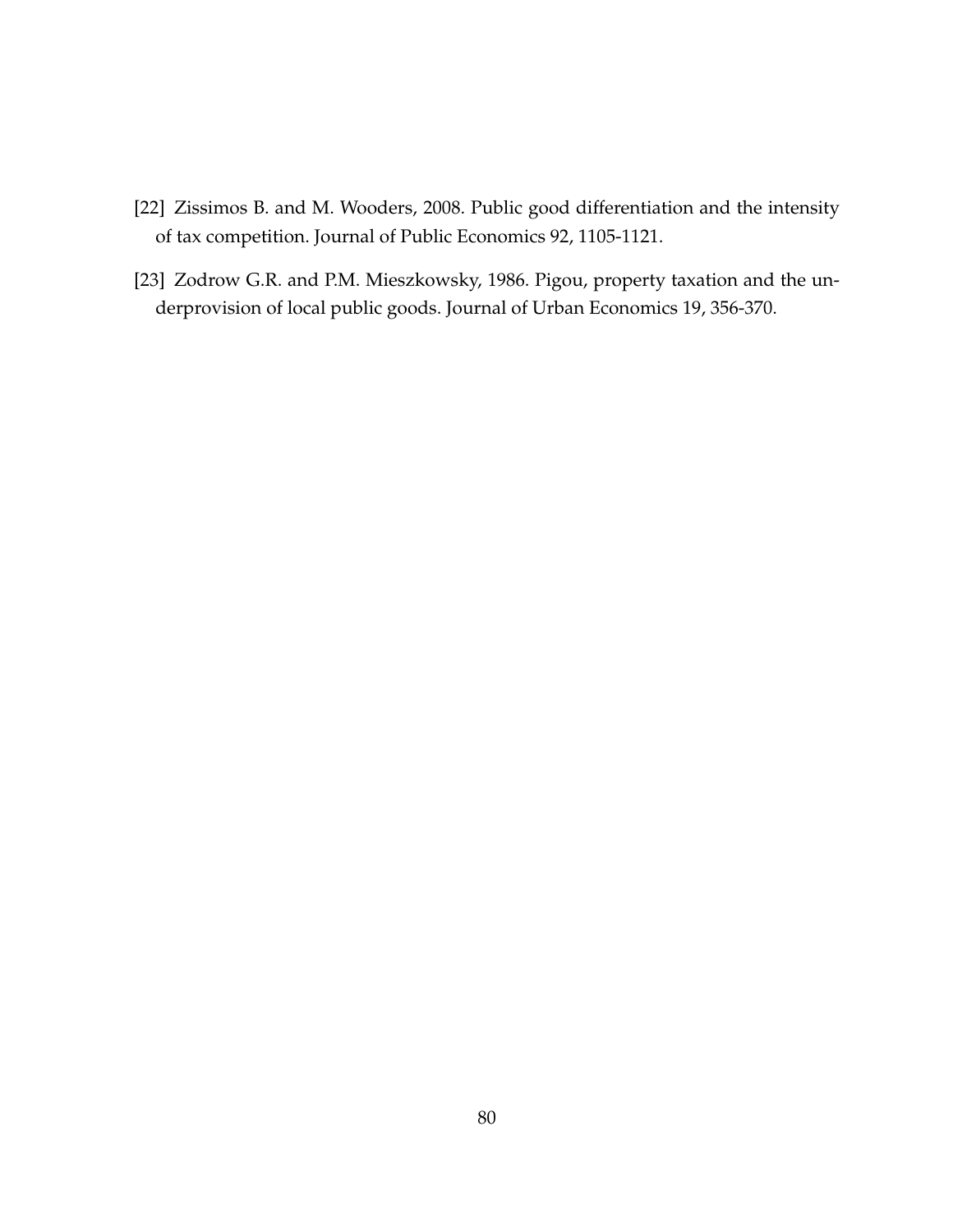## **Appendix A**

#### **A.1 Pure tax competition**

In the case of pure tax competition, we assume  $\theta_h = \theta_f = 0$ . Solving the tax game yields the equilibrium rates of countries h and f, which are respectively  $t_h^T = \frac{1}{3}$  $\frac{1}{3}(1+S)$  and  $t^T_f=\frac{1}{3}$  $\frac{1}{3}(2-S)$ . The corresponding countries' tax revenues are  $B_h^T = \frac{1}{9}$  $\frac{1}{9}(S+1)^2 = (x^T)^2$ and  $B_f^T=\frac{1}{9}$  $\frac{1}{9} (2 - S)^2 = (1 - x^T)^2$ . The joint tax income is thus  $B^T = \frac{1}{9}$  $\frac{1}{9}(2S^2-2S+5).$ 

#### **A.1.1 Tax harmonization**

#### **The impact on tax revenues**

If both countries opt for tax harmonization, the uniform tax rate can equal any value  $t^u \in [0, 1]$ . As a result,  $x^u = S$  companies will be located in the small country and 1 $x^u$  in the large economy. The tax revenues of the two countries are then respectively  $B_h^u = t^u S$  and  $B_f^u = t^u (1 - S)$ . The joint maximal revenue is  $B^u = B_h^u + B_f^u = t^u$ . It is now convenient to show that  $B^u > B^T$ , if  $t \in [\frac{5}{9}]$  $\frac{5}{9}$ , 1] for all  $S \in (0, \frac{1}{2})$  $\frac{1}{2}$ ). It implies that if the unified tax rate is higher than  $\frac{5}{9}$ , tax harmonization generates higher total tax revenue than pure tax competition. This is consistent with the tax competition literature (see for example, Kanbur and Keen, 1993; Baldwin and Krugman, 2004 and Boadway and Tremblay, 2011).

We now consider each country individually. For the high tax country we can easily show that  $B_f^u > B_f^T$  for  $S \in \left(0, \frac{1}{2}\right)$  $(\frac{1}{2})$  and  $t \in [\frac{(2-S)^2}{9(1-S)}]$  $\frac{(2-5)}{9(1-S)}$ , 1]. In the same way we can show for the low tax country that  $B_h^u > B_h^T$  for all  $S \in \left(\frac{7}{2} - \frac{3}{2}\right)$ 2  $\sqrt{5}, \frac{1}{2}$  $(\frac{1}{2})$  and  $t \in [\frac{(1+S)^2}{9S}]$  $\frac{+Sj}{9S}, 1].$ In other words, if the competing economies are not too uneven in size, the presence of a uniform tax rate, which is high enough, leads to a Pareto-improvement in tax revenue. Moreover, each country can be made better off for any  $S\in \big(0,\frac{1}{2}\big)$  $(\frac{1}{2})$ , by imposing a uniform tax rate  $t \in [\frac{5}{9}]$  $\frac{5}{9}$ , 1], if inter-jurisdictional revenue redistribution is feasible.

#### **The impact on social welfare**

If tax rates are the same across jurisdictions, the social welfare equals  $W^u = q$ . The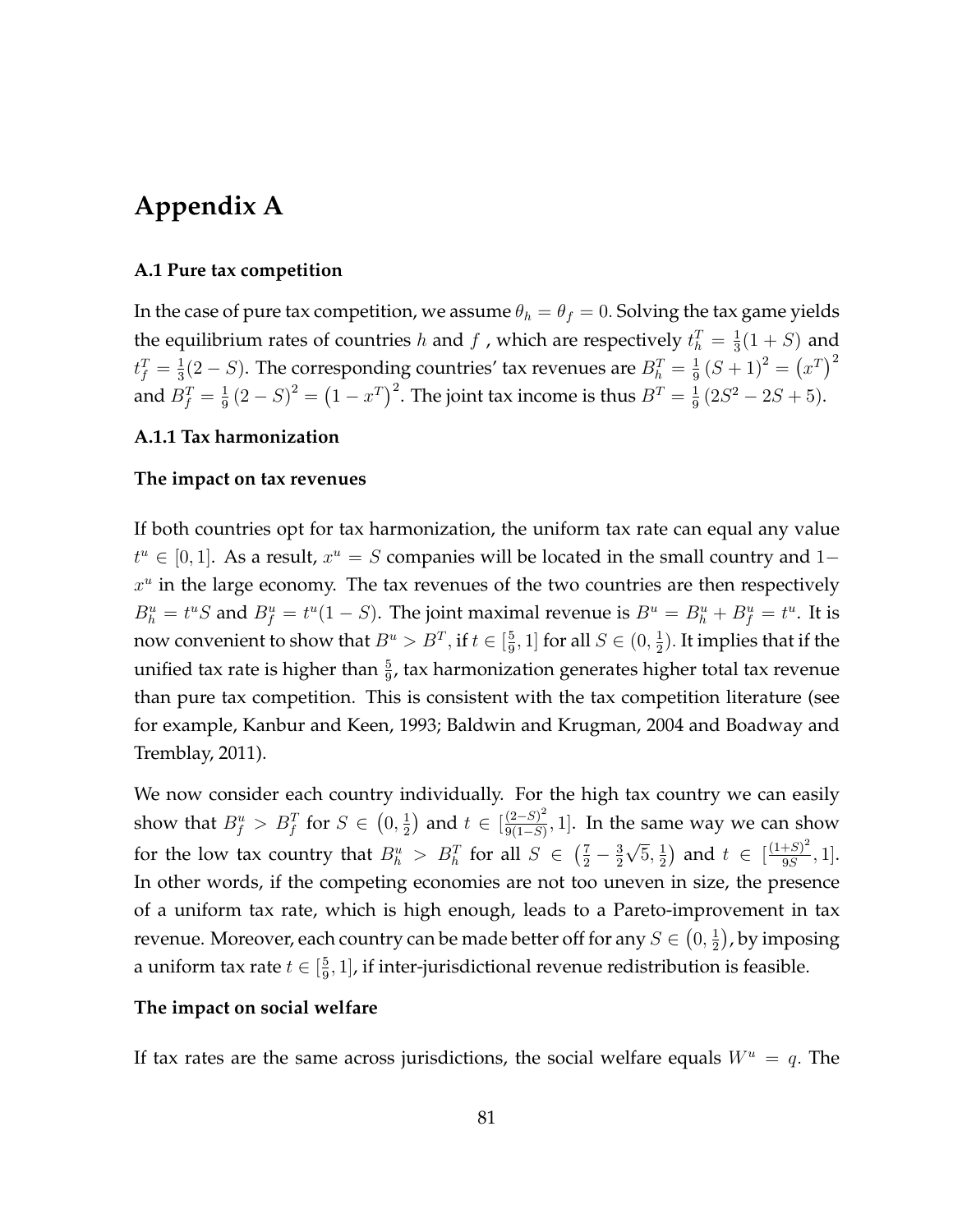aggregate welfare resulting from pure tax competition is  $W^{T} = q - \frac{1}{18} (2S - 1)^{2}$ . Consequently we get  $W^T - W^* = -\frac{1}{2}$  $\frac{1}{2}$ ( $t_f^T - t_h^T$ )<sup>2</sup> < 0. Moving from tax competition to tax harmonization is thus welfare improving.

#### **A.1.2 Minimum tax**

#### **The impact on tax revenues**

We assume that the tax rates set by the jurisdictions are now bounded from below by  $\tau$  such that  $\tau \in (t_h^T, t_f^T)$ . In that we follow Kanbur and Keen (1993). The small country will set  $\tilde{t}_h = \tau$  since it is its best choice. The high tax country chooses its best reply  $\widetilde{t}_f = \frac{\tau}{2} + \frac{1-S}{2}$ . It follows  $\widetilde{x} = \frac{1}{2}$  $\frac{1}{2}(1 + S - \tau)$ . The tax income for each country is respectively  $\widetilde{B}_h = \frac{1}{2}$  $\frac{1}{2}\tau(1+S-\tau)$  and  $\widetilde{B}_f=\frac{1}{4}$  $\frac{1}{4}(\tau - S + 1)^2$ . The aggregate tax income is then  $\widetilde{B} = \frac{1}{4}$  $\frac{1}{4}(S^2-2S+4\tau-\tau^2+1).$ 

It is then easy to check that for  $\tau > t_h^T$  we have  $\widetilde{B}_h > B_h^T$  and  $\widetilde{B}_f > B_f^T$ . It follows that imposing a minimum tax rate to the competing jurisdictions is a Pareto-improvement in tax revenue. This result is reminiscent of Kanbur and Keen (1993).

#### **The impact on social welfare**

The social welfare resulting from a minimum tax bound  $\tau \in \left(t_h^T, t_f^T\right)$  equals  $\widetilde{W} = q$  – 1  $rac{1}{2}(\frac{1}{2}-\frac{1}{2})$  $\frac{1}{2}\tau - \frac{1}{2}$  $(\frac{1}{2}S)^2$ . Hence,  $\widetilde{W} - W^T = \frac{1}{72}(S - 3\tau + 1)(7S + 3\tau - 5)$ . Since  $\tau \in (t_h^T, t_f^T)$ it is straightforward to show that  $W(\tau) > W^T$ . Consequently, a minimum tax lying between the non-cooperative equilibrium tax rates is welfare improving. This result is in line with Kanbur and Keen (1993).

#### **A.2 Claims and their proofs**

**Claim 1.** With  $\tau \in [t_h^{**}, t_f^{**}]$ , we always have  $B_h^{**} > B_h^{\otimes}$ .

**Proof.** Recall that the tax revenue of country h resulting from sequential tax and infrastructure competition is  $B_h^{**} = \frac{7}{225} (1 + 3S)^2$ . The non-cooperative equilibrium tax rates are  $t_h^{**} = \frac{1+3S}{5}$  $\frac{f_{3S}}{5}$  and  $t_f^{**} = \frac{4-3S}{5}$ . In addition,  $B_h^{\otimes} = S\tau - \frac{5}{8}$  $\frac{5}{8}\tau^2$  is positive only if  $0 < \tau < \frac{8S}{5}$ . It is easy to check that  $B_h^{\otimes}$  reaches its maximum at  $\widehat{\tau} = \frac{4S}{5}$  $\frac{15}{5}$ . Furthermore,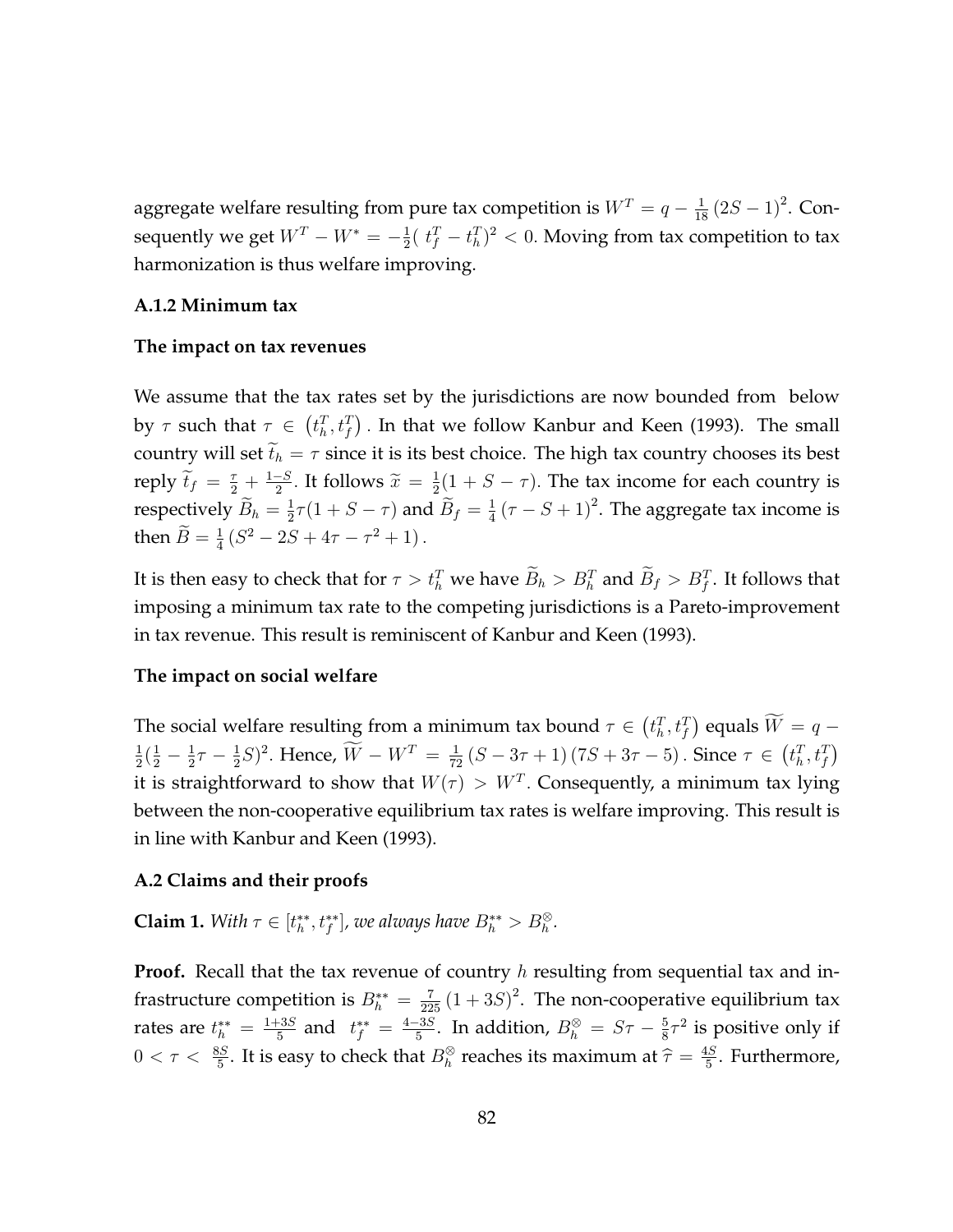$B_h^{\otimes}$  is decreasing in  $\tau$  for  $\tau \in [\hat{\tau}, t_f^{**}]$ . Since  $\hat{\tau} - t_h^{**} = -\frac{1-S}{5} < 0$ , it follows that  $B_h^{\otimes}$ decreases in  $\tau$  for  $\tau \in [t_h^{**}, t_f^{**}]$  and reaches its maximum at  $t_h^{**}$ . Therefore, to prove the claim, we only need to show that  $B_h^{**} > B_h^{\otimes}(t_h^{**})$ . It is straightforward to show that  $B_h^{**} - B_h^{\otimes}(t_h^{**}) = \frac{t_h^{**}}{360}(101 - 57S) > 0$ . That finishes the proof.

**Claim 2.** *There is*  $B_f^{**} < B_f^{\otimes}$  for  $\tau \in [t_h^{**}, t_f^{**}]$ .

**Proof.** We know that  $B_f^{\otimes} = \frac{1}{8}$  $\frac{1}{8}(2-2S+\tau)^2$  and  $B^{**}_{f}=\frac{7}{225}(3S-4)^2$ . Given that  $B^\otimes_f$  is increasing in  $\tau$  for  $\tau \in [t_h^{**}, t_f^{**}]$ , the claim is proved if the inequality  $B_f^{\otimes} > B_f^{**}$  holds for the minimum value of  $B_f^{\otimes}$  which equals to  $B_f^{\otimes}(t_h^{**})=\frac{1}{8}\left(\frac{11-7S}{5}\right)^2$ . After straightforward calculations, we get  $B^{\otimes}_f(t^{**}_h) - B^{**}_f = \frac{1}{8}$  $\frac{1}{8} \left( \frac{11 - 7S}{5} \right)^2 - \frac{7}{225} (4 - 3S)^2 > 0$  for any  $0 < S < \frac{1}{2}$ .

**Claim 3.** For  $\frac{4}{3} - \frac{5\sqrt{3}}{9} < S < \frac{1}{2}$ , there exists interval of  $\tau$ , such that, for  $\tau \in (t_h^{**}, \tau)$ , we have  $B^{**} > B^{\otimes}.$ 

**Proof.** Set  $x = 1 - S$  and let  $\tau = 1 - \frac{1}{2}$  $\frac{1}{2}x - \sqrt{\frac{13x^2}{100} + \frac{3x}{25} - \frac{13}{225}}$  and  $\overline{\tau} = 1 - \frac{1}{2}$  $rac{1}{2}x +$  $\sqrt{\frac{13x^2}{100} + \frac{3x}{25} - \frac{13}{225}}$  be the solutions of  $\Psi(\tau) = B^{**} - B^{\otimes} = 0$ . The function  $\Psi(\tau)$  is negative for  $\tau \in (\underline{\tau}, \overline{\tau})$ , since it is convex in  $\tau$  and reaches its negative minimum at  $\hat{\tau} \in (\underline{\tau}, \overline{\tau})$ . It can further be checked that  $\underline{\tau}>t_h^{**}$  if  $\frac{1}{2}< x < \frac{5\sqrt{3}-3}{9}$   $(< \frac{6}{7}$  $(\frac{6}{7})$  and that  $t_f^{**} < \overline{\tau}$  if  $\frac{1}{2} < x < \frac{6}{7}$ . It follows that  $\Psi(\tau) > 0$  for  $\tau \in (t_h^{**}, \tau)$  which is only possible for  $x \in (\frac{1}{2})$  $\frac{1}{2}, \frac{5\sqrt{3}-3}{9}$  $\Big)$ , or equivalently for  $\frac{1}{2} > S > \frac{4}{3} - \frac{5\sqrt{3}}{9}$  $\frac{\sqrt{3}}{9}$ .

**Claim 4.**  $W^{\otimes} > W^{**}$  for  $\tau \in [t_h^{**}, \min\{\tau_m, t_f^{**}\}]$  with  $\tau_m = 2S$ .

**Proof.** It is convenient to show that, function

$$
H(S) = W^{\otimes} - W^{**} = \left(\frac{7}{15}\right)^2 + \frac{37}{50}S(S-1) + \frac{7}{8}(4-3\tau)
$$

is strictly convex and reaches its minimum at  $S=\frac{1}{2}$  $\frac{1}{2}$ . Moreover, at this minimum,

$$
H\left(S = \frac{1}{2}\right) = \frac{59}{25 \cdot 72} + \frac{7}{8}(4 - 3\tau) > 0,
$$

where the last inequality comes from the fact that  $\tau \in (0,1)$  which was implied by  $\tau \in [t_h^{**}, \min\{\tau_m, t_f^{**}\}].$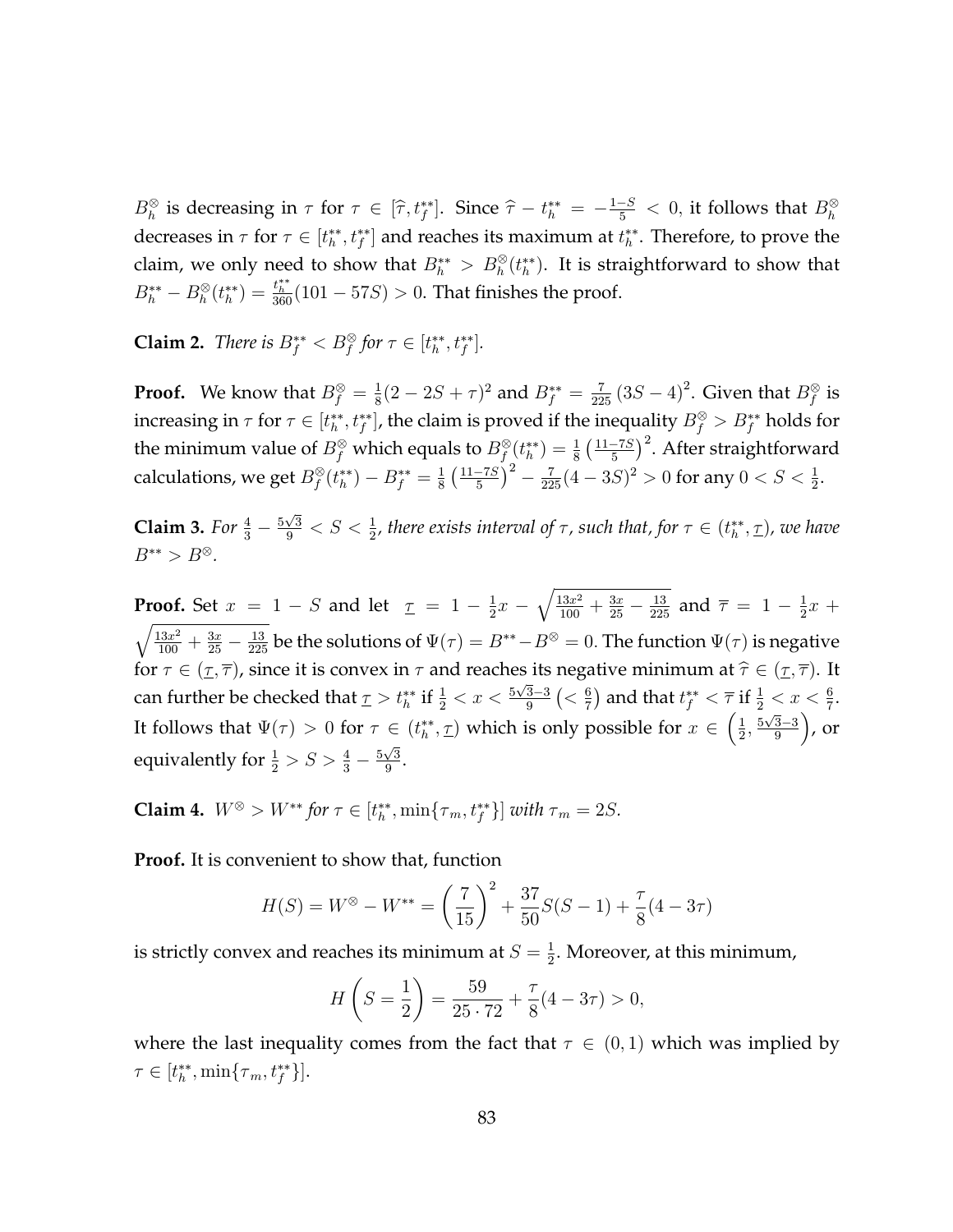Thus, for any  $0 < S < \frac{1}{2}$ , we have  $H(S) > H\left(S = \frac{1}{2}\right)$  $(\frac{1}{2}) > 0$ . We finish the proof.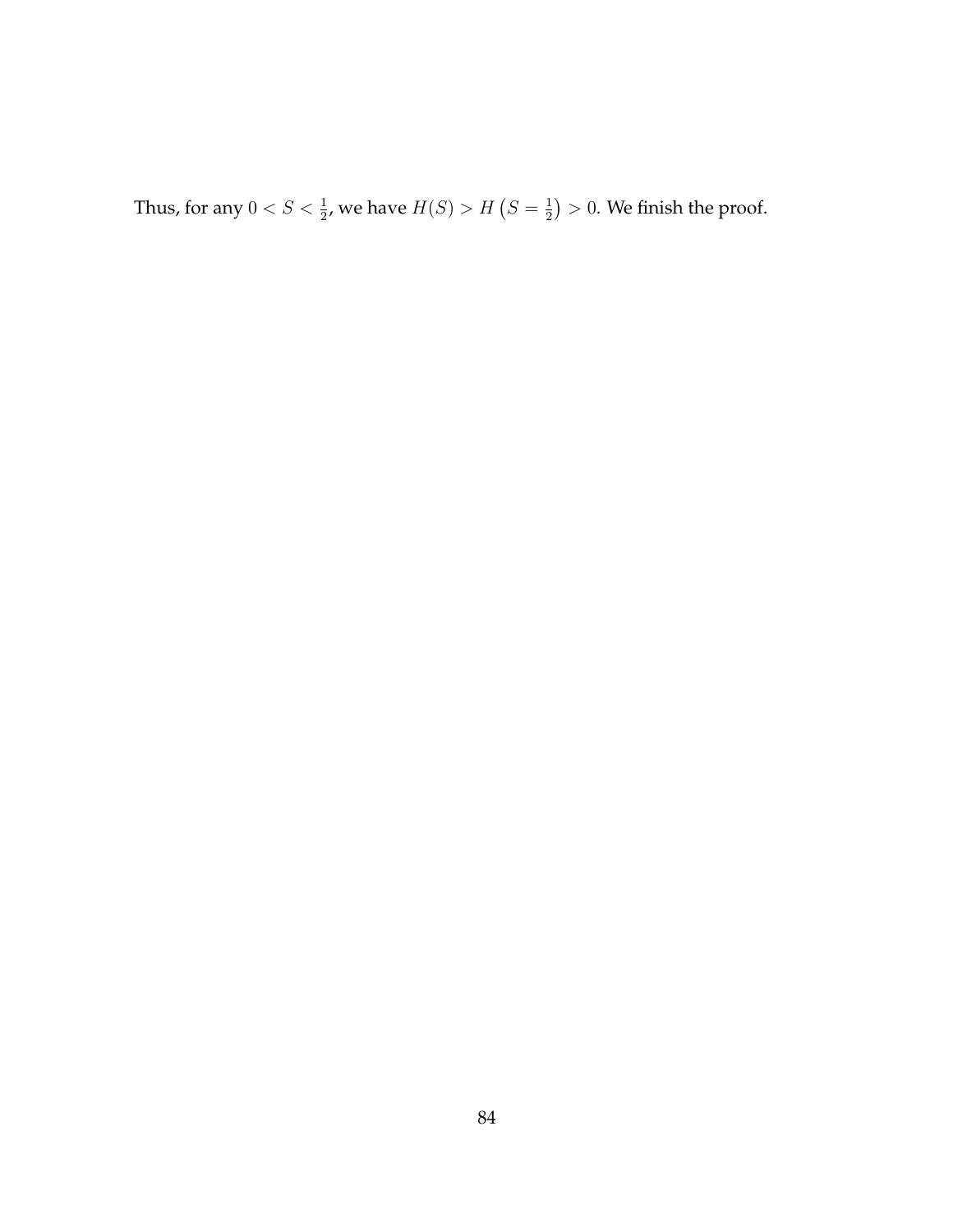## **Chapter 5**

# **Who Benefits From Partial Tax Coordination?**

## **5.1 Introduction**

The<sup>1</sup> issue of corporate tax harmonization has been debated in the European Union (EU) since the European Economic Community was established. Specifically, in 2003 the EU Council adopted a voluntary Code of Conduct against harmful tax competition, and more ambitious proposals for corporate tax harmonization have been proposed, including the introduction of a single EU corporate tax (see Conconi et al., 2008). The primary motivation for this is that the growing economic integration has increased international mobility of capital and labor, which increasingly places downward pressure on national tax policies. Consequently, many authors have noted that independent governments engage in wasteful competition over scarce capital through inefficiently low tax rates and public expenditure levels (Zodrow and Mieszkowski, 1986; Wilson, 1986). Accordingly, tax coordination is proposed to correct the alleged inefficiencies caused by tax competition, as is highlighted in the tax literature (for sys-

<sup>&</sup>lt;sup>1</sup>This chapter is based on, *Who benefits from partial tax coordination?* Y. Han, CREA Discussion paper, 2013-24.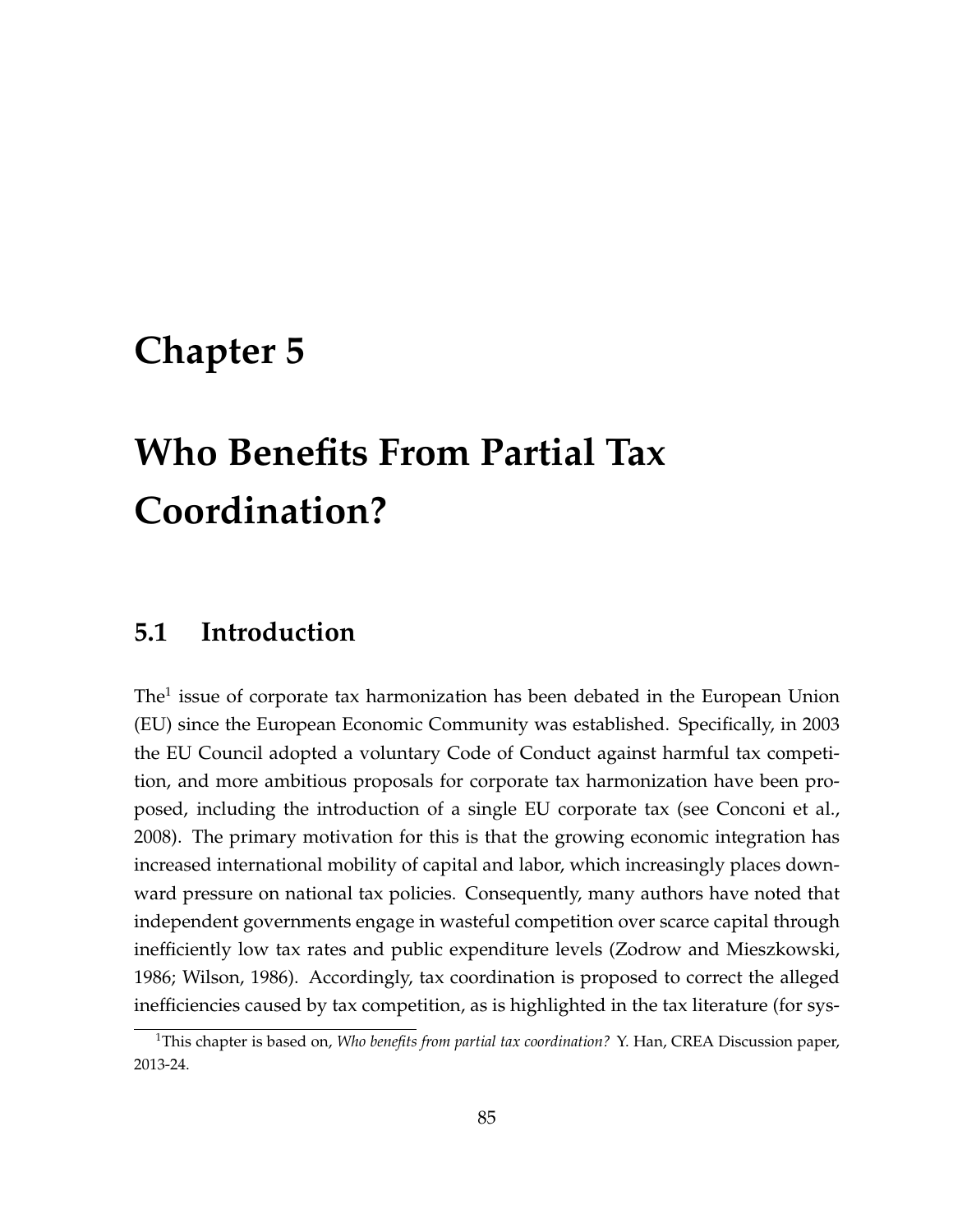tematic reviews, see Wilson, 1999; Wilson and Wildasin, 2004; Boadway and Tremblay, 2011).

However, neither a common corporate tax rate nor a minimum tax rate<sup>2</sup> has been successfully implemented in the  $EU^3$ . Konrad and Schjelderup (1999) argue that some countries may prefer a low tax status<sup>4</sup>. This is exemplified by tax havens, which have a commercial interest in not harmonizing their taxation levels. Moreover, for political reasons, it is also not always possible to agree on full tax coordination (Marchand et al., 2003). Thus, as an alternative, partial tax coordination seems to be a more realistic policy option. Partial coordination generally describes a situation in which each individual agent cooperates with a subset of others but not with everyone in the economy or the society (Beaudry et al., 2000). The Enhanced Cooperation Agreements (ECAs)<sup>5</sup> among EU member states can be regarded as an example of partial coordination<sup>6</sup>.

The issue of partial coordination has been addressed in the tax competition literature. Konrad and Schjelderup (1999) demonstrated that in the standard tax competition framework, tax harmonization among a subset of countries is Pareto improving if tax rates in the initial fully noncooperative Nash equilibrium are strategic complements. In addition, Conconi et al.  $(2008)^7$  suggest that, if capital is sufficiently mobile,

<sup>2</sup>The Ruding Committee (1992) proposed a common minimum corporate tax rate for the EU .

 $3$ Keen and Konrad (2012) argue that regional blocs other than the EU (Central America, East and South Africa and elsewhere) have also sought to reach agreements limiting corporate tax competition among themselves, but as in EU, with limited success.

<sup>4</sup>Burbidge et al. (1997) theoretically demonstrated that with more than two states, incomplete federation can be the unique equilibrium by assuming endogenous coalition formation.

 ${}^{5}$ EU member states are divided about whether or not to pursue corporate tax harmonization. For this reason, a subset of European countries has recently been institutionalized in the form of Enhanced Cooperation Agreements (ECAs) under the treaties of Amsterdam (1997) and Nice (2003). An ECAs occurs if not all 27 Member States agree upon cooperation, but only a subgroup (or coalition) among them (with a minimum of eight).

<sup>6</sup>Policy coordination among EU member states, rather than coordination with all of the countries in Europe, can be regarded as another example of partial coordination.

 $7$ The paper analyzes partial tax coordination in a context with downward pressure on tax rates due to tax competition on the one hand and upward pressure on tax rates due to time-consistent confiscatory taxation on the other.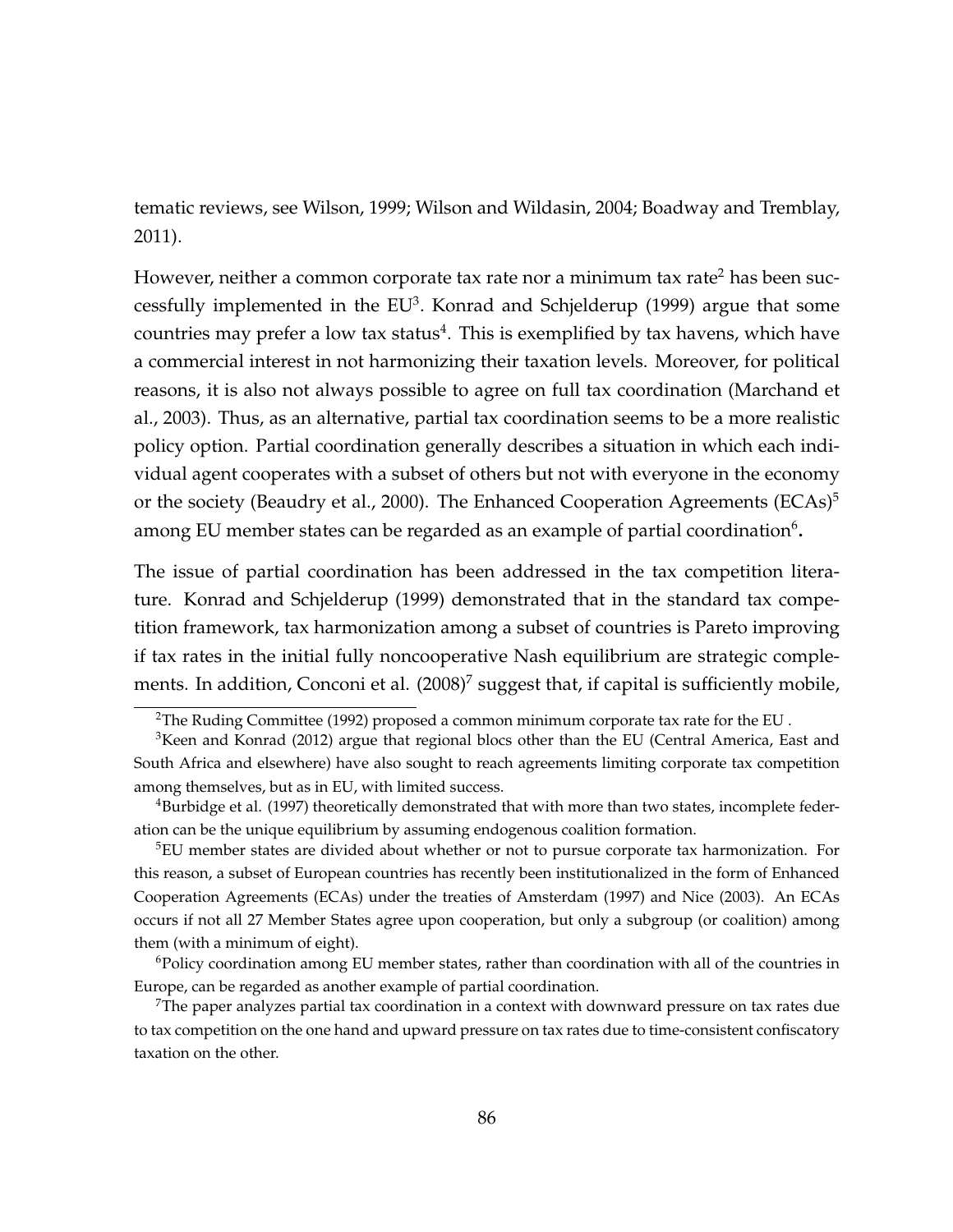partial tax harmonization benefits all countries involved relative to both global and no harmonization.

Many authors argue that jurisdictions compete not only in taxes but also in the provision of infrastructure (see Justman et al., 2002; Hindriks et al., 2008; Zissimos and Wooders, 2008; Pieretti and Zanaj, 2011). However, the existing literature on the desirability of partial tax coordination is primarily based on the assumption that countries solely compete in tax rates. In the present study, we investigate whether partial tax coordination<sup>8</sup> can benefit the countries within and outside the tax union when countries use taxes and infrastructure strategically $9$ . One closely related contribution to our work is Sørensen<sup>10</sup> (2004), who shows that, when countries are symmetric, the outsider enjoys a larger welfare gain from a binding minimum tax than countries in the union. Given cross-country asymmetries<sup>11</sup>, the welfare gains from regional tax coordination mainly accrue to countries with high initial tax rates.

However, our setting differs from that in Sørensen (2004). First of all, taxes and infrastructure expenditure are related via a budget constraint in Sørensen (2004), hence the equilibrium taxes and public expenditures crucially depend, as Wildasin (1991) noted, on which instrument is strategically selected<sup>12</sup>. However, recent empirical research (Hauptmeier et al., 2012) demonstrates that jurisdictions use strategic tax rates and public inputs independently to compete for capital. Our model does not have this budget constraint $13$ , and hence taxes and expenditures are two independent strategic

 ${}^{8}$ In another paper of mine (Han et al., 2013), we investigate welfare implications of full tax coordination. There we consider a two-country model and tax coordination are implemented in the two countries. However, in the present paper, we consider a three-country model and only a subset of all countries coordinate tax policies, which essentially differs from the setting of Han et al. (2013).

 $9$ In our paper, we do not focus on the stability of the tax union. We simply assume that the union is formed by other factors outside the context of the tax competition problem.

 $10$ The model in the paper incorporates various forms of taxations, a public consumption good, infrastructure provision, and a redistributive lump sum transfer.

 $11$ Sørensen (2004) assumes that countries differ in pure profit shares, foreign ownership shares, initial endowments, and social preferences regarding redistribution.

 $12$ Koethenbuerger (2011) also argues that models of local public finance predominantly assume that local governments set taxes while expenditures are residually determined via the budget constraint.

 $13$ This is in the same vein as Hindriks et al. (2008), Zissimos and Wooders (2008), Pieretti and Zanaj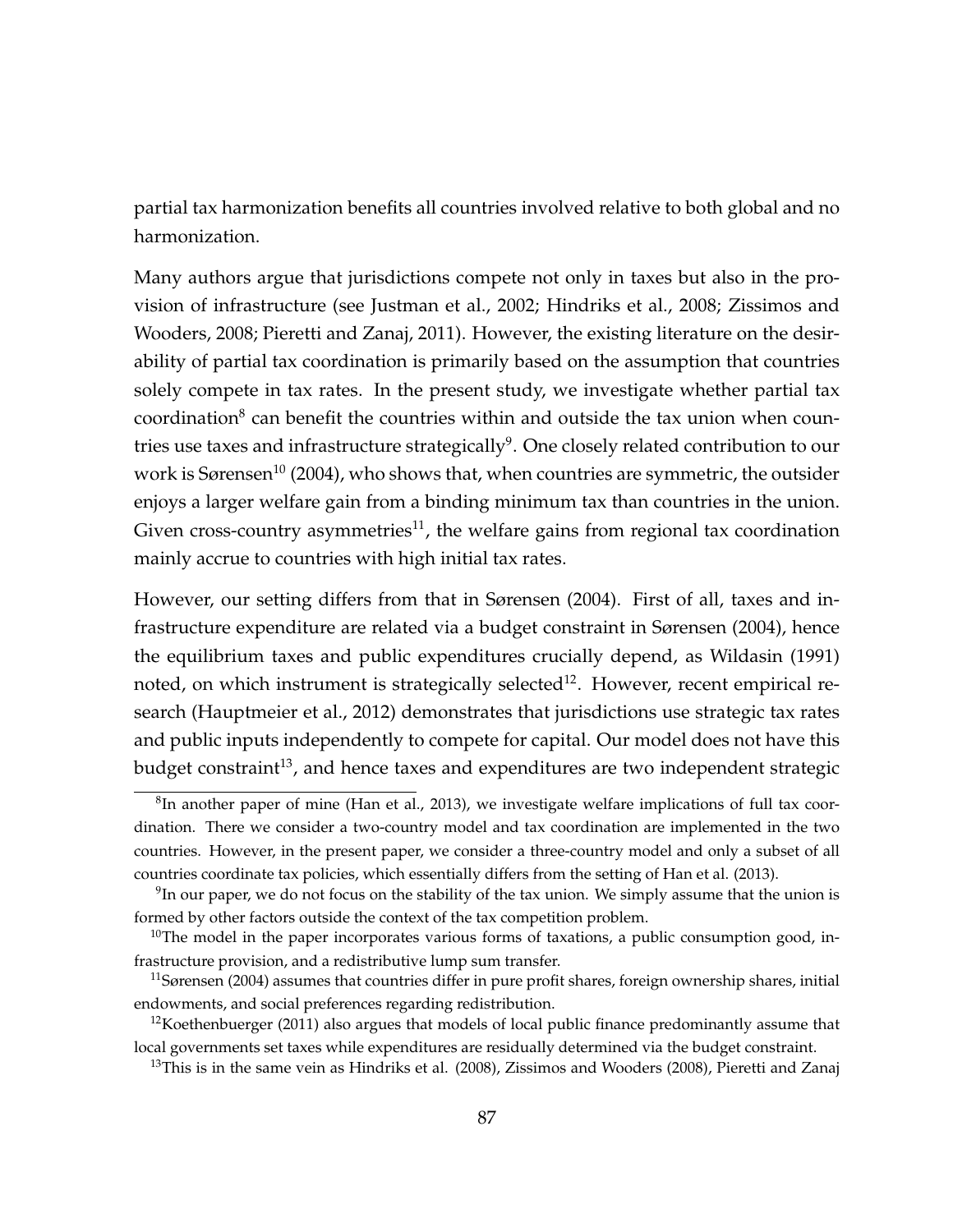variables<sup>14</sup>. In addition, he considers an egalitarian social welfare function<sup>15</sup>. In our paper, we do not consider the redistributional aspects of tax policies, and thus we assume that the governments maximize social welfare without concern for inequality. Therefore, we can exclusively focus on the impact of policy coordination on social welfare.

In the present chapter, we investigate the welfare implications of partial tax coordination when countries compete in taxes and infrastructure<sup>16</sup>. To this end, we assume that only a subgroup of all countries considered forms a union. Moreover, the union's member states only coordinate their tax policies while still compete in the infrastructure provision. This implies that the union countries, while coordinating their tax rates, are able to adjust their infrastructure policies to attract foreign capital<sup>17</sup>. In addition, the union competes in taxes and infrastructure with the rest of the world.

Two partial coordination devices are considered successively. We first discuss the welfare implications of tax harmonization (a common tax rate) within the union. Because a common tax rate may prove difficult to implement, we consider the case in which a minimum tax rate is imposed within the union. We then analyze the related welfare effects.

Our results show that a subgroup of countries agreeing to a common tax rate can have adverse consequences for both union and nonunion countries. This is in stark contrast with Konrad and Schjelderup's (1999) finding that partial tax harmonization is Pareto improving when jurisdictions solely compete in taxes. Our result also differs from that

<sup>(2011),</sup> and Hauptmeier et al. (2012).

 $14$ The only condition we require is that the budget is non-negative, which is the case because the jurisdictions are assumed to impose a lump sum tax to finance public expenditures if necessary, as assumed in Hindriks et al. (2008).

<sup>&</sup>lt;sup>15</sup>The government in each country is concerned with the average individual welfare level and the dispersion of individual utilities around this mean.

<sup>&</sup>lt;sup>16</sup>These infrastructure investments may represent material or immaterial public goods such as laws and regulations protecting intellectual property and specifying accurate dispute resolution rules.

 $17$ One may argure that jurisdictions would also coordinate infrastructure expenditures, however, as Han et al. (2013) suggest that it is not realistic. This is because expenditure coordination would drastically limit sovereign policy making, as many infrastructure expenditures primarily satisfy internal policy goals and are incidentally attractive to foreign investments.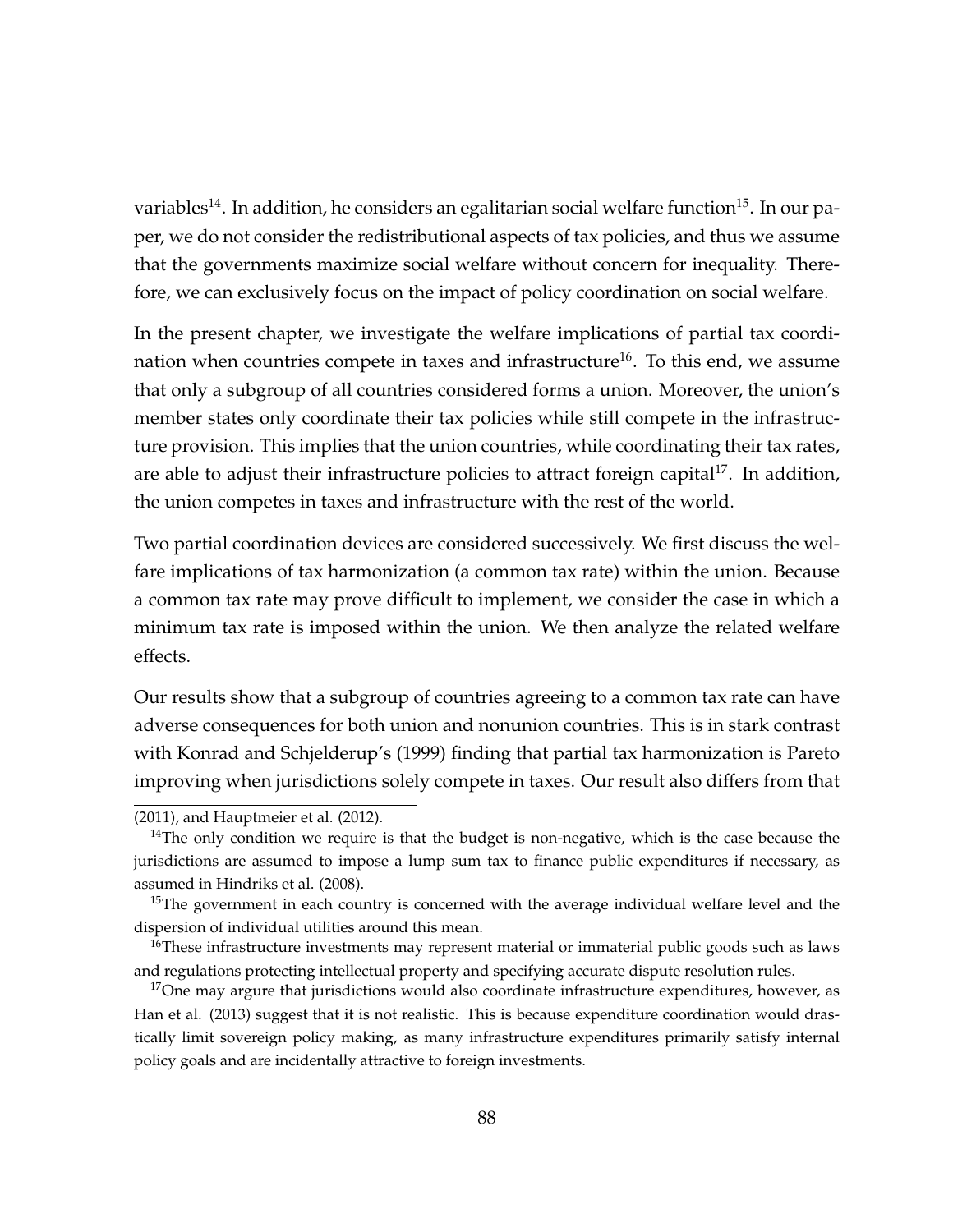in Sørensen (2004), in which partial coordination leaves all countries better off, assuming countries compete in both $^{18}$  taxes and infrastructure. In addition, we demonstrate that both high tax and low tax countries can be worse off when a lower tax bound is applied within the tax union. This result is at odds with Sørensen (2001, 2004), who concludes that the imposition of a minimum tax rate benefits the high tax country and harms the low tax country.

The chapter is organized as follows. In the next section, we study the welfare implications of partial coordination when countries only compete in taxes. In section 3, we derive optimal strategies from tax and infrastructure competition for each government. Section 4 then compares social welfare with and without partial tax harmonization. The welfare implications of a minimum tax rate are considered in section 5. Section 6 concludes.

## **5.2 The benchmark**

As a benchmark, we first study the welfare implications of partial tax coordination assuming countries compete only by taxes. As in Sørensen (2004), two cases are considered. We assume that a tax union implements a common tax rate with symmetric competing countries. When the countries are asymmetric, we assume that a minimum tax rate is imposed<sup>19</sup> in the union.

## **5.2.1 Partial coordination with symmetric countries**

Consider three identical countries  $i = 1, 2, 3$ . They compete in taxes to attract perfectly mobile capital from the rest of the world. There is no domestic ownership of capital $^{20}$ .

<sup>&</sup>lt;sup>18</sup>As we argued above, in his paper, taxes and infrastructure are not independent variables.

 $19$ To the best of our knowledge, the welfare implications of imposing of a minimum tax rate among a subset of countries has not been studied when they solely compete in taxes.

<sup>&</sup>lt;sup>20</sup>This assumption is made in several contributions (see, for example, Hindriks et al., 2008; Kempf and Rota-Graziosi, 2010).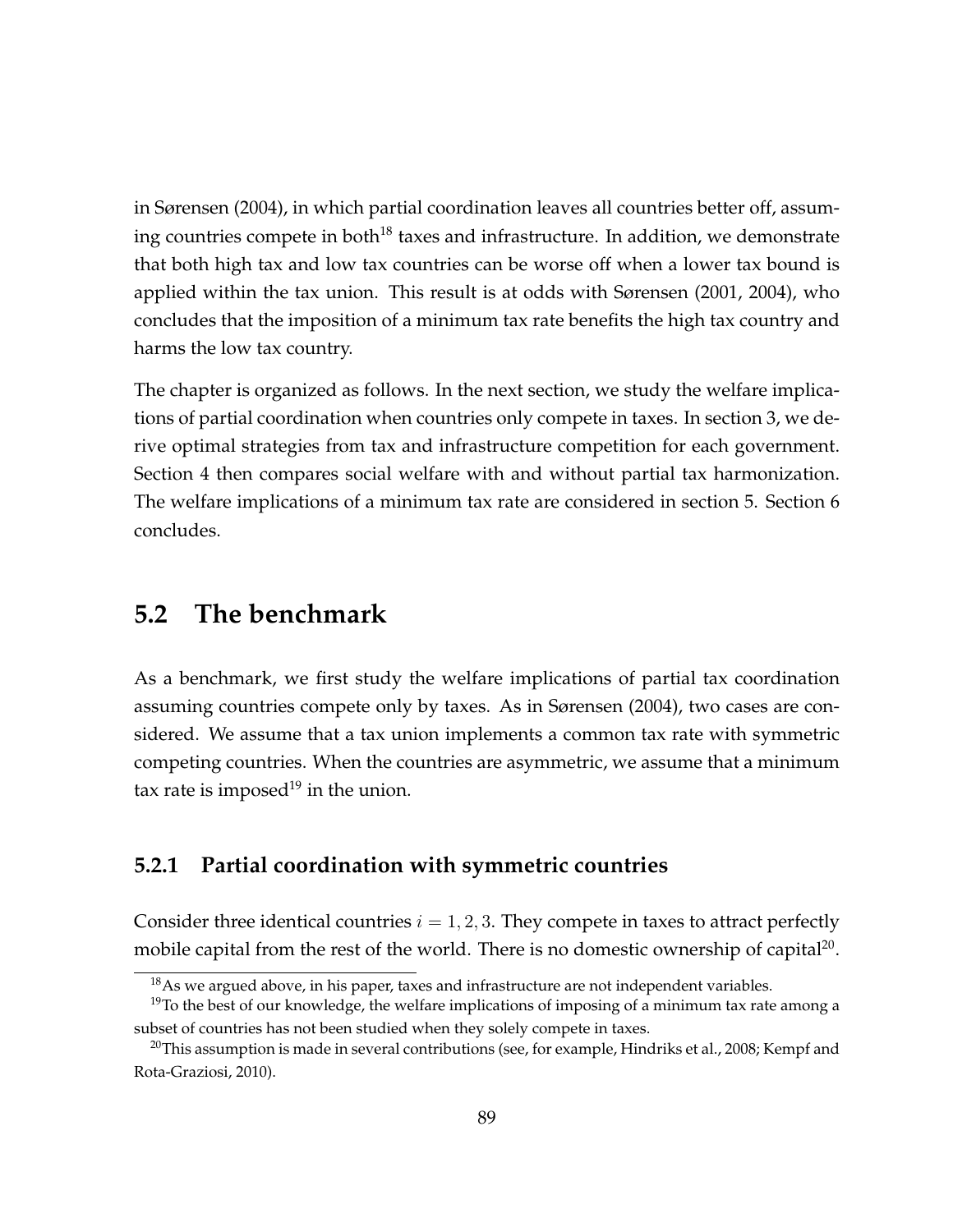We assume that the jurisdictions tax capital to extract rents from the capital owners. The total stock of capital is fixed and normalized to 1. In each country, there is a representative firm and the number of residents is normalized to one. The government in country  $i$  selects a unit tax rate  $t_i$  , which is source-based. Capital locates in the country where profits are highest.

The production of the representative firm in each country is given by the function  $F_i(k_i)$ , which is increasing, twice continuously differentiable and concave in the level of capital  $k_i$  (  $i = 1, 2, 3$ ). Under perfect mobility, the allocation of capital will equate its net return  $\rho$  across all jurisdictions. This net return is assumed to be positive. We thus obtain the following equality

$$
\rho = f_1(k_1) - t_1 = f_2(k_2) - t_2 = f_3(k_3) - t_3,\tag{5.1}
$$

where  $f_i$  is the marginal product of capital in country  $i$ . The above arbitrage condition determines the amount of capital in each country  $k_i$  ( $i = 1, 2, 3$ ). By setting an appropriate tax rate  $t_i$ , each government maximizes the welfare  $W_i$  of its residents, the sum of the return to the immobile factor and the tax revenue,

$$
W_i = F_i(k_i) - f_i(k_i)k_i + t_ik_i,
$$
\n(5.2)

which is rebated to the residents. For reasons of tractability, we assume that the production function takes the form $21$ 

$$
F_i(k_i) = ak_i - \frac{b}{2}k_i^2,
$$

where  $a > 0$  is a shift parameter of the production function and  $b > 0$  is the rate of decline of the marginal product of capital relative to  $k_i$ .

The parameter b plays a critical role in our model. The higher the value of b, the lower the productivity of capital for a given amount of invested capital. As Machlup (1991) pointed out, the scarcity degree of complementary factors influences the declining rate in marginal productivity. In other words, the scarcer these factors are the higher the value of *b* should be.

 $21$ Note that a linear quadratic production function is assumed by several authors, such as Bucovetsky (1991, 2009), Peralta and Ypersele (2006), and Itaya (2008).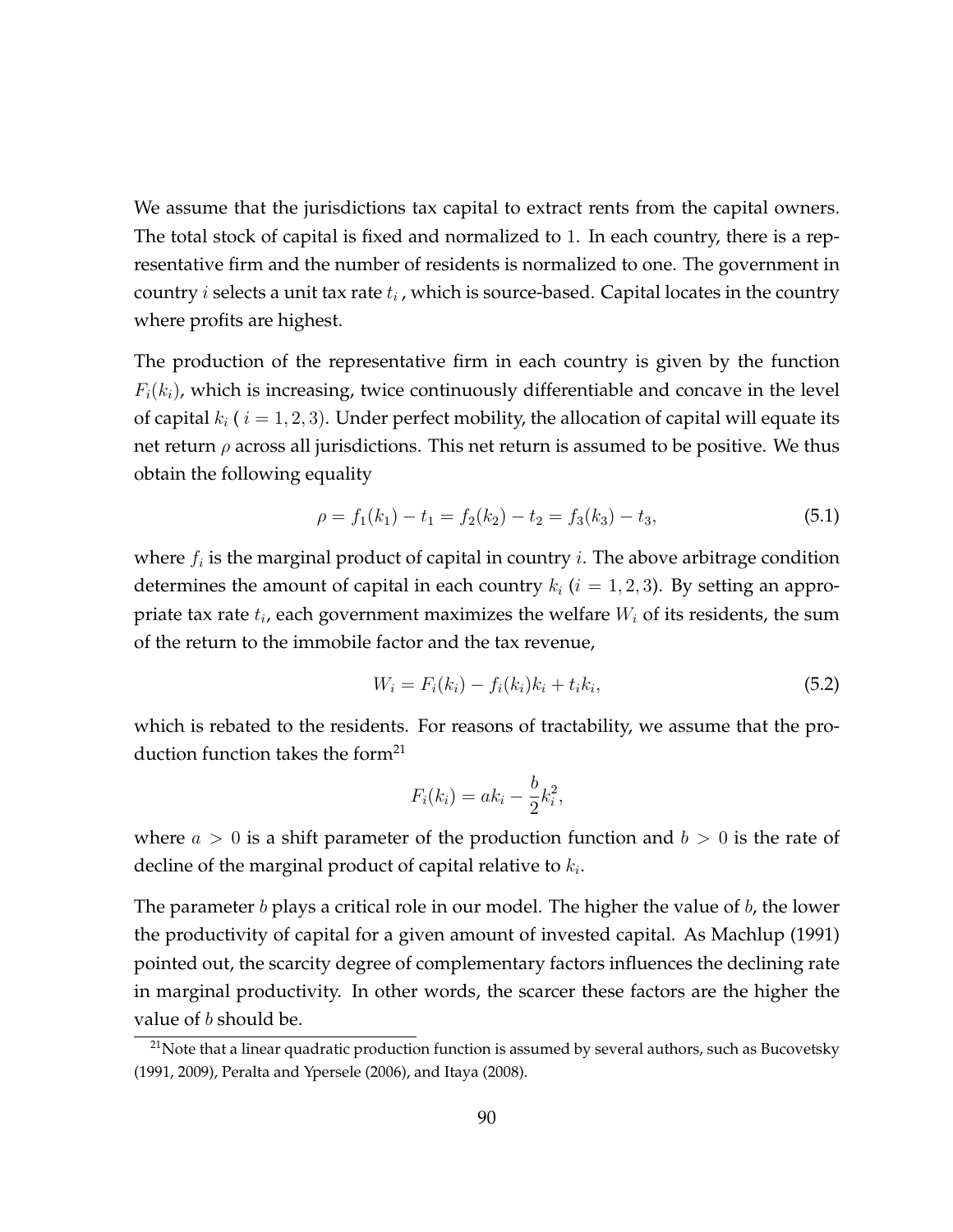Because the net return of capital must be nonnegative, we impose the condition<sup>22</sup>  $\frac{a}{b}$  >  $k_i$ . The welfare function of country  $i$  becomes

$$
W_i = \frac{b}{2}k_i^2 + t_i k_i.
$$

From (5.1), the capital invested in each jurisdiction is

$$
k_1^* = k_2^* = k_3^* = \frac{1}{3}.
$$

Maximizing the welfare of each country yields the following optimal tax rates

$$
t_1^* = t_2^* = t_3^* = \frac{b}{6}.
$$

The corresponding payoffs are

$$
W_1^* = W_2^* = W_3^* = \frac{b}{9}.\tag{5.3}
$$

In what follows, we assume that countries 1 and 2 form a tax union and set a common tax rate  $t^c$  that maximizes the total welfare of the union. Country 3 remains outside and observes the coordination inside the union. Therefore, the tax union and country 3 compete for mobile capital by selecting taxes  $t$  and  $t_3$  noncooperatively. The amount of capital located in each economy is then  $k_1 = k_2 = \frac{1}{4}$  $\frac{1}{4}$  and  $k_3=\frac{1}{2}$  $\frac{1}{2}$ . Solving the game, the equilibrium tax rates are

$$
t^c = \frac{b}{2}, \ t_3^c = \frac{b}{4}.
$$

The union as a whole faces a lower elasticity of capital supply than the individual member states. Thus, the uniform tax rate is higher than the noncooperative equilibrium rates,  $t^c > t_i^*$   $(i = 1, 2)$ . Because tax rates are strategic complements, country 3 sets a higher tax rate than in the noncooperative case,  $t_3^c > t_3^*$ . The resulting payoffs are

$$
W_1^c = W_2^c = \frac{5b}{32}, \ W_3^c = \frac{b}{4}.\tag{5.4}
$$

Comparing welfare levels with and without coordination, it is easy to see that

$$
W_i^c - W_i^* = \frac{13}{288}b > 0, i = 1, 2,
$$
  

$$
W_3^c - W_3^* = \frac{5}{36}b > 0.
$$

 $22$ In what follows, we assume that  $a$  is sufficiently large.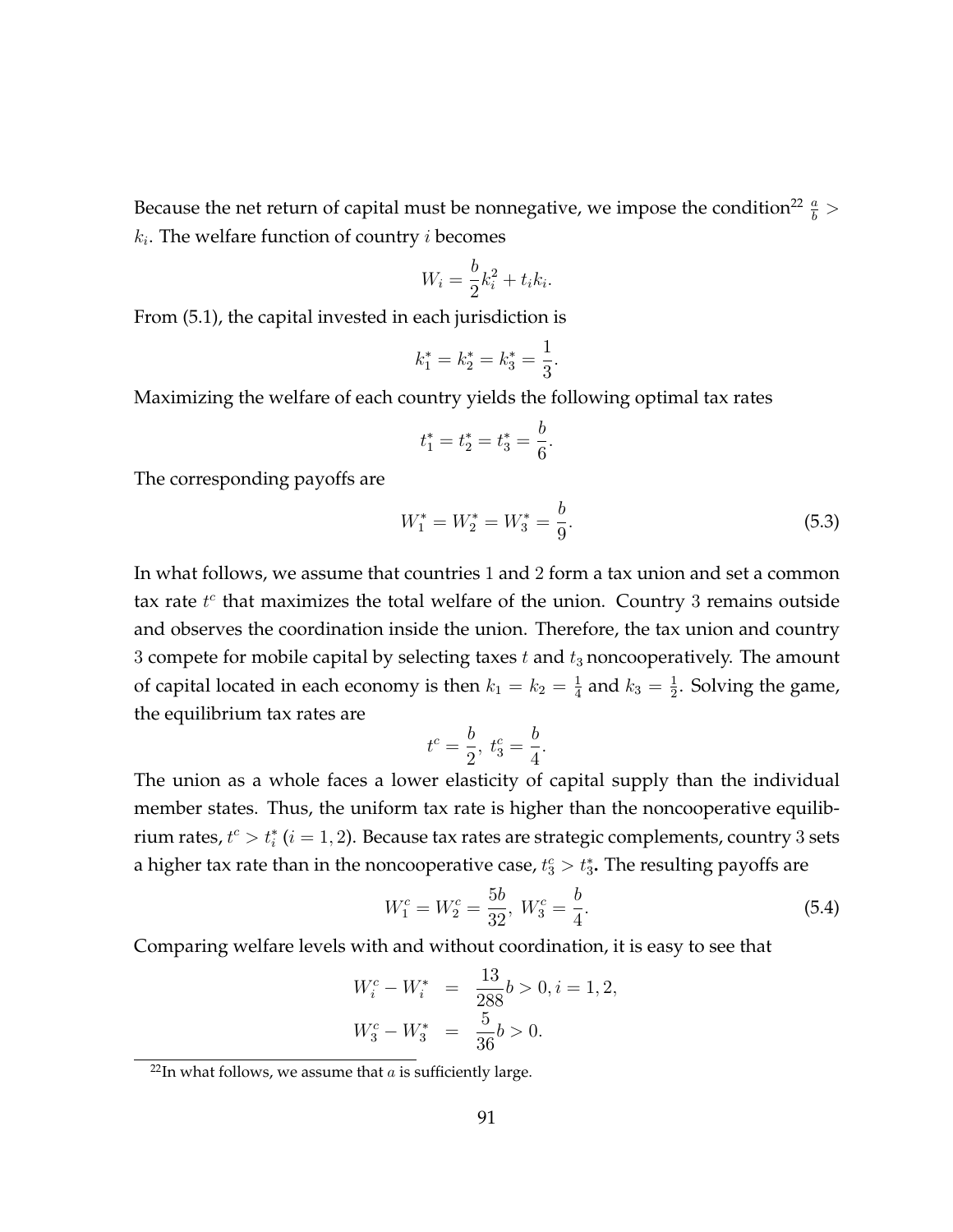That is, partial tax harmonization improves the welfare of all of the countries if we only consider pure tax competition. This result is consistent with classical results (see Konrad and Schjelderup, 1999).

## **5.2.2 Partial coordination with asymmetric countries**

Countries can be asymmetric in many respects (see Bucovetsky, 1991; Wilson, 1991; Keen and Kanbur, 1993), such as size, initial resource endowments, and productivity. In our paper, we assume that countries are heterogeneous in their degree of development, which is reflected by a country specific productivity parameter. For simplicity $^{23}$ , we assume<sup>24</sup> that countries 2 and 3 are identical but characterized by a higher level of development than country 1. This is assumed without loss of generality. We thus assume that  $F_1(k_1) < F_2(k_2) = F_3(k_3)$ . The different production functions take the following form

$$
F_1(k_1) = ak_1 - \frac{b}{2}k_1^2,
$$
  
\n
$$
F_i(k_i) = (a + \varepsilon)k_i - \frac{b}{2}k_i^2, i = 2, 3,
$$
\n(5.5)

where the shift parameter  $\varepsilon$  is positively signed. We first solve the noncooperative game among the three jurisdictions. We then analyze the welfare effects of the lower bound on taxes.

When all countries compete, solving<sup>25</sup> for the first order conditions (FOCs) leads to the following equilibrium taxes

$$
t_1^n = \frac{b}{6} - \frac{2\varepsilon}{9}, \; t_2^n = t_3^n = \frac{b}{6} + \frac{\varepsilon}{9}.
$$

It follows that  $k_1^n = \frac{1}{3} - \frac{4\varepsilon}{9b}$  $\frac{4\varepsilon}{9b}$  and  $k_2^n = k_3^n = \frac{1}{3} + \frac{2\varepsilon}{9b}$  $\frac{2\varepsilon}{9b}$ . The less developed country attracts less capital relative to the advanced one,  $k_1^n < k_2^n = k_3^n$ . The tax rate in country 1 is also

<sup>&</sup>lt;sup>23</sup> More generally, we could consider that all the countries differ in terms of their level of development. However, this would unnecessarily complicate the calculations without providing further insight.

 $^{24}$ For a similar assumption, see Bucovetsky and Smart (2006), Burbidge and Cuff (2005), and Peralta and van Ypersele (2005).

 $^{25}$ It is easy to check that  $W_i$   $(i=1,2,3)$  is concave in  $t_i$ .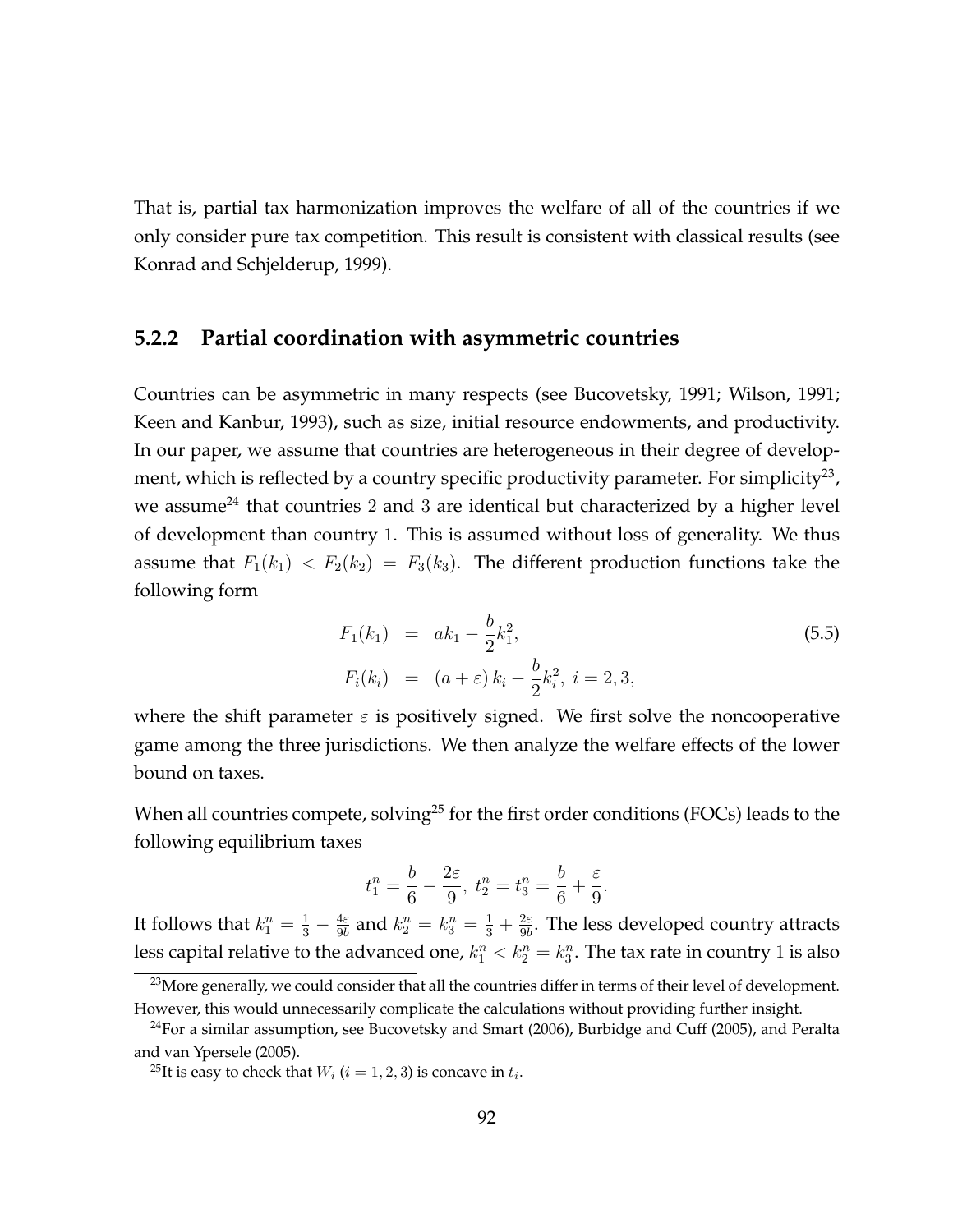lower due to its low productivity,  $t_1^n < t_2^n = t_3^n$ . The social welfare levels of the three countries are

$$
W_1^n = \frac{(3b - 4\varepsilon)^2}{81b}, \ W_2^n = W_3^n = \frac{(3b + 2\varepsilon)^2}{81b}.
$$
 (5.6)

Now we assume that countries 1 and 2 agree on a minimum tax rate  $t^l$  that lies between the noncooperative equilibrium tax rates. Because country 1 is the low tax jurisdiction (  $t_1^n < t_2^n$ ), it chooses the lower bound  $t^l$  as its best strategy $^{26}$ . Countries  $2$  and  $3$  anticipate the tax policy of country 1 and respond strategically. The resulting equilibrium tax rates are

$$
t_1^l = t^l, t_2^l = t_3^l = \frac{1}{7}(t^l + b + \varepsilon).
$$

The capital invested in the different countries is  $k_1^l = \frac{3b-4t^l-4\varepsilon}{7b}$  and  $k_2^l = k_3^l = \frac{2(b+t^l+\varepsilon)}{7b}$  $rac{(-t^2+\varepsilon)}{7b}$ . As  $k_i^l \geq 0$ , we impose  $b \geq \frac{4\varepsilon + 4t^l}{3}$  $\frac{1+4t^2}{3}$ . The corresponding welfare levels for each country are

$$
W_1^l = \frac{1}{98b}(3b - 4t^l - 4\varepsilon)(10t^l + 3b - 4\varepsilon)
$$
  

$$
W_2^l = W_3^l = \frac{4}{49b}(t^l + b + \varepsilon)^2.
$$

Comparing cooperation with tax competition from the perspective of social welfare (comparing  $W_i^l$  with  $W_i^n$ ), we demonstrate that every country will be better off under cooperation if  $t_1^n < t^l < \min\{\frac{17}{180}(3b-4\varepsilon), t_2^n\}.$ 

That is, the minimum tax rate must be higher than the lowest rate in the non-cooperative case, but sufficiently low for all of the countries to benefit from cooperation.

## **5.3 Competition in taxes and infrastructure**

In this section, we assume that the governments provide local firms with public goods intended to enhance the productivity of private capital. Countries thus compete both in taxes and the provision of infrastructure. The level of infrastructure provided by country  $i$   $(i = 1, 2, 3)$  is denoted  $g_i$ . The results of the noncooperative competition will

<sup>&</sup>lt;sup>26</sup>This is because the social welfare function is concave in tax rates.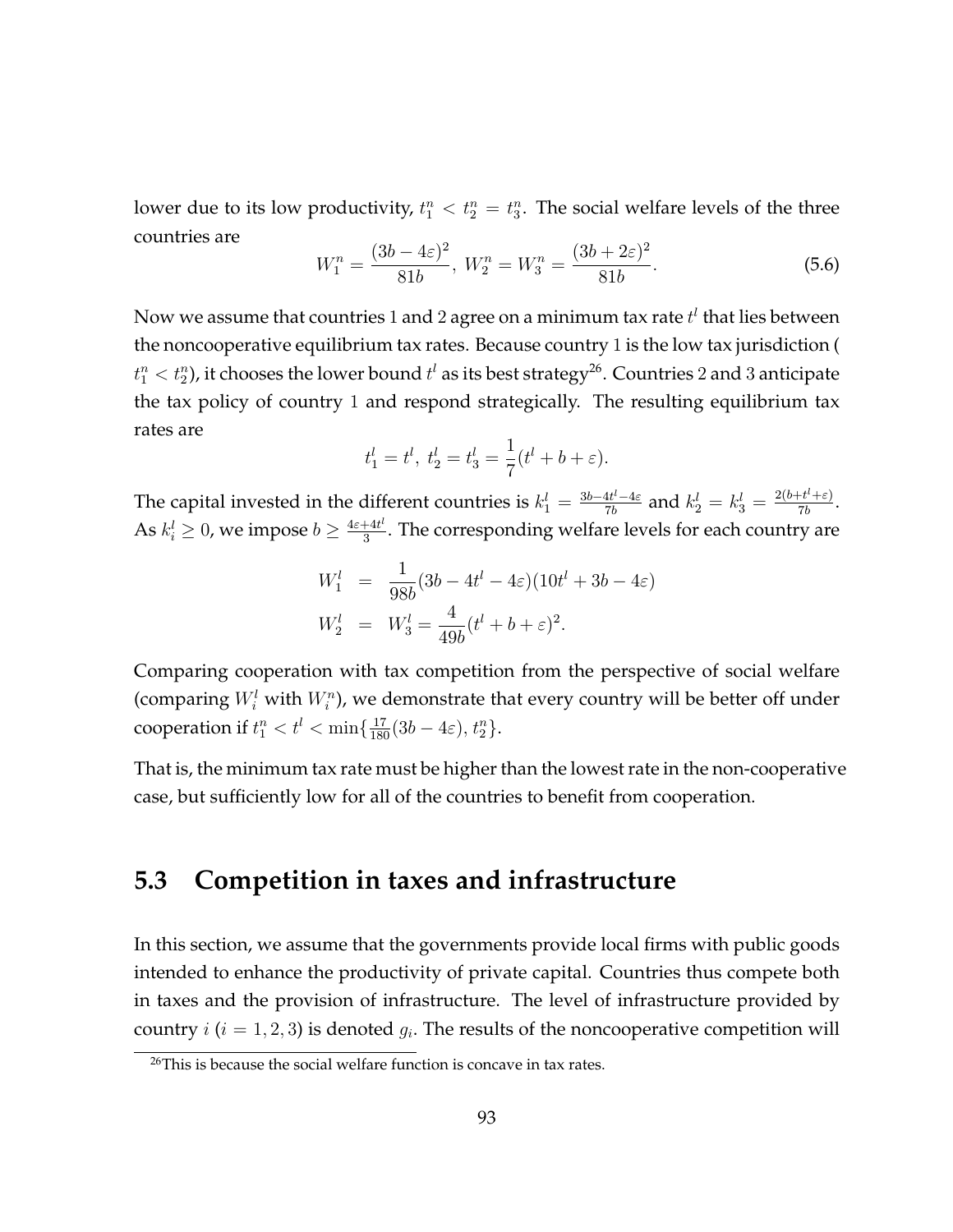serve as a baseline to gauge the desirability of tax harmonization. In the spirit of Hindriks et al. (2008), the production function, which is specific to country  $i$  ( $i = 1, 2, 3$ ) exhibits constant returns in infrastructure and takes the form

$$
F_i(k_i, g_i) = (a + g_i) k_i - \frac{b}{2} k_i^2.
$$

The cost function of the public input is given by  $c_i(g_i) = \frac{g_i^2}{2},\,i=1,2,3.$  The convexity reflects that the provision of public infrastructure is increasingly difficult. The equilibrium share of capital located in each country is determined by the arbitrage condition

$$
\rho = f_1(k_1, g_1) - t_1 = f_2(k_2, g_2) - t_2 = f_3(k_3, g_3) - t_3,
$$
\n(5.7)

where  $f_i(k_i, g_i) = (a + g_i) - bk_i$  is the marginal product of capital in country  $i$  and  $\rho$  is the world interest rate. It follows that the amount of capital invested in country  $i$  is

$$
k_i = \frac{1}{3} - \frac{(g_h + g_j - 2g_i) - (t_h + t_j - 2t_i)}{3b}, \ h, j \neq i.
$$

The subscripts h and  $j$  ( $h$ ,  $j = 1, 2, 3$ ) refer to the other two countries.

Each government selects the tax rate and level of infrastructure that maximize its welfare function

$$
W_i = F_i(k_i, g_i) - f_i(k_i, g_i)k_i + t_ik_i - \frac{g_i^2}{2}
$$
\n
$$
= \frac{b}{2}k_i^2 + t_ik_i - \frac{g_i^2}{2}.
$$
\n(5.8)

In the following, we solve a two-stage game. In the first stage, countries select the public expenditure levels. Tax rates are set in the second stage for given infrastructure levels that are selected in the first stage<sup>27</sup>. We solve the game by backward induction.

 $27$ The choice of sequentiality follows the rule that the most irreversible decision must be made first (see Justman et al., 2002; Hindriks et al., 2008; Zissimos and Wooders, 2008; Pieretti and Zanaj, 2011).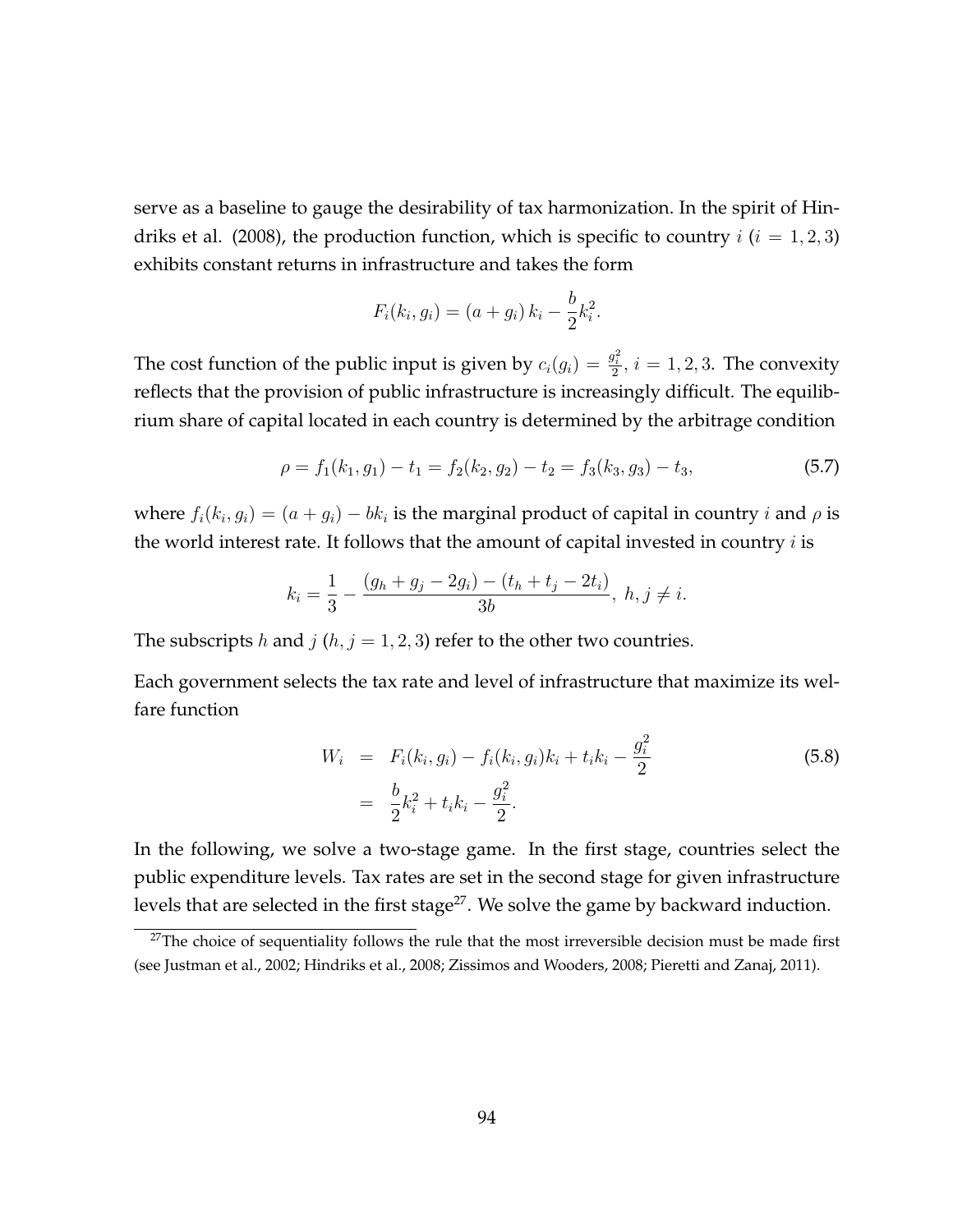## **5.3.1 Tax game**

First, we focus on the tax game. It is easy to verify that the welfare function  $W_i$  is concave in  $t_i$ . The best tax response of country  $i$  is

$$
t_i = \frac{1}{8} \left[ (g_h + g_j - 2g_i) + (t_h + t_j) + b \right], \ h, j \neq i. \tag{5.9}
$$

Because the reply functions are upward sloping, taxes are strategic complements. Note also that the slope is less than one, which ensures the stability of the equilibrium. By solving the system of equations (5.9), we derive the Nash equilibrium in taxes

$$
t_i = \frac{1}{18} \left[ 4g_i - 2(g_h + g_j) + 3b \right]. \tag{5.10}
$$

## **5.3.2 Infrastructure game**

At the first stage, each jurisdiction maximizes its payoff with respect to its infrastructure provision  $g_i$ . The FOCs yield

$$
g_i = \frac{8(2g_h + 2g_f - 3b)}{81b - 32}, \ h, j \neq i.
$$

We require that  $b > \frac{32}{81}$  to ensure that the objective functions in  $g_i$  are concave. The equilibrium public expenditure of country  $i$  is

$$
g_i^{**} = \frac{8}{27}.\tag{5.11}
$$

Introducing (5.11) into the equations (5.10) yields the equilibrium tax rate of country  $i$ 

$$
t_i^{**} = \frac{b}{6}.
$$

The amount of capital invested in country *i* is  $k_i^{**} = \frac{1}{3}$  $\frac{1}{3}$ . The welfare of country *i* is then

$$
W_i^{**} = \frac{1}{729} (81b - 32), \ i = 1, 2, 3,
$$
 (5.12)

which is positive because  $b > \frac{32}{81}$ .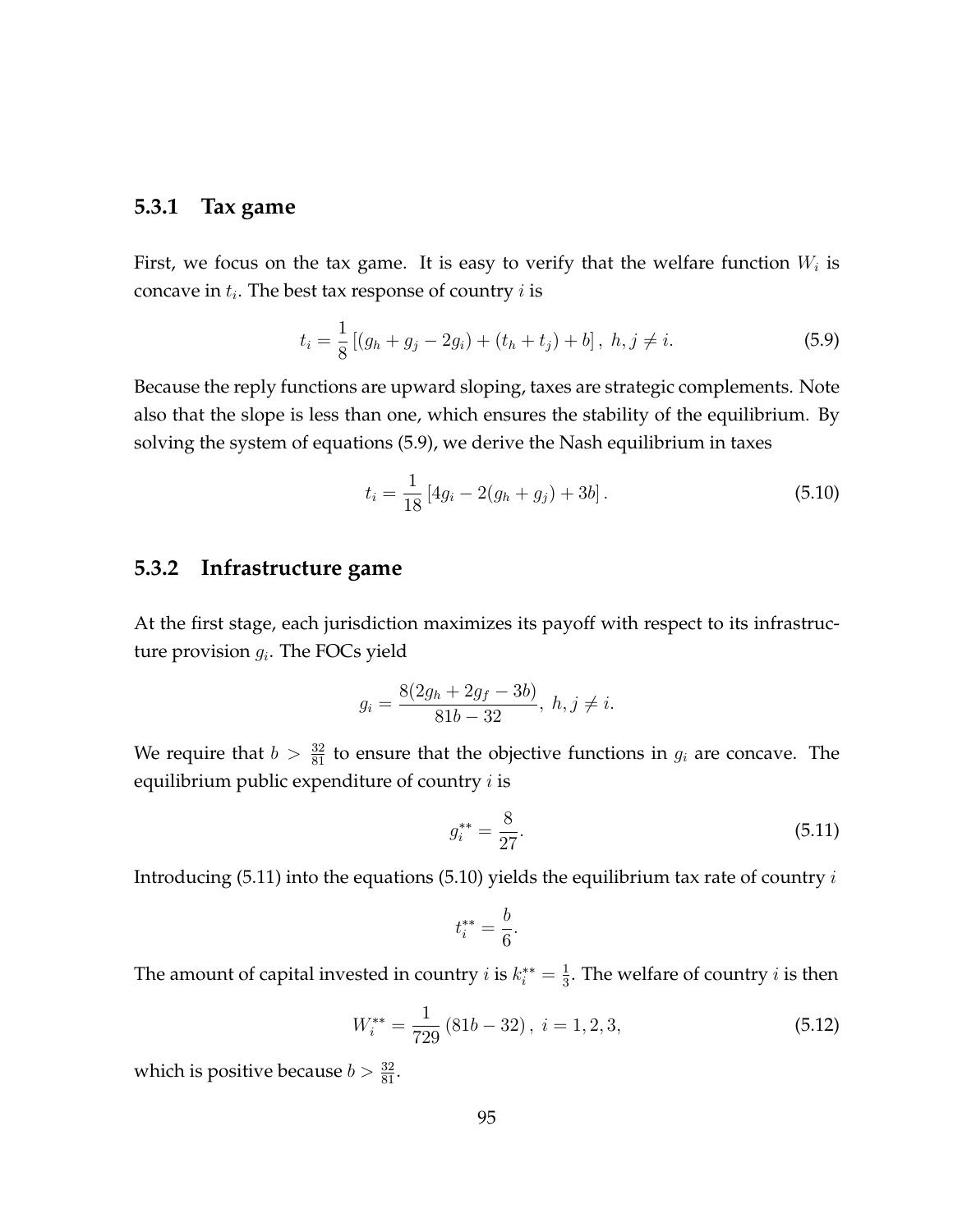## **5.4 Partial tax harmonization**

In this section, we analyze whether partial tax harmonization is desirable. To that end, we assume that countries 1 and 2 form a tax union and set a common tax rate  $t$  that maximizes their joint welfare. However, the member states of the union are assumed to select their infrastructure levels noncooperatively. This is because many infrastructure expenditures primarily satisfy internal policy goals and are incidentally attractive to foreign investments. Therefore, it is difficult to coordinate these types of sovereign decisions. Country 3 stays outside the union and observes the coalition of countries 1 and 2. The outsider competes with the union as a whole by providing infrastructure in the first stage and competes over tax rates in the second stage. We first solve the game, and then compare social welfare with and without tax policy coordination.

#### **5.4.1 Competition with partial tax harmonization**

Beginning from the second stage, the FOCs in tax rates $^{28}$  yield

$$
t = \frac{1}{6}(g_1 + g_2 - 2g_3 + 3b),
$$
  
\n
$$
t_3 = \frac{1}{12}(-g_1 - g_2 + 2g_3 + 3b).
$$
\n(5.13)

We observe that the larger the rate of decline of marginal productivity  $b$ , the higher the tax rate will be for a given level of public infrastructure provision. The reason is that the marginal productivity of capital is lower for a higher value of  $b$ , which results in a lower demand for capital. The competition for capital is relaxed, and tax rates increase.

In the first stage, the three countries compete in public infrastructure. Solving the FOCs with respect to  $g_i$ , we obtain the equilibrium levels of infrastructure provision

$$
g_1^u = g_2^u = \frac{23 (9b - 4)}{18 (24b - 13)},
$$
  
\n
$$
g_3^u = \frac{2 (36b - 23)}{9 (24b - 13)}.
$$
\n(5.14)

<sup>&</sup>lt;sup>28</sup>It is easy to verify that  $W_1 + W_2$  is concave in t and  $W_3$  is concave in  $t_3$ .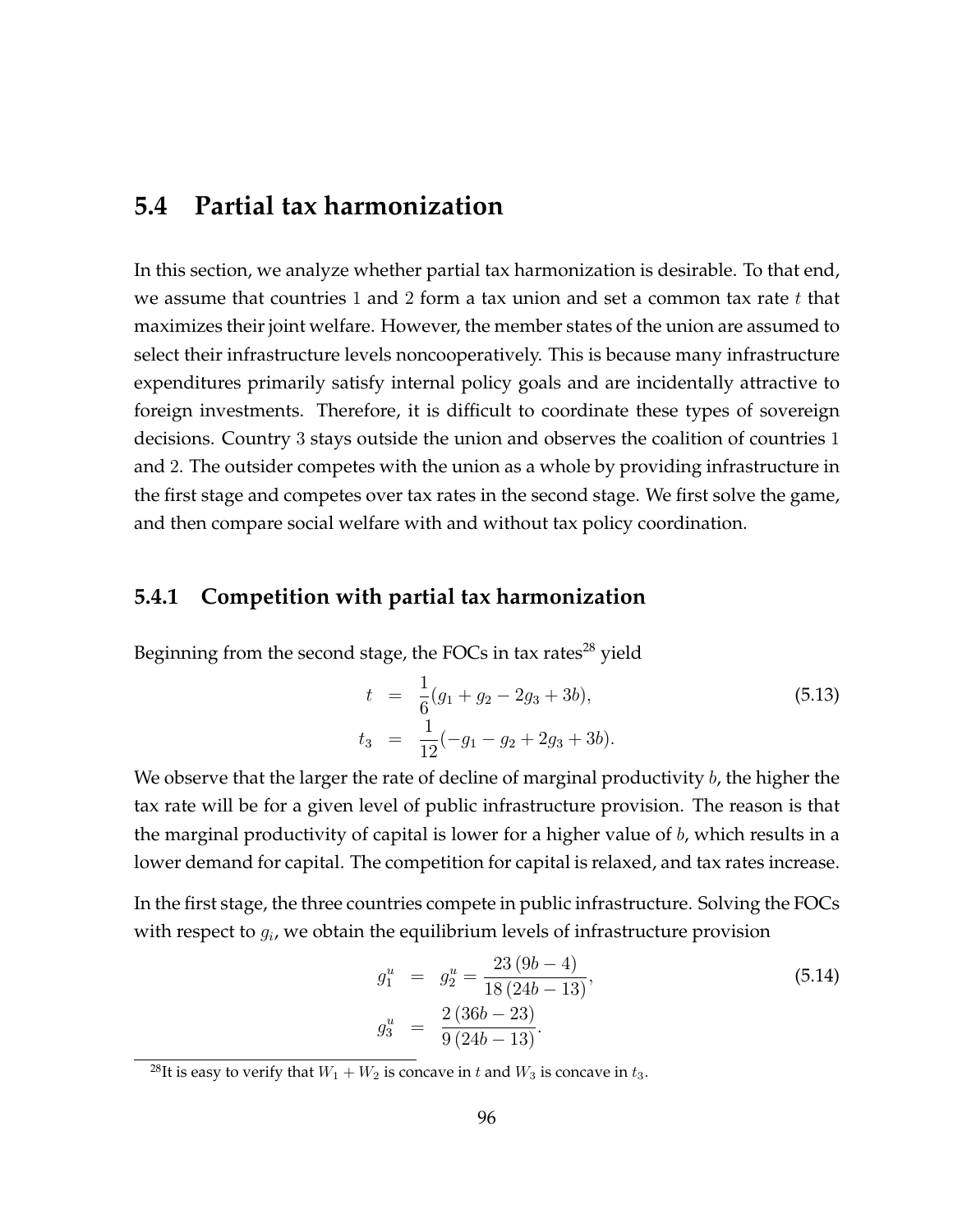To guarantee the concavity of  $W_i$  in  $g_i$ , we impose  $b > \frac{77}{144}$ . This condition is fulfilled if we require that the level of infrastructure  $g_i$  is nonnegative, which requires that  $b > \frac{23}{36}$ . Substituting (5.14) into (5.13), we obtain the equilibrium tax rates

$$
t^{u} = \frac{4b(9b - 4)}{3(24b - 13)},
$$
  

$$
t_{3}^{u} = \frac{b(36b - 23)}{6(24b - 13)}.
$$

It is easy to verify that the uniform tax rate within the union is higher than that of the outsider,  $t^u > t_3^u$ , as the union as a whole faces a lower tax elasticity of capital. However, to remain attractive, the tax union must provide more public infrastructure than the outsider. Indeed, we obtain  $g_1^u = g_2^u > g_3^u$ . The amount of capital located in each country is

$$
k_1^u = k_2^u = \frac{2(9b-4)}{3(24b-13)},
$$
  
\n
$$
k_3^u = \frac{36b-23}{3(24b-13)}.
$$
\n(5.15)

The resulting welfare levels are given as follows

$$
W_1^u = W_2^u = \frac{(9b - 4)^2 (720b - 529)}{648(24b - 13)^2},
$$
  
\n
$$
W_3^u = \frac{(36b - 23)^2 (9b - 2)}{81(24b - 13)^2},
$$
\n(5.16)

which are positive when  $b > \underline{b} = \frac{529}{720}$ . In the following, we assume that condition  $b > \underline{b}$ always holds.

## **5.4.2 Comparing social welfare**

Because the member states of the union are identical, we can write

$$
W_1^u - W_1^{**} = W_2^u - W_2^{**}
$$
  
= 
$$
\frac{32}{729} - \frac{b}{9} + \frac{(9b - 4)^2 (720b - 529)}{648(24b - 13)^2},
$$
 (5.17)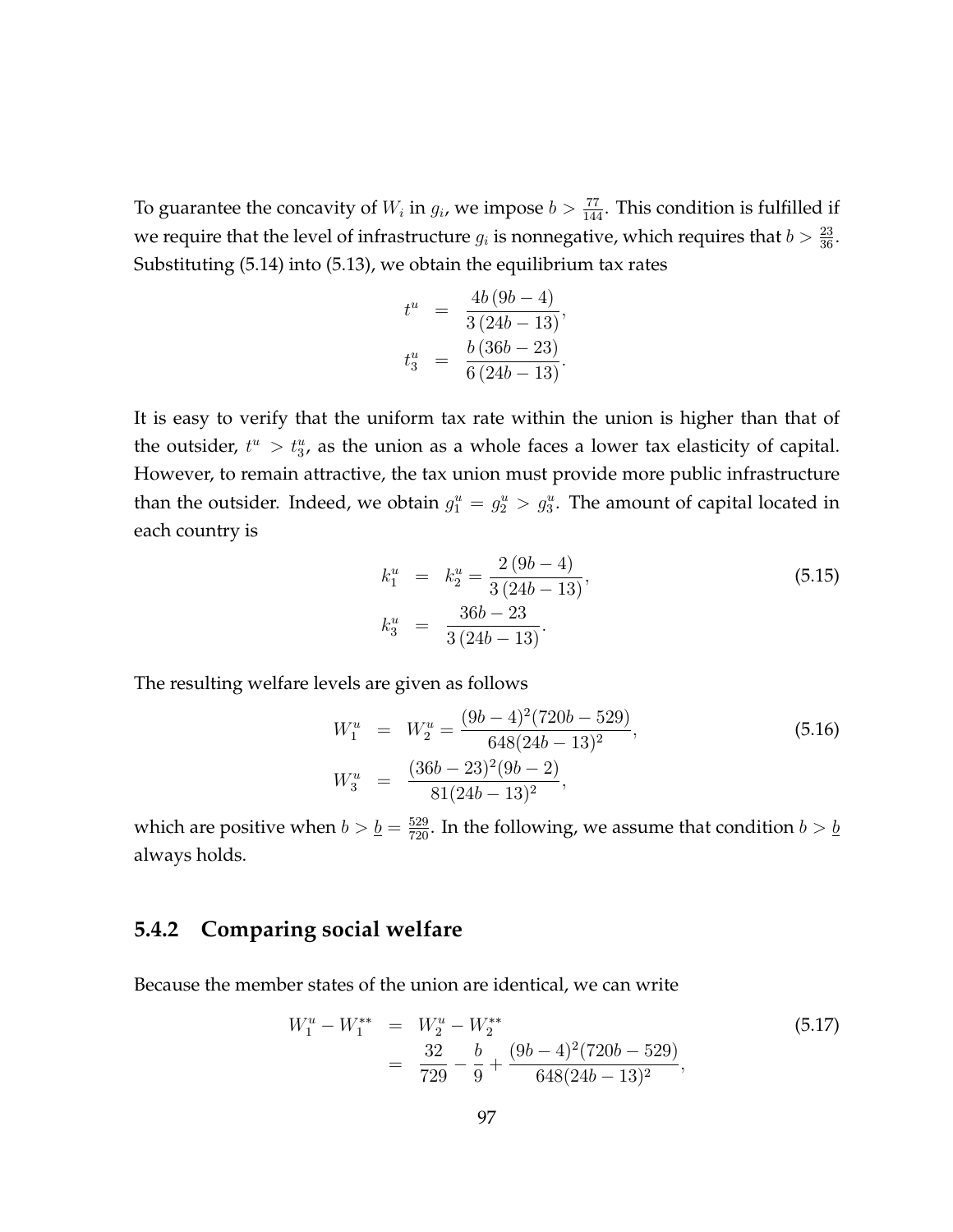which is a cubic polynomial of parameter b. It is easy to check that  $W_i^u - W_i^{**} > 0$  $(i = 1, 2)$ , if  $b > \bar{b}$  where<sup>29</sup>  $\bar{b} = 1.09$ . Consequently, partial tax harmonization improves the welfare of countries 1 and 2 if the value of  $b$  is sufficiently high. However, setting a uniform tax rate makes the union members worse off if  $\underline{b} < b < b$ .

To understand the intuition underlying this result, first note that a "low" value of b  $(b < \overline{b})$  implies that the demand for capital and hence competition for capital is "high". However, when the value of b is relatively "high" ( $b > \bar{b}$ ), competition for capital is "low". Furthermore, when the union is constrained by a uniform tax rate, infrastructure competition becomes more pronounced<sup>30</sup> than in the noncooperative case  $(g_i^u > g_i^{**})$ . Thus the intuition is straightforward. When international competition for capital is intense ( $b < b$ ), partial tax harmonization results in the over-use of costly infrastructure spending. The additional net output $31$  induced by an increased amount of infrastructure spending in the case of partial tax harmonization is overcompensated by the additional cost of providing infrastructure. Thus, agreeing on a common tax rate reduces the welfare of the union countries relative to the noncooperative scenario  $(W_i^{**} > W_i^u)$ . However, when competition for capital is less intense ( $b > \bar{b}$ ), partial tax harmonization improves the social welfare of the tax union  $(W_i^u - W_i^{**} > 0, i = 1, 2)$ , as the net output increase it induces exceeds the additional cost of providing infrastructure.

The following result can be stated

<sup>&</sup>lt;sup>29</sup>We solve the cubic equation  $W_i^u - W_i^{**} = 0$   $(i = 1, 2)$  for b and obtain that one root is  $\bar{b} = 1.09$  and the other two are complex, which is not our interest.

 $30$ Note that here we do not explain the results by mentioning the strategic effect between infrastructure expenditures and taxes, which is the case in a two-stage game. Generally, governments underinvest in the second stage to reduce the intensity of tax competition in the first stage. However, the main point here is that tax coordination results in over-provision of infrastructure by the union. This predicts that even we consider a simultaneous game in the paper, the results obtained from the two-stage game remain. Without the strategic effect emerging in the two-stage game, a simultaneous game will lead the union to respond more aggressively by investing in infrastructure than in the two-stage game.

<sup>&</sup>lt;sup>31</sup>Indeed, it is convenient to write  $W_i^u - W_i^{**} = \Delta I_i - \Delta C_i$  ( $i = 1, 2$ ), which means that the welfare change induced by the transition from noncooperative tax competition to partial harmonization results from a net output gain  $(\Delta I_i = (F_i(k_i^u, g_i^u) - \rho^u k_i^u) - (F_i(k_i^{**}, g_i^{**}) - \rho^{**} k_i^{**})$  and a change in the cost of providing public inputs  $(\Delta C_i = \frac{(g_i^u)^2}{2})$  $\frac{(a_i^*)^2}{2} - \frac{(g_i^*)^2}{2}$  $\frac{1}{2}$ ), where  $\rho^u$  and  $\rho^{**}$  are interest rates with and without partial tax harmonization, respectively.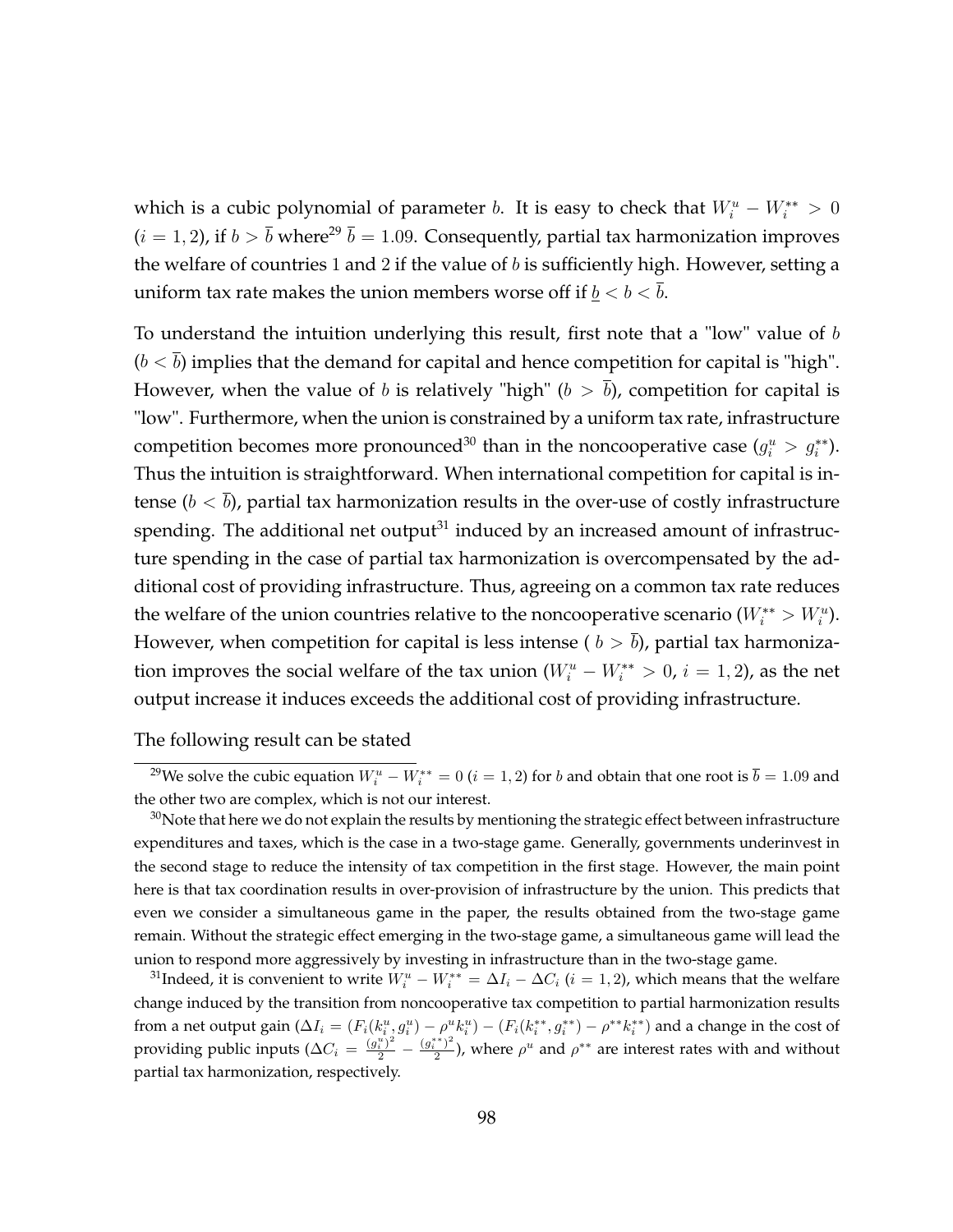**Proposition 1** *If a subgroup of countries commits to a common tax rate but competes in infrastructure, social welfare in the tax union falls when*  $\underline{b} < b < \overline{b}$  and rises when  $b > \overline{b}$  relative *to noncooperative competition in taxes and infrastructure.*

Now consider the impact of partial tax harmonization on the outsider's welfare. The welfare change in the nonmember state resulting from partial harmonization is

$$
W_3^u - W_3^{**} = \frac{32}{729} - \frac{b}{9} + \frac{(36b - 23)^2 (9b - 2)}{81 (24b - 13)^2}.
$$
 (5.18)

Solving  $W_3^u - W_3^{**} = 0$  yields the unique<sup>32</sup> root  $\underline{b} < b^m = 0.76$ . Consequently, tax harmonization in the union increases the welfare of the nonmember state when  $b > b^m$ but decreases its welfare when  $\underline{b} < b < b^m$ .

The underlying intuition can be explained as follows. When the value of  $b$  is sufficiently low,  $b < b^m$ , the member states compete aggressively in infrastructure as we highlighted above. This results in an over-provision of infrastructure by the union. Moreover, the infrastructure expenditures of the competing entities (union versus the outsider) are strategic substitutes<sup>33</sup>. Consequently, the outsider country will underprovide infrastructure and compete with low taxes. Eventually, the union attracts more capital than in the noncooperative case, and hence less capital flows to the nonunion country. As a result, the outsider's gain from lower investment  $costs<sup>34</sup>$  does not compensate for the loss it incurs in net output. Accordingly, its social welfare decreases when countries 1 and 2 coordinate tax policy. When the value of  $b$  is sufficiently high,  $b > b<sup>m</sup>$ , the member states provide a relatively moderate level of infrastructure. Because infrastructure expenditures are strategic substitutes, the outsider will not substantially reduce its provision of public inputs, and tax competition will not be excessively intense. As a result, the outsider will attract sufficient capital<sup>35</sup>, and hence its

<sup>&</sup>lt;sup>32</sup>We solve the cubic equation  $W_3^u - W_3^{**} = 0$  for *b* and obtain that one root is  $b^m = 0.76$  and the other two are smaller than  $\underline{b}$ , which violates our assumption that  $b > \underline{b}$ .

<sup>&</sup>lt;sup>33</sup>The FOCs of the infrastructure game in the tax harmonization case yield the best response functions  $g_1^u = g_2^u = \frac{-46g_3 + 69b}{144b - 46}$  for countries 1 and 2 and  $g_3^u = \frac{-2g_1^u + 3b}{9b - 2}$  $\frac{2g_1+3g}{9b-2}$  for country 3.

<sup>&</sup>lt;sup>34</sup>Similarly, we consider the decomposition  $W_3^u - W_3^{**} = \Delta I_3 - \Delta C_3$ , where  $\Delta I_3$  and  $\Delta C_3$  are the variations in the net output and the cost of infrastructure provision, respectively.

 $35$ Note that the world interest rate under partial tax coordination is lower than in the noncooperative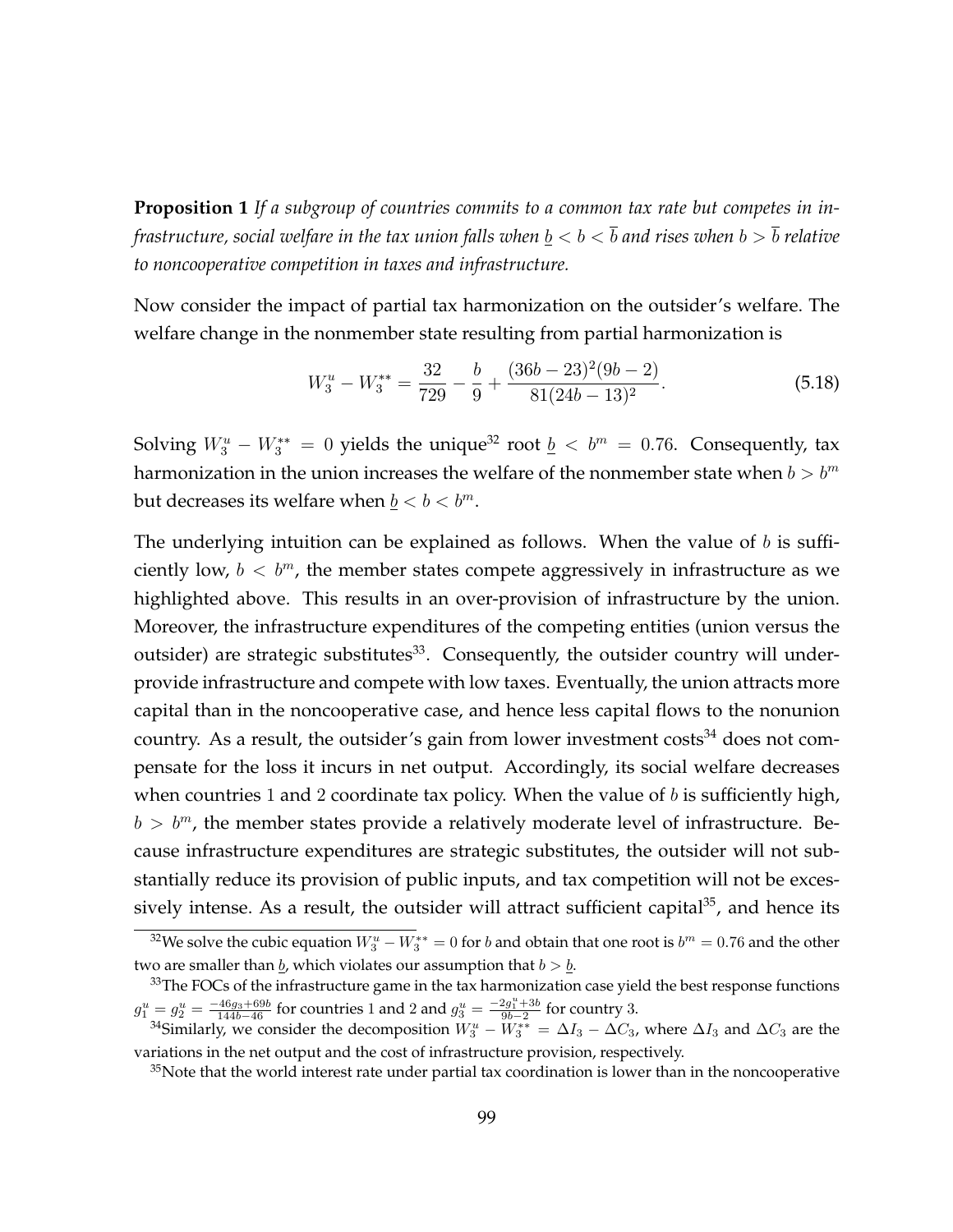social welfare will be higher than in the noncooperative case.

The following proposition concludes

**Proposition 2** *If a subgroup of countries commits to a common tax rate while competing in infrastructure, the social welfare of the nonmember state declines if*  $b < b < b^m$  *and increases when*  $b > b^m$  *relative* to noncooperative competition in taxes and infrastructure.

From Propositions 1 and 2, we can conclude the following. When  $\underline{b} < b < b^m$ , both the tax union and the outsider are worse off. When  $b^m < b < \overline{b}$ , the tax union is worse off while the nonmember state is better off. If  $b > \overline{b}$ , all of the countries benefit from the partial tax harmonization.

These results are at odds with the findings in pure tax competition (Konrad and Schjelderup,  $1999$ <sup>36</sup>, where partial tax harmonization is Pareto improving if the tax rates in the initial fully noncooperative equilibrium are strategic complements. They are also in contrast to the result obtained by Sørensen (2004) that all countries are better off with partial tax harmonization, although the union countries gain less than the outside country.

## **5.5 A minimum tax rate**

In the previous section, we demonstrated that partial tax harmonization does not necessarily improve welfare in the tax union when countries compete in both taxes and infrastructure. Does the imposition of a minimum tax rate improve the member states' welfare? To answer this question, we assume that in a first stage, each country noncooperatively selects its level of public investment. In a second stage, each country sets its tax rate subject to a lower bound, which is imposed on the union countries. Country 3 is not subject to this tax constraint.

game.

 $36$ Our result also contradicts the finding in Conconi et al. (2008) that partial tax harmonization benefits all of the countries relative to the noncooperative case.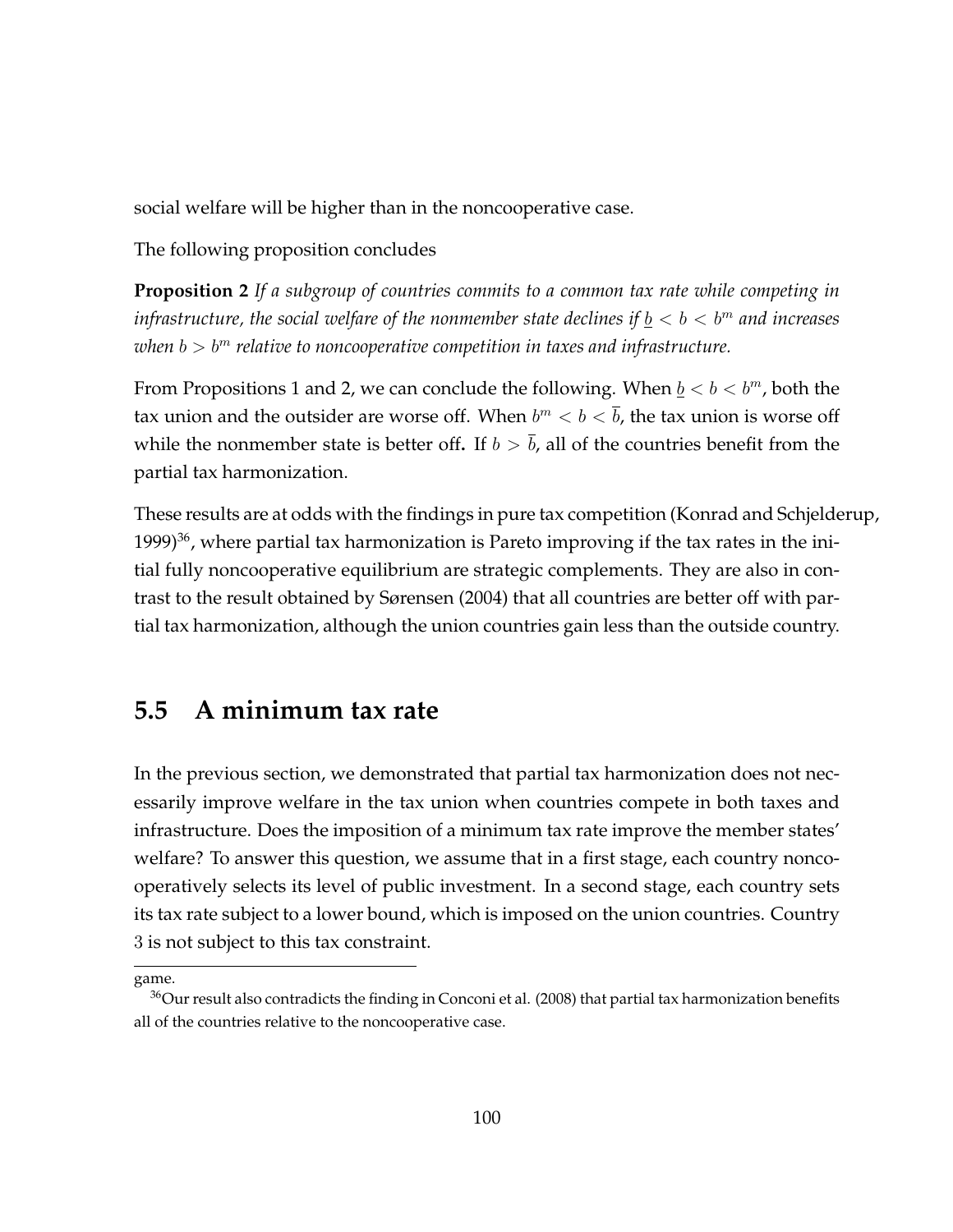## **5.5.1 Competition with a minimum tax rate**

As in the benchmark model (pure tax competition with asymmetric countries), we assume that  $F_1(k_1, g_1) < F_2(k_2, g_2) = F_3(k_3, g_3)$  without loss of generality. The production function takes the form $37$ 

$$
F_1(k_1, g_1) = (a + g_1) k_1 - \frac{b}{2} k_1^2,
$$
  
\n
$$
F_i(k_i, g_i) = (a + g_i + \varepsilon) k_i - \frac{b}{2} k_i^2, i = 2, 3,
$$
\n(5.19)

where  $\varepsilon$  is positive.

By analogy<sup>38</sup> to section 3, we are able to demonstrate that country 1 is the low tax country if all countries choose the levels of their tax rates and infrastructure noncooperatively. Indeed, in equilibrium we obtain

$$
t_1^{nom} = b(\frac{1}{6} - \frac{6\varepsilon}{27b - 16}),
$$
  
\n
$$
t_2^{nom} = t_3^{nom} = b(\frac{1}{6} + \frac{3\varepsilon}{27b - 16}),
$$

and $39$ 

$$
g_1^{non} = \frac{8}{27} - \frac{32\varepsilon}{81b - 48},
$$
  

$$
g_2^{non} = g_3^{non} = \frac{8}{27} + \frac{16\varepsilon}{81b - 48}.
$$

Therefore, if a minimum tax rate  $\tau$  is agreed between countries 1 and 2, it only<sup>40</sup> binds country 1 and induces it to choose this lower bound  $\tau$ . Solving the game by starting from the second stage, countries 2 and 3 set taxes noncooperatively. We obtain the

 $37$ The production function is similar to that in Hindriks et al. (2008).

 $38$ We solve a two-stage game. In the first stage, countries select the public expenditure levels. Tax rates are set in the second stage**.**

 $39$ The superscript "non" denotes value in the noncooperative equilibrium.

 $40$ We only consider the case in which the minimum tax rate lies between the noncooperative equilibrium rates, as in Keen and Kanbur (1993).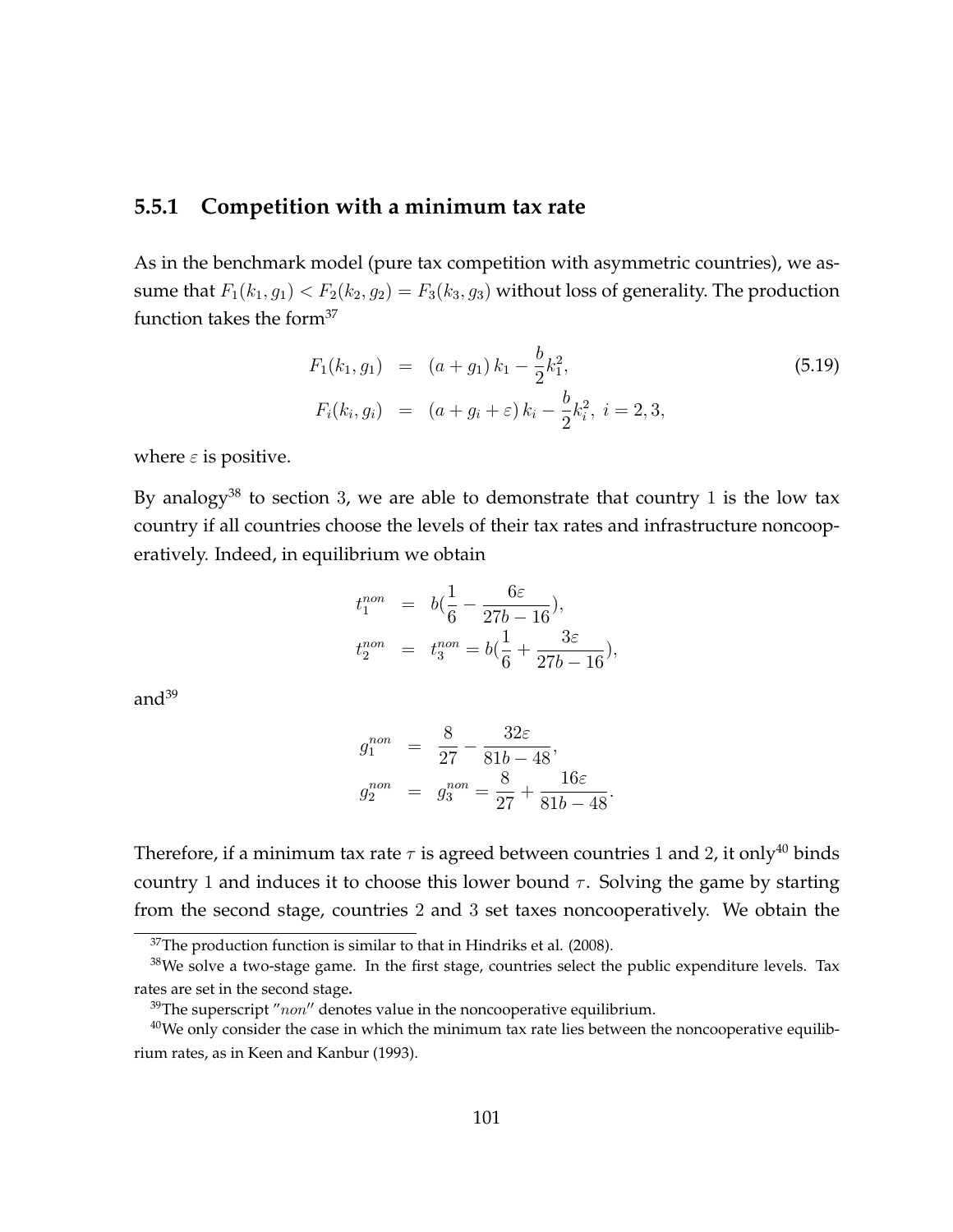equilibrium tax rates

$$
t_1^{\min} = \tau,
$$
  
\n
$$
t_2^{\min} = t_3^{\min} = \frac{3(\tau + b)(7b - 4) + 21b\varepsilon}{147b - 88}.
$$

In the first stage, infrastructure expenditures are chosen noncooperatively by all the countries. Solving the subgame yields infrastructure equilibium

$$
g_1^{\min} = \frac{4(\tau + b)(63b - 40) - 336b\varepsilon}{7b(147b - 88)},
$$
  
\n
$$
g_2^{\min} = g_3^{\min} = \frac{40\left[ (\tau + b)(7b - 4) + 7b\varepsilon \right]}{7b(147b - 88)}.
$$

Concavity is guaranteed if  $b > \frac{200}{441}$ .

## **5.5.2 Comparing social welfare**

Let  $W_i^{\min}$  and  $W_i^{non}$  denote the welfare of country i with and without minimum tax coordination, respectively. The welfare difference of the low tax country (country 1) is

$$
\Delta W_1 = W_1^{\min} - W_1^{non}
$$
  
=  $A_1(b)\tau^2 + B_1(b,\varepsilon)\tau + C_1(b,\varepsilon),$ 

where,  $A_1(b) = -\frac{4[21b(49b-16)(105b-82)+3200]}{49(147b-88)^2b^2} < 0$ ,  $B_1(b,\varepsilon)$  and  $C_1(b,\varepsilon)$  are functions of the parameters  $b$  and  $\varepsilon$ . It can be verified that  $W^{\min}_1 - W^{non}_1$  can be positively or negatively signed for different parameters  $(b, \varepsilon)$ .

The welfare difference of the high tax country  $i$  ( $i = 2, 3$ ) are

$$
\Delta W_i = W_i^{\min} - W_i^{\min}
$$
  
= 
$$
\frac{4[(b+\tau)(7b-4) + 7b\varepsilon]^2 (441b - 200)}{49(147b - 88)^2 b^2} - \frac{(81b - 32)(27b + 18\varepsilon - 16)^2}{729(27b - 16)^2},
$$

It can be shown that the sign of  $W_i^{\min}-W_i^{non}$  can be positive or negative depending on the values of the parameters.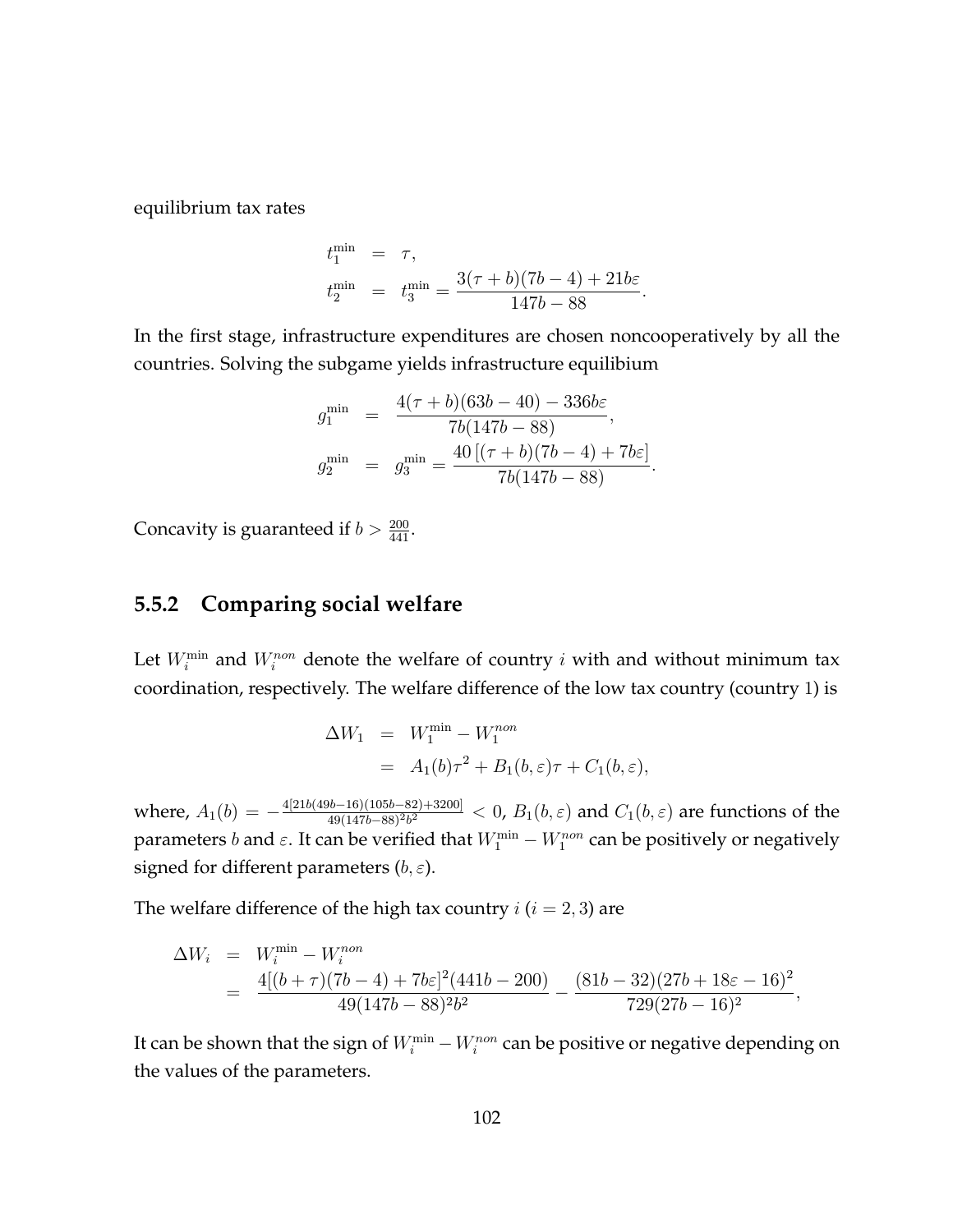From the above welfare analysis for the insiders and the outsider, we see that the imposition of a minimum tax can be welfare improving or welfare worsening both for the union members and the nonunion member.

To illustrate the impact of a lower tax bound on welfare, we provide simulations with different values for the parameter<sup>41</sup> pair ( $b, \varepsilon$ ). The horizontal axis represents  $\tau$ , and the vertical axis denotes the change in welfare  $\Delta W_i$ , where  $\Delta W_2 = \Delta W_3$ .

First, we set  $b = 1$  and consider different values of  $\varepsilon$ . When  $\varepsilon = 0.1$ , we show in Figure 1(a) that the low tax country always loses, while the high tax country (Figure 1 (b)) always gains. However, in Figure 2 when  $\varepsilon = 0.3$ , the low tax country can gain if the lower tax bound is not excessively high, and countries 2 and 3 lose if the bound  $\tau$  is excessively low.



<sup>&</sup>lt;sup>41</sup>For each figure,  $\tau$  begins at its minimum value, i.e., the noncooperative equilibrium tax rate of country 1, as we assume that the lower bound lies between the two noncooperative equilibra.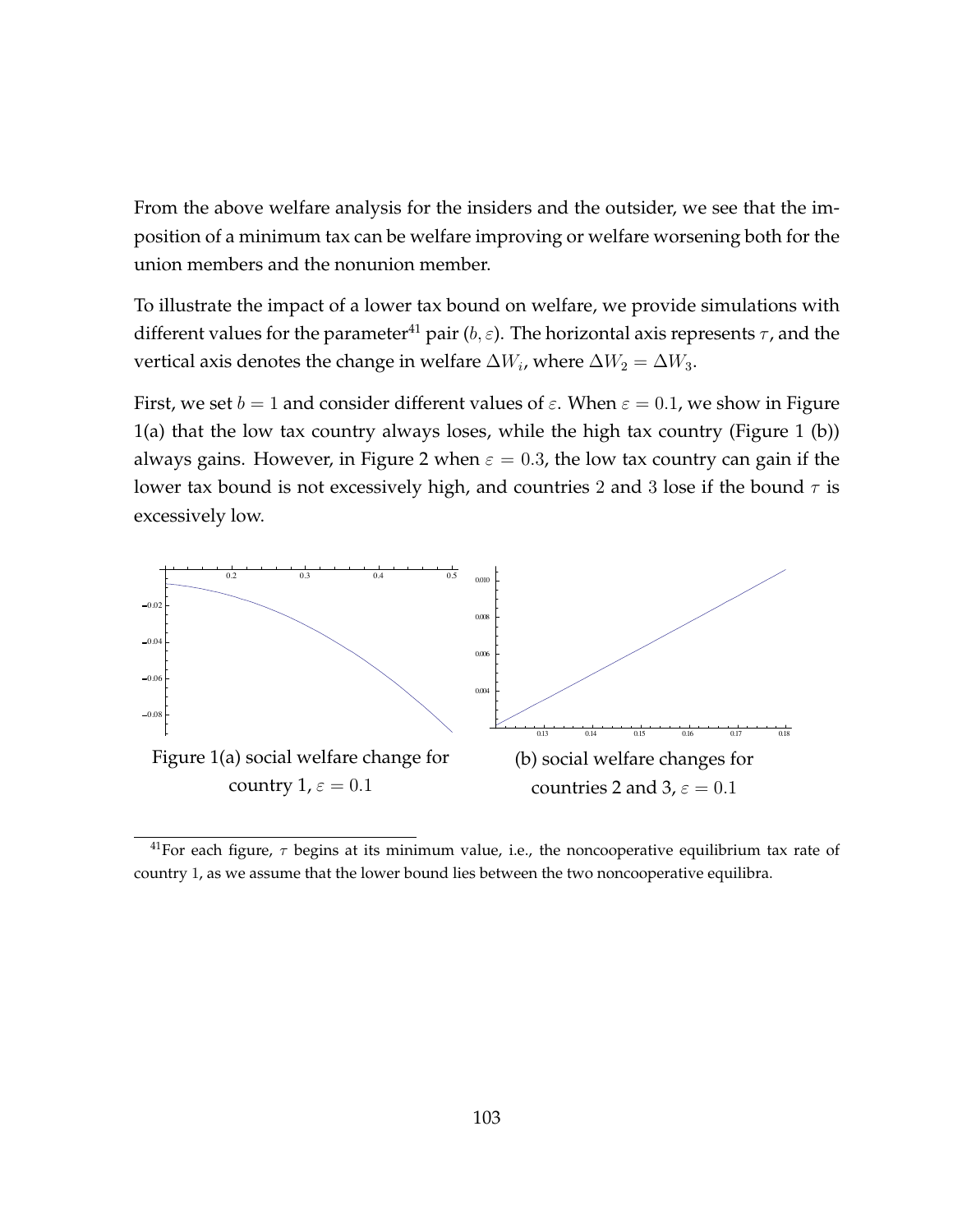

We then set  $\varepsilon = 0.2$  and consider different values of b. Figure 3 demonstrates that when  $b = 0.8$ , the low tax country loses if the minimum tax rate is excessively high, while countries 2 and 3 always gain. However, Figure 4 (a) illustrates that country 1 is always worse off if  $b = 1.0$ , while the high tax countries (Figure 4 (b)) can be harmed if the lower tax bound is not sufficiently high.

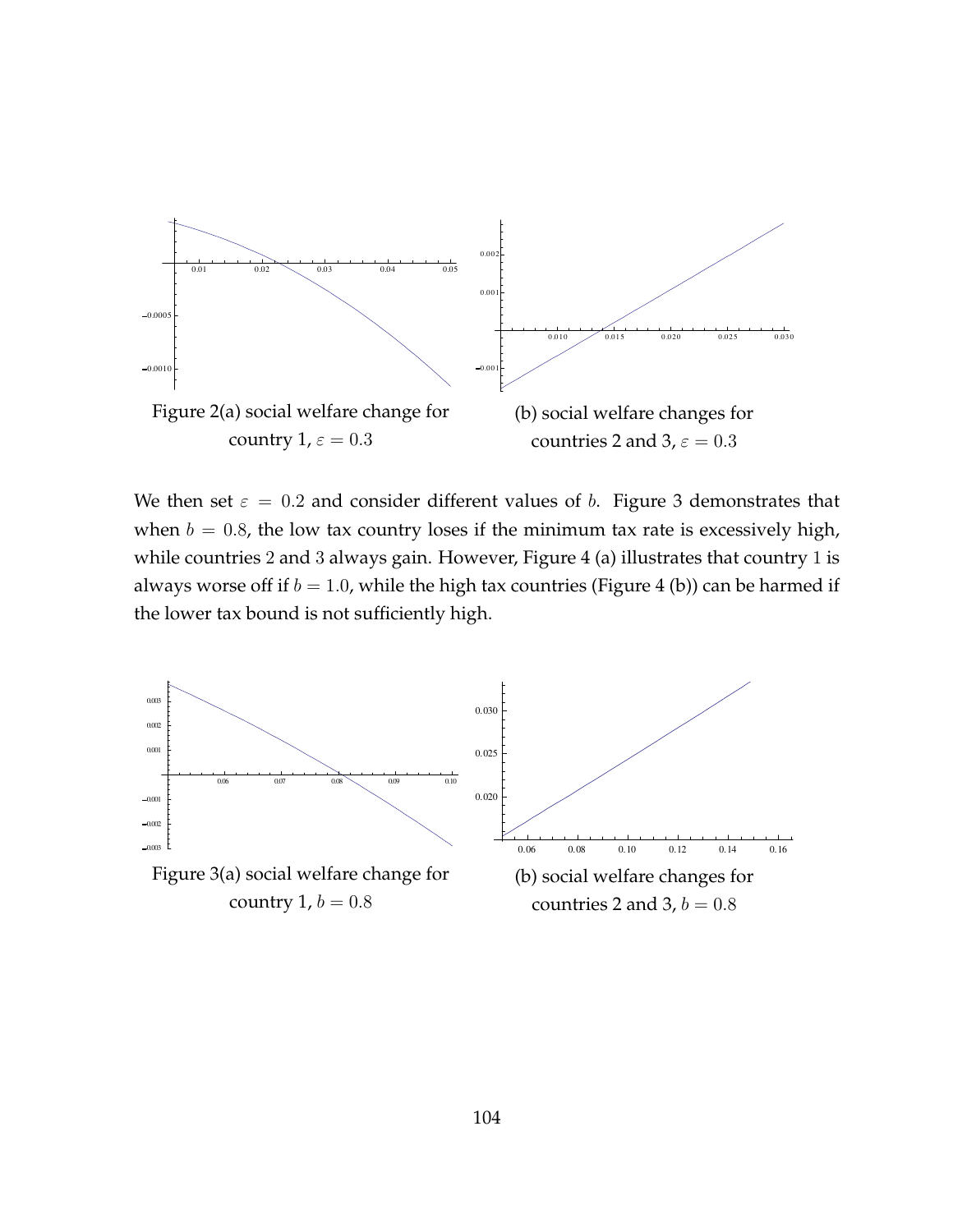

The results highlighted by the above simulations are in contrast to those resulting from pure tax competition when a minimum tax rate is imposed*.* When countries only compete in taxes, we have shown that all of the countries can be better off as long as the minimum tax is not excessively high. However, our simulations reveal cases where the imposition of a lower tax bound does not necessarily improve the social welfare of the member sates $42$  when the minimum tax rate is sufficiently low. It can even harm the high tax countries<sup>43</sup>, which differs from the findings of Sørensen (2001, 2004), who shows that establishing a minimum tax rate only harms the low tax country. When the tax bound is sufficiently high, the welfare effects depend crucially on the values of parameters b and  $\varepsilon$ .

We state the results in the following proposition

**Proposition 3** *When countries compete in taxes and infrastructure, the imposition of a sufficiently low tax bound within a subgroup of countries does not necessarily improve the social welfare of the tax union. It can even harm both the high and low tax countries.*

 $42$ This result still holds when country 1 is the more advanced country. We can demonstrate this in a similar way and the proof is available upon request.

 $43$ Note that the high tax countries could be member or nonmember states.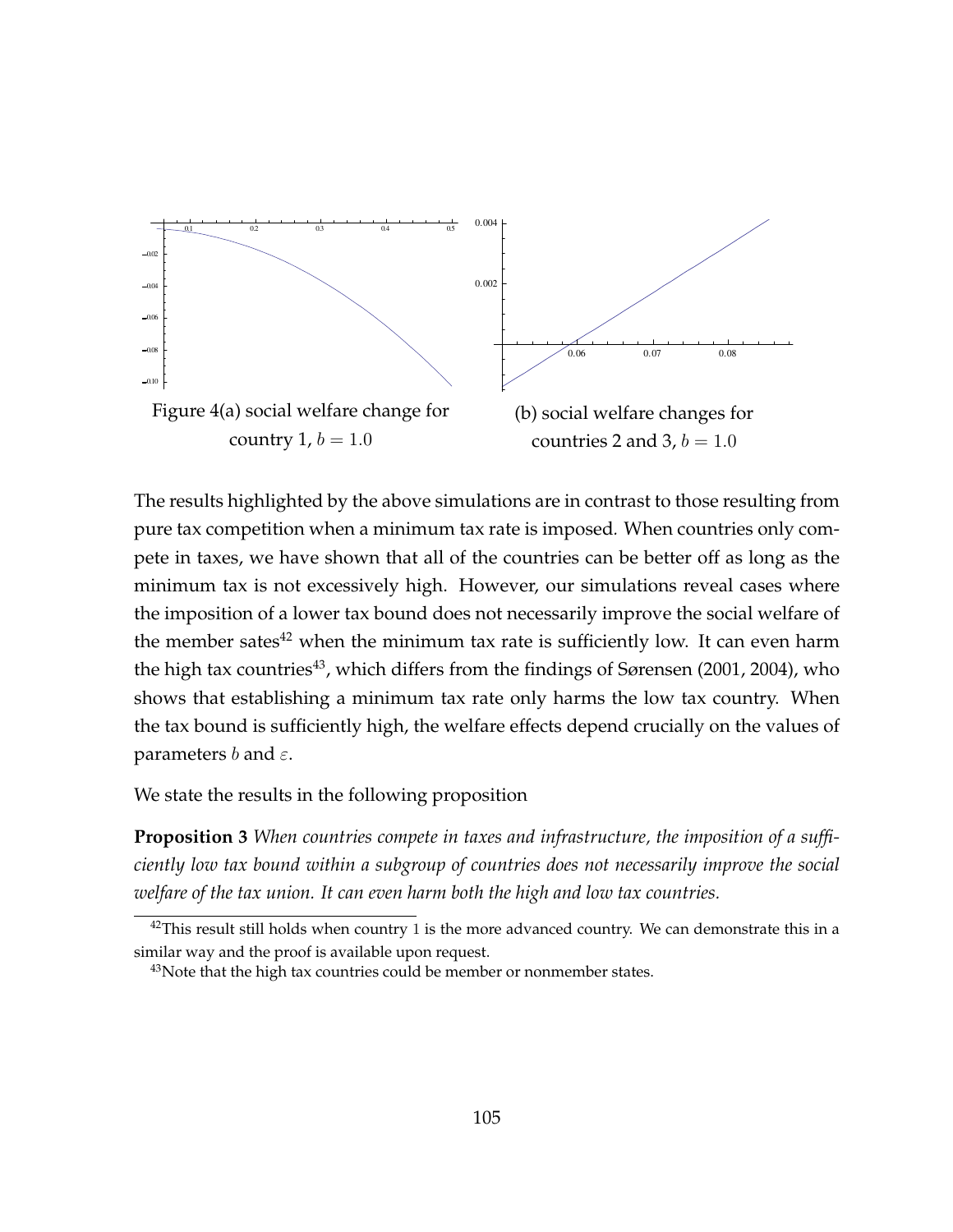## **5.6 Conclusion**

In this chapter, we investigate the welfare implications of partial tax coordination when countries compete strategically in taxes and infrastructure. In a three-country model, we assume that two countries form a union and only coordinate their tax policy, while they compete in the provision of infrastructure. Moreover, the tax union competes with the nonunion country both in taxes and infrastructure. After assuming that all of the countries are identical, we first analyze the welfare effects of the establishment of a uniform tax rate within the union. We then explore the welfare effects of a lower bound on taxes when the member states are asymmetric in their levels of development.

We demonstrate first that partial tax coordination can harm both the member and nonmember states. Essentially, partial tax coordination allows the member states to freely compete in infrastructure for foreign direct investment while, to some extent, preventing them from defending their competitive situation in a globalized economy. Second, we demonstrate that the high tax country can also be made worse off under partial coordination, which contrasts with the general belief that only the low tax country loses. This could be a caveat for high tax countries such as France and Germany, which are pushing the European Union to speed up tax coordination efforts<sup>44</sup>. Finally, our results suggest that low productivity countries should opt for tax harmonization. Indeed, our results show that tax harmonization among these countries leaves them better off.

Future research is needed. When the taxation polices of states are subject to policy coordination, their expenditure decisions are unfettered. To be in a favorable position regarding the constraints of tax coordination, the competing jurisdictions may choose to be a leader or a follower in infrastructure competition. Future research should address the desirability of tax coordination by endogenizing the timing of infrastructure decisions. It would be also interesting to investigate how partial tax coordination im-

<sup>&</sup>lt;sup>44</sup>As first stated in the Financial Times (May 2, 2003, p2), which was then followed by a report in the Irish Examiner (an Irish national daily newspaper) on January 18, 2012, indicating that Germany and France are pushing the EU to speed up tax coordination efforts, despite Irish and British opposition, and will soon make proposals to harmonize corporate tax rates. The call is contained in a document to be discussed at the EU summits on January 30 and in March of 2012.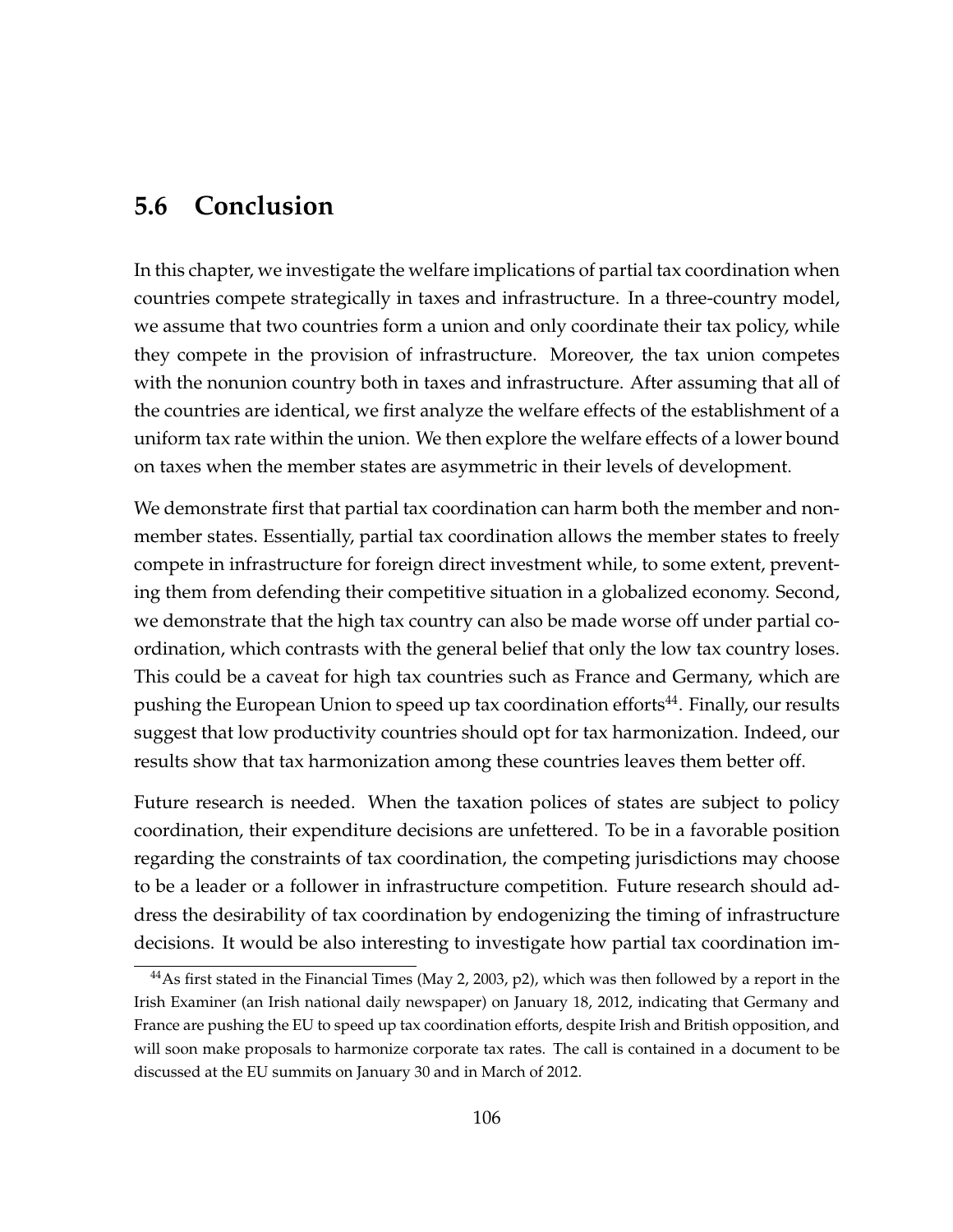pacts economic growth both in member and nonmember states, given their incentives to invest in public infrastructure differ as explained in this paper.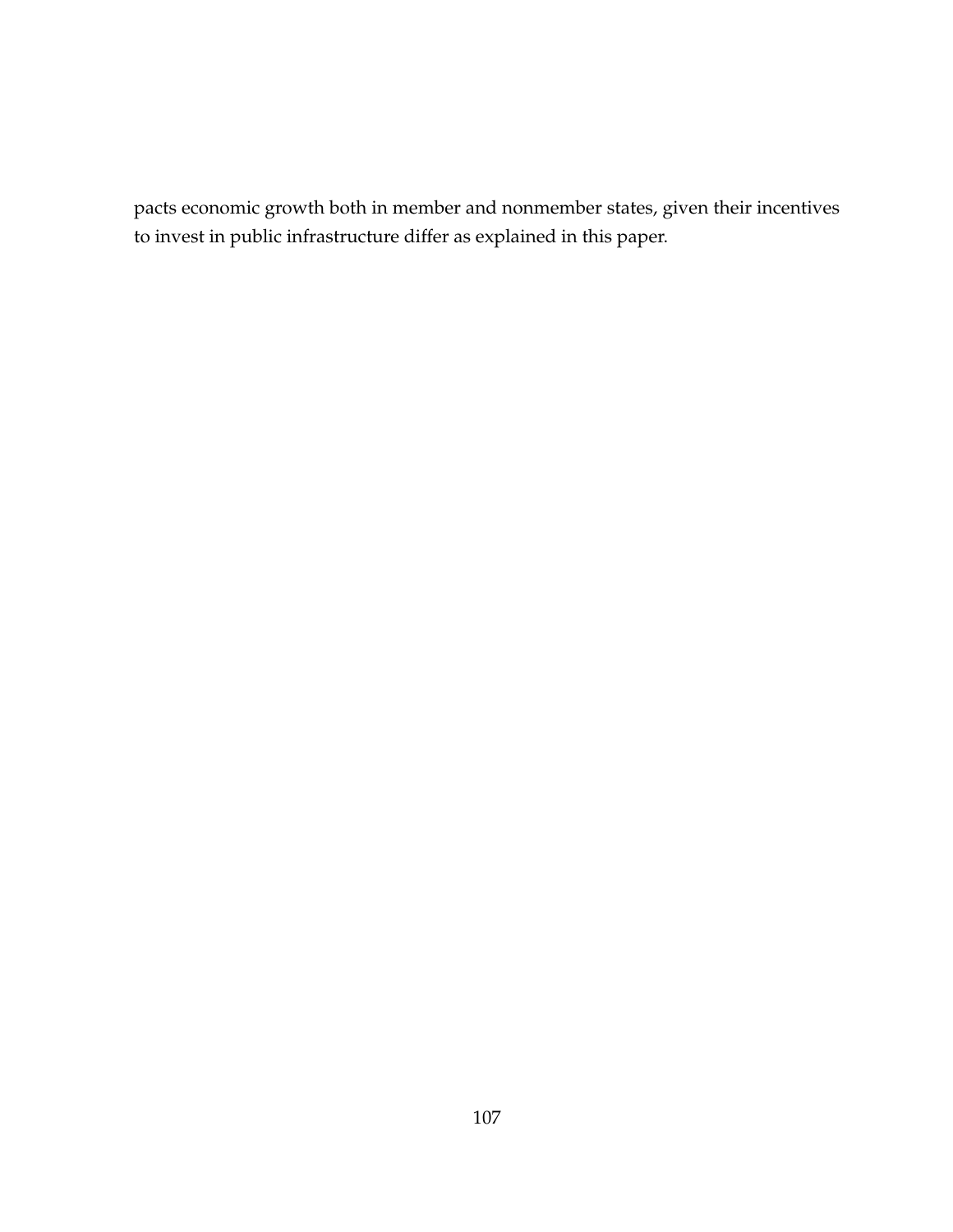# **Bibliography**

- [1] Beaudry P., P. Cahuk and H. Kempf, 2000. Is it harmful to allow partial cooperation? The Scandinavian Journal of Economics 102, 1-21.
- [2] Boadway R. and J.F. Tremblay, 2011. Reassessment of the Tiebout model. Journal of Public Economics 96, 1063-1078.
- [3] Bucovetsky S., 2009. An index of capital tax competition. International Tax and Public Finance 16, 727–752.
- [4] Bucovetsky S., 1991. Asymmetric tax competition. Journal of Urban Economics 30, 167– 181.
- [5] Bucovetsky S. and M. Smart, 2006. The efficiency consequences of local revenue equalization: tax competition an tax distortions. Journal of Public Economic Theory 8, 119-144.
- [6] Burbidge J. and K. Cuff, 2005. Capital tax competition and returns to scale. Regional Science and Urban Economics 35, 353– 373.
- [7] Burbidge B., J.A. DePater and G. M. Myers, 1997. A coalition-formation approach to equilibrium federations and trading blocs. The American Economic Review 87, 940-956.
- [8] Conconi P., C. Perroni and R. Riezman, 2008. Is partial tax harmonization desirable? Journal of Public Economics 92, 254–267.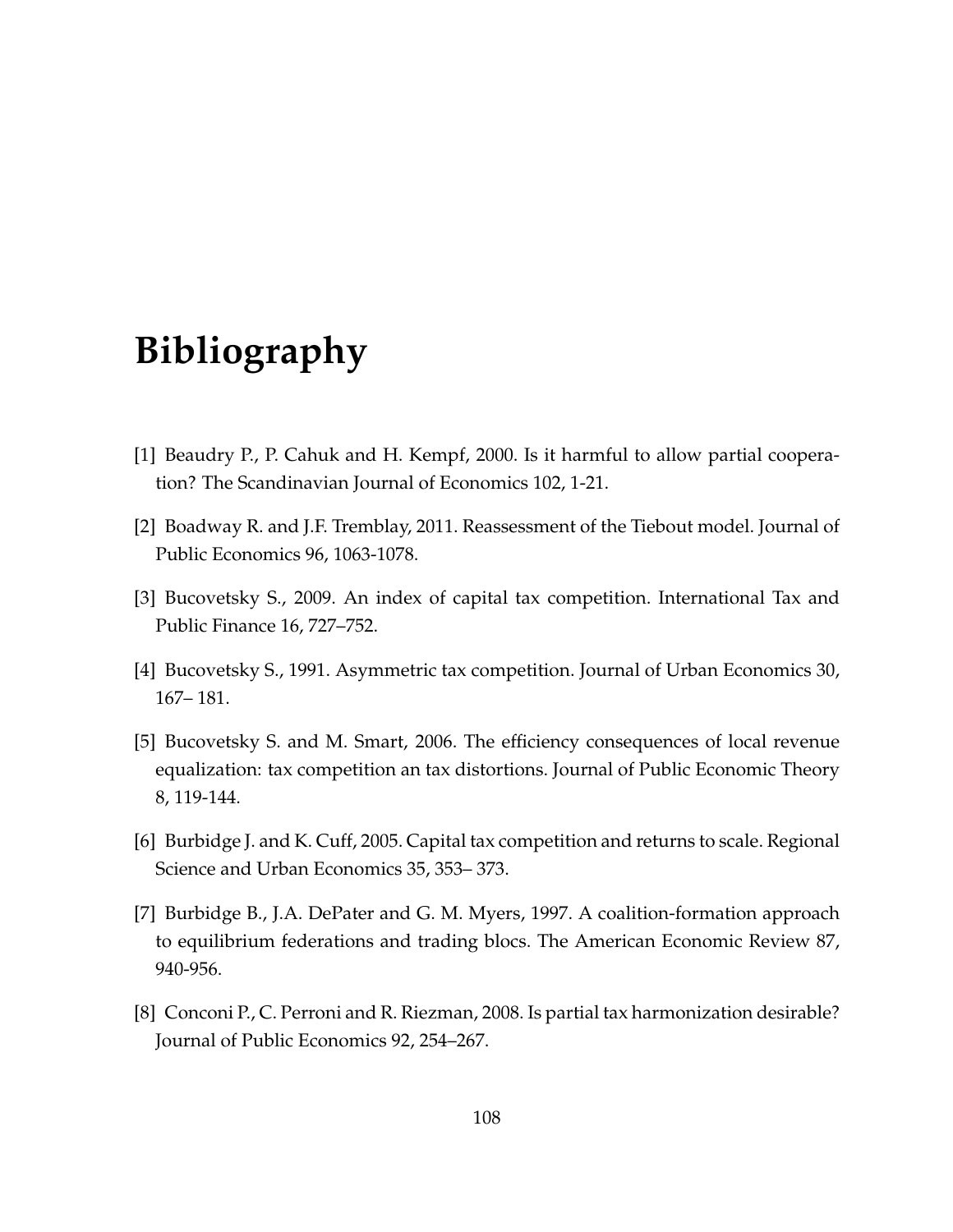- [9] Han Y., P. Pieretti and B. Zou, 2013. On the desirability of tax coordination when countries compete in taxes and infrastructure. IMW Discussion paper, 476.
- [10] Hauptmeier S., F. Mittermaier and J. Rincke, 2012. Fiscal competition over taxes and public inputs. Regional Science and Urban Economics 42, 407-419.
- [11] Hindriks J., S. Peralta and S. Weber, 2008. Competing in taxes and investment under fiscal equalization. Journal of Public Economics 92, 2392-2402.
- [12] Itaya J., M. Okamura and C. Yamaguchi, 2008. Are regional asymmetries detrimental to tax coordination in a repeated game setting? Journal of Public Economics 92, 2403–2411.
- [13] Justman M., J.F. Thisse and T. V. Ypersele, 2002. Taking the bite out of fiscal competition. Journal of Urban Economics 52, 294-315.
- [14] Keen M. and R. Kanbur, 1993. Jeux sans frontieres: tax competition and tax coordination when countries differ in size. The American Economic Review 83, 877–892.
- [15] Keen M. and K. A. Konrad, 2012. International tax competition and coordination. Max Planck Institute for Tax Law and Public Finance, working paper.
- [16] Kempf H. and G. Rota-Graziosi, 2010. Endogenizing leadership in tax competition. Journal of Public Economics 94, 768-776.
- [17] Koethenbuerger M., 2011. How do local governments decide on public policy in fiscal federalism? Tax vs. expenditure optimization. Journal of Public Economics 95, 1516-1522.
- [18] Konrad K. A., and G. Schjelderup, 1999. Fortress building in global tax competition. Journal of Urban Economics 46,156–167.
- [19] Machlup F., 1991. Economic Semantics (2nd edition). New Brunswick, Transaction Publishers, 161.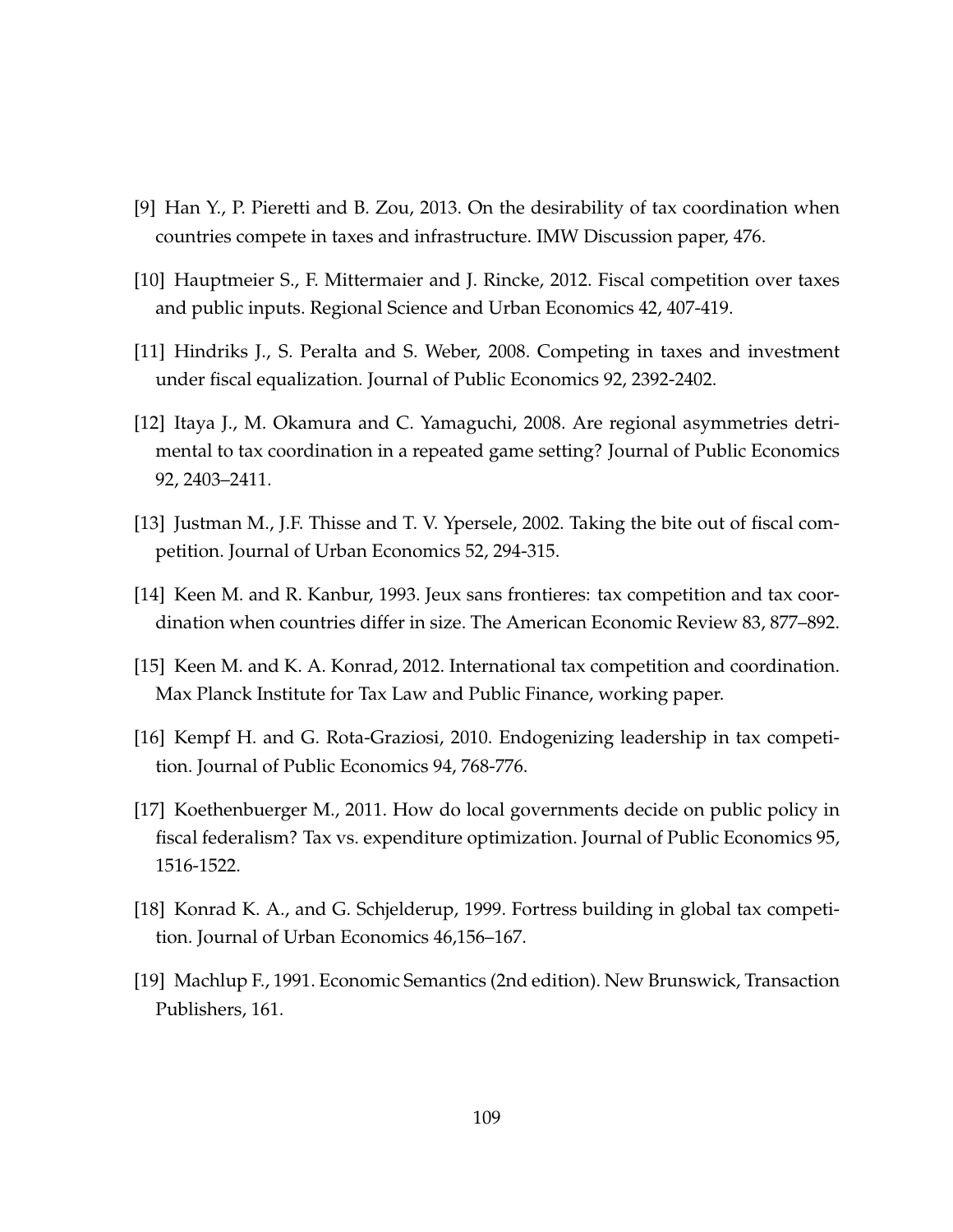- [20] Marchand M., P. Pestieau and M. Sato, 2003. Can partial fiscal coordination be welfare worsening? A model of tax competition. Journal of Urban Economics 54, 451–458.
- [21] Peralta S. and T. Van Ypersele, 2005. Factor endowments and welfare levels in an asymmetric tax competition game. Journal of Urban Economics 57, 258–274.
- [22] Peralta S. and T. Van Ypersele, 2006. Coordination of capital taxation among asymmetric countries. Regional Science and Urban Economics 36, 708-726.
- [23] Pieretti P. and S. Zanaj, 2011. On tax competition, public goods provision and jurisdictions' size. Journal of International Economics 84, 124-130.
- [24] Sørensen P.B., 2001. Tax coordination in the European Union: what are the issues? Swedish Economic Policy Review 8, 143– 195.
- [25] Sørensen P.B., 2004, International tax coordination: regionalism versus globalism. Journal of Public Economics 88, 1187–1214.
- [26] Wildasin D.E., 1991. Some rudimetary 'duopolity' theory. Regional Science and Urban Economics 21, 393-421.
- [27] Wilson J.D., 1986. Theories of tax competition. National Tax Journal 52, 269-304.
- [28] Wilson J.D., 1991. Tax competition with interregional differences in factor endowments. Regional Science and Urban Economics 21, 423– 452.
- [29] Wilson J.D., 1999. A theory of interregional tax competition. Journal of Urban Economics 19, 296-315.
- [30] Wilson J.D. and D.E. Wildasin, 2004. Capital tax competition: bane or boon. Journal of Public Economics 88, 1065– 1091.
- [31] Zissimos B. and M. Wooders, 2008. Public good differentiation and the intensity of tax competition. Journal of Public Economics 92, 1105-1121.
- [32] Zodrow G.R. and P.M. Mieszkowsky, 1986. Pigou, property taxation and the underprovision of local public goods. Journal of Urban Economics 19, 356-370.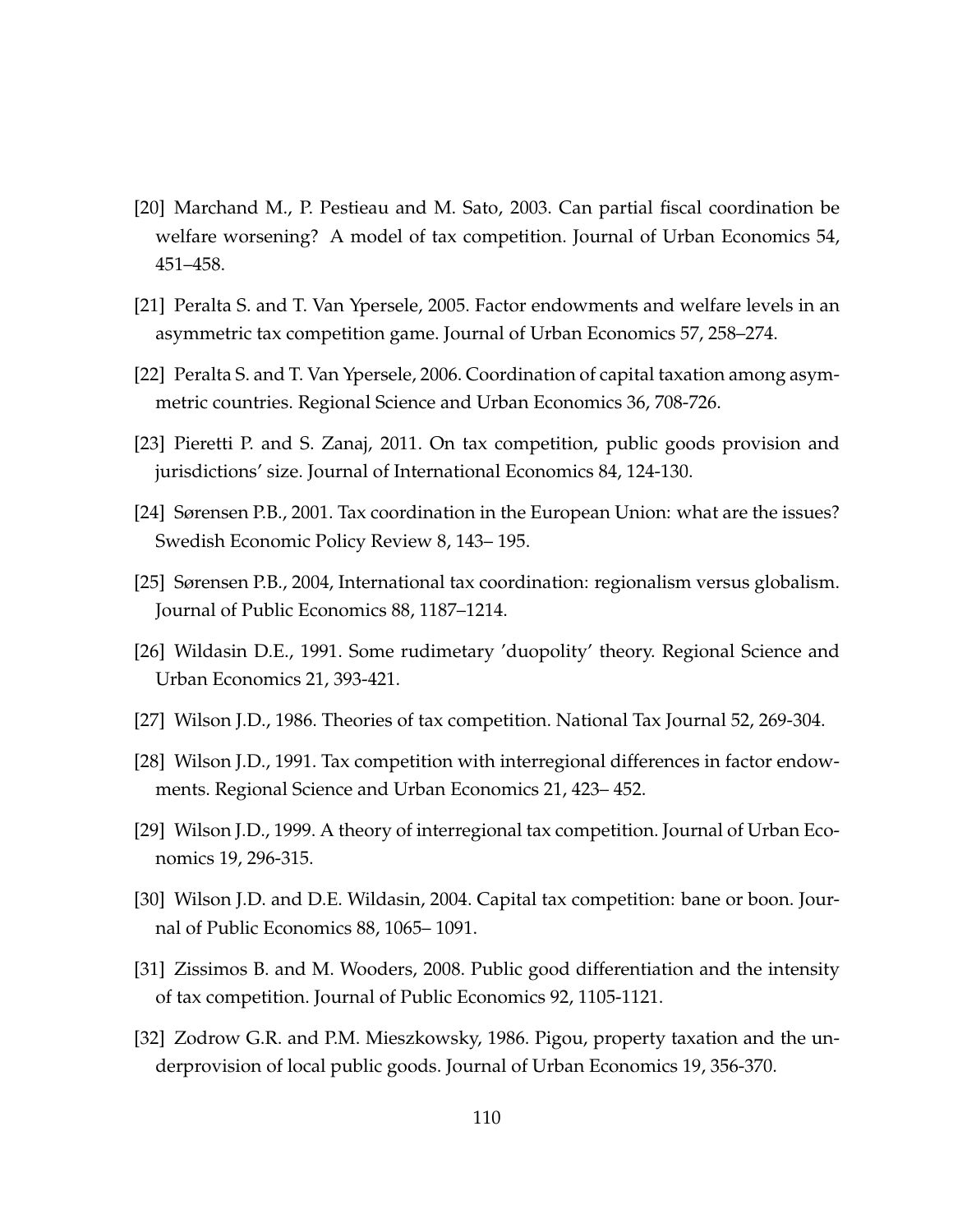## **Chapter 6**

# **Does Size Asymmetry Exacerbate the Inefficiency of Tax Competition?**

## **6.1 Introduction**

Important<sup>1</sup> contributions that address capital tax competition between asymmetric jurisdictions, such as those of Bucovetsky (1991) or Wilson (1991), demonstrate that larger countries choose higher tax rates than smaller countries because they face a relatively lower tax elasticity of capital and, hence, a lower marginal cost of public funds. As a result, under their assumptions, equilibrium tax rates differ across states and lead to an inefficient allocation of capital (Wilson and Wildasin, 2004; Burbidge and Cuff, 2005; Boadway and Tremblay, 2011). Particularly, Kanbur and Keen (1993) analyze commodity tax competition when countries differ in population size. While reasserting the result that smaller countries charge lower tax rates than larger countries, these authors demonstrate that, under given assumptions, increasing size asymmetry exacerbates the inefficiency of tax competition. In other words, increasing size inequality between jurisdictions makes tax competition more harmful.

<sup>1</sup>This chapter is based on, *Does size asymmetry exacerbate the inefficiency of tax competition?* Y. Han, P. Pieretti and B. Zou. Economics Letters (2014), Vol. 122, 16-18.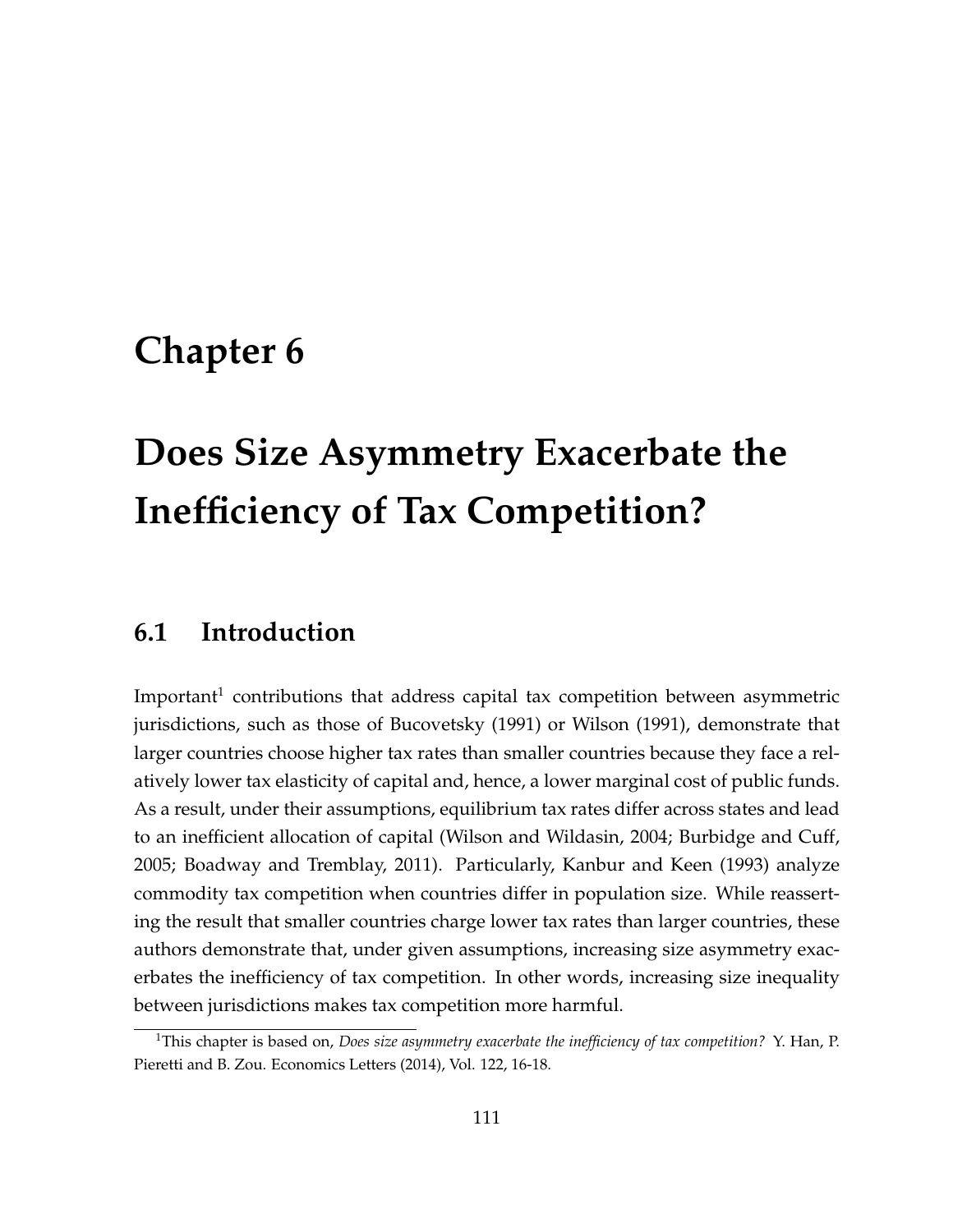However, many authors argue that jurisdictions compete strategically and independently with respect to taxes and infrastructure expenditures (for example Hindriks et al., 2008; Zissimos and Wooders, 2008; Hauptmeier et al, 2012). The aim of this chapter is to show that inter-jurisdictional competition with tax and non-tax instruments may change the classical view regarding the detrimental effect of increasing country size disparities. In particular, we demonstrate that this view has no general validity and depends crucially on the degree of international capital mobility.

### **6.2 The model**

Consider two jurisdictions symbolized by  $S$  and  $L$  that compete for foreign direct capital. Population is evenly distributed, with a unit density, over the interval  $[0, 1]$ . Country  $S$  is assumed to be small in terms of total population. Its size is given by  $s$ , and  $0 < s < 1/2$ . The size of the large country, L, equals  $\frac{1}{2} < 1 - s < 1$ . Similar to Pieretti and Zanaj (2011), we assume that each individual owns one unit of capital and is, at the same time, an entrepreneur and a worker. In other words, a one-person company is associated with each member of the population $^2.$  While the entrepreneurs can move their activity abroad, we assume, similar to Ogura (2006), that they are heterogeneous in the preferences and can be ranked according to their willingness to relocate abroad. The closer an individual is to the border separating countries  $S$  and  $L$ , the easier it is for the individual to relocate abroad. Specifically, an entrepreneur of type  $x \in [0, 1]$ who moves abroad incurs a disutility  $k|x - s|$ . Here,  $k > 0$  is the unit cost of capital relocation, which will also be interpreted as the degree of international openness and  $|x - s|$  is the "distance" between the border s and the entrepreneur of type x.

#### **Firms**

As in Pieretti and Zanaj (2011), we introduce a linear technology in the following way.

<sup>&</sup>lt;sup>2</sup>It follows that the world population coincides with the population of firms. We could complicate the model by assuming that each firm is run by more than one person, but this would unnecessarily complicate the model without further insights.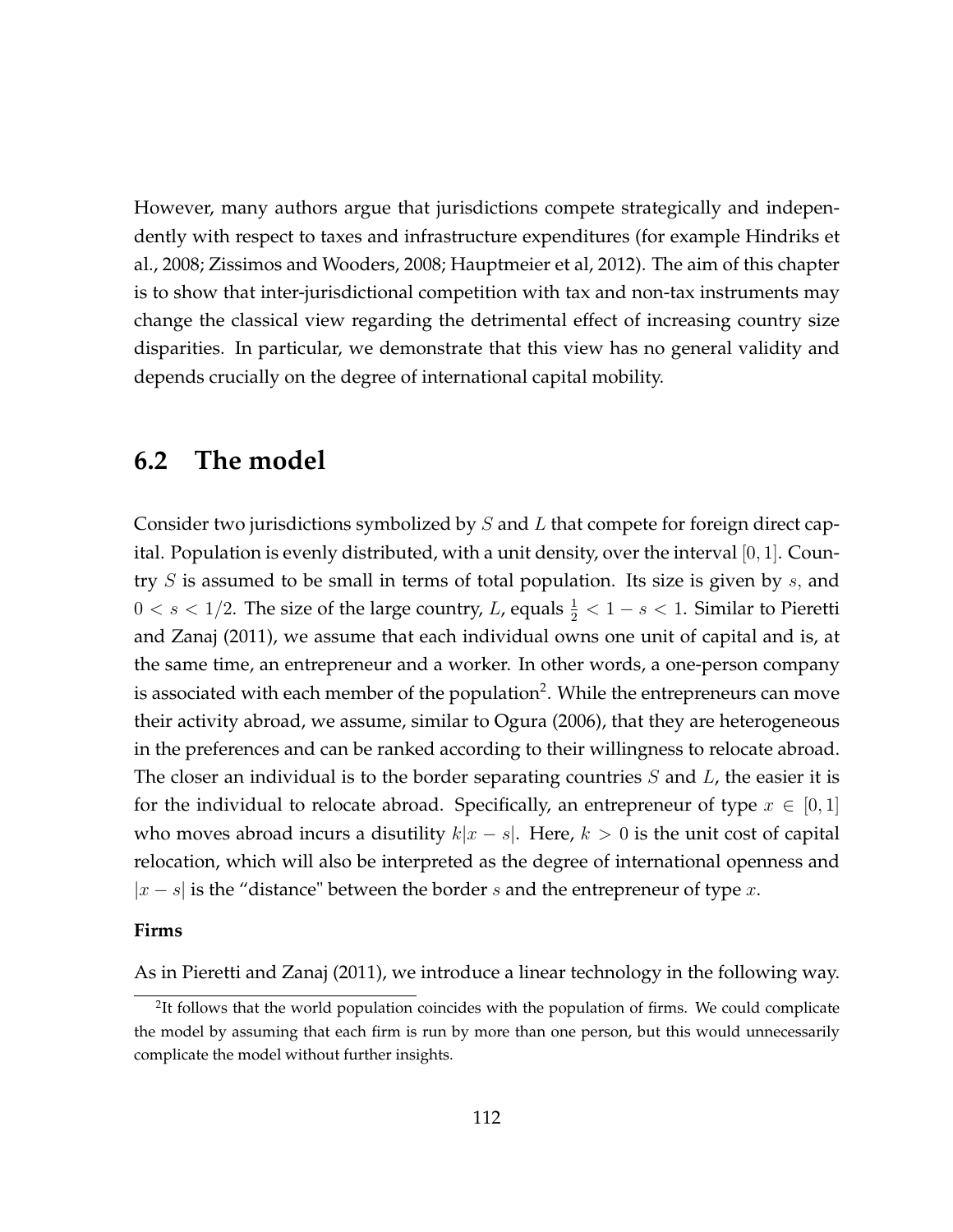Each individual in country  $j$  ( $j = S, L$ ) is able to produce, with one unit of capital,  $y_j = q + \theta_j$  units of one final good, where q is the output share determined by the private sector $^3$  and  $\theta_j$  is the fraction depending on a public investment in country  $j.$  We assume that the final good is sold in a competitive market at a given price normalized to one. Because firms are free to move, location choices must be considered. The capital owners will set up their activity where profit, net of taxes and moving cost, is the highest.

Assume without loss of generality that the capital owner  $x \in [0, s]$  living in country S is indifferent toward producing at home or producing in the foreign country  $L$  if

$$
q + \theta_S - t_S = q + \theta_L - t_L - k(s - x), \qquad (6.1)
$$

where  $t<sub>S</sub>$  and  $t<sub>L</sub>$  are source-based tax rates levied on capital in countries S and L, respectively.

It follows that

$$
x = \frac{1}{k}((\theta_S - \theta_L) + (t_L - t_S)) + s.
$$
 (6.2)

If  $x > s$ , firms move from the larger country to the smaller one, while firms move from the smaller country to its larger rival if  $x < s$ .

#### **Governments**

We now assume that the jurisdictions of  $S$  and  $L$  are able to increase, by appropriate public infrastructure expenditures, the productivity of all the firms located within their respective territories. As in Hindriks et al. (2008) and Pieretti and Zanaj (2011), we assume that one additional unit of public good produces one additional unit of private good. Consequently, the amount of public good supplied by jurisdiction  $j$  ( $j = S, L$ ) equals  $\theta_j$ . The cost of providing this public good in country  $j$  is given by the quadratic cost function  $C(\theta_j) = \frac{1}{2}\theta_j^2$ . Each jurisdiction  $j$   $(j = S, L)$  is supposed to maximize its total tax revenue<sup>4</sup>, net of public expenditures, by choosing the appropriate tax rate  $t_j$ 

<sup>&</sup>lt;sup>3</sup>We assume that q is large enough such that the net income of firms and the social welfare are always positive.

<sup>4</sup>For a similar assumption, see Kanbur and Keen (1993), Zissimos and Wooders (2008), and Pieretti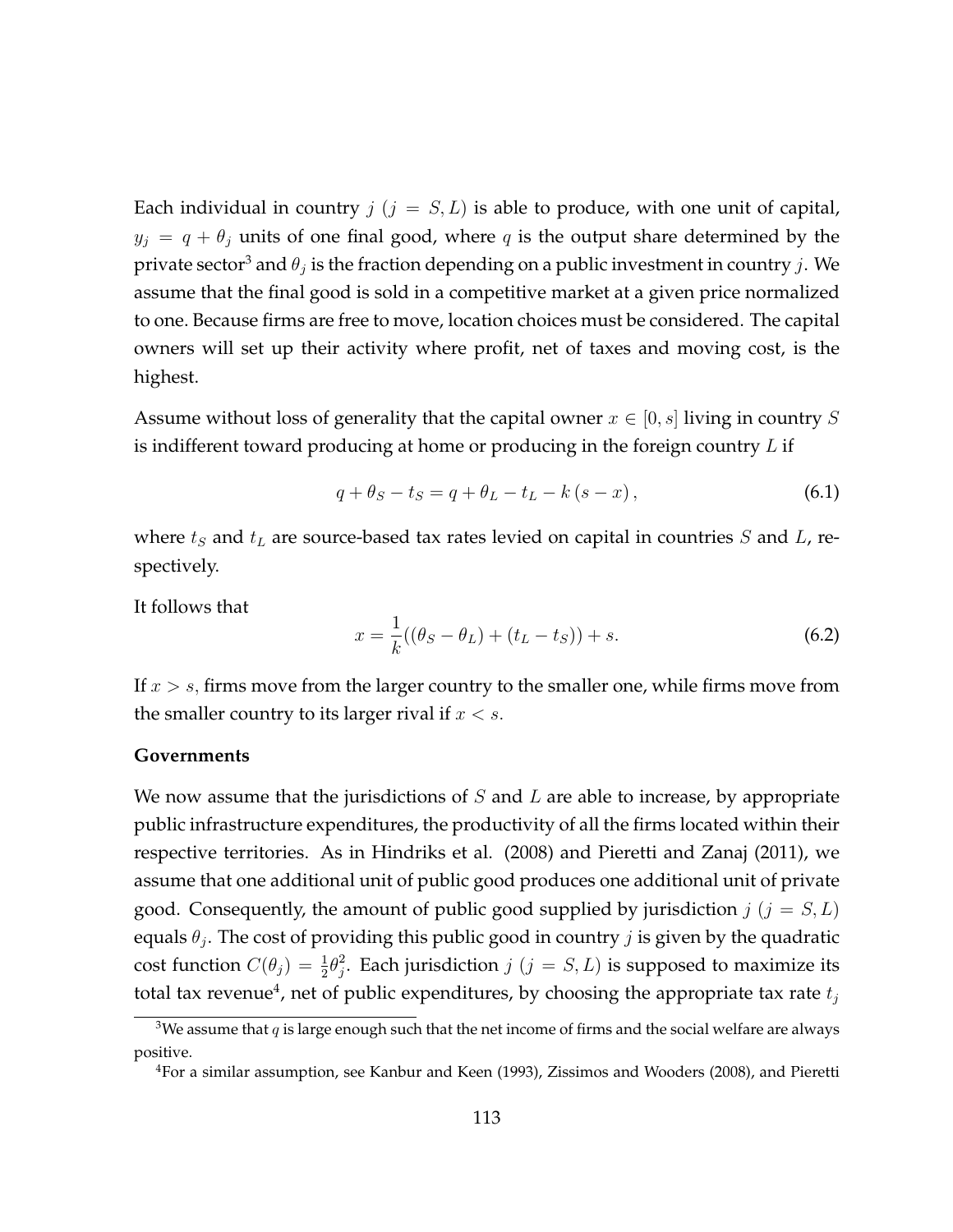and infrastructure levels  $\theta_j$  . The government's objective functions are thus given by

$$
B_S = t_S x - \frac{1}{2} \theta_S^2, \quad B_L = t_L (1 - x) - \frac{1}{2} \theta_L^2. \tag{6.3}
$$

#### **6.2.1 Competition in taxes and infrastructure**

We now consider a situation where the jurisdictions compete in taxes and infrastructure expenditures. To that end, we analyze a two-stage game<sup>5</sup>. First, the governments choose the level of infrastructure non-cooperatively and then set the tax rates. Finally, firms decide where to locate their businesses. We solve the game backwards.

Starting from the second stage, each government chooses the tax rate that maximizes its objective assuming that the rival's rate is given. The first order conditions yield the following unique equilibrium in tax rates:

$$
t_S = \frac{1}{3} [k(1+s) + \theta_S - \theta_L], \quad t_L = \frac{1}{3} [k(2-s) + \theta_L - \theta_S]. \tag{6.4}
$$

After having substituted the above tax rates into the jurisdictions' objective functions, we can solve for stage 1 when governments compete for infrastructure expenditures  $\theta_S$ and  $\theta_L$ . Solving the first order conditions leads to the unique equilibrium infrastructure expenditures

$$
\theta_S = \frac{6k(1+s) - 4}{3(9k-4)}, \ \ \theta_L = \frac{6k(2-s) - 4}{3(9k-4)}.
$$
\n(6.5)

Introducing (6.5) into (6.4) yields the equilibrium tax rates

$$
t_S = \frac{k[3k(1+s)-2]}{9k-4}, \ \ t_L = \frac{k[3k(2-s)-2]}{9k-4}.
$$
\n
$$
(6.6)
$$

Imposing  $\theta_j > 0$ ,  $t_j > 0$  and  $x \in (0,1)$  requires that  $k > \underline{k} = \frac{2}{3}$  $\frac{2}{3}$ . It is straightforward to see that, at equilibrium, the productivity of firms will be the highest in the larger

and Zanaj (2011).

 $5$ The choice of sequentiality follows from the rule that the most irreversible decision must be made first.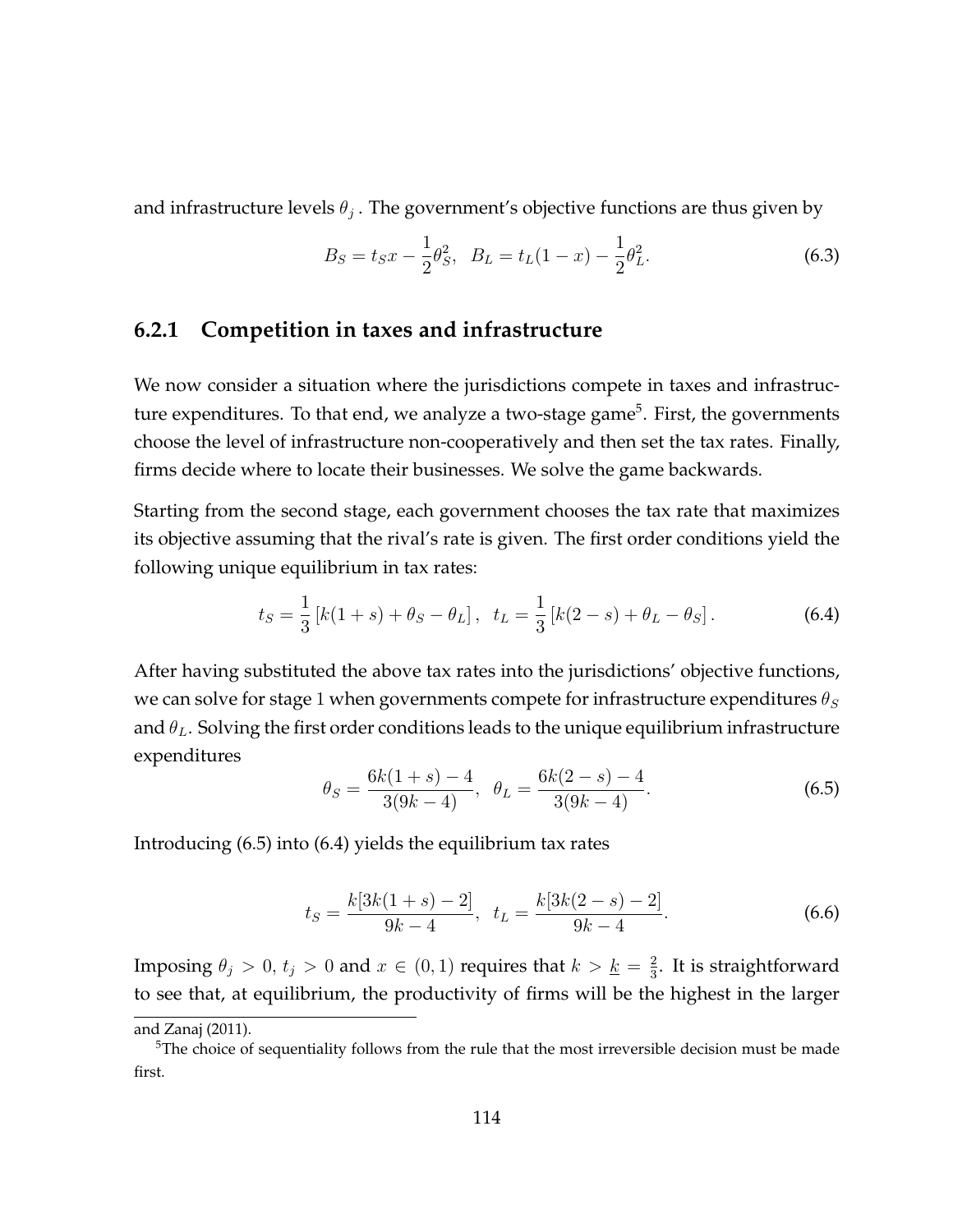country and the tax rate will be the lowest in the smaller country. Indeed, we have  $\theta_L - \theta_S = 2k \frac{1-2s}{9k-4} > 0$  and  $t_L - t_S = 3k^2 \frac{1-2s}{9k-4} > 0$  because  $0 < s < 1/2$ . At equilibrium, we also show that  $x - s > 0$  where  $x = \frac{3k(1+s)-2}{9k-4}$  $\frac{1+s-2}{9k-4}$ . In other words, the smaller country attracts a fraction of entrepreneurs coming from the larger jurisdiction by undercutting the rival's tax rate even if it can provide attractive infrastructure. The larger country tries to resist the capital outflow by providing more infrastructure than its small rival.

## **6.3 Size effect on social welfare**

As in Zissimos and Wooders (2008), we define efficiency as the maximum level of surplus available to all individuals in the two economies:

$$
W = (\pi_S + \pi_L) + (B_S + B_L) - k \int_0^{|x-s|} y dy.
$$
 (6.7)

The two terms in the brackets include, respectively, the joint firms' profits $6$  and joint tax revenues. The last term is the companies' relocation costs.

We can write more explicitly that

$$
W = q + \theta_S x + \theta_f (1 - x) - \frac{1}{2} \theta_S^2 - \frac{1}{2} \theta_L^2 - k \int_0^{|x - s|} y dy.
$$
 (6.8)

For analytical convenience, we decompose social welfare in net global production  $(\Psi_1 = q + \theta_S x + \theta_L(1 - x) - \frac{1}{2})$  $\frac{1}{2}\theta_{S}^{2} - \frac{1}{2}$  $\frac{1}{2}\theta_L^2$ ) and total mobility cost ( $\Psi_2 = k \int_0^{|x-s|} y dy$ ). Substituting the above equilibrium tax rates (6.6) and equilibrium public inputs (6.5) into (6.8), we obtain

$$
W = \Psi_1 - \Psi_2
$$
  
\nwith  $\Psi_1 = q + 4 \frac{(2s^2 - 2s + 5)k^2 - 36k + 8}{(9k - 4)^2}$   
\nand  $\Psi_2 = \frac{1}{2}k(1 - 2s)^2 \frac{(3k - 2)^2}{(9k - 4)^2}$  (6.9)

<sup>6</sup>The profit in country *j* is  $\pi_j = (q + \theta - t_j)x_j$ , where  $x_S = x$  and  $x_L = 1 - x$ .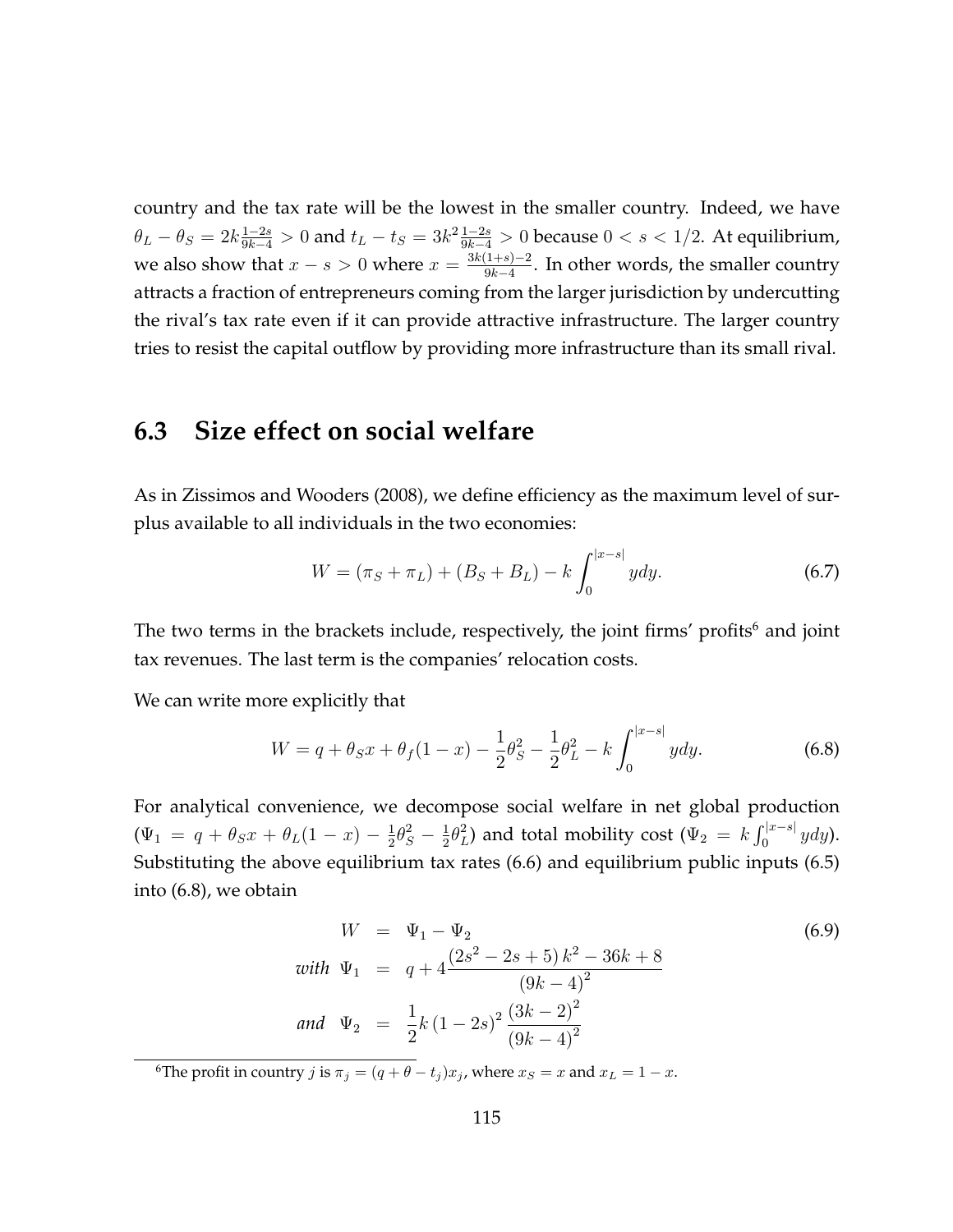It is interesting to see how the jurisdictions' size asymmetry can affect social welfare. First note that increased size asymmetry induces the smaller country to use tax-dumping in a more aggressive way. Indeed, the tax differential  $t_L - t_S$  increases when *s* decreases. Accordingly, how do the competing jurisdictions change their attitudes toward infrastructure expenditures? Above we show that the large country reacts by augmenting its infrastructure supply in addition to lowering its tax rate, while the small country reduces its infrastructure expenditures. However, in the aggregate, infrastructure expenditures increase and as a result net global production  $(\frac{\partial \Psi_1}{\partial s} < 0)$  also increases. On the other hand, increasing size asymmetry exacerbates inter-jurisdictional competition and induces more capital to move. As a result, the welfare is negatively impacted (  $\frac{\partial \Psi_2}{\partial s} > 0$ ). However, the sum of the two just highlighted effects is uncertain and depends eventually on capital mobility.

When capital mobility is high ( $\underline{k} < k < \widehat{k}$  , with  $\widehat{k} = \frac{1}{9}$  $\frac{1}{9}(2\sqrt{7}+8)$ ), the positive impact of higher size asymmetry on global net production exceeds the negative effect of higher capital mobility. Consequently, the social welfare increases  $(\frac{\partial W}{\partial s} < 0)$ .

If capital mobility is low  $(k > \hat{k})$ , the opposite effect occurs  $(\frac{\partial W}{\partial s} > 0)$ . In this case, capital is relatively captive and inter-jurisdictional competition is weak. It follows that the incentive to invest in infrastructure is low, and the effect on net world productivity is moderate. Because the unit cost of moving capital is high, the cost effect dominates the productivity effect and social welfare decreases. This result is consistent with the standard tax competition literature (see, for example, Kanbur and Keen, 1993), but it has no general validity<sup>7</sup>.

The following proposition concludes

**Proposition 1** *Inter-jurisdictional competition in taxes and infrastructure yields the following results:*

(a) *if the degree of international openness is low,*  $k > \hat{k}$ *, social welfare decreases with size* 

 $7$ Our model reproduces the classical result if the jurisdictions are only uneven in size and only compete in taxes. The reason is that size asymmetry exacerbates capital mobility without overall output creation.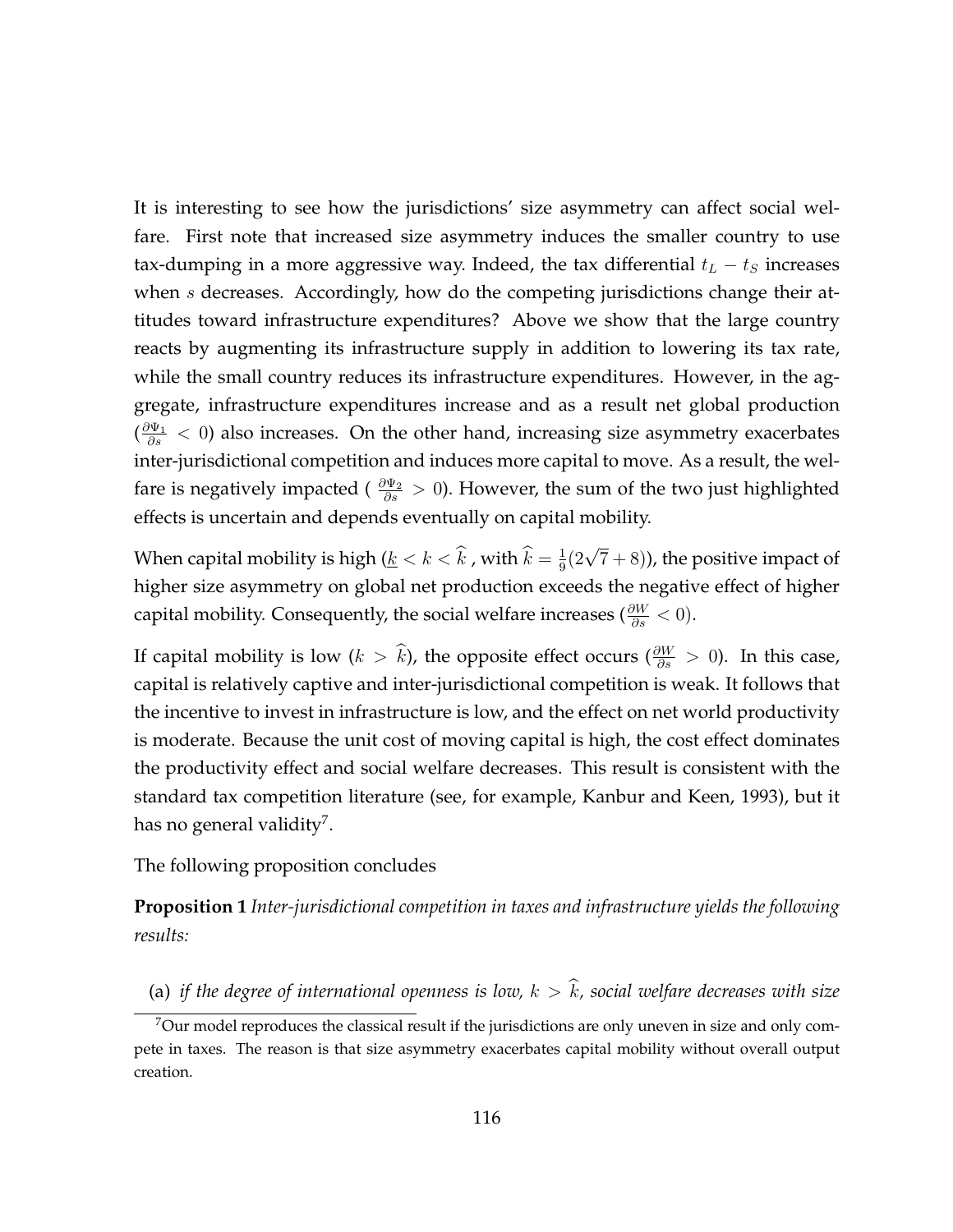*asymmetry;*

(b) if the degree of international openness is high,  $\frac{2}{3} < k < \widehat{k}$ , social welfare increases with *size asymmetry.*

## **6.4 Conclusion**

This chapter shows that size disparity among competing economies has an ambiguous effect on overall social welfare when countries not only compete in taxes, but also in infrastructures. The reason is that increasing size disparity impacts the intensity of interjurisdictional competition and thus influences the mix of policy instruments that are used to attract mobile capital. Basically, increased size asymmetry makes the smaller country more aggressive in undercutting its rival, and consequently, more firms will relocate their businesses. In standard tax competition models, relocation is uniquely wasteful as long as it does not induce (or is accompanied by) additional output creation.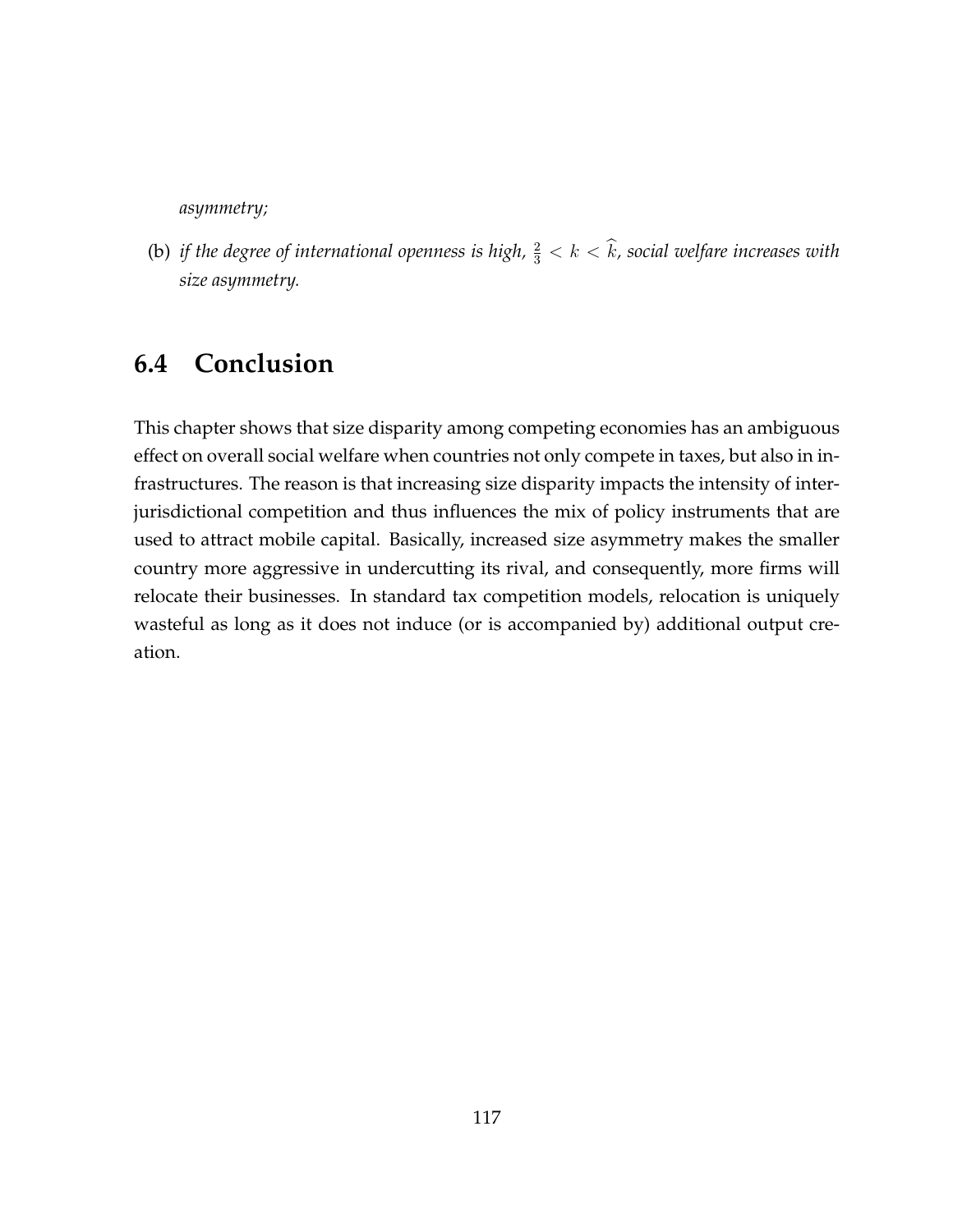# **Bibliography**

- [1] Broadway R. and J.F. Tremblay, 2011. Reassessment of the Tiebout model. Journal of public economics.
- [2] Bucovetsky S., 1991. Asymmetric tax competition. Journal of urban economics 30, 167–181.
- [3] Burbidge J. and K. Cuff, 2005. Capital tax competition and returns to scale. Regional science and urban economics 35, 353– 373.
- [4] Hauptmeier S., F. Mittermaier and J. Rincke, 2012. Fiscal competition over taxes and public inputs. Regional science and urban economics 42, 407-419.
- [5] Hindriks J., S. Peralta and S. Weber, 2008. Competing in taxes and investment under fiscal equalization. Journal of public economics 92, 2392-2402.
- [6] Kanbur R. and M. Keen, 1993. Jeux Sans Frontières: Tax competition and tax coordination when countries differ in size. American economic review 83, 877–893.
- [7] Ogura L.M., 2006. A note on tax competition, attachment to home, and underprovision of public goods. Journal of urban economics 59, 252-258.
- [8] Pieretti P. and S. Zanaj, 2011. On tax competition, public goods provision and jurisdictions' size. Journal of international economics 84, 124-130.
- [9] Wilson J.D., 1991. Tax competition with interregional differences in factor endowments. Regional science and urban economics 21, 423-451.